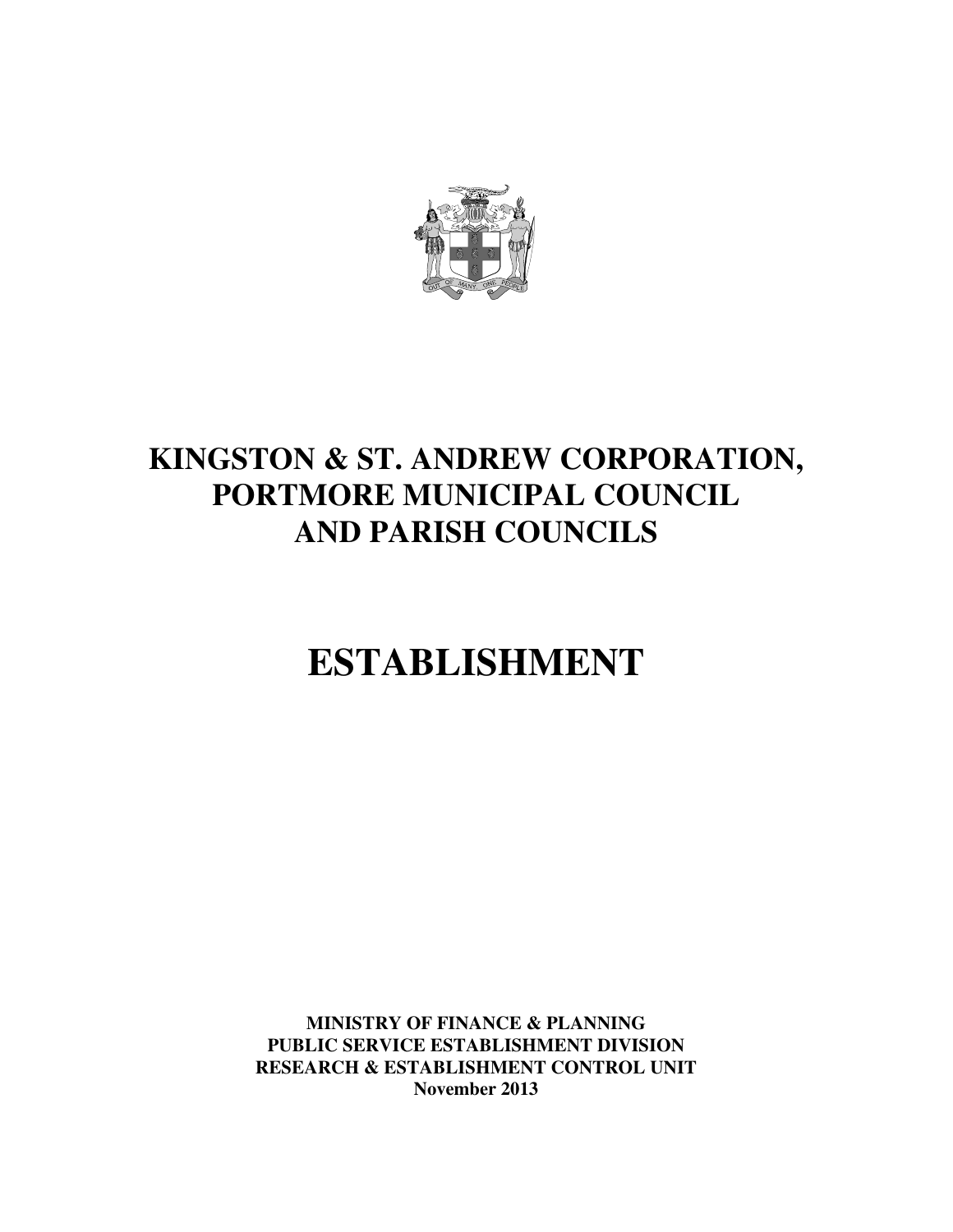| <b>SUMMARY OF POSTS</b> |                                   |                       |                      |                      |                      |                      |                      |                      | $\mathbf V$     |
|-------------------------|-----------------------------------|-----------------------|----------------------|----------------------|----------------------|----------------------|----------------------|----------------------|-----------------|
|                         | <b>SALARY GROUPS AND GRADES</b>   |                       |                      |                      |                      |                      |                      |                      | $1 - 19$        |
|                         | ESTABLISHED & ABOLISHED POSTS     |                       |                      |                      |                      |                      |                      |                      |                 |
|                         | <b>CORPORATION AND COUNCILS</b>   |                       |                      |                      |                      |                      |                      |                      | 20-90 & 91-104  |
|                         | Clarendon                         |                       |                      |                      | $\ddot{\phantom{0}}$ |                      | $\ddot{\phantom{0}}$ | $\ddot{\phantom{a}}$ | 20-24 & 91-92   |
|                         | Hanover                           |                       |                      |                      | $\ddot{\phantom{a}}$ | $\ddot{\phantom{a}}$ | $\ddot{\phantom{a}}$ | $\ldots$             | 25-28 & 93      |
|                         | Kingston & St. Andrew Corporation |                       |                      |                      |                      | $\ddot{\phantom{a}}$ | $\ddot{\phantom{a}}$ | $\ddot{\phantom{a}}$ | 29-35 & 94      |
|                         | Manchester                        | $\ddot{\phantom{a}}$  |                      |                      | $\ddot{\phantom{a}}$ | $\ddotsc$            | $\ddotsc$            | $\ldots$             | 36-41 & 95      |
|                         | Portland                          |                       | $\ddot{\phantom{a}}$ | $\ddot{\phantom{a}}$ | $\ddot{\phantom{a}}$ | $\ddot{\phantom{a}}$ | $\ddot{\phantom{a}}$ | $\ddot{\phantom{a}}$ | 42-46 & 96-97   |
|                         | Portmore Municipal Council        |                       |                      |                      | $\ddot{\phantom{a}}$ | $\ddot{\phantom{a}}$ | $\ddot{\phantom{a}}$ | $\ldots$             | 47-49           |
|                         | St. Ann                           |                       | $\ddot{\phantom{a}}$ |                      | $\ddot{\phantom{a}}$ | $\ddot{\phantom{a}}$ | $\ddot{\phantom{a}}$ | $\ddot{\phantom{a}}$ | 50-55 & 98      |
|                         | St. Catherine                     |                       | $\ddot{\phantom{a}}$ | $\ddot{\phantom{a}}$ | $\ddot{\phantom{a}}$ | $\ddot{\phantom{a}}$ | $\ddot{\phantom{a}}$ | $\ddot{\phantom{0}}$ | 56-61 & 99      |
|                         | St. Elizabeth                     | $\dddot{\phantom{1}}$ | $\ddot{\phantom{a}}$ | $\ddot{\phantom{a}}$ | $\ddot{\phantom{a}}$ | $\ddot{\phantom{a}}$ | $\ddot{\phantom{a}}$ | $\ddot{\phantom{a}}$ | 62-66 & 100     |
|                         | St. James                         | $\ddot{\phantom{a}}$  | $\ddot{\phantom{a}}$ | $\ddot{\phantom{a}}$ | $\ddot{\phantom{a}}$ | $\ddot{\phantom{a}}$ | $\ddot{\phantom{a}}$ | $\ddot{\phantom{0}}$ | 68-71           |
|                         | St. Mary                          | $\ddot{\phantom{a}}$  | $\ddotsc$            | $\ddot{\phantom{a}}$ | $\ddot{\phantom{a}}$ | $\ddot{\phantom{a}}$ | $\ddot{\phantom{a}}$ | $\ddot{\phantom{a}}$ | 72-76           |
|                         | St. Thomas                        | $\dddot{\phantom{0}}$ | $\ddot{\phantom{a}}$ | $\ddot{\phantom{a}}$ | $\ddot{\phantom{a}}$ | $\ddot{\phantom{0}}$ | $\ddot{\phantom{a}}$ | $\ddot{\phantom{0}}$ | 77-81 & 101     |
|                         | Trelawny                          | $\ddot{\phantom{a}}$  | $\ddot{\phantom{a}}$ | $\ddot{\phantom{a}}$ |                      |                      | $\ddot{\phantom{a}}$ | $\ddot{\phantom{0}}$ | 82-86 & 102     |
|                         | Westmoreland                      |                       | $\ldots$             | $\cdot$ .            | $\ldots$             | $\ddotsc$            | $\cdot$ .            | $\ddotsc$            | 87-90 & 103-104 |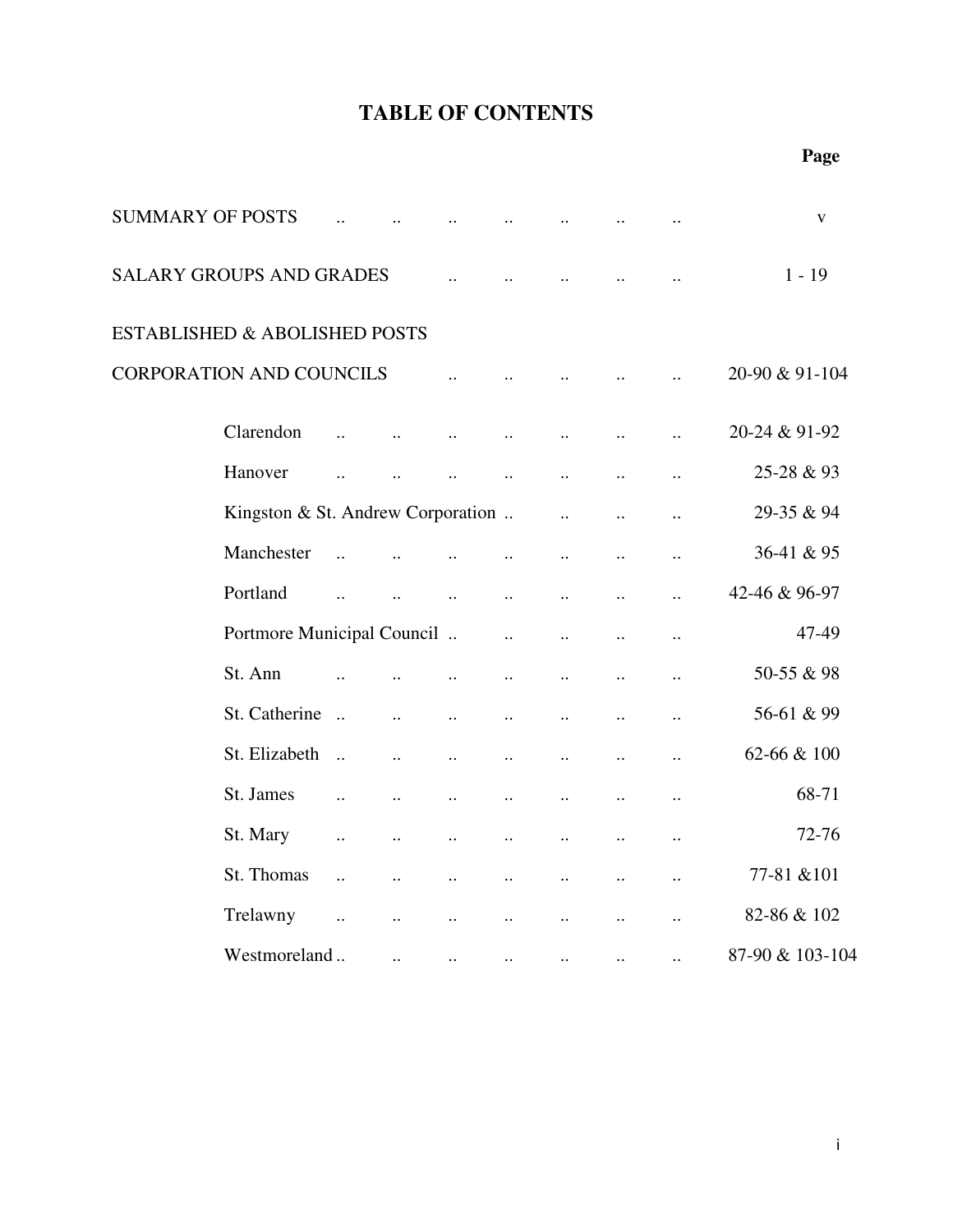### LIST OF SALARY GROUPS AND GRADES

| <b>General Management Group (GMG)</b>                                                                                 |  |                                                |          | $1 - 2$        |
|-----------------------------------------------------------------------------------------------------------------------|--|------------------------------------------------|----------|----------------|
|                                                                                                                       |  | $\ddots$                                       |          | $\mathbf{1}$   |
| Administrative Management Series (AM)                                                                                 |  | $\dddot{\phantom{0}}$                          |          | $1 - 2$        |
| Fiscal Management Group (FMG)                                                                                         |  |                                                |          | $3 - 5$        |
| Professional Accounting Series (PA)                                                                                   |  |                                                |          | 3              |
| Audit Series (AS)<br>$\mathcal{L}^{\text{max}}$ and $\mathcal{L}^{\text{max}}$<br>and the contract of the contract of |  | $\ddots$                                       | $\ldots$ | $3 - 4$        |
| Audit Clerk Series (AUC)                                                                                              |  |                                                |          | $\overline{4}$ |
| Accounting Technician Series (AT)                                                                                     |  |                                                |          | $\overline{4}$ |
|                                                                                                                       |  |                                                |          | 5              |
| Cashier Series (CS)                                                                                                   |  |                                                |          | 5              |
| <b>Management Information System (MIS)</b>                                                                            |  |                                                |          |                |
| Information Technology Group (IT)                                                                                     |  |                                                |          | 6              |
| <b>Public Information and Documentation Group (PIDG)</b>                                                              |  |                                                |          |                |
| Records and Information Management Series (RIM)                                                                       |  |                                                |          | $\tau$         |
| <b>Scientific Officer Group (SOG)</b>                                                                                 |  |                                                |          |                |
| Science and Technology Series (ST)                                                                                    |  | $\mathbf{u}$ and $\mathbf{u}$ and $\mathbf{u}$ |          | $8 - 9$        |
| <b>Nursing Personnel Group (NPG)</b>                                                                                  |  |                                                |          |                |
| Enrolled Assistant Nurse (EAN)                                                                                        |  | $\ldots$                                       |          | 10             |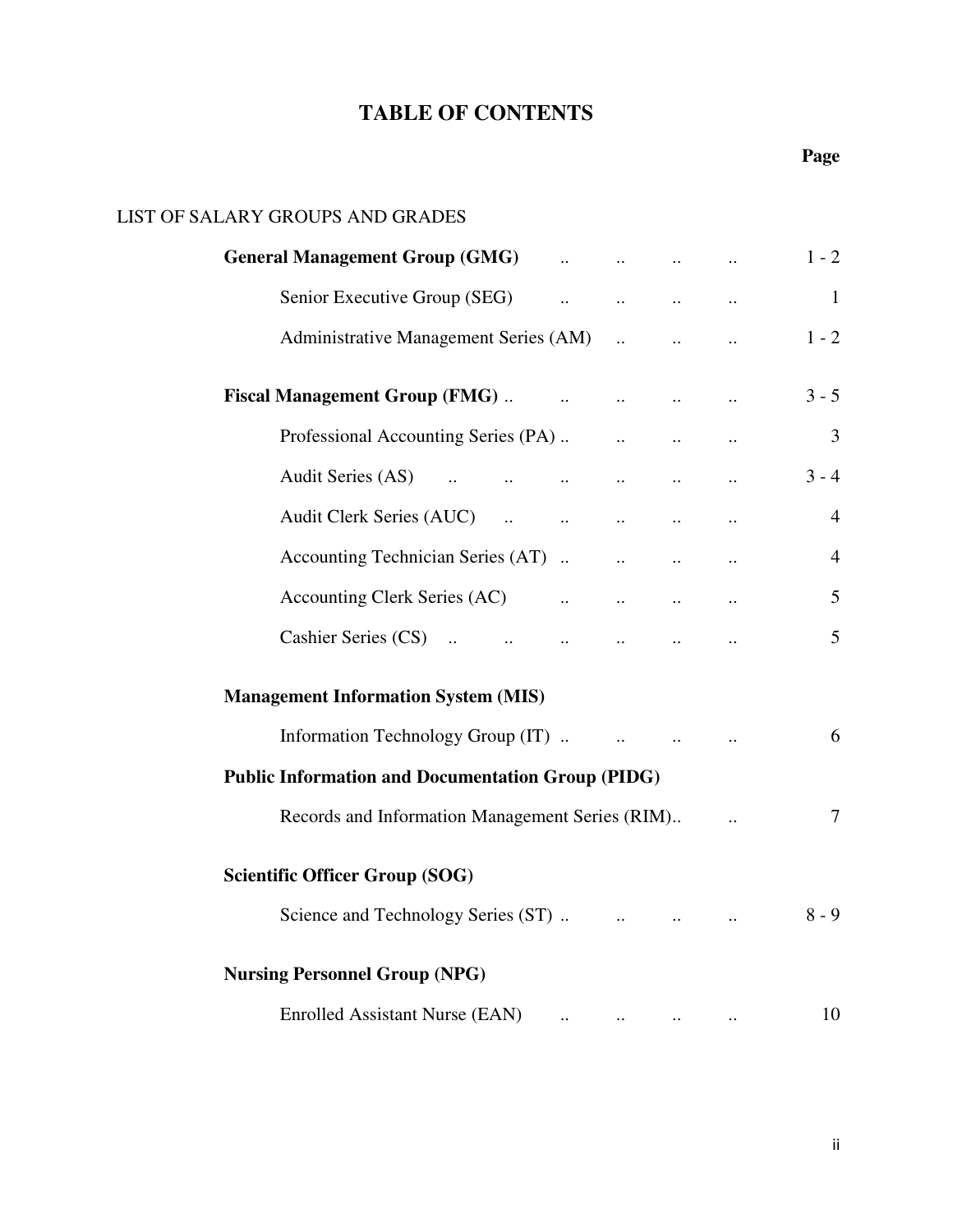### **Page**

| <b>Infirmary Administration Category (IAC)</b>          |                                                |           |                                                                                                                 |                      |           |
|---------------------------------------------------------|------------------------------------------------|-----------|-----------------------------------------------------------------------------------------------------------------|----------------------|-----------|
|                                                         |                                                |           |                                                                                                                 |                      | 10        |
|                                                         |                                                | $\ddots$  |                                                                                                                 |                      | 11        |
|                                                         |                                                |           |                                                                                                                 |                      | 11        |
| Social Services Administration (SSA)                    |                                                |           | $\ddotsc$                                                                                                       | $\ddotsc$            | 11        |
| Social Work Aide (SWA)<br>$\mathbf{r}$ and $\mathbf{r}$ |                                                |           | $\mathbf{u}_\mathrm{in}$ and $\mathbf{u}_\mathrm{in}$ and $\mathbf{u}_\mathrm{in}$ and $\mathbf{u}_\mathrm{in}$ | $\ddotsc$            | 11        |
| <b>Technical and Support Services Group (TSS)</b>       |                                                |           |                                                                                                                 |                      |           |
| Health Support Sub Group (HS)                           | $\mathbf{u}$ and $\mathbf{u}$ and $\mathbf{u}$ |           |                                                                                                                 |                      | 12        |
| <b>Health Support Category (HSC)</b>                    |                                                |           |                                                                                                                 |                      |           |
|                                                         |                                                |           |                                                                                                                 |                      | 13        |
| Office and Public Service Group (OPS)                   |                                                | $\ddotsc$ | $\dddot{\phantom{0}}$                                                                                           | $\ddot{\phantom{a}}$ | $14 - 15$ |
| Telephone Operator Series (TO)                          | $\mathbf{H}^{(1)}$ and $\mathbf{H}^{(2)}$      | $\ddots$  | $\ddots$                                                                                                        | $\ldots$             | 14        |
|                                                         |                                                |           | $\mathbf{a}$ , and $\mathbf{a}$ , and $\mathbf{a}$                                                              | $\ddotsc$            | $14 - 15$ |
|                                                         |                                                |           | $\mathcal{L}^{\text{max}}$ and $\mathcal{L}^{\text{max}}$                                                       |                      | 15        |
| <b>Labour and Mechanical Operations Group (LMO)</b>     |                                                |           |                                                                                                                 |                      |           |
| Trades and Services (TS)                                | $\ddots$                                       |           |                                                                                                                 | $\ddotsc$            | 16        |
| Driver Series (DR)                                      |                                                |           |                                                                                                                 |                      | 16        |
| <b>Protective Services Group (PTSG)</b>                 |                                                |           |                                                                                                                 |                      |           |
| Protective Services Series (PX)                         |                                                |           |                                                                                                                 |                      | 17        |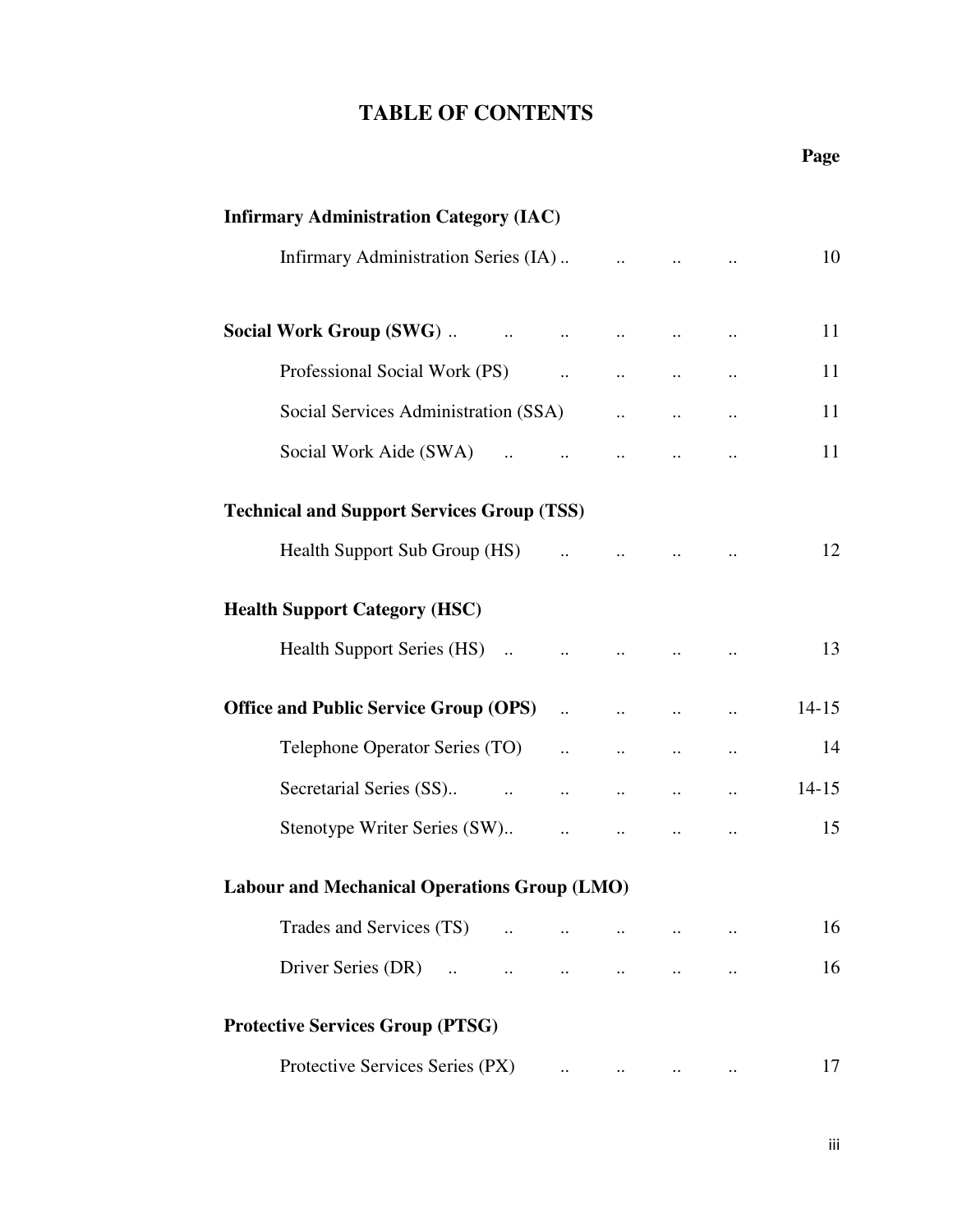### **Page**

| <b>Mass Communication and Information Group (MCG)</b> |           |          |           |           |    |  |  |  |  |  |  |
|-------------------------------------------------------|-----------|----------|-----------|-----------|----|--|--|--|--|--|--|
| Information and Editorial Series (MCG/IE).            |           |          | $\cdot$ . | $\ddotsc$ | 18 |  |  |  |  |  |  |
| $\mathbf{r}$ and $\mathbf{r}$                         |           | $\cdots$ | $\ddotsc$ | $\cdot$ . | 19 |  |  |  |  |  |  |
| Part-Time Cleaners<br>$\ddotsc$<br>$\cdot$ .          | $\ddotsc$ |          | $\cdot$ . | $\cdot$ . | 19 |  |  |  |  |  |  |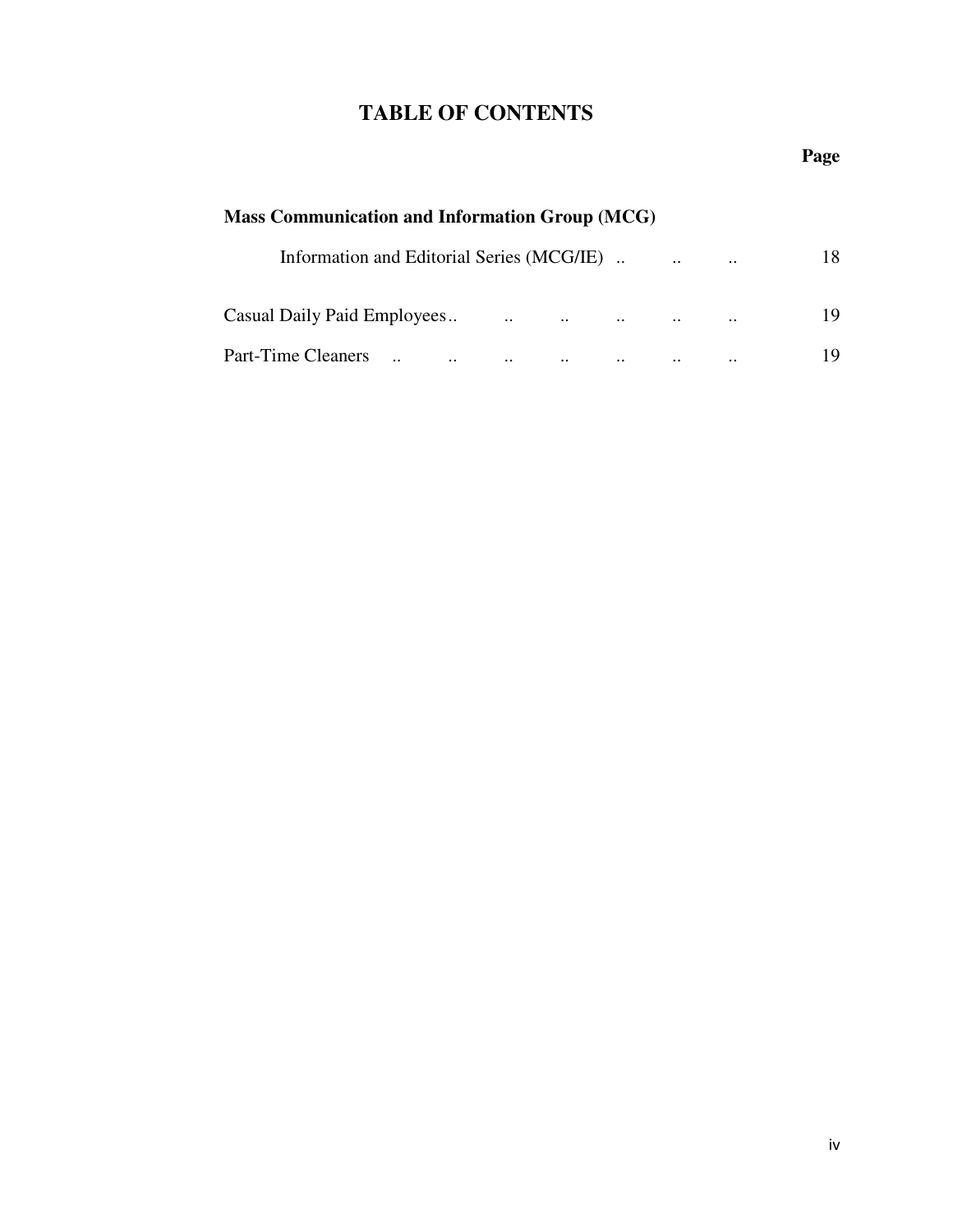### **SUMMARY OF KINGSTON & ST. ANDREW CORPORATION, ESTABLISHMENT PORTMORE MUNICIPAL COUNCIL AND PARISH COUNCILS**

| <b>Parish Councils</b>            | <b>Establishment</b> |
|-----------------------------------|----------------------|
| Clarendon                         | 109                  |
| Hanover                           | 69                   |
| Kingston & St. Andrew Corporation | 178                  |
| Manchester                        | 114                  |
| Portland                          | 113                  |
| <b>Portmore Municipal Council</b> | 25                   |
| St. Ann                           | 122                  |
| St. Catherine                     | 136                  |
| St. Elizabeth                     | 92                   |
| St. James                         | 96                   |
| St. Mary                          | 96                   |
| St. Thomas                        | 97                   |
| Trelawny                          | 100                  |
| Westmoreland                      | 80                   |
| <b>Total</b><br>$\sqrt{2}$        | 1427                 |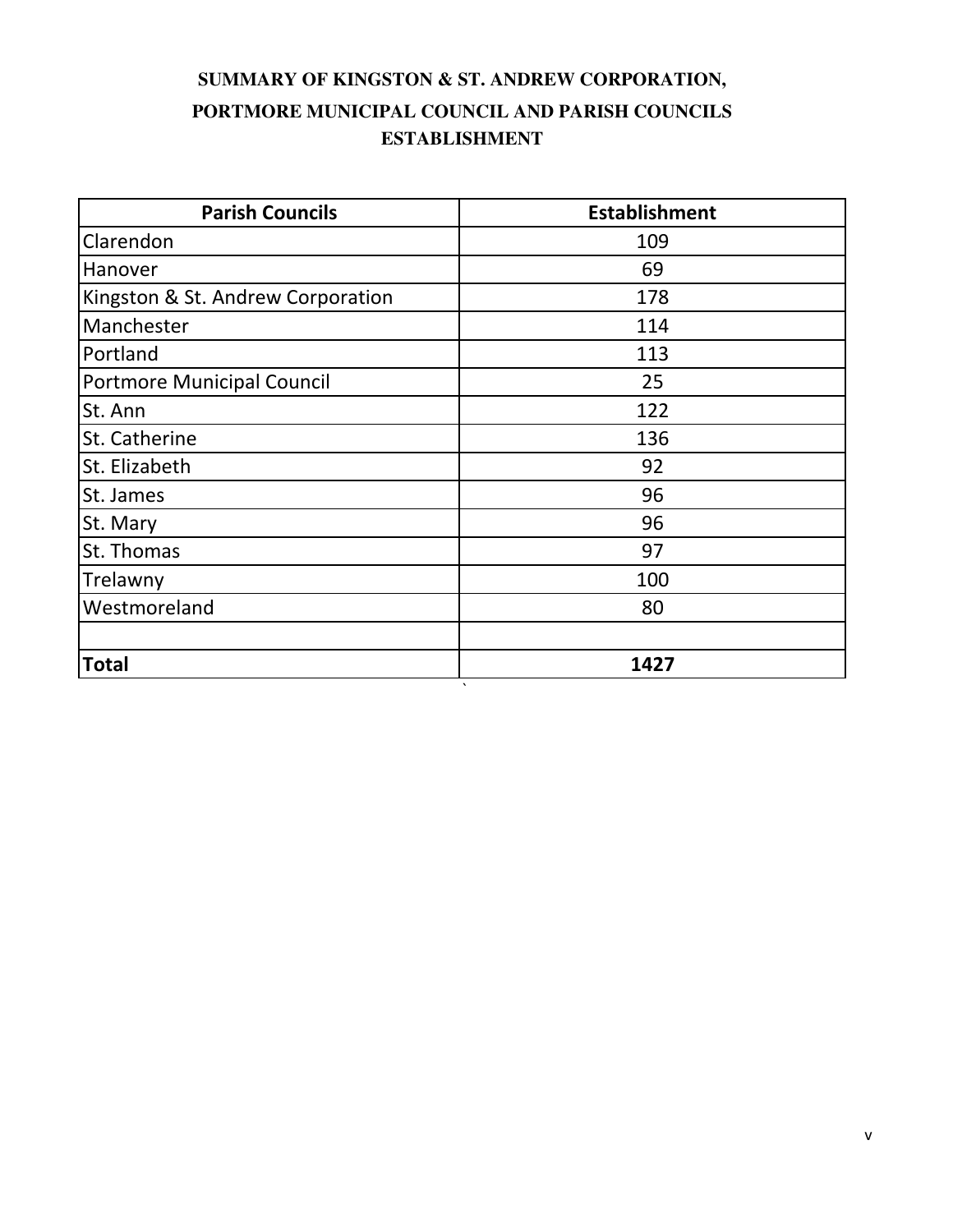#### **SALARY SCALEKINGSTON & ST. ANDREW CORPORATION, PORTMORE MUNICIPAL COUNCIL AND PARISH COUNCILS**

#### **PUBLIC MANAGEMENT CATEGORYGENERAL MANAGEMENT GROUP (GMG)**

#### **Senior Executive Group (GMG/SEG)**

| GMG/SEG 6                                        |              |              |              |              |              |              |              |                   |
|--------------------------------------------------|--------------|--------------|--------------|--------------|--------------|--------------|--------------|-------------------|
| With Effect From 1/4/2008                        | \$3,173,558  | \$3,252,897  | \$3,334,220  | \$3,417,575  | \$3,503,015  | \$3,590,590  | \$3,680,355  | \$3,772,364 p.a.  |
| With Effect From 1/4/2009                        | \$3,395,707  | \$3,480,600  | \$3,567,615  | \$3,656,806  | \$3,748,226  | \$3,841,931  | \$3,937,980  | \$4,036,429 p.a.  |
| GMG/SEG 5                                        |              |              |              |              |              |              |              |                   |
| With Effect From 1/4/2008                        | \$2,720,201  | \$2,788,206  | \$2,857,911  | \$2,929,359  | \$3,002,593  | \$3,077,658  | \$3,154,599  | \$3,233,464 p.a.  |
| With Effect From 1/4/2009                        | \$2,910,615  | \$2,983,380  | \$3,057,965  | \$3,134,414  | \$3,212,774  | \$3,293,094  | \$3,375,421  | \$3,459,806 p.a.  |
| GMG/SEG 4                                        |              |              |              |              |              |              |              |                   |
| With Effect From 1/4/2008                        | \$2,308,050  | \$2,365,751  | \$2,424,895  | \$2,485,517  | \$2,547,655  | \$2,611,347  | \$2,676,630  | \$2,743,546 p.a.  |
| With Effect From 1/4/2009                        | \$2,469,614  | \$2,531,354  | \$2,594,638  | \$2,659,504  | \$2,725,991  | \$2,794,141  | \$2,863,995  | \$2,935,594 p.a.  |
| GMG/SEG 3                                        |              |              |              |              |              |              |              |                   |
| With Effect From 1/4/2008                        | J\$1,858,349 | J\$1,904,808 | J\$1,952,428 | J\$2,001,239 | J\$2,051,270 | J\$2,102,552 | J\$2,155,116 | J\$2,208,993 p.a. |
| With Effect From 1/4/2009                        | J\$1,988,434 | J\$2,038,145 | J\$2,089,098 | J\$2,141,326 | J\$2,194,859 | J\$2,249,730 | J\$2,305,974 | J\$2,363,623 p.a. |
| GMG/SEG 2                                        |              |              |              |              |              |              |              |                   |
| With Effect From 1/4/2008                        | J\$1,524,969 | J\$1,563,093 | J\$1,602,171 | J\$1,642,225 | J\$1,683,280 | J\$1,725,362 | J\$1,768,497 | J\$1,812,709 p.a. |
| With Effect From 1/4/2009                        | J\$1,631,717 | J\$1,672,510 | J\$1,714,322 | J\$1,757,181 | J\$1,801,110 | J\$1,846,138 | J\$1,892,291 | J\$1,939,599 p.a. |
| GMG/SEG 1                                        |              |              |              |              |              |              |              |                   |
| With Effect From 1/4/2008                        | J\$1,178,755 | J\$1,208,223 | J\$1,238,429 | J\$1,269,390 | J\$1,301,125 | J\$1,333,653 | J\$1,366,994 | J\$1,401,169 p.a. |
| With Effect From 1/4/2009                        | J\$1,261,267 | J\$1,292,799 | J\$1,325,119 | J\$1,358,247 | J\$1,392,203 | J\$1,427,008 | J\$1,462,684 | J\$1,499,251 p.a. |
| <b>Administrative Management Series (GMG/AM)</b> |              |              |              |              |              |              |              |                   |
| GMG/AM 4                                         |              |              |              |              |              |              |              |                   |
| With Effect From 1/4/2008                        | \$1,049,683  | \$1,075,925  | \$1,102,823  | \$1,130,394  | \$1,158,654  | \$1,187,620  | \$1,217,311  | \$1,247,743 p.a.  |
| With Effect From 1/4/2009                        | \$1,123,161  | \$1,151,240  | \$1,180,021  | \$1,209,522  | \$1,239,760  | \$1,270,754  | \$1,302,522  | \$1,335,086 p.a.  |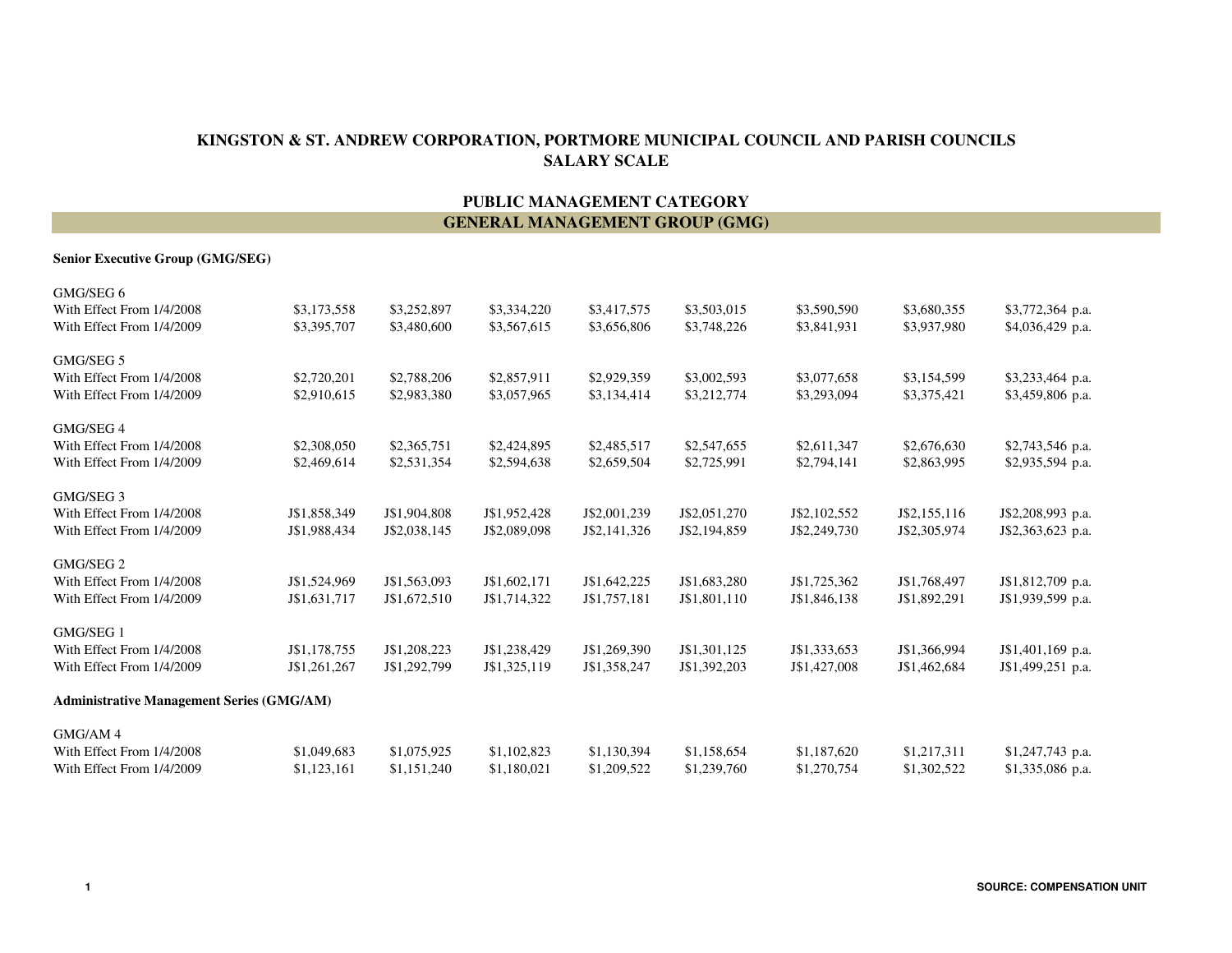#### **GENERAL MANAGEMENT GROUP (GMG)** *Cont'd*

| GMG/AM 3                  |           |           |           |             |             |             |             |                   |
|---------------------------|-----------|-----------|-----------|-------------|-------------|-------------|-------------|-------------------|
| With Effect From 1/4/2008 | \$872,008 | \$893,808 | \$916.154 | \$939,057   | \$962,534   | \$986,597   | \$1,011,262 | $$1,036,544$ p.a. |
| With Effect From 1/4/2009 | \$933,049 | \$956,375 | \$980,284 | \$1,004,791 | \$1,029,911 | \$1,055,659 | \$1,082,051 | $$1,109,102$ p.a. |
| GMG/AM 2                  |           |           |           |             |             |             |             |                   |
| With Effect From 1/4/2008 | \$701,744 | \$719.287 | \$737,270 | \$755,701   | \$774.594   | \$793.959   | \$813,808   | \$834,153 p.a.    |
| With Effect From 1/4/2009 | \$750,866 | \$769,638 | \$788.878 | \$808,600   | \$828,815   | \$849,536   | \$870,774   | \$892,544 p.a.    |
| GMG/AM 1                  |           |           |           |             |             |             |             |                   |
| With Effect From 1/4/2008 | \$573,086 | \$587.414 | \$602,099 | \$617.151   | \$632,580   | \$648,395   | \$664,605   | \$681,220 p.a.    |
| With Effect From 1/4/2009 | \$613,202 | \$628,533 | \$644,246 | \$660,352   | \$676,861   | \$693,782   | \$711.127   | $$728,905$ p.a.   |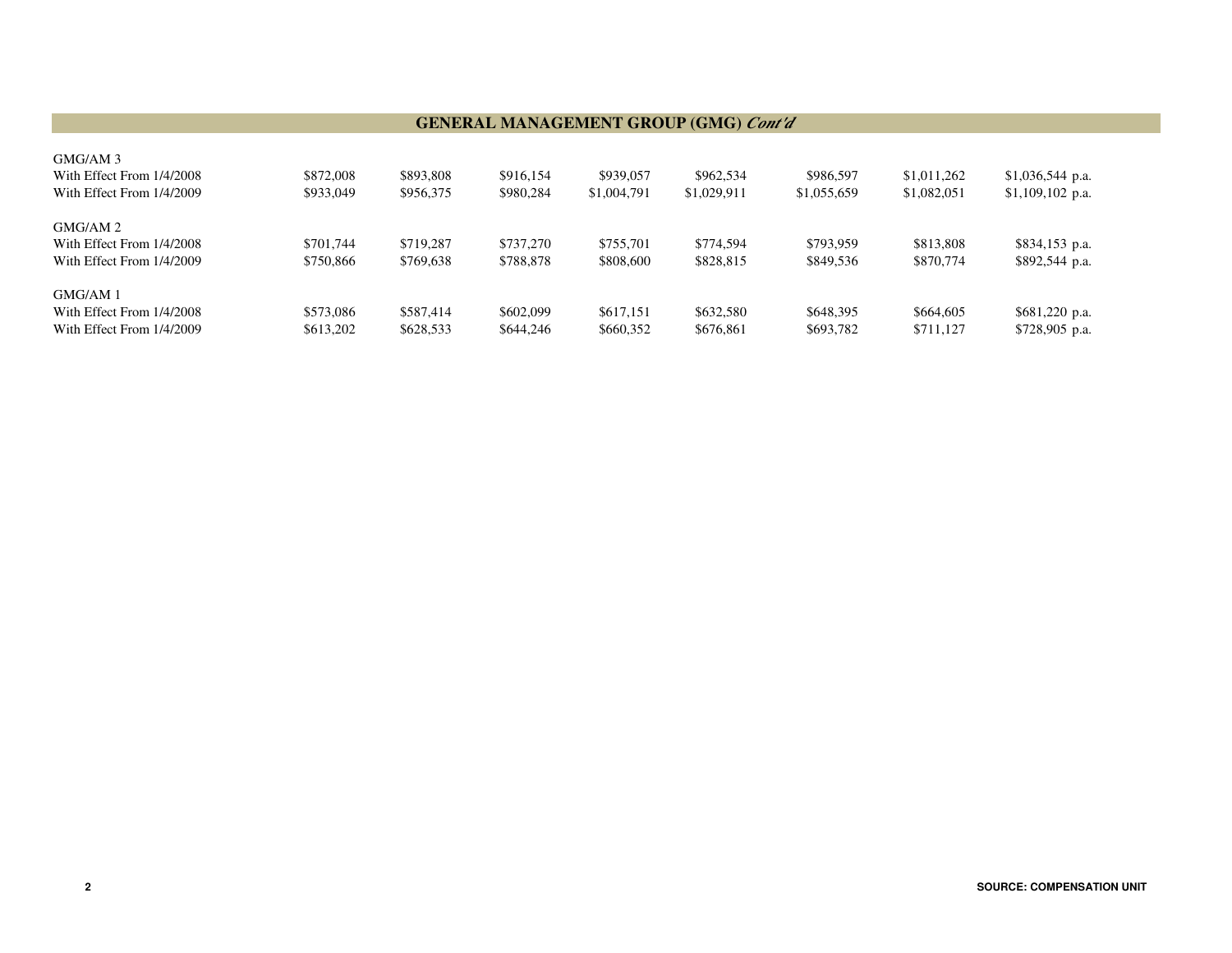#### **FISCAL MANAGEMENT GROUP (FMG)**

#### **Professional Accounting Series (FMG/PA)**

| FMG/PA 5                     |             |             |                            |             |             |             |             |                   |
|------------------------------|-------------|-------------|----------------------------|-------------|-------------|-------------|-------------|-------------------|
| With Effect From 1/4/2008    | \$3,173,558 | \$3,252,897 | \$3,334,220                | \$3,417,575 | \$3,503,015 | \$3,590,590 | \$3,680,355 | \$3,772,364 p.a.  |
| With Effect From 1/4/2009    | \$3,395,707 | \$3,480,600 | \$3,567,615                | \$3,656,806 | \$3,748,226 | \$3,841,931 | \$3,937,980 | \$4,036,429 p.a.  |
| FMG/PA4                      |             |             |                            |             |             |             |             |                   |
| With Effect From 1/4/2008    | \$2,308,050 | \$2,365,751 | \$2,424,895                | \$2,485,517 | \$2,547,655 | \$2,611,347 | \$2,676,630 | \$2,743,546 p.a.  |
| With Effect From 1/4/2009    | \$2,469,614 | \$2,531,354 | \$2,594,638                | \$2,659,504 | \$2,725,991 | \$2,794,141 | \$2,863,995 | \$2,935,594 p.a.  |
| FMG/PA 3                     |             |             |                            |             |             |             |             |                   |
| With Effect From 1/4/2008    | \$1,858,349 | \$1,904,808 | \$1,952,428                | \$2,001,239 | \$2,051,270 | \$2,102,552 | \$2,155,116 | \$2,208,993 p.a.  |
| With Effect From 1/4/2009    | \$1,988,434 | \$2,038,145 | \$2,089,098                | \$2,141,326 | \$2,194,859 | \$2,249,730 | \$2,305,974 | $$2,363,623$ p.a. |
| FMG/PA 2                     |             |             |                            |             |             |             |             |                   |
| With Effect From 1/4/2008    | \$1,524,969 | \$1,563,093 | \$1,602,171                | \$1,642,225 | \$1,683,280 | \$1,725,362 | \$1,768,497 | \$1,812,709 p.a.  |
| With Effect From 1/4/2009    | \$1,631,717 | \$1,672,510 | \$1,714,322                | \$1,757,181 | \$1,801,110 | \$1,846,138 | \$1,892,291 | \$1,939,599 p.a.  |
| FMG/PA 1                     |             |             |                            |             |             |             |             |                   |
| With Effect From 1/4/2008    | \$977,509   | \$1,001,947 | \$1,026,996 PB \$1,181,045 |             | \$1,210,571 | \$1,240,835 | \$1,271,856 | \$1,303,653 p.a.  |
| With Effect From 1/4/2009    | \$1,045,935 | \$1,072,083 | \$1,098,885 PB \$1,263,718 |             | \$1,295,311 | \$1,327,694 | \$1,360,886 | \$1,394,908 p.a.  |
| <b>Audit Series (FMG/AS)</b> |             |             |                            |             |             |             |             |                   |
| FMG/AS <sub>7</sub>          |             |             |                            |             |             |             |             |                   |
| With Effect From 1/4/2008    | \$3,173,558 | \$3,252,897 | \$3,334,220                | \$3,417,575 | \$3,503,015 | \$3,590,590 | \$3,680,355 | \$3,772,364 p.a.  |
| With Effect From 1/4/2009    | \$3,395,707 | \$3,480,600 | \$3,567,615                | \$3,656,806 | \$3,748,226 | \$3,841,931 | \$3,937,980 | \$4,036,429 p.a.  |
| FMG/AS 6                     |             |             |                            |             |             |             |             |                   |
| With Effect From 1/4/2008    | \$2,308,050 | \$2,365,751 | \$2,424,895                | \$2,485,517 | \$2,547,655 | \$2,611,347 | \$2,676,630 | \$2,743,546 p.a.  |
| With Effect From 1/4/2009    | \$2,469,614 | \$2,531,354 | \$2,594,638                | \$2,659,504 | \$2,725,991 | \$2,794,141 | \$2,863,995 | \$2,935,594 p.a.  |
| FMG/AS 5                     |             |             |                            |             |             |             |             |                   |
| With Effect From 1/4/2008    | \$1,858,349 | \$1,904,808 | \$1,952,428                | \$2,001,239 | \$2,051,270 | \$2,102,552 | \$2,155,116 | \$2,208,993 p.a.  |
| With Effect From 1/4/2009    | \$1,988,434 | \$2,038,145 | \$2,089,098                | \$2,141,326 | \$2,194,859 | \$2,249,730 | \$2,305,974 | \$2,363,623 p.a.  |
| FMG/AS 4                     |             |             |                            |             |             |             |             |                   |
| With Effect From 1/4/2008    | \$1,524,969 | \$1,563,093 | \$1,602,171                | \$1,642,225 | \$1,683,280 | \$1,725,362 | \$1,768,497 | $$1,812,709$ p.a. |
| With Effect From 1/4/2009    | \$1,631,717 | \$1,672,510 | \$1,714,322                | \$1,757,181 | \$1,801,110 | \$1,846,138 | \$1,892,291 | \$1,939,599 p.a.  |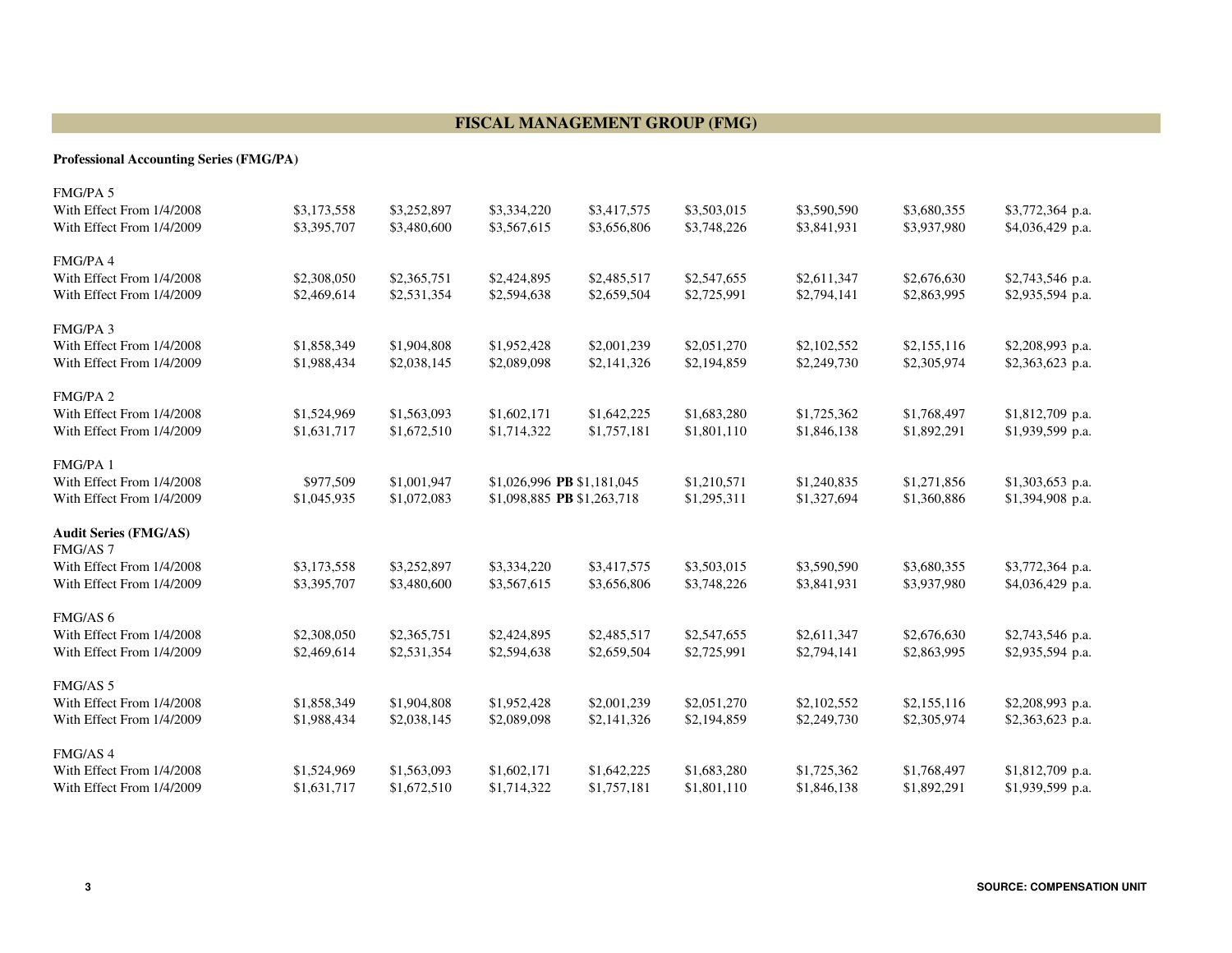#### **FISCAL MANAGEMENT GROUP (FMG) (Cont'd)**

| <b>FMG/AS3</b>                               |             |             |             |             |             |             |             |                   |
|----------------------------------------------|-------------|-------------|-------------|-------------|-------------|-------------|-------------|-------------------|
| With Effect From 1/4/2008                    | \$1,178,755 | \$1,208,223 | \$1,238,429 | \$1,269,390 | \$1,301,125 | \$1,333,653 | \$1,366,994 | $$1,401,169$ p.a. |
| With Effect From 1/4/2009                    | \$1,261,267 | \$1,292,799 | \$1,325,119 | \$1,358,247 | \$1,392,203 | \$1,427,008 | \$1,462,684 | \$1,499,251 p.a.  |
|                                              |             |             |             |             |             |             |             |                   |
| FMG/AS <sub>2</sub>                          |             |             |             |             |             |             |             |                   |
| With Effect From 1/4/2008                    | \$983,347   | \$1,007,930 | \$1,033,129 | \$1,058,957 | \$1,085,431 | \$1,112,566 | \$1,140,381 | \$1,168,890 p.a.  |
| With Effect From 1/4/2009                    | \$1,052,181 | \$1,078,485 | \$1,105,448 | \$1,133,084 | \$1,161,411 | \$1,190,446 | \$1,220,207 | $$1,250,712$ p.a. |
|                                              |             |             |             |             |             |             |             |                   |
| FMG/AS 1                                     |             |             |             |             |             |             |             |                   |
| With Effect From 1/4/2008                    | \$701,578   | \$719,118   | \$737,096   | \$755,523   | \$774,411   | \$793,771   | \$813,616   | \$833,956 p.a.    |
| With Effect From 1/4/2009                    | \$750,689   | \$769,456   | \$788,692   | \$808,410   | \$828,620   | \$849,335   | \$870,569   | \$892,333 p.a.    |
|                                              |             |             |             |             |             |             |             |                   |
|                                              |             |             |             |             |             |             |             |                   |
| <b>Audit Clerk Series (FMG/AUC)</b>          |             |             |             |             |             |             |             |                   |
| <b>FMG/AUC1</b>                              |             |             |             |             |             |             |             |                   |
| With Effect From 1/4/2008                    | \$440,551   | \$451,565   | \$462,854   | \$474,425   | \$588,288   | \$602,995   | \$618,070   | \$633,521 p.a.    |
| With Effect From 1/4/2009                    | \$471,390   | \$483,175   | \$495,254   | \$507,635   | \$629,468   | \$645,204   | \$661,334   | \$677,868 p.a.    |
|                                              |             |             |             |             |             |             |             |                   |
| <b>Accounting Technician Series (FMG/AT)</b> |             |             |             |             |             |             |             |                   |
|                                              |             |             |             |             |             |             |             |                   |
| FMG/AT3                                      |             |             |             |             |             |             |             |                   |
| With Effect From 1/4/2008                    | \$825,226   | \$845,857   | \$867,003   | \$888,678   | \$910,895   | \$933,668   | \$957,009   | \$980,935 p.a.    |
| With Effect From 1/4/2009                    | \$882,992   | \$905,067   | \$927,694   | \$950,886   | \$974,658   | \$999,024   | \$1,024,000 | \$1,049,600 p.a.  |
|                                              |             |             |             |             |             |             |             |                   |
| FMG/AT 2<br>With Effect From 1/4/2008        |             |             |             |             |             |             |             |                   |
|                                              | \$647,951   | \$664,150   | \$680,754   | \$697,773   | \$715,217   | \$733,098   | \$751,425   | \$770,211 p.a.    |
| With Effect From 1/4/2009                    | \$693,308   | \$710,641   | \$728,407   | \$746,617   | \$765,282   | \$784,414   | \$804,025   | \$824,125 p.a.    |
| FMG/AT 1                                     |             |             |             |             |             |             |             |                   |
| With Effect From 1/4/2008                    | \$555,340   | \$569,223   | \$583,454   | \$598,040   | \$612,991   | \$628,316   | \$644,024   | $$660,124$ p.a.   |
| With Effect From 1/4/2009                    | \$594,213   | \$609,069   | \$624,295   | \$639,903   | \$655,900   | \$672,298   | \$689,105   | $$706,333$ p.a.   |
|                                              |             |             |             |             |             |             |             |                   |

**4**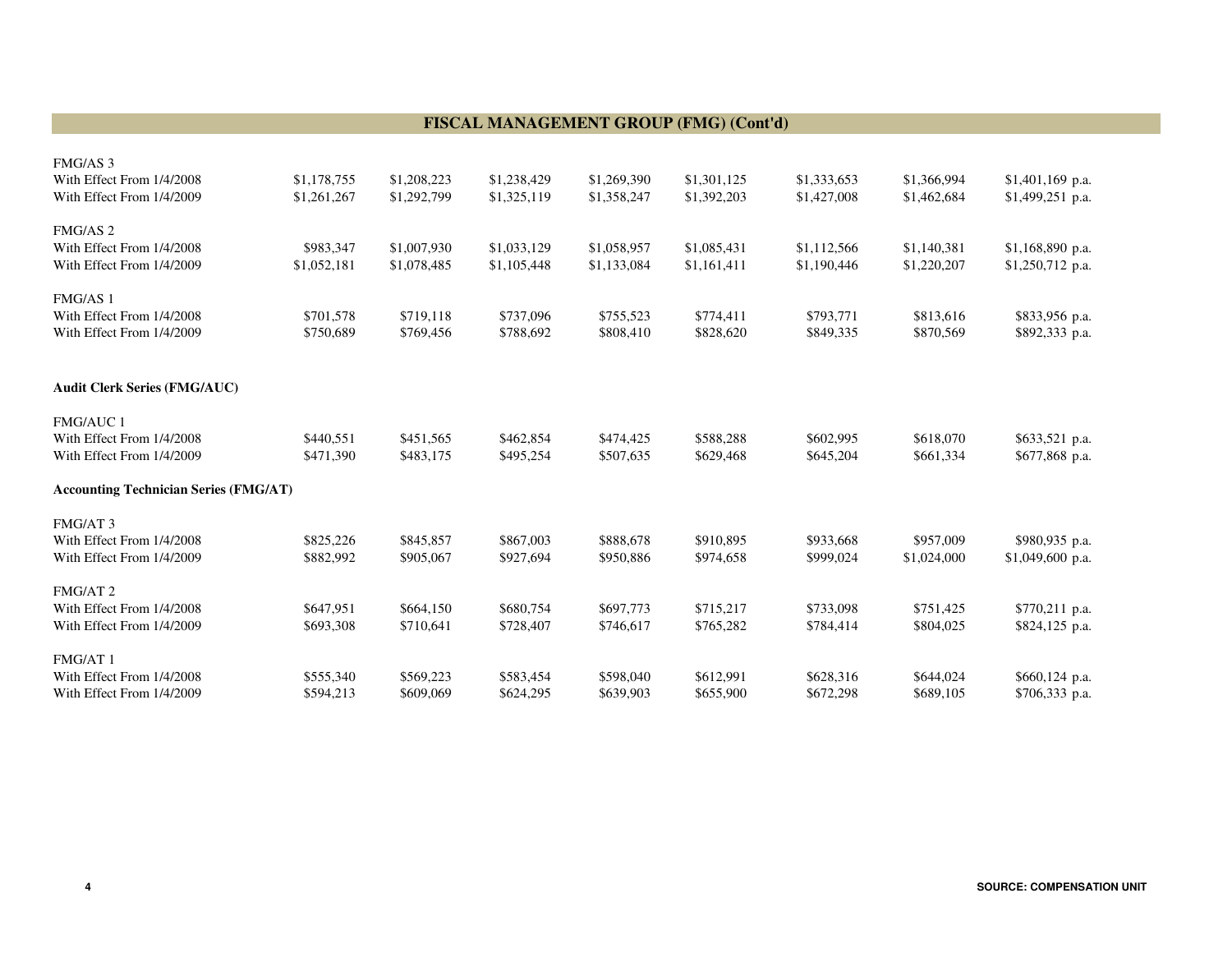| <b>Accounting Clerk Series (FMG/AC)</b> |           |           |           |           |           |           |           |                 |
|-----------------------------------------|-----------|-----------|-----------|-----------|-----------|-----------|-----------|-----------------|
| FMG/AC 2                                |           |           |           |           |           |           |           |                 |
| With Effect From 1/4/2008               | \$521,626 | \$534,667 | \$548,034 | \$561,734 | \$575,778 | \$590,172 | \$604,926 | \$620,050 p.a.  |
| With Effect From 1/4/2009               | \$558,140 | \$572,094 | \$586,396 | \$601,056 | \$616,082 | \$631,484 | \$647,271 | $$663,453$ p.a. |
| FMG/AC 1                                |           |           |           |           |           |           |           |                 |
| With Effect From 1/4/2008               | \$437,419 | \$448,354 | \$459,563 | \$471,052 | \$482,828 | \$494,899 | \$507,271 | \$519,953 p.a.  |
| With Effect From 1/4/2009               | \$468,038 | \$479,739 | \$491,732 | \$504,026 | \$516,626 | \$529,542 | \$542,780 | $$556,350$ p.a. |
| <b>Cashier Series (FMG/CS)</b>          |           |           |           |           |           |           |           |                 |
| <b>FMG/CS 2</b>                         |           |           |           |           |           |           |           |                 |
| With Effect From 1/4/2008               | \$484,753 | \$496,871 | \$509,293 | \$522,026 | \$535,076 | \$548,453 | \$562,164 | \$576,219 p.a.  |
| With Effect From 1/4/2009               | \$518,685 | \$531,652 | \$544,944 | \$558,567 | \$572,532 | \$586,845 | \$601,516 | $$616,554$ p.a. |
| <b>FMG/CS 1</b>                         |           |           |           |           |           |           |           |                 |
| With Effect From 1/4/2008               | \$418,030 | \$428,480 | \$439,192 | \$450,172 | \$461,426 | \$472,962 | \$484,786 | \$496,906 p.a.  |
| With Effect From 1/4/2009               | \$447,292 | \$458,474 | \$469,936 | \$481,684 | \$493,726 | \$506,069 | \$518,721 | \$531,689 p.a.  |

#### **FISCAL MANAGEMENT GROUP (FMG) (Cont'd)**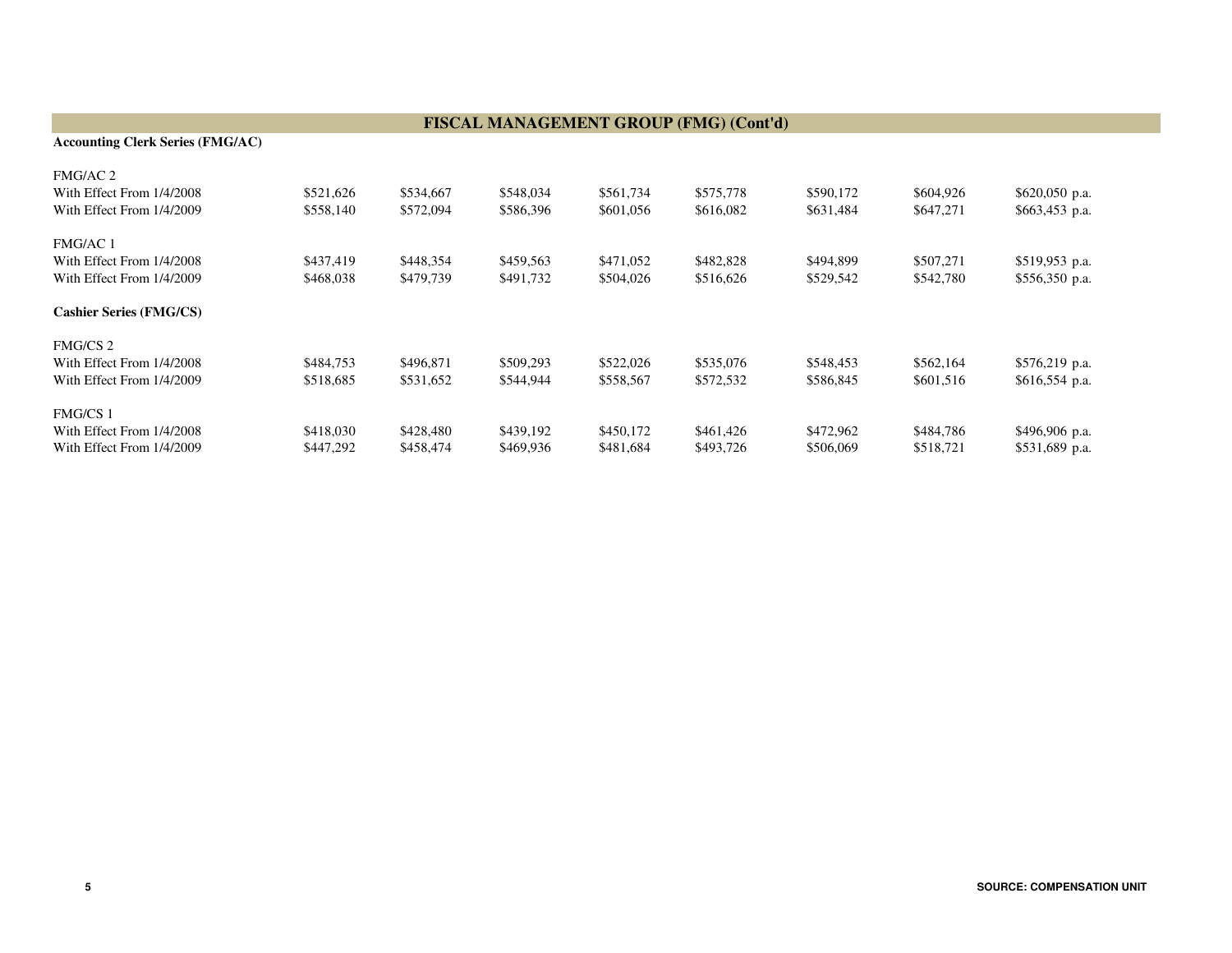#### **MANAGEMENT INFORMATION SYSTEM (MIS)**

#### **Information Technology Group (MIS/IT)**

| MIS/IT <sub>8</sub><br>With Effect From 1/4/2008<br>With Effect From 1/4/2009 | \$2,380,238<br>\$2,546,854 | \$2,439,744<br>\$2,610,526 | \$2,500,737<br>\$2,675,789 | \$2,563,256<br>\$2,742,684 | \$2,627,337<br>\$2,811,251 | \$2,693,021<br>\$2,881,532 | \$2,760,346<br>\$2,953,570 | \$2,829,355 p.a.<br>\$3,027,410 p.a.  |
|-------------------------------------------------------------------------------|----------------------------|----------------------------|----------------------------|----------------------------|----------------------------|----------------------------|----------------------------|---------------------------------------|
| MIS/IT <sub>7</sub><br>With Effect From 1/4/2008<br>With Effect From 1/4/2009 | \$1,911,493<br>\$2,045,298 | \$1,959,281<br>\$2,096,430 | \$2,008,263<br>\$2,148,841 | \$2,058,469<br>\$2,202,562 | \$2,109,931<br>\$2,257,626 | \$2,162,679<br>\$2,314,067 | \$2,216,746<br>\$2,371,918 | \$2,272,165 p.a.<br>$$2,431,216$ p.a. |
| MIS/IT 6<br>With Effect From 1/4/2008<br>With Effect From 1/4/2009            | \$1,550,430<br>\$1,658,960 | \$1,589,191<br>\$1,700,434 | \$1,628,921<br>\$1,742,945 | \$1,669,644<br>\$1,786,519 | \$1,711,385<br>\$1,831,182 | \$1,754,169<br>\$1,876,961 | \$1,798,023<br>\$1,923,885 | $$1,842,974$ p.a.<br>\$1,971,982 p.a. |
| MIS/IT 5<br>With Effect From 1/4/2008<br>With Effect From 1/4/2009            | \$1,376,771<br>\$1,473,145 | \$1,411,190<br>\$1,509,973 | \$1,446,470<br>\$1,547,723 | \$1,482,632<br>\$1,586,416 | \$1,519,697<br>\$1,626,076 | \$1,557,690<br>\$1,666,728 | \$1,596,632<br>\$1,708,396 | \$1,636,548 p.a.<br>\$1,751,106 p.a.  |
| MIS/IT 4<br>With Effect From 1/4/2008<br>With Effect From 1/4/2009            | \$1,212,261<br>\$1,297,119 | \$1,242,568<br>\$1,329,547 | \$1,273,632<br>\$1,362,786 | \$1,305,473<br>\$1,396,856 | \$1,338,109<br>\$1,431,777 | \$1,371,562<br>\$1,467,571 | \$1,405,851<br>\$1,504,261 | \$1,440,997 p.a.<br>$$1,541,867$ p.a. |
| MIS/IT <sub>3</sub><br>With Effect From 1/4/2008<br>With Effect From 1/4/2009 | \$792,796<br>\$848,292     | \$812,616<br>\$869,499     | \$832,932<br>\$891,237     | \$853,755<br>\$913,518     | \$875,099<br>\$936,356     | \$896,976<br>\$959,764     | \$919,401<br>\$983,759     | \$942,386 p.a.<br>\$1,008,353 p.a.    |
| MIS/IT <sub>2</sub><br>With Effect From 1/4/2008<br>With Effect From 1/4/2009 | \$658,867<br>\$704,988     | \$675,339<br>\$722,613     | \$692,222<br>\$740,678     | \$709,528<br>\$759,195     | \$727,266<br>\$778,175     | \$745,448<br>\$797,629     | \$764,084<br>\$817,570     | \$783,186 p.a.<br>\$838,009 p.a.      |
| MIS/IT 1<br>With Effect From 1/4/2008<br>With Effect From 1/4/2009            | \$495,130<br>\$529,789     | \$507,508<br>\$543,034     | \$520,196<br>\$556,610     | \$533,201<br>\$570,525     | \$546,531<br>\$584,788     | \$560,194<br>\$599,408     | \$574,199<br>\$614,393     | \$588,554 p.a.<br>\$629,753 p.a.      |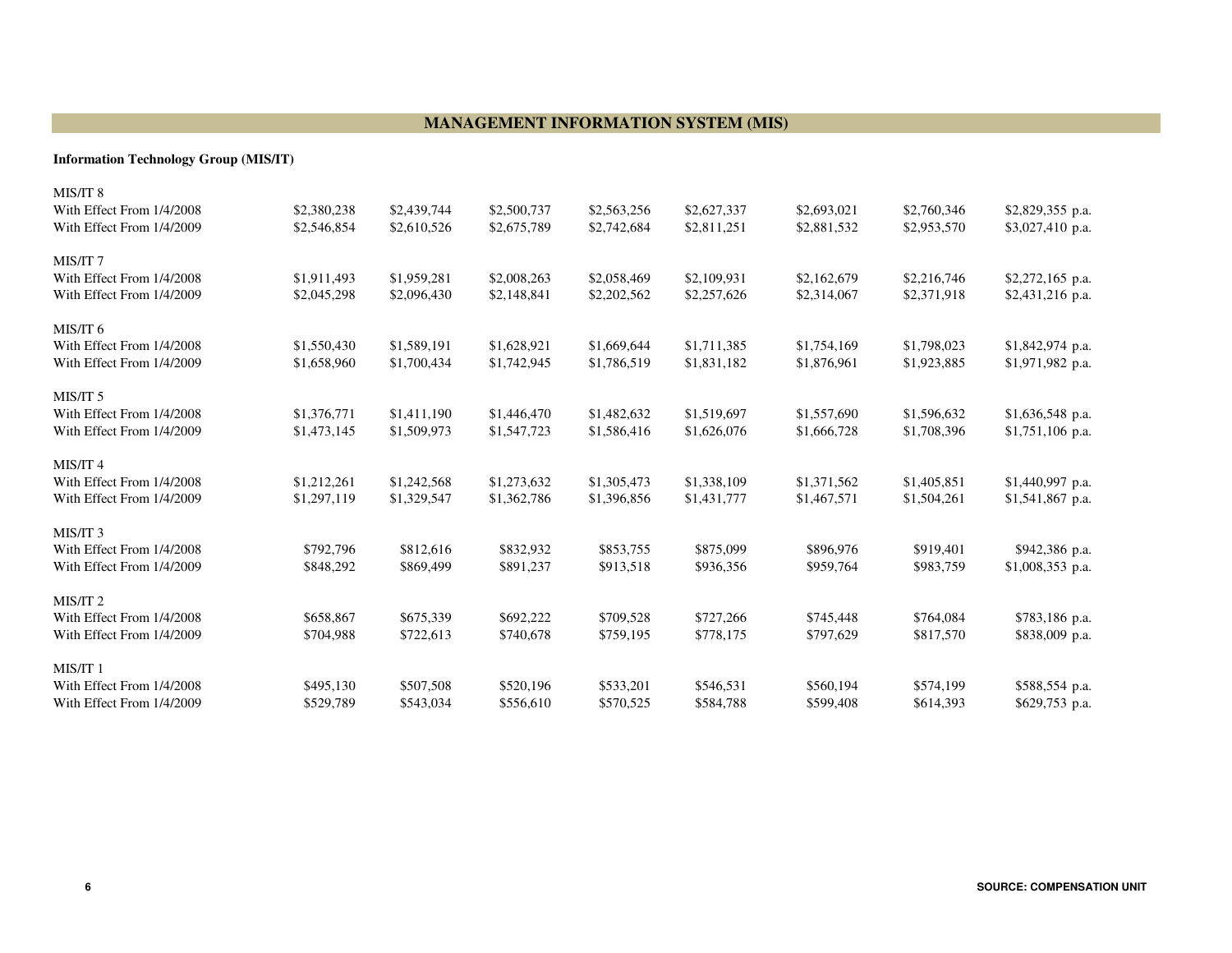#### **PUBLIC INFORMATION AND DOCUMENTATION GROUP (PIDG)**

#### **Records and Information Management Series (PIDG/RIM)**

| PIDG/RIM 5<br>With Effect From 1/4/2008<br>With Effect From 1/4/2009 | \$1,178,755<br>\$1,261,267 | \$1,208,223<br>\$1,292,799 | \$1,238,429<br>\$1,325,119 | \$1,269,390<br>\$1,358,247 | \$1,301,125<br>\$1,392,203 | \$1,333,653<br>\$1,427,008 | \$1,366,994<br>\$1,462,684 | \$1,401,169 p.a.<br>$$1,499,251$ p.a. |
|----------------------------------------------------------------------|----------------------------|----------------------------|----------------------------|----------------------------|----------------------------|----------------------------|----------------------------|---------------------------------------|
| PIDG/RIM 4<br>With Effect From 1/4/2008                              | \$872,008                  | \$893,808                  | \$916,154                  | \$939,057                  | \$962,534                  | \$986,597                  | \$1,011,262                | \$1,036,544 p.a.                      |
| With Effect From 1/4/2009                                            | \$933,049                  | \$956,375                  | \$980,284                  | \$1,004,791                | \$1,029,911                | \$1,055,659                | \$1,082,051                | $$1,109,102$ p.a.                     |
| PIDG/RIM 3                                                           |                            |                            |                            |                            |                            |                            |                            |                                       |
| With Effect From 1/4/2008                                            | \$632,509                  | \$648,322                  | \$664,530                  | \$681,143                  | \$698,172                  | \$715,626                  | \$733,517                  | \$751,855 p.a.                        |
| With Effect From 1/4/2009                                            | \$676,785                  | \$693,704                  | \$711,047                  | \$728,823                  | \$747,044                  | \$765,720                  | \$784,863                  | \$804,485 p.a.                        |
| PIDG/RIM 2                                                           |                            |                            |                            |                            |                            |                            |                            |                                       |
| With Effect From 1/4/2008                                            | \$517,514                  | \$530,452                  | \$543,713                  | \$557,306                  | \$571,238                  | \$585,519                  | \$600,157                  | \$615,161 p.a.                        |
| With Effect From 1/4/2009                                            | \$553,740                  | \$567,583                  | \$581,773                  | \$596,317                  | \$611,225                  | \$626,506                  | \$642,168                  | \$658,223 p.a.                        |
| PIDG/RIM 1                                                           |                            |                            |                            |                            |                            |                            |                            |                                       |
| With Effect From 1/4/2008                                            | \$425,523                  | \$436,161                  | \$447,065                  | \$458,242                  | \$469,698                  | \$481,440                  | \$493,476                  | \$505,813 p.a.                        |
| With Effect From 1/4/2009                                            | \$455,310                  | \$466,692                  | \$478,360                  | \$490,319                  | \$502,577                  | \$515,141                  | \$528,020                  | $$541,220$ p.a.                       |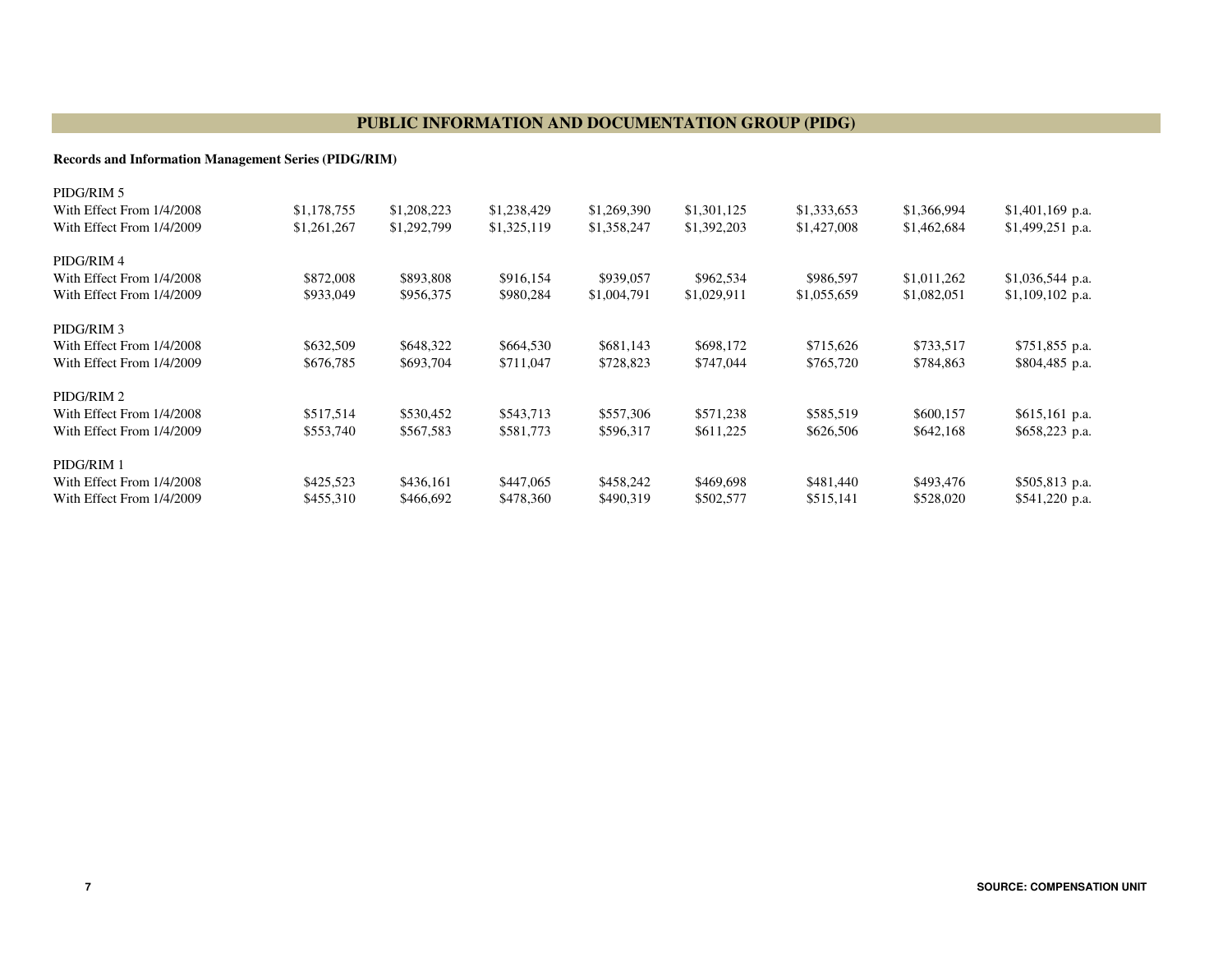#### **SCIENTIFIC OFFICERS GROUP (SOG)**

#### **Science & Technology Series (SOG/ST)**

| SOG/ST <sub>10</sub>      |             |             |             |             |             |             |             |                   |
|---------------------------|-------------|-------------|-------------|-------------|-------------|-------------|-------------|-------------------|
| With Effect From 1/4/2008 | \$3,173,558 | \$3,252,897 | \$3,334,220 | \$3,417,575 | \$3,503,015 | \$3,590,590 | \$3,680,355 | \$3,772,364 p.a.  |
| With Effect From 1/4/2009 | \$3,395,707 | \$3,480,600 | \$3,567,615 | \$3,656,806 | \$3,748,226 | \$3,841,931 | \$3,937,980 | \$4,036,429 p.a.  |
| SOG/ST 9                  |             |             |             |             |             |             |             |                   |
| With Effect From 1/4/2008 | \$2,381,187 | \$2,440,717 | \$2,501,735 | \$2,564,278 | \$2,628,385 | \$2,694,095 | \$2,761,447 | \$2,830,483 p.a.  |
| With Effect From 1/4/2009 | \$2,547,870 | \$2,611,567 | \$2,676,856 | \$2,743,777 | \$2,812,372 | \$2,882,681 | \$2,954,748 | \$3,028,617 p.a.  |
| SOG/ST 8                  |             |             |             |             |             |             |             |                   |
| With Effect From 1/4/2008 | \$1,861,655 | \$1,908,197 | \$1,955,902 | \$2,004,799 | \$2,054,919 | \$2,106,292 | \$2,158,949 | \$2,212,923 p.a.  |
| With Effect From 1/4/2009 | \$1,991,971 | \$2,041,770 | \$2,092,815 | \$2,145,135 | \$2,198,763 | \$2,253,733 | \$2,310,076 | \$2,367,828 p.a.  |
| SOG/ST7                   |             |             |             |             |             |             |             |                   |
| With Effect From 1/4/2008 | \$1,529,095 | \$1,567,323 | \$1,606,506 | \$1,646,668 | \$1,687,835 | \$1,730,031 | \$1,773,282 | \$1,817,614 p.a.  |
| With Effect From 1/4/2009 | \$1,636,132 | \$1,677,035 | \$1,718,961 | \$1,761,935 | \$1,805,983 | \$1,851,133 | \$1,897,411 | \$1,944,847 p.a.  |
| SOG/ST 6                  |             |             |             |             |             |             |             |                   |
| With Effect From 1/4/2008 | \$1,190,593 | \$1,220,358 | \$1,250,867 | \$1,282,139 | \$1,314,192 | \$1,347,047 | \$1,380,723 | \$1,415,242 p.a.  |
| With Effect From 1/4/2009 | \$1,273,935 | \$1,305,783 | \$1,338,428 | \$1,371,889 | \$1,406,186 | \$1,441,341 | \$1,477,374 | $$1,514,308$ p.a. |
| SOG/ST 5                  |             |             |             |             |             |             |             |                   |
| With Effect From 1/4/2008 | \$941,850   | \$965,396   | \$989,531   | \$1,014,269 | \$1,039,626 | \$1,065,617 | \$1,092,257 | \$1,119,564 p.a.  |
| With Effect From 1/4/2009 | \$1,007,780 | \$1,032,974 | \$1,058,798 | \$1,085,268 | \$1,112,400 | \$1,140,210 | \$1,168,715 | \$1,197,933 p.a.  |
| SOG/ST 4                  |             |             |             |             |             |             |             |                   |
| With Effect From 1/4/2008 | \$778,402   | \$797,862   | \$817,808   | \$838,253   | \$859,210   | \$880,690   | \$902,707   | \$925,275 p.a.    |
| With Effect From 1/4/2009 | \$832,890   | \$853,712   | \$875,055   | \$896,931   | \$919,354   | \$942,338   | \$965,897   | \$990,044 p.a.    |
| SOG/ST <sub>3</sub>       |             |             |             |             |             |             |             |                   |
| With Effect From 1/4/2008 | \$649,422   | \$665,658   | \$682,299   | \$699,357   | \$716,840   | \$734,761   | \$753,130   | \$771,959 p.a.    |
| With Effect From 1/4/2009 | \$694,882   | \$712,254   | \$730,060   | \$748,311   | \$767,019   | \$786,195   | \$805,850   | \$825,996 p.a.    |
| SOG/ST <sub>2</sub>       |             |             |             |             |             |             |             |                   |
| With Effect From 1/4/2008 | \$492,382   | \$504,691   | \$517,309   | \$530,241   | \$543,497   | \$557,085   | \$571,012   | \$585,287 p.a.    |
| With Effect From 1/4/2009 | \$526,849   | \$540,020   | \$553,520   | \$567,358   | \$581,542   | \$596,081   | \$610,983   | \$626,257 p.a.    |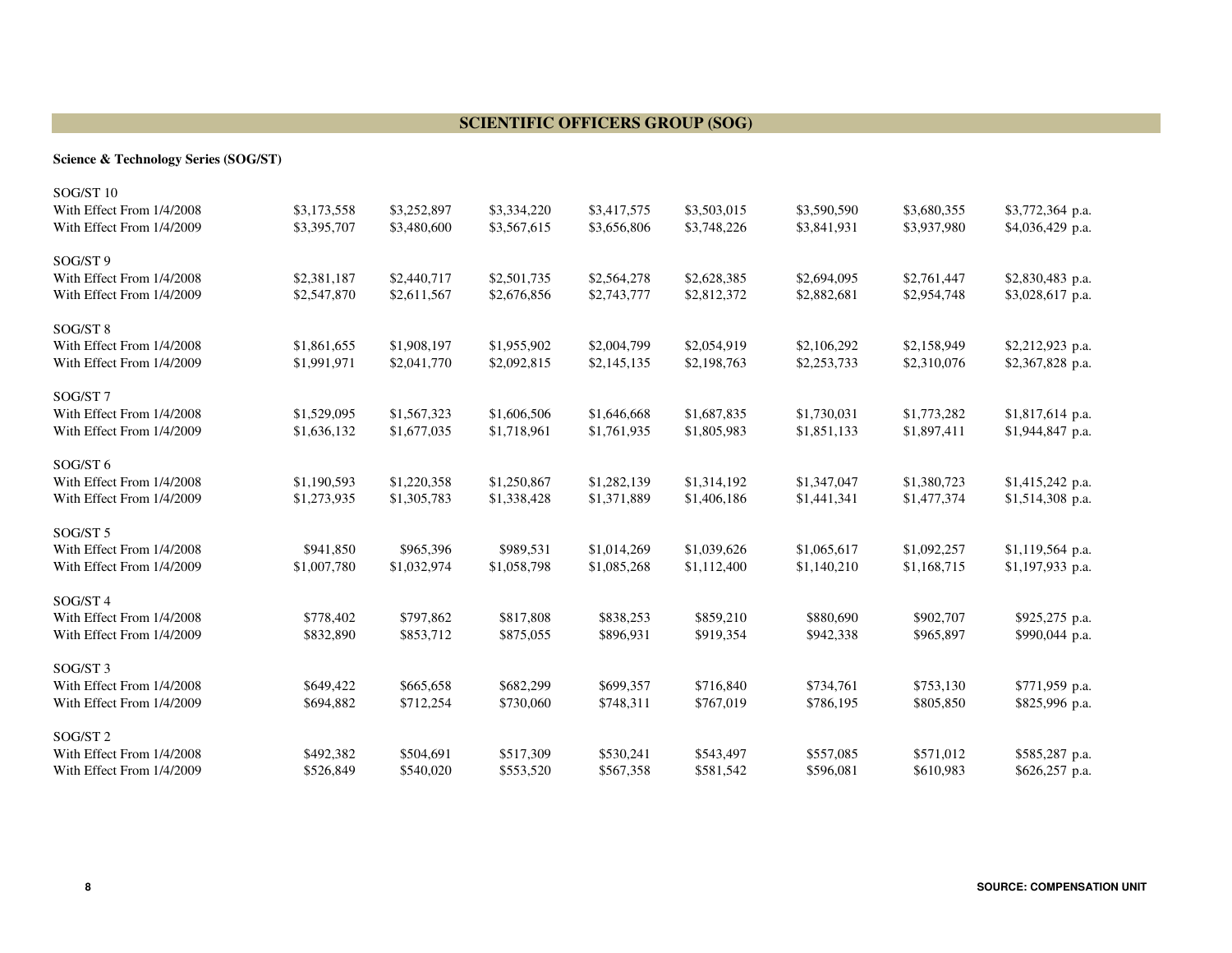#### **SCIENTIFIC OFFICERS GROUP (SOG)** *Cont'd*

#### **Science & Technology Series (SOG/ST)** *Cont'd*

| SOG/ST                    |           |           |           |           |           |           |           |                 |
|---------------------------|-----------|-----------|-----------|-----------|-----------|-----------|-----------|-----------------|
| With Effect From 1/4/2008 | \$417,994 | \$428,444 | \$439.155 | \$450.134 | \$461.387 | \$472,922 | \$484.745 | $$496,864$ p.a. |
| With Effect From 1/4/2009 | \$447.254 | \$458,435 | \$469,896 | \$481,644 | \$493.685 | \$506.027 | \$518,677 | $$531,644$ p.a. |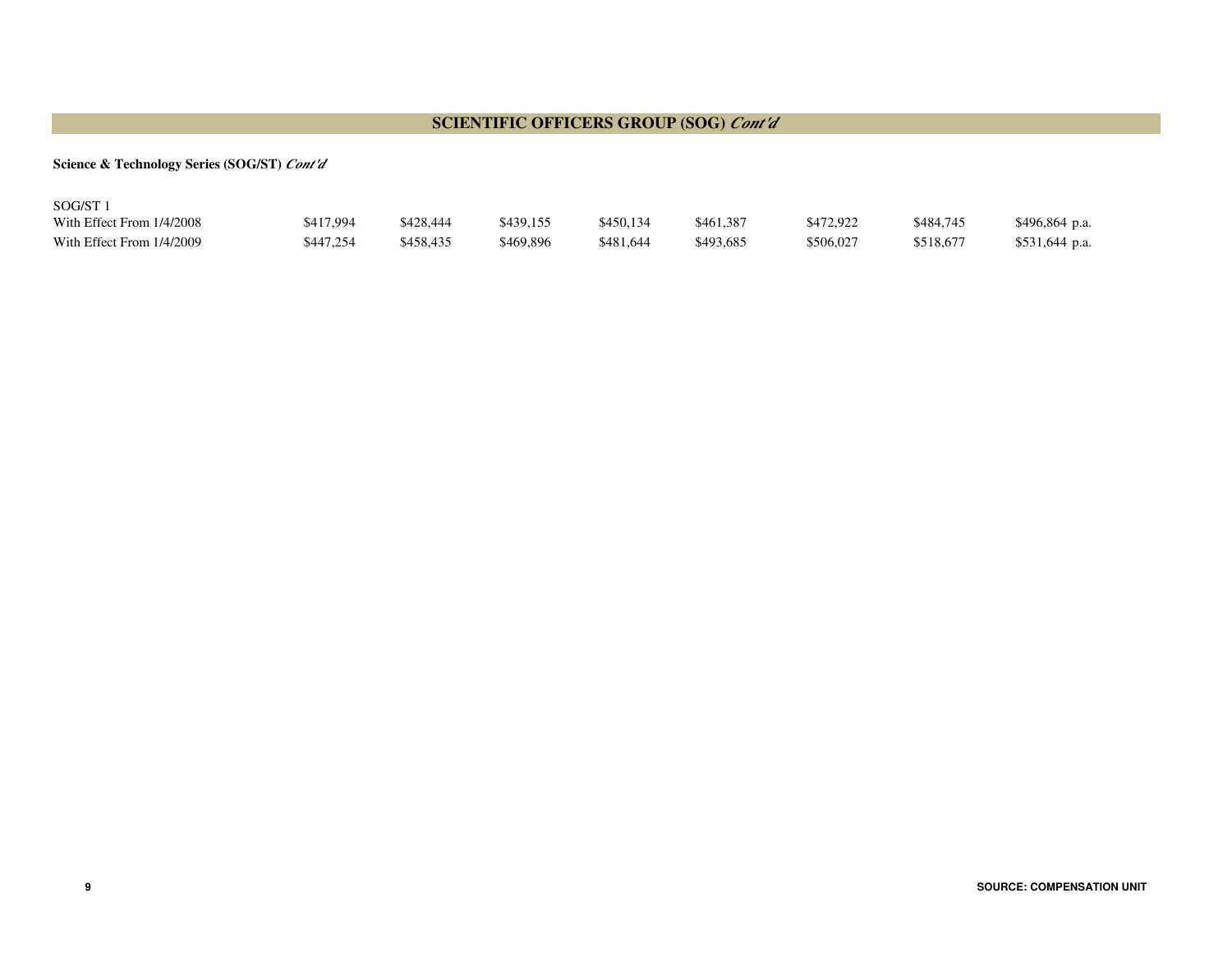#### **NURSING PERSONNEL GROUP (NPG)**

#### **Enrolled Assistant Nurse Series (NPG/EAN)**

| NPG/EAN 2                 |           |           |           |           |           |           |           |                 |
|---------------------------|-----------|-----------|-----------|-----------|-----------|-----------|-----------|-----------------|
| With effect From 1/4/2008 | \$626,454 | \$642,116 | \$658,169 | \$674,623 | \$691.489 | \$708,776 | \$726,495 | $$744,658$ p.a. |
| With effect From 1/4/2009 | \$670,306 | \$687,064 | \$704.241 | \$721,847 | \$739,893 | \$758,390 | \$777,350 | $$796,784$ p.a. |
| NPG/EAN 1                 |           |           |           |           |           |           |           |                 |
| With effect From 1/4/2008 | \$506,223 | \$518.878 | \$531,850 | \$545,146 | \$558,775 | \$572,745 | \$587,064 | $$601,740$ p.a. |
| With effect From 1/4/2009 | \$541,659 | \$555,199 | \$569,079 | \$583,306 | \$597,889 | \$612,837 | \$628,158 | $$643,862$ p.a. |

#### **INFIRMARY ADMINISTRATION CATEGORY (IAC)**

| <b>Infirmary Administrator Series (IAC/IA)</b> |             |             |             |             |             |             |             |                   |  |  |  |
|------------------------------------------------|-------------|-------------|-------------|-------------|-------------|-------------|-------------|-------------------|--|--|--|
| IAC/IA 2<br>With Effect From April 1, 2013     | \$1,112,212 | \$1,140,017 | \$1,168,517 | \$1,197,730 | \$1,227,673 | \$1,258,365 | \$1,289,824 | $$1,322,070$ p.a. |  |  |  |
| IAC/IA 1<br>With Effect From April 1, 2013     | \$690,150   | \$707.404   | \$725,089   | \$743,216   | \$761,796   | \$780,841   | \$800,362   | \$820,371 p.a.    |  |  |  |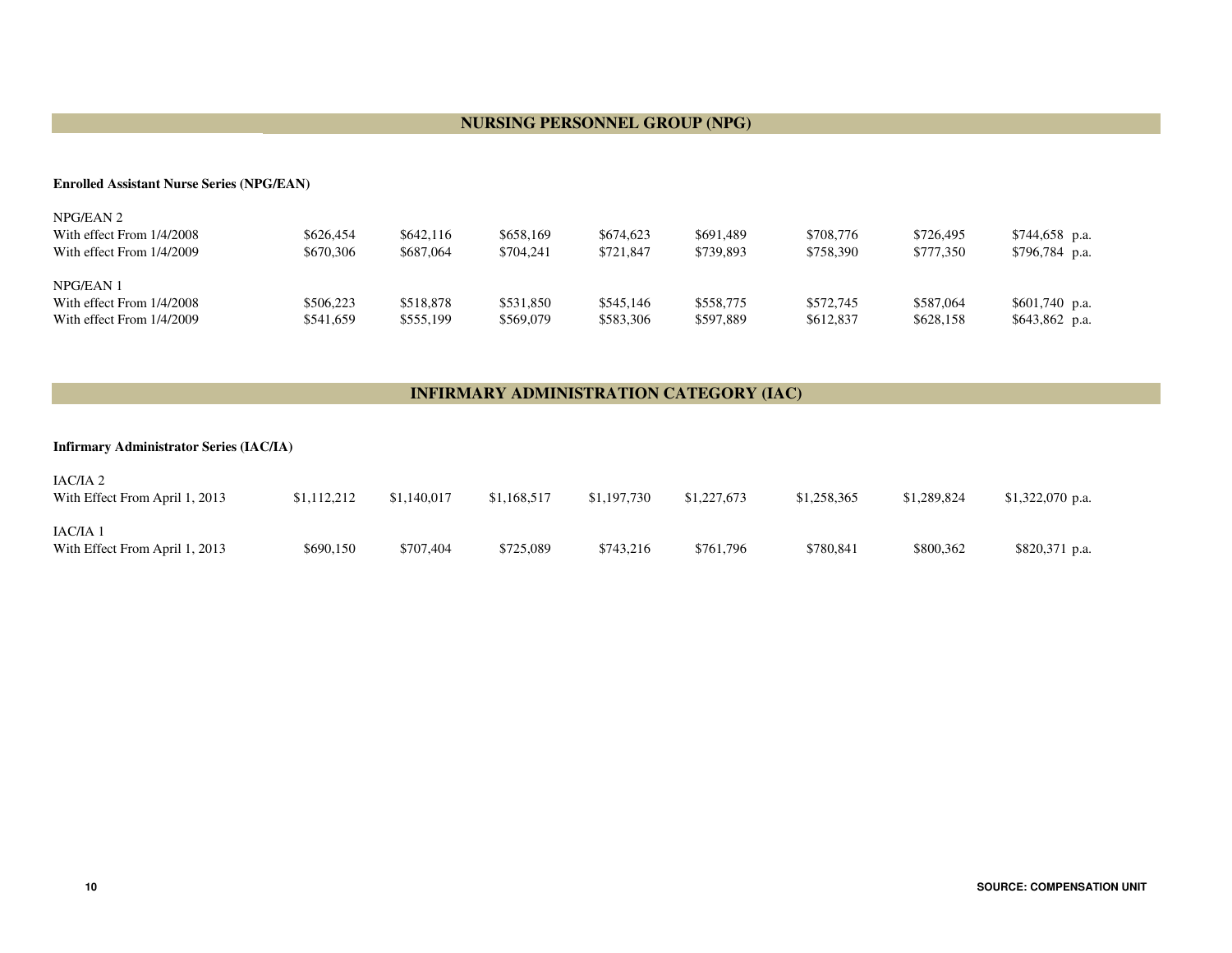#### **SOCIAL WORK GROUP (SWG)**

#### **Professional Social Work (SWG/PS)**

| \$1,401,169 p.a.  |
|-------------------|
| \$1,499,251 p.a.  |
|                   |
|                   |
| \$1,185,589 p.a.  |
| \$1,268,580 p.a.  |
|                   |
|                   |
| \$1,004,474 p.a.  |
| $$1,074,787$ p.a. |
|                   |
|                   |
| \$842,732 p.a.    |
| \$901,723 p.a.    |
|                   |
|                   |
|                   |
| \$717,948 p.a.    |
| \$768,204 p.a.    |
|                   |
|                   |
| \$619,674 p.a.    |
| \$663,051 p.a.    |
|                   |
|                   |
|                   |
| \$609,863 p.a.    |
| \$652,553 p.a.    |
|                   |
|                   |
|                   |
| \$496,889 p.a.    |
|                   |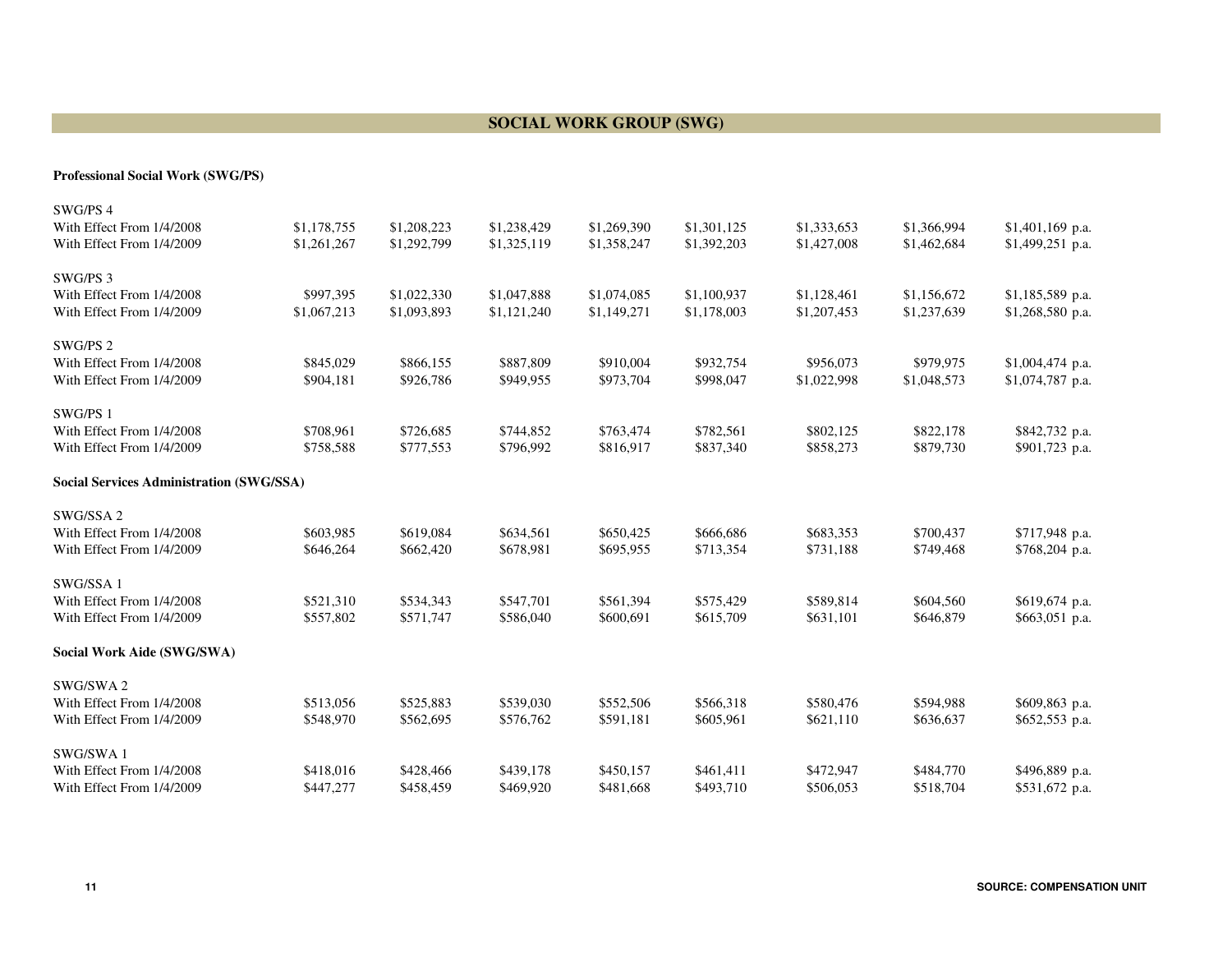#### **TECHNICAL AND SUPPORT SERVICES GROUP (TSS)**

**Health Support Sub Group (TSS/HS)**

| TSS/HS 7                  |           |           |           |           |           |                 |
|---------------------------|-----------|-----------|-----------|-----------|-----------|-----------------|
| With Effect From 1/4/2008 | \$576,696 | \$591,114 | \$605,891 | \$621,039 | \$636,565 | \$652,479 p.a.  |
| With Effect From 1/4/2009 | \$617,065 | \$632,492 | \$648,304 | \$664,512 | \$681,124 | \$698,152 p.a.  |
| TSS/HS <sub>6</sub>       |           |           |           |           |           |                 |
| With Effect From 1/4/2008 | \$532,972 | \$546,296 | \$559,954 | \$573,953 | \$588,301 | $$603,009$ p.a. |
| With Effect From 1/4/2009 | \$570,280 | \$584,537 | \$599,151 | \$614,129 | \$629,483 | $$645,220$ p.a. |
| TSS/HS <sub>5</sub>       |           |           |           |           |           |                 |
| With Effect From 1/4/2008 | \$482,156 | \$494,210 | \$506,565 | \$519,229 | \$532,210 | \$545,515 p.a.  |
| With Effect From 1/4/2009 | \$515,907 | \$528,804 | \$542,025 | \$555,575 | \$569,465 | \$583,701 p.a.  |
| TSS/HS4                   |           |           |           |           |           |                 |
| With Effect From 1/4/2008 | \$443,277 | \$454,359 | \$465,718 | \$477,361 | \$489,295 | \$501,527 p.a.  |
| With Effect From 1/4/2009 | \$474,306 | \$486,164 | \$498,318 | \$510,776 | \$523,545 | $$536,634$ p.a. |
| TSS/HS <sub>3</sub>       |           |           |           |           |           |                 |
| With Effect From 1/4/2008 | \$416,688 | \$427,105 | \$437,782 | \$448,727 | \$459,945 | \$471,444 p.a.  |
| With Effect From 1/4/2009 | \$445,856 | \$457,002 | \$468,427 | \$480,138 | \$492,141 | \$504,445 p.a.  |
| TSS/HS 2                  |           |           |           |           |           |                 |
| With Effect From 1/4/2008 | \$374,890 | \$384,262 | \$393,868 | \$403,715 | \$413,808 | \$424,153 p.a.  |
| With Effect From 1/4/2009 | \$401,132 | \$411,160 | \$421,439 | \$431,975 | \$442,775 | \$453,844 p.a.  |
| TSS/HS 1                  |           |           |           |           |           |                 |
| With Effect From 1/4/2008 | \$335,855 | \$344,252 | \$352,858 | \$361,679 | \$370,721 | \$379,989 p.a.  |
| With Effect From 1/4/2009 | \$359,365 | \$368,349 | \$377,558 | \$386,997 | \$396,672 | \$406,589 p.a.  |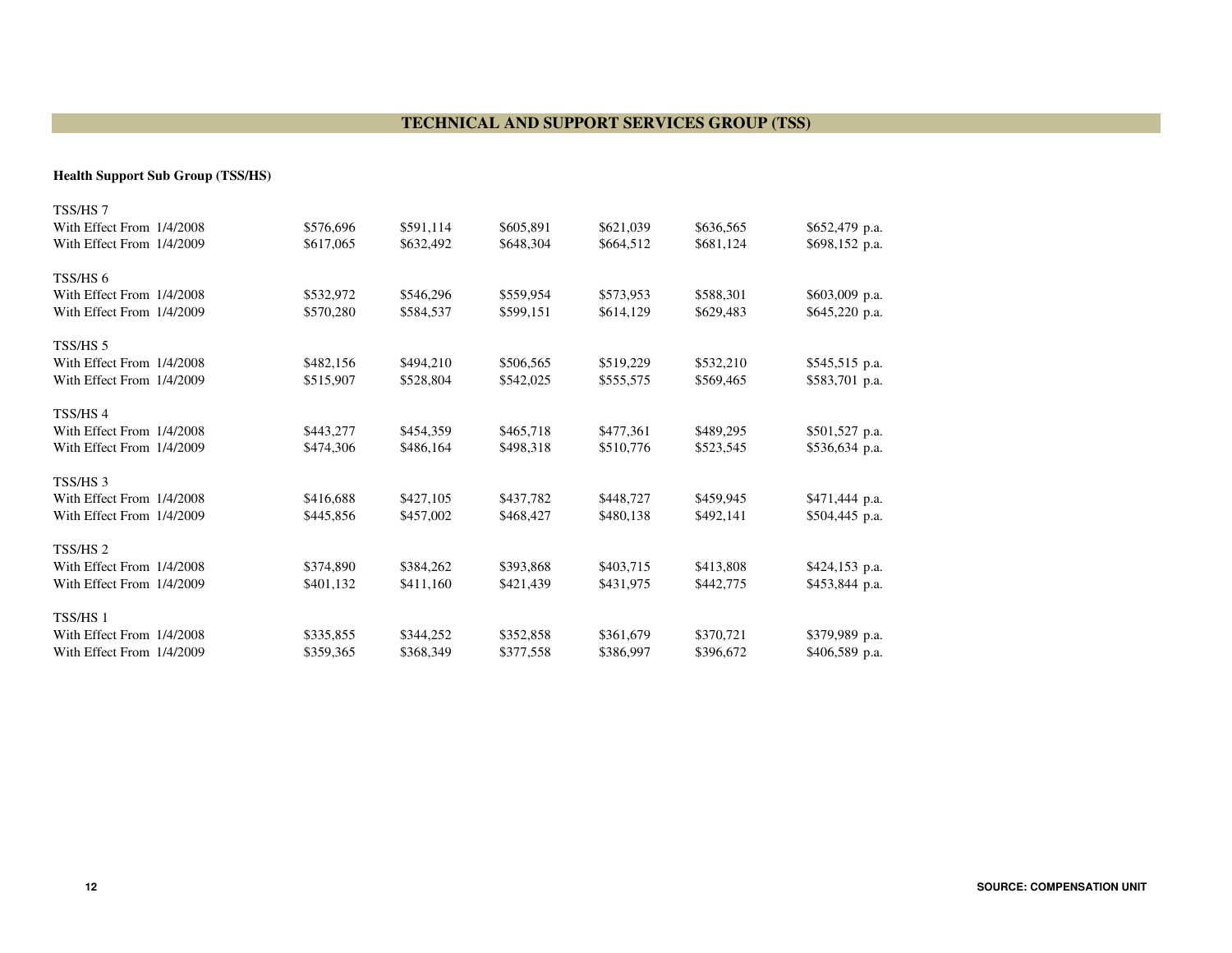#### **HEALTH SUPPORT CATEGORY (HSC)**

#### **Health Support Series (HSC/HS)**

| HSC/HS <sub>5</sub><br>With Effect From April 1, 2013 | \$561,750 | \$575,794 | \$590,189 | \$604,943 | \$620,067 | \$635,569      | \$651,458 | $$667,744$ p.a. |
|-------------------------------------------------------|-----------|-----------|-----------|-----------|-----------|----------------|-----------|-----------------|
| HSC/HS4<br>With Effect From April 1, 2013             | \$494,340 | \$506,699 | \$519,366 | \$532,350 | \$545,659 | \$559,300      | \$573,283 | \$587,615 p.a.  |
| HSC/HS <sub>3</sub><br>With Effect From April 1, 2013 | \$449,400 | \$460,635 | \$472.151 | \$483,955 | \$496,054 | \$508,455      | \$521,166 | \$534,195 p.a.  |
| HSC/HS <sub>2</sub><br>With Effect From April 1, 2013 | \$406,600 | \$416,765 | \$427.184 | \$437,864 | \$448,810 | \$460,031      | \$471,531 | \$483,320 p.a.  |
| HSC/HS <sub>1</sub><br>With Effect From April 1, 2013 | \$372,788 | \$382,108 | \$391,660 | \$401,452 | \$411,488 | \$421,775 p.a. |           |                 |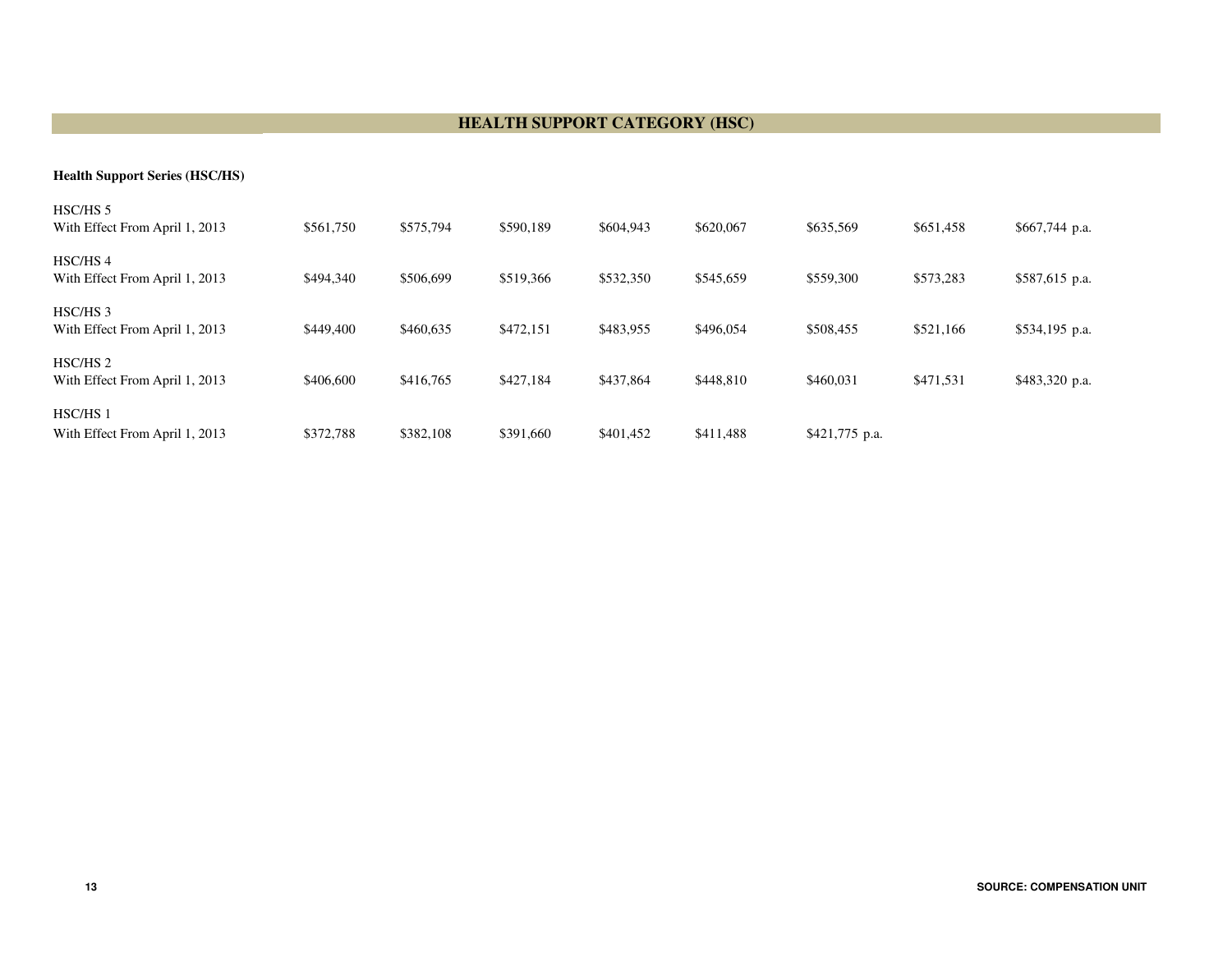#### **OFFICE AND PUBLIC SERVICE GROUP (OPS)**

**Telephone Operator Series (OPS/TO)** 

| OPS/TO 4                                               |                        |                        |                        |                        |                        |                        |                        |                   |
|--------------------------------------------------------|------------------------|------------------------|------------------------|------------------------|------------------------|------------------------|------------------------|-------------------|
| With Effect From 1/4/2008                              | \$600,783              | \$615,803              | \$631,198              | \$646,978              | \$663,152              | \$679,731              | \$696,724              | \$714,142 p.a.    |
| With Effect From 1/4/2009                              | \$642,838              | \$658,909              | \$675,381              | \$692,266              | \$709,573              | \$727,312              | \$745,495              | \$764,132 p.a.    |
| OPS/TO 3                                               |                        |                        |                        |                        |                        |                        |                        |                   |
| With Effect From 1/4/2008                              | \$478,777              | \$490,747              | \$503,015              | \$515,591              | \$528,480              | \$541,692              | \$555,235              | \$569,116 p.a.    |
| With Effect From 1/4/2009                              | \$512,292              | \$525,099              | \$538,226              | \$551,682              | \$565,474              | \$579,611              | \$594,101              | \$608,954 p.a.    |
|                                                        |                        |                        |                        |                        |                        |                        |                        |                   |
| OPS/TO 2                                               |                        |                        |                        |                        |                        |                        |                        |                   |
| With Effect From 1/4/2008                              | \$421,411              | \$431,946              | \$442,745              | \$453,813              | \$465,158              | \$476,787              | \$488,707              | \$500,925 p.a.    |
| With Effect From 1/4/2009                              | \$450,909              | \$462,182              | \$473,737              | \$485,580              | \$497,720              | \$510,163              | \$522,917              | \$535,990 p.a.    |
| OPS/TO 1                                               |                        |                        |                        |                        |                        |                        |                        |                   |
| With Effect From 1/4/2008                              | \$397,081              | \$407,008              | \$417,183              | \$427,613              | \$438,303              | \$449,261              | \$460,492              | \$472,005 p.a.    |
| With Effect From 1/4/2009                              | \$424,877              | \$435,499              | \$446,386              | \$457,546              | \$468,985              | \$480,709              | \$492,727              | \$505,045 p.a.    |
|                                                        |                        |                        |                        |                        |                        |                        |                        |                   |
| <b>Secretarial Series (OPS/SS)</b>                     |                        |                        |                        |                        |                        |                        |                        |                   |
| OPS/SS 6                                               |                        |                        |                        |                        |                        |                        |                        |                   |
| <b>Executive Secretary 3</b>                           |                        |                        |                        |                        |                        |                        |                        |                   |
| With Effect From 1/4/2008                              | \$1,178,755            | \$1,208,223            | \$1,238,429            | \$1,269,390            | \$1,301,125            | \$1,333,653            | \$1,366,994            | $$1,401,169$ p.a. |
| With Effect From 1/4/2009                              | \$1,261,267            | \$1,292,799            | \$1,325,119            | \$1,358,247            | \$1,392,203            | \$1,427,008            | \$1,462,684            | $$1,499,251$ p.a. |
|                                                        |                        |                        |                        |                        |                        |                        |                        |                   |
| OPS/SS 5                                               |                        |                        |                        |                        |                        |                        |                        |                   |
| <b>Executive Secretary 2</b>                           |                        |                        |                        |                        |                        |                        |                        |                   |
| With Effect From 1/4/2008                              | \$1,050,525            | \$1,076,789            | \$1,103,708            | \$1,131,301            | \$1,159,583            | \$1,188,572            | \$1,218,287            | \$1,248,744 p.a.  |
| With Effect From 1/4/2009                              | \$1,124,062            | \$1,152,164            | \$1,180,967            | \$1,210,492            | \$1,240,754            | \$1,271,772            | \$1,303,567            | \$1,336,156 p.a.  |
| OPS/SS 4                                               |                        |                        |                        |                        |                        |                        |                        |                   |
| <b>Executive Secretary 1</b>                           |                        |                        |                        |                        |                        |                        |                        |                   |
| With Effect From 1/4/2008                              | \$821,114              | \$841,642              | \$862,683              | \$884,250              | \$906,356              | \$929,015              | \$952,240              | \$976,046 p.a.    |
| With Effect From 1/4/2009                              | \$878,592              | \$900,557              | \$923,070              | \$946,147              | \$969,801              | \$994,046              | \$1,018,897            | \$1,044,370 p.a.  |
|                                                        |                        |                        |                        |                        |                        |                        |                        |                   |
| OPS/SS 3                                               |                        |                        |                        |                        |                        |                        |                        |                   |
| Senior Secretary                                       |                        |                        |                        |                        |                        |                        |                        |                   |
| With Effect From 1/4/2008<br>With Effect From 1/4/2009 | \$688,275<br>\$736,454 | \$705,482<br>\$754,866 | \$723,119<br>\$773,737 | \$741,197<br>\$793,081 | \$759,727<br>\$812,908 | \$778,720<br>\$833,230 | \$798,188<br>\$854,061 | \$818,143 p.a.    |
|                                                        |                        |                        |                        |                        |                        |                        |                        | \$875,413 p.a.    |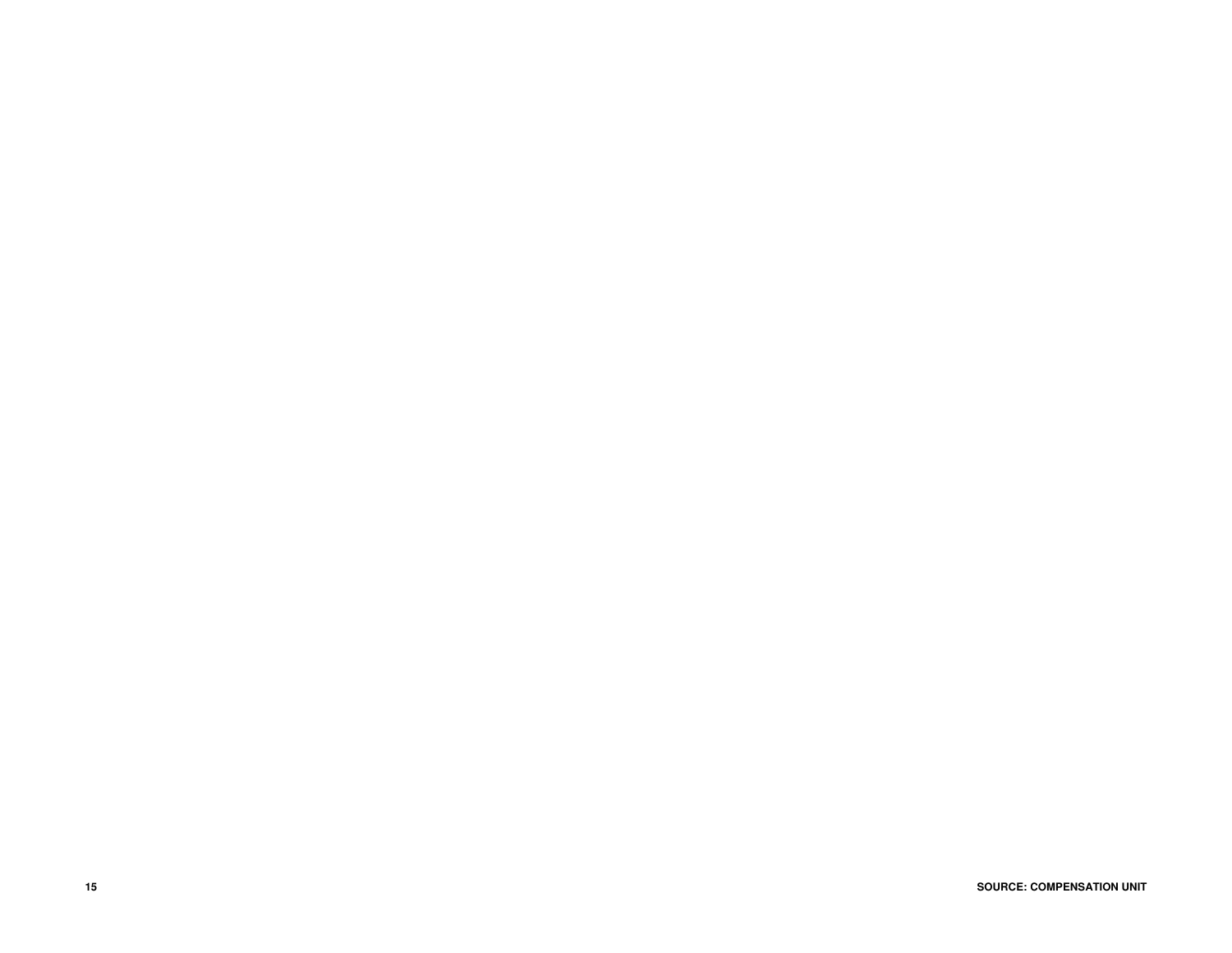#### **OFFICE AND PUBLIC SERVICE GROUP (OPS)**

| OPS/SS2                                                |                        |                        |                        |                        |                        |                        |                        |                                  |
|--------------------------------------------------------|------------------------|------------------------|------------------------|------------------------|------------------------|------------------------|------------------------|----------------------------------|
| Secretary 2                                            |                        |                        |                        |                        |                        |                        |                        |                                  |
| With Effect From 1/4/2008<br>With Effect From 1/4/2009 | \$519,239<br>\$555,586 | \$532,220<br>\$569,475 | \$545,525<br>\$583,712 | \$559,163<br>\$598,305 | \$573,142<br>\$613,262 | \$587,471<br>\$628,594 | \$602,158<br>\$644,309 | \$617,212 p.a.<br>\$660,417 p.a. |
|                                                        |                        |                        |                        |                        |                        |                        |                        |                                  |
| OPS/SS <sub>1</sub>                                    |                        |                        |                        |                        |                        |                        |                        |                                  |
| Secretary 1                                            |                        |                        |                        |                        |                        |                        |                        |                                  |
| With Effect From 1/4/2008                              | \$432,892              | \$443,715              | \$454,807              | \$466,178              | \$477,832              | \$489,778              | \$502,022              | \$514,573 p.a.                   |
| With Effect From 1/4/2009                              | \$463,195              | \$474,775              | \$486,644              | \$498,810              | \$511,280              | \$524,062              | \$537,164              | \$550,593 p.a.                   |
| <b>Stenotype Writer Series (OPS/SW)</b>                |                        |                        |                        |                        |                        |                        |                        |                                  |
| OPS/SW <sub>3</sub>                                    |                        |                        |                        |                        |                        |                        |                        |                                  |
| <b>Chief Court Reporter</b>                            |                        |                        |                        |                        |                        |                        |                        |                                  |
| Senior Stenotype Tutor                                 |                        |                        |                        |                        |                        |                        |                        |                                  |
| Chief Stenotype Writer                                 |                        |                        |                        |                        |                        |                        |                        |                                  |
| With Effect From 1/4/2008                              | \$1,074,206            | \$1,101,061            | \$1,128,587            | \$1,156,802            | \$1,185,722            | \$1,215,365            | \$1,245,749            | \$1,276,893 p.a.                 |
| With Effect From 1/4/2009                              | \$1,149,400            | \$1,178,135            | \$1,207,589            | \$1,237,778            | \$1,268,723            | \$1,300,441            | \$1,332,952            | \$1,366,276 p.a.                 |
| OPS/SW <sub>2</sub>                                    |                        |                        |                        |                        |                        |                        |                        |                                  |
| Senior Court Reporter                                  |                        |                        |                        |                        |                        |                        |                        |                                  |
| Senior Stenotype Writer                                |                        |                        |                        |                        |                        |                        |                        |                                  |
| Stenotype Tutor                                        |                        |                        |                        |                        |                        |                        |                        |                                  |
| With Effect From 1/4/2008                              | \$860,320              | \$881,828              | \$903,873              | \$926,470              | \$949,632              | \$973,373              | \$997,707              | \$1,022,650 p.a.                 |
| With Effect From 1/4/2009                              | \$920,542              | \$943,556              | \$967,144              | \$991,323              | \$1,016,106            | \$1,041,509            | \$1,067,546            | \$1,094,235 p.a.                 |
| OPS/SW1                                                |                        |                        |                        |                        |                        |                        |                        |                                  |
| Court Reporter 1                                       |                        |                        |                        |                        |                        |                        |                        |                                  |
| Stenotype Writer                                       |                        |                        |                        |                        |                        |                        |                        |                                  |
| With Effect From 1/4/2008                              | \$712,163              | \$729,967              | \$748,216              | \$766,921              | \$786,094              | \$805,747              | \$825,891              | \$846,538 p.a.                   |
| With Effect From 1/4/2009                              | \$762,014              | \$781,065              | \$800,591              | \$820,606              | \$841,121              | \$862,149              | \$883,703              | \$905,795 p.a.                   |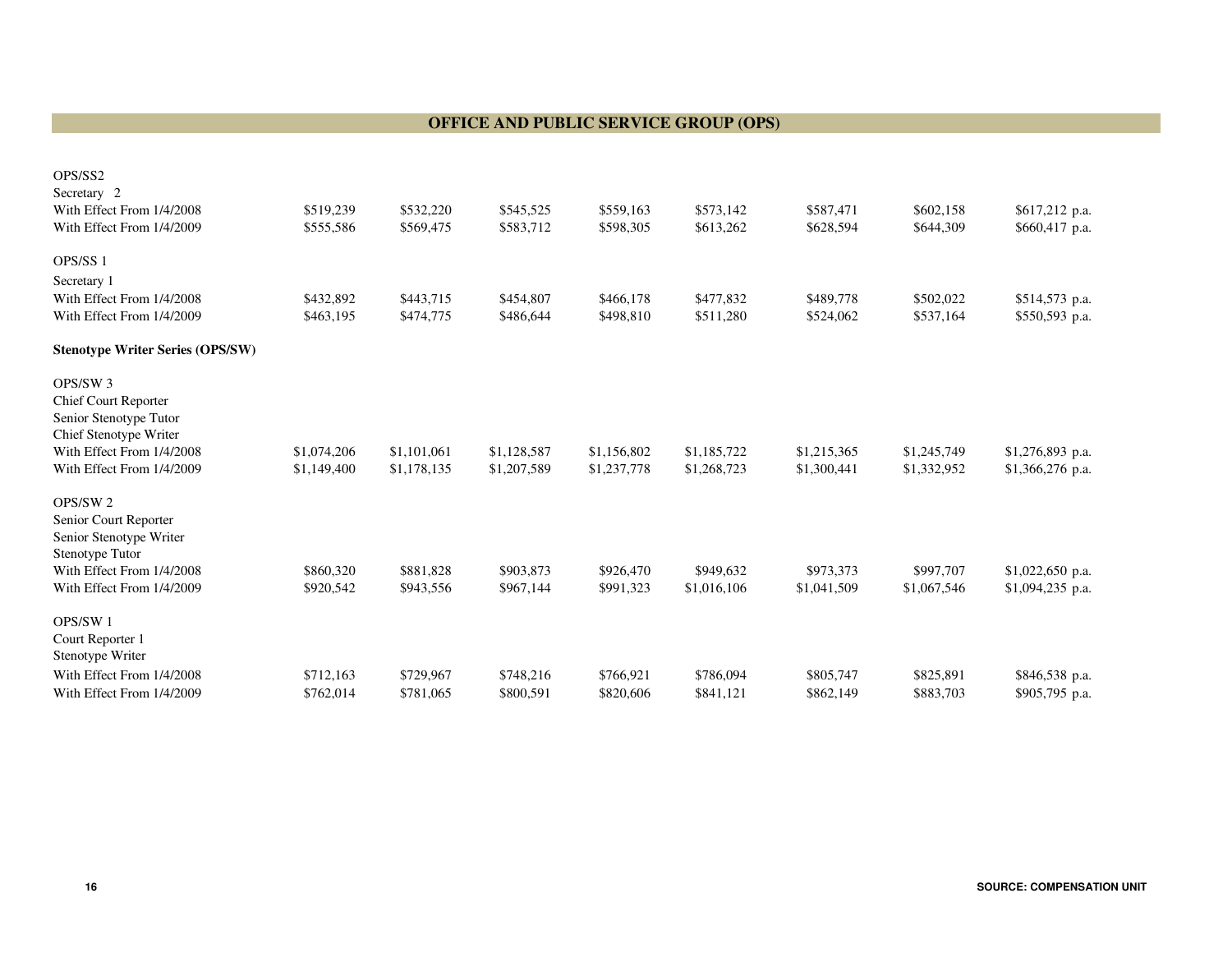#### **LABOUR AND MECHANICAL OPERATIONS GROUP (LMO)**

| <b>Trades And Services (LMO/TS)</b> |          |          |          |          |          |                |
|-------------------------------------|----------|----------|----------|----------|----------|----------------|
| LMO/TS 6                            |          |          |          |          |          |                |
| With Effect From 1/4/2008           | \$9,367  | \$9,601  | \$9,841  | \$10,087 | \$10,339 | \$10,598 p.w.  |
| With Effect From 1/4/2009           | \$10,023 | \$10,273 | \$10,530 | \$10,793 | \$11,063 | \$11,340 p.w.  |
| LMO/TS <sub>5</sub>                 |          |          |          |          |          |                |
| With Effect From 1/4/2008           | \$8,579  | \$8,794  | \$9,013  | \$9,239  | \$9,470  | \$9,706 p.w.   |
| With Effect From 1/4/2009           | \$9,180  | \$9,409  | \$9,644  | \$9,885  | \$10,133 | \$10,386 p.w.  |
| LMO/TS <sub>4</sub>                 |          |          |          |          |          |                |
| With Effect From 1/4/2008           | \$7,951  | \$8,149  | \$8,353  | \$8,562  | \$8,776  | \$8,995 p.w.   |
| With Effect From 1/4/2009           | \$8,507  | \$8,720  | \$8,938  | \$9,161  | \$9,390  | $$9,625$ p.w.  |
| LMO/TS <sub>3</sub>                 |          |          |          |          |          |                |
| With Effect From 1/4/2008           | \$7,494  | \$7,682  | \$7,874  | \$8,071  | \$8,272  | \$8,479 p.w.   |
| With Effect From 1/4/2009           | \$8,019  | \$8,219  | \$8,425  | \$8,636  | \$8,851  | \$9,073 p.w.   |
| LMO/TS <sub>2</sub>                 |          |          |          |          |          |                |
| With Effect From 1/4/2008           | \$6,787  | \$6,957  | \$7,131  | \$7,309  | \$7,492  | \$7,679 p.w.   |
| With Effect From 1/4/2009           | \$7,262  | \$7,444  | \$7,630  | \$7,821  | \$8,016  | $$8,217$ p.w.  |
| LMO/TS 1                            |          |          |          |          |          |                |
| With Effect From 1/4/2008           | \$6,435  | \$6,596  | \$6,761  | \$6,930  | \$7,103  | \$7,280 p.w.   |
| With Effect From 1/4/2009           | \$6,885  | \$7,057  | \$7,234  | \$7,415  | \$7,600  | \$7,790 p.w.   |
| Driver Series (LMO/DR)              |          |          |          |          |          |                |
| LMO/DR 2                            |          |          |          |          |          |                |
| With Effect From 1/4/2008           | \$8,672  | X        | \$253    |          |          | \$10,443 p.w.  |
| With Effect From 1/4/2009           | \$9,279  | X        | \$271    |          |          | $$11,174$ p.w. |
| LMO/DR1                             |          |          |          |          |          |                |
| With Effect From 1/4/2008           | \$7,477  | Χ        | \$201    |          |          | \$8,886 p.w.   |
| With Effect From 1/4/2009           | \$8,000  | X        | \$215    |          |          | \$9,508 p.w.   |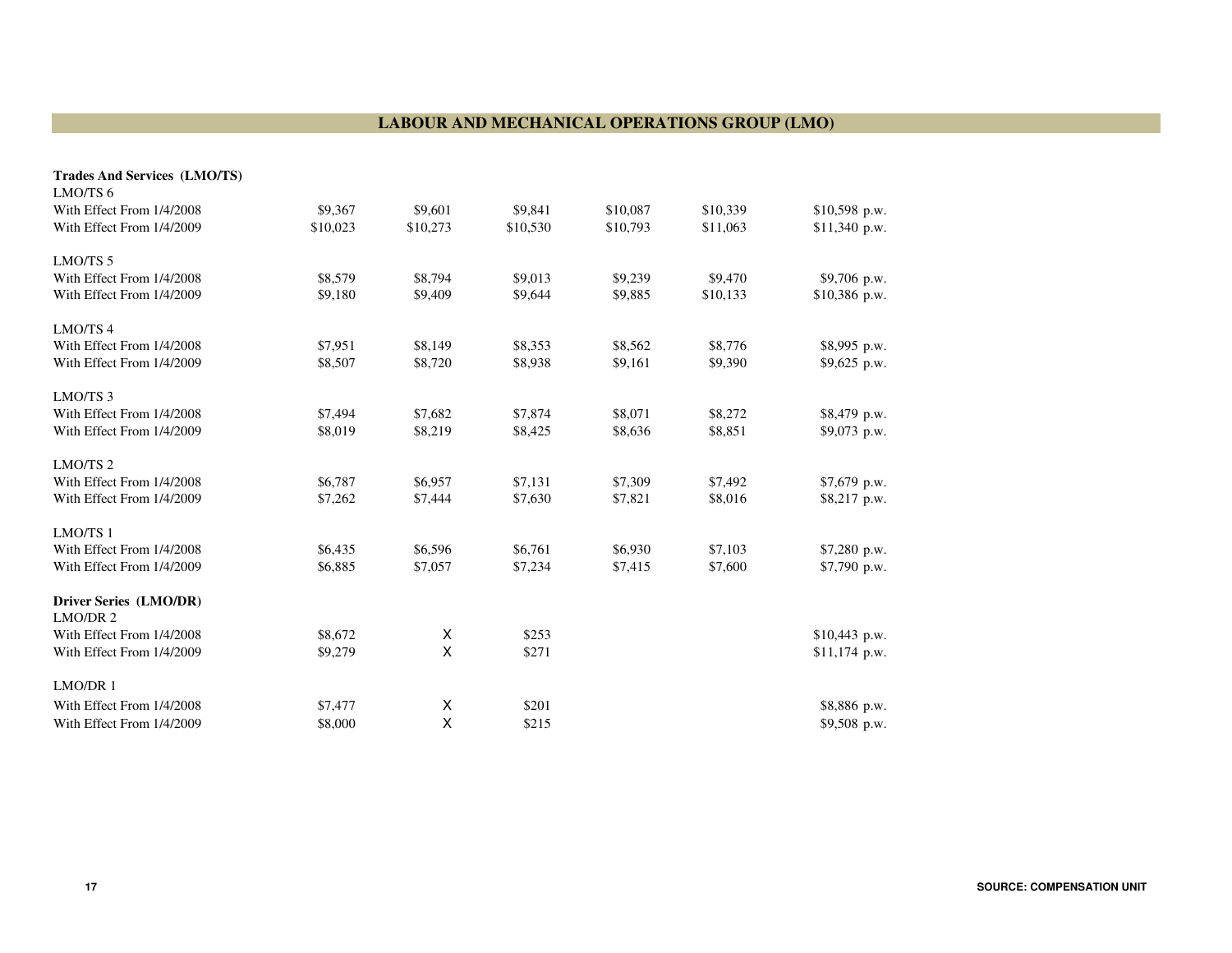#### **PROTECTIVE SERVICES GROUP (PTSG)**

#### **Protective Services Series (PTSG/PX)**

| PTSG/PX 8                                              | \$1,093,995 | \$1,121,345 | \$1,149,378 | \$1,178,113 | \$1,207,566 | \$1,237,755     | \$1,268,699 | \$1,300,416 p.a.  |
|--------------------------------------------------------|-------------|-------------|-------------|-------------|-------------|-----------------|-------------|-------------------|
| With Effect From 1/4/2008<br>With Effect From 1/4/2009 | \$1,170,575 | \$1,199,839 | \$1,229,835 | \$1,260,581 | \$1,292,095 | \$1,324,398     | \$1,357,508 | \$1,391,445 p.a.  |
| PTSG/PX7                                               | \$941,850   | \$965,396   | \$989,531   | \$1,014,269 | \$1,039,626 | \$1,065,617     | \$1,092,257 | $$1,119,564$ p.a. |
| With Effect From 1/4/2008<br>With Effect From 1/4/2009 | \$1,007,780 | \$1,032,974 | \$1,058,798 | \$1,085,268 | \$1,112,400 | \$1,140,210     | \$1,168,715 | \$1,197,933 p.a.  |
| PTSG/PX 6                                              | \$831,968   | \$852,767   | \$874,086   | \$895,938   | \$918,336   | \$941,295       | \$964,827   | \$988,948 p.a.    |
| With Effect From 1/4/2008<br>With Effect From 1/4/2009 | \$890,205   | \$912,460   | \$935,272   | \$958,654   | \$982,620   | \$1,007,186     | \$1,032,365 | $$1,058,174$ p.a. |
| PTSG/PX 5                                              | \$699,143   | \$716,621   | \$734,537   | \$752,900   | \$771,723   | \$791,016       | \$810,791   | \$831,061 p.a.    |
| With Effect From 1/4/2008<br>With Effect From 1/4/2009 | \$748,082   | \$766,785   | \$785,954   | \$805,603   | \$825,743   | \$846,387       | \$867,546   | \$889,235 p.a.    |
| PTSG/PX 4                                              | \$618,240   | \$633,696   | \$649,538   | \$665,777   | \$682,421   | \$699,482       | \$716,969   | \$734,893 p.a.    |
| With Effect From 1/4/2008<br>With Effect From 1/4/2009 | \$661,517   | \$678,055   | \$695,006   | \$712,381   | \$730,191   | \$748,446       | \$767.157   | \$786,336 p.a.    |
| PTSG/PX 3                                              | \$545,795   | \$559,439   | \$573,425   | \$587,761   | \$602,455   | \$617,516 p.a.  |             |                   |
| With Effect From 1/4/2008<br>With Effect From 1/4/2009 | \$584,000   | \$598,600   | \$613,565   | \$628,904   | \$644,627   | $$660,743$ p.a. |             |                   |
| PTSG/PX 2                                              | \$492,398   | \$504,708   | \$517,325   | \$530,259   | \$543,515   | \$557,103 p.a.  |             |                   |
| With Effect From 1/4/2008<br>With Effect From 1/4/2009 | \$526,866   | \$540,037   | \$553,538   | \$567,377   | \$581,561   | \$596,100 p.a.  |             |                   |
| PTSG/PX 1                                              | \$440,192   | \$451,197   | \$462,477   | \$474,039   | \$485,890   | \$498,037 p.a.  |             |                   |
| With Effect From 1/4/2008<br>With Effect From 1/4/2009 | \$471,006   | \$482,781   | \$494,851   | \$507,222   | \$519,902   | \$532,900 p.a.  |             |                   |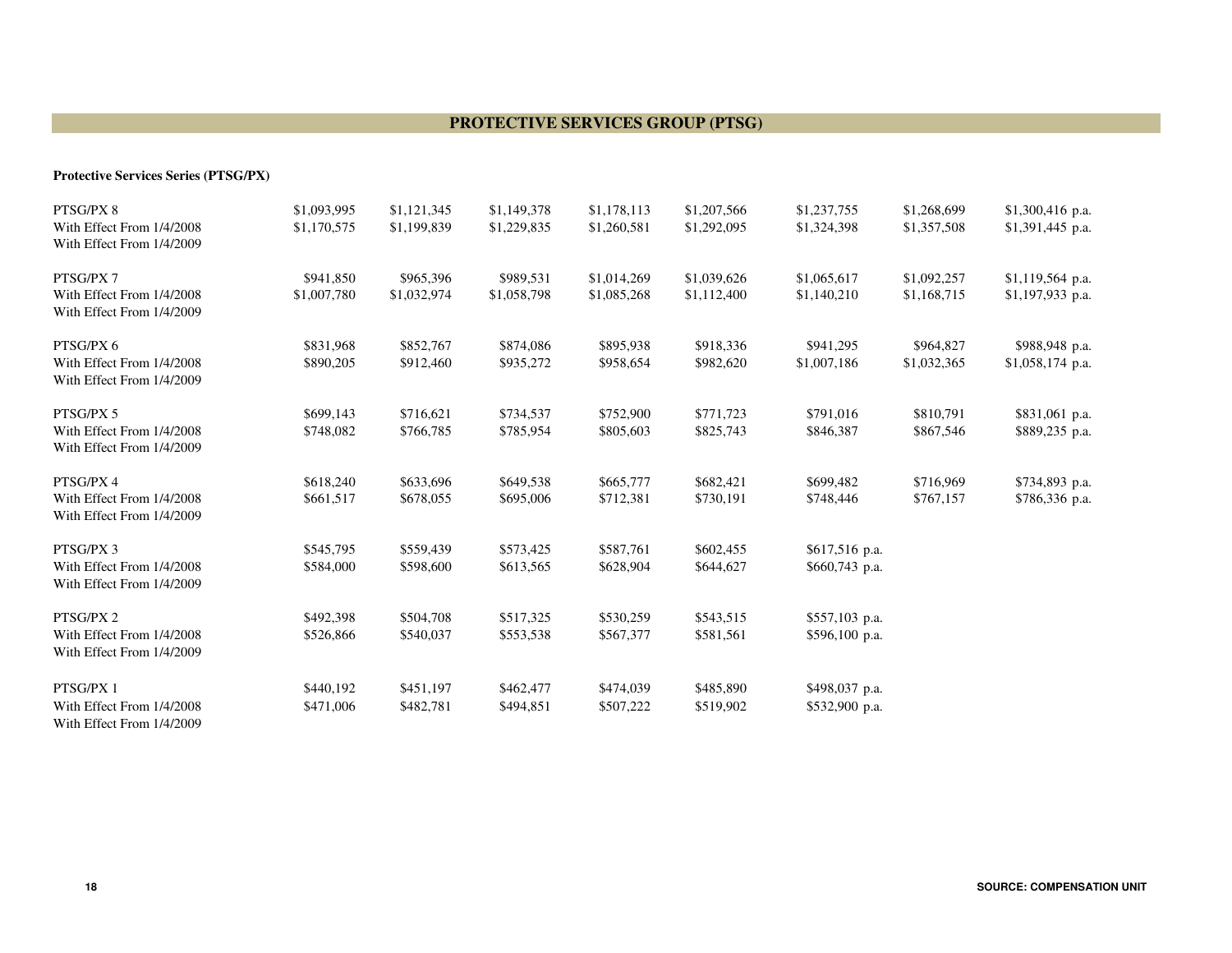#### **MASS COMMUNICATION AND INFORMATION GROUP (MCG)**

**Information and Editorial Series (MCG/IE)**

| MCG/IE 6                  |         |         |         |         |         |         |         |         |      |
|---------------------------|---------|---------|---------|---------|---------|---------|---------|---------|------|
| With Effect From 1/4/2008 | 1858349 | 1904808 | 1952428 | 2001239 | 2051270 | 2102552 | 2155116 | 2208993 | p.a. |
| With Effect From 1/4/2009 | 1988434 | 2038145 | 2089098 | 2141326 | 2194859 | 2249730 | 2305974 | 2363623 | p.a. |
|                           |         |         |         |         |         |         |         |         |      |
| MCG/IE 5                  |         |         |         |         |         |         |         |         |      |
| With Effect From 1/4/2008 | 1524969 | 1563093 | 1602171 | 1642225 | 1683280 | 1725362 | 1768497 | 1812709 | p.a. |
| With Effect From 1/4/2009 | 1631717 | 1672510 | 1714322 | 1757181 | 1801110 | 1846138 | 1892291 | 1939599 | p.a. |
| MCG/IE 4                  |         |         |         |         |         |         |         |         |      |
| With Effect From 1/4/2008 | 1178755 | 1208223 | 1238429 | 1269390 | 1301125 | 1333653 | 1366994 | 1401169 |      |
|                           |         |         |         |         |         |         |         |         | p.a. |
| With Effect From 1/4/2009 | 1261267 | 1292799 | 1325119 | 1358247 | 1392203 | 1427008 | 1462684 | 1499251 | p.a. |
| MCG/IE 3                  |         |         |         |         |         |         |         |         |      |
| With Effect From 1/4/2008 | 855062  | 876438  | 898349  | 920808  | 943828  | 967424  | 991610  | 1016400 | p.a. |
| With Effect From 1/4/2009 | 914916  | 937789  | 961234  | 985265  | 1009896 | 1035144 | 1061022 | 1087548 | p.a. |
| MCG/IE <sub>2</sub>       |         |         |         |         |         |         |         |         |      |
| With Effect From 1/4/2008 | 719974  | 737973  | 756422  | 775333  | 794716  | 814584  | 834949  | 855822  |      |
|                           |         |         |         |         |         |         |         |         | p.a. |
| With Effect From 1/4/2009 | 770372  | 789631  | 809372  | 829606  | 850346  | 871605  | 893395  | 915730  | p.a. |
| MCG/IE 1                  |         |         |         |         |         |         |         |         |      |
| With Effect From 1/4/2008 | 612237  | 627543  | 643231  | 659312  | 675795  | 692690  | 710007  | 727757  | p.a. |
| With Effect From 1/4/2009 | 655094  | 671471  | 688258  | 705464  | 723101  | 741178  | 759708  | 778700  | p.a. |
|                           |         |         |         |         |         |         |         |         |      |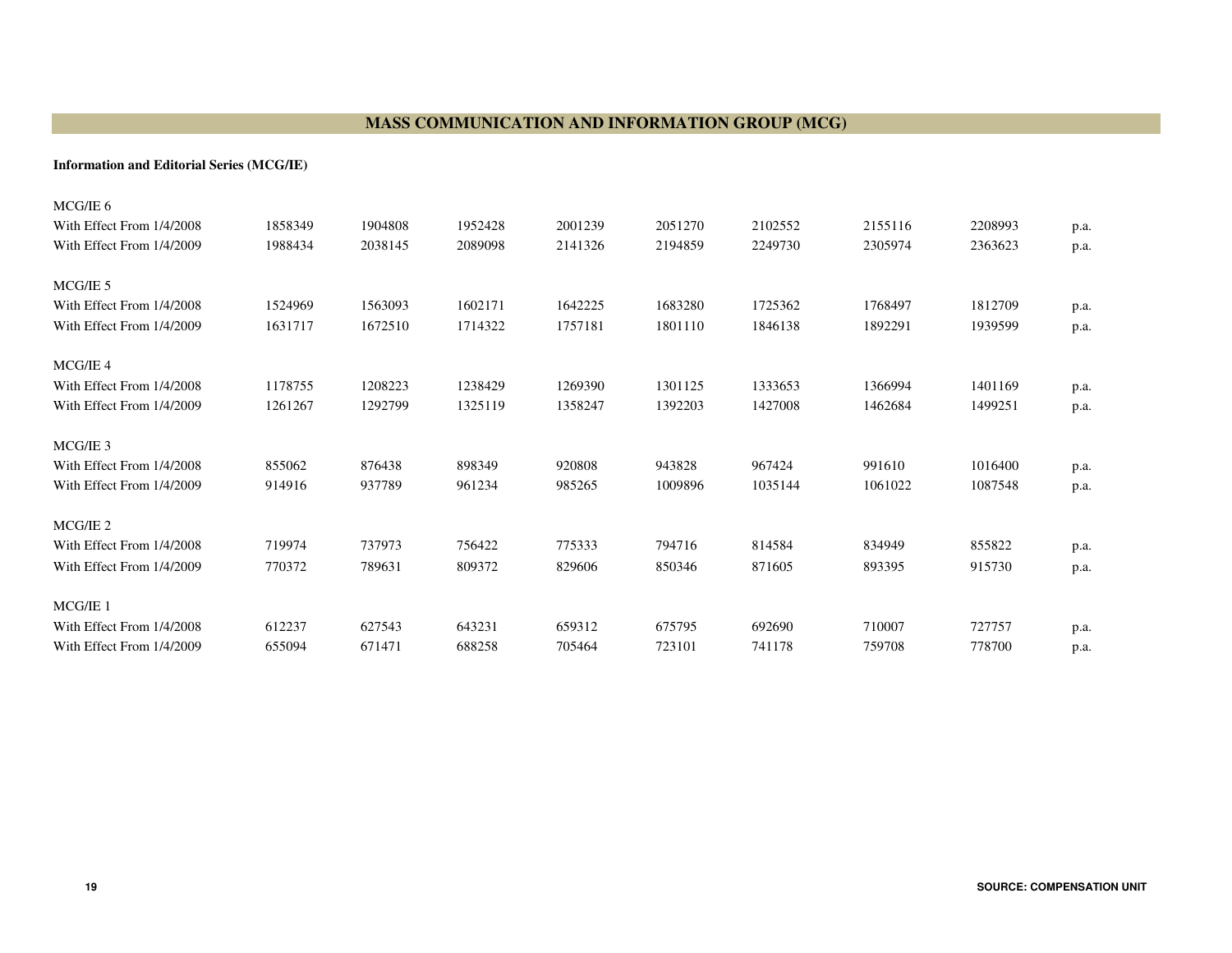#### **CASUAL DAILY PAID EMPLOYEES**

#### **Casual Daily Paid Employees**

With Effect From 1/4/2008With Effect From 1/4/2009

\$1,182 per day\$1,265 per day

#### **PART - TIME CLEANERS**

|                                         | With effect from $1/4/2008$ | With effect from 1/4/2009 |
|-----------------------------------------|-----------------------------|---------------------------|
|                                         | \$2.947                     | \$3,153 p.w.              |
| 6 hours or more but less than 8 hours p | \$2,985                     | $$3,194$ p.w.             |
| 8 hours or more but less than 10 hours  | \$3,029                     | \$3,241 p.w.              |
| 10 hours or more but less than 12 hour  | \$3,108                     | \$3,325 p.w.              |
| 12 hours or more but less than 16 hour  | \$3,315                     | $$3,547$ p.w.             |
| 16 hours or more but less than 20 hour  | \$3,532                     | \$3,780 p.w.              |
| 20 hours or more but less than 24 hour  | \$3.753                     | $$4,016$ p.w.             |
| 24 hours or more weekly                 |                             |                           |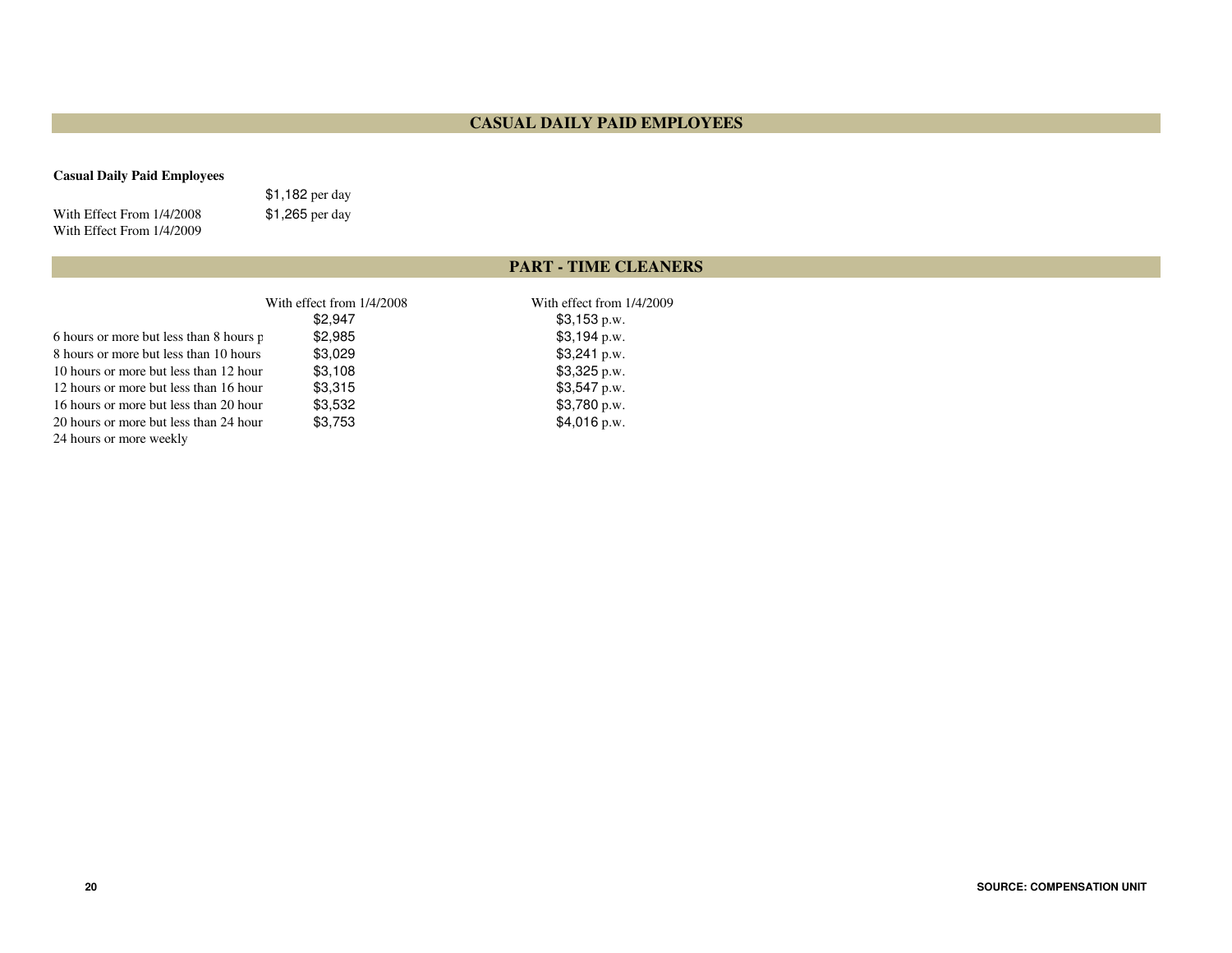### LIST OF ESTABLISHED POSTS

### *Ministry of Local Government And Community Development*

### *Clarendon Parish Council*

*Executive Direction And Administration*

| No. of         |       |                               |            |            |                             |                                                                        |
|----------------|-------|-------------------------------|------------|------------|-----------------------------|------------------------------------------------------------------------|
| <b>Offices</b> |       | <b>Post Title</b>             |            |            | <b>Classification Grade</b> | <b>Remarks</b>                                                         |
|                |       |                               |            |            |                             |                                                                        |
| -1             |       | Secretary/Manager             | <b>GMG</b> | <b>SEG</b> | $\overline{4}$              |                                                                        |
|                |       | Director, Planning            | <b>GMG</b> | <b>SEG</b> | $\overline{2}$              |                                                                        |
|                |       | <b>Executive Secretary</b>    | <b>OPS</b> | SS         | $\overline{4}$              |                                                                        |
|                |       | Internal Auditor              | <b>FMG</b> | AS         | $\overline{2}$              | Post formerly FAA 3 reclassified with effect<br>from October 1, 2000   |
|                |       | Parish Disaster Coordinator   | <b>GMG</b> | AM         | 3                           | Post formerly GMG/PMA 4 reclassified with<br>effect from April 1, 2002 |
| л.             |       | Physical Planning Coordinator | <b>GMG</b> | AM         | $\overline{2}$              | Post formerly GMG/PMA 2 reclassified with<br>effect from April 1, 2002 |
|                |       | Secretary 2                   | <b>OPS</b> | SS         | $\overline{2}$              |                                                                        |
| Total          | $= 7$ |                               |            |            |                             |                                                                        |

**Executive Direction And Administration Total = 7**

|  | <b>Administration Management And Other Support Services</b> |  |  |
|--|-------------------------------------------------------------|--|--|
|--|-------------------------------------------------------------|--|--|

| No. of<br><b>Offices</b> | <b>Post Title</b>                |             | <b>Classification Grade</b> |                | <b>Remarks</b>                                                                                                                                                                                                  |
|--------------------------|----------------------------------|-------------|-----------------------------|----------------|-----------------------------------------------------------------------------------------------------------------------------------------------------------------------------------------------------------------|
|                          | Community Programmes Coordinator | <b>GMG</b>  | AM                          | 3              | Post of Public and Community Relations<br>Officer (GMG/PMA 5) reclassified and<br>retitled with effect from April 1, 2002                                                                                       |
|                          | Director, Administration         | <b>GMG</b>  | <b>SEG</b>                  | 1              |                                                                                                                                                                                                                 |
| 1                        | Driver                           | <b>LMO</b>  | <b>DR</b>                   | 1              |                                                                                                                                                                                                                 |
| 2                        | Office Attendant                 | <b>LMO</b>  | <b>TS</b>                   | 1              |                                                                                                                                                                                                                 |
|                          | Office Attendant/Cleaner         | <b>GLS</b>  |                             | 1              |                                                                                                                                                                                                                 |
|                          | Office Attendant/Cleaner         | <b>LMO</b>  | <b>TS</b>                   | 1              |                                                                                                                                                                                                                 |
|                          | Office Manager                   | <b>GMG</b>  | AM                          | $\overline{2}$ | Post of Clerical Officer (OPS/CR 5)<br>reclassified and retitled as Records Officer 2<br>(PIDG/RIM 3) with effect from May 1, 2002<br>and further reclassified and retitled with<br>effect from August 2, 2013. |
|                          | Personnel Administrator          | GMG         | AM                          | $\overline{2}$ | Post formerly (GMG/PMA 2) reclassified<br>with effect from April 1, 2002                                                                                                                                        |
|                          | Records Officer 1                | <b>PIDG</b> | <b>RIM</b>                  | $\overline{2}$ |                                                                                                                                                                                                                 |

**Kingston and St. Andrew Corporation and Councils Establishment** Page 20 Page 20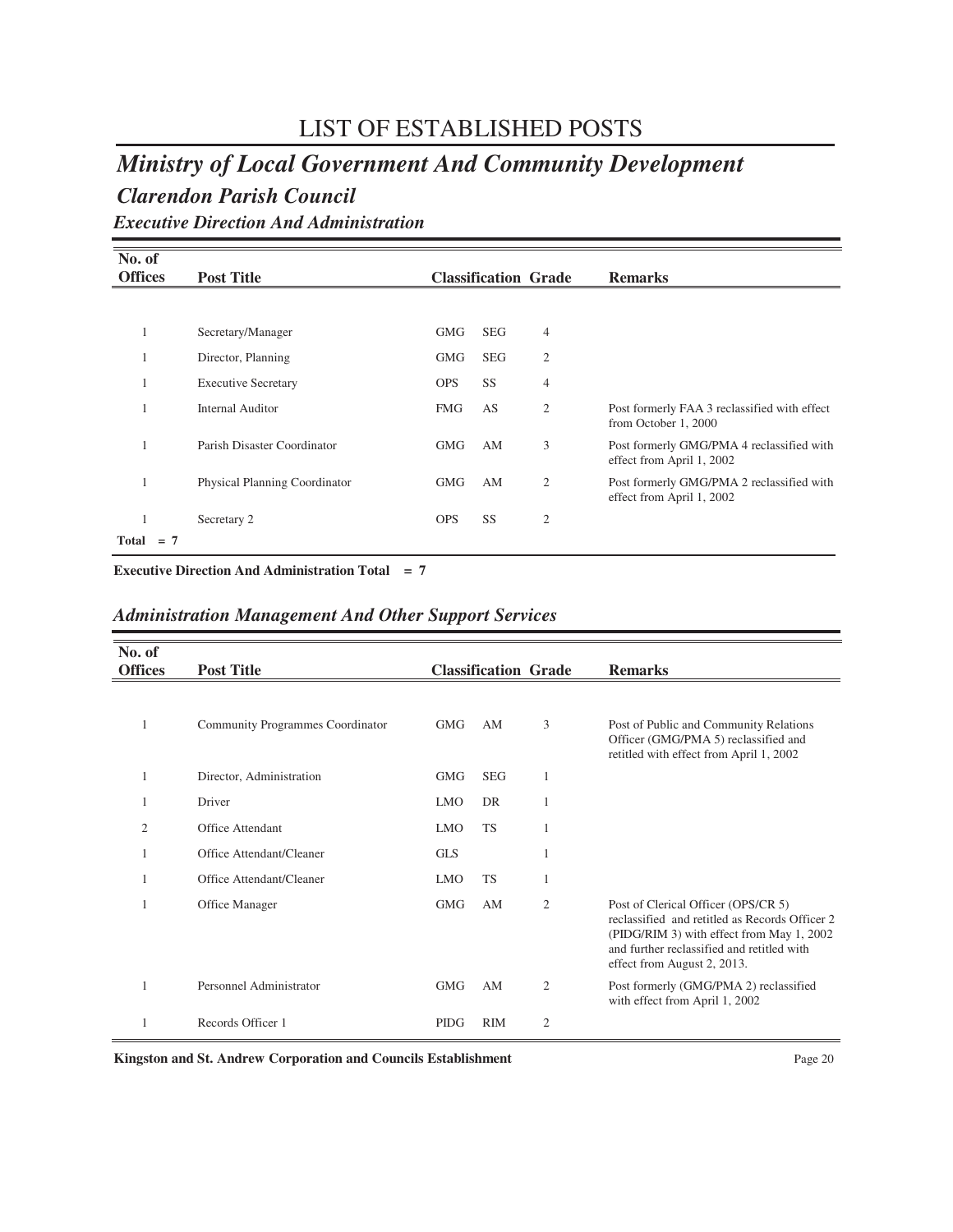### *Clarendon Parish Council Ministry of Local Government And Community Development Administration Management And Other Support Services*

| No. of<br><b>Offices</b> | <b>Post Title</b>     |             |           | <b>Classification Grade</b> | <b>Remarks</b>                                                                                       |
|--------------------------|-----------------------|-------------|-----------|-----------------------------|------------------------------------------------------------------------------------------------------|
|                          |                       |             |           |                             |                                                                                                      |
|                          | Secretary 2           | <b>OPS</b>  | <b>SS</b> | $\overline{2}$              |                                                                                                      |
| 3                        | <b>Security Guard</b> | <b>PTSG</b> | <b>PX</b> |                             | Posts formerly (SSG/PX 2) reclassified with<br>effect from october 1, 2002                           |
|                          | Senior Secretary      | <b>OPS</b>  | <b>SS</b> | 3                           |                                                                                                      |
|                          | Telephone Operator    | <b>OPS</b>  | <b>TO</b> |                             | Post of Clerical Officer (OPS/CR 2)<br>reclassified and retitled with effect from<br>October 1, 2000 |
| Total<br>$= 16$          |                       |             |           |                             |                                                                                                      |

**Administration Management And Other Support Services Total = 16**

| <b>Cemeteries</b> |  |
|-------------------|--|
|                   |  |

| No. of<br><b>Offices</b> | <b>Post Title</b> | <b>Classification Grade</b> | <b>Remarks</b> |
|--------------------------|-------------------|-----------------------------|----------------|
| 2<br>$Total = 2$         | Cemetery Keeper   | TS<br><b>LMO</b><br>2       |                |

**Cemeteries Total = 2**

#### *Directorate Of Technical Services*

| No. of<br><b>Offices</b> | <b>Post Title</b>                   |            |           | <b>Classification Grade</b> | <b>Remarks</b>                                                            |
|--------------------------|-------------------------------------|------------|-----------|-----------------------------|---------------------------------------------------------------------------|
|                          |                                     |            |           |                             |                                                                           |
| $\overline{2}$           | Assistant Superintendent            | SOG        | <b>ST</b> | $\overline{4}$              | Posts formerly TSS/GT 5 reclassified with<br>effect from January 1, 2001  |
| $\overline{2}$           | Assistant Superintendent, Buildings | SOG.       | <b>ST</b> | $\overline{4}$              | Posts formerly TSS/GT 5 reclassified with<br>effect from January 1, 2001  |
|                          | Cleaner                             | <b>GLS</b> |           |                             |                                                                           |
|                          | Deputy Superintendent               | SOG.       | <b>ST</b> | 7                           | Post formerly ASG 3 reclassified with effect<br>from January 1, 2001      |
|                          | Office Attendant                    | <b>LMO</b> | <b>TS</b> |                             |                                                                           |
|                          | Physical Planning Technologist      | SOG.       | <b>ST</b> | 5                           | Post formerly (TSS/GT 7) reclassified with<br>effect from January 1, 2001 |

**Kingston and St. Andrew Corporation and Councils Establishment** Page 21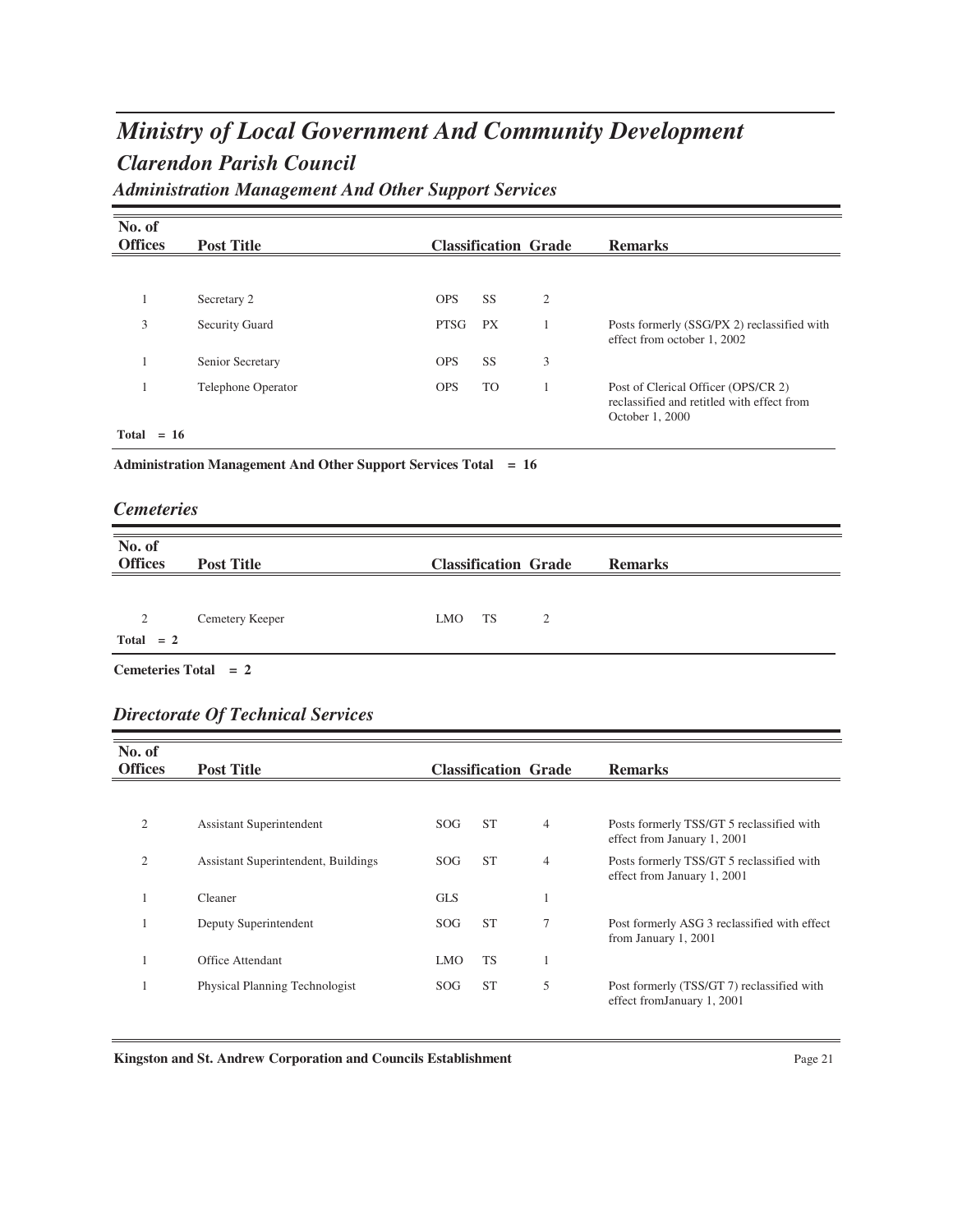### *Clarendon Parish Council Ministry of Local Government And Community Development Directorate Of Technical Services*

| No. of<br><b>Offices</b> | <b>Post Title</b>     |             | <b>Classification Grade</b> |   | <b>Remarks</b>                                                                       |
|--------------------------|-----------------------|-------------|-----------------------------|---|--------------------------------------------------------------------------------------|
|                          |                       |             |                             |   |                                                                                      |
|                          | Records Clerk         | <b>PIDG</b> | <b>RIM</b>                  |   | Post of Clerical Officer (OPS/CR 1)<br>reclassified with effect from October 1, 2000 |
|                          | Secretary 2           | <b>OPS</b>  | <b>SS</b>                   | 2 |                                                                                      |
| 3                        | <b>Security Guard</b> | <b>PTSG</b> | <b>PX</b>                   |   | Posts formerly SSG/PX 2 reclassified with<br>effect from October 1, 2002             |
|                          | Superintendent        | SOG         | <b>ST</b>                   | 8 | Post formerly ASG 4 reclassified with effect<br>from January 1, 2001                 |
| $\mathfrak{2}$           | <b>Works Overseer</b> | SOG         | <b>ST</b>                   | 2 | Posts formerly TSS/GT 3 reclassified with<br>effect from January 1, 2001             |
| $= 16$<br>Total          |                       |             |                             |   |                                                                                      |

**Directorate Of Technical Services Total = 16**

#### *Financial Management And Accounting Services*

| No. of         |                                                |            |           |                             |                                                                                                                      |
|----------------|------------------------------------------------|------------|-----------|-----------------------------|----------------------------------------------------------------------------------------------------------------------|
| <b>Offices</b> | <b>Post Title</b>                              |            |           | <b>Classification Grade</b> | <b>Remarks</b>                                                                                                       |
|                |                                                |            |           |                             |                                                                                                                      |
| 1              | Accountant, Budget And Revenue                 | <b>FMG</b> | PA        | 1                           | Post formerly GMG/SEG 1 reclassified with<br>effect from April 1, 1997                                               |
| 1              | Accountant, General Accounting &<br>Operations | <b>FMG</b> | AT        | 3                           |                                                                                                                      |
| 1              | Accounting Clerk 2                             | <b>FMG</b> | AC        | $\overline{2}$              | Post of Clerical Officer (OPS/CR 2)<br>reclassified and retitled with effect from<br>October 1, 2000                 |
|                | Accounting Technician 1                        | <b>FMG</b> | AT        | $\mathbf{1}$                | Post of Accountant (FAA 2) (#127042)<br>reclassified and retitled with effect from<br>October 1, 2000                |
| $\overline{2}$ | Accounting Technician 1                        | <b>FMG</b> | AT        | 1                           | Posts of Accountant (FAA 1) (#s 127047 $\&$<br>127048) reclassified and retitled with effect<br>from October 1, 2000 |
|                | Accounting Technician 2                        | <b>FMG</b> | AT        | $\overline{c}$              | Post of Senior Accountant (FAA 4)<br>reclassified with effect from October 1, 2000                                   |
| 1              | <b>Clerical Officer</b>                        | <b>OPS</b> | <b>CR</b> | $\mathfrak{2}$              |                                                                                                                      |
|                | Director, Finance                              | <b>FMG</b> | PA        | $\overline{2}$              |                                                                                                                      |
| 1              | Secretary 2                                    | <b>OPS</b> | SS        | $\overline{2}$              |                                                                                                                      |
| Total          | $= 10$                                         |            |           |                             |                                                                                                                      |

**Kingston and St. Andrew Corporation and Councils Establishment** Page 22 Page 22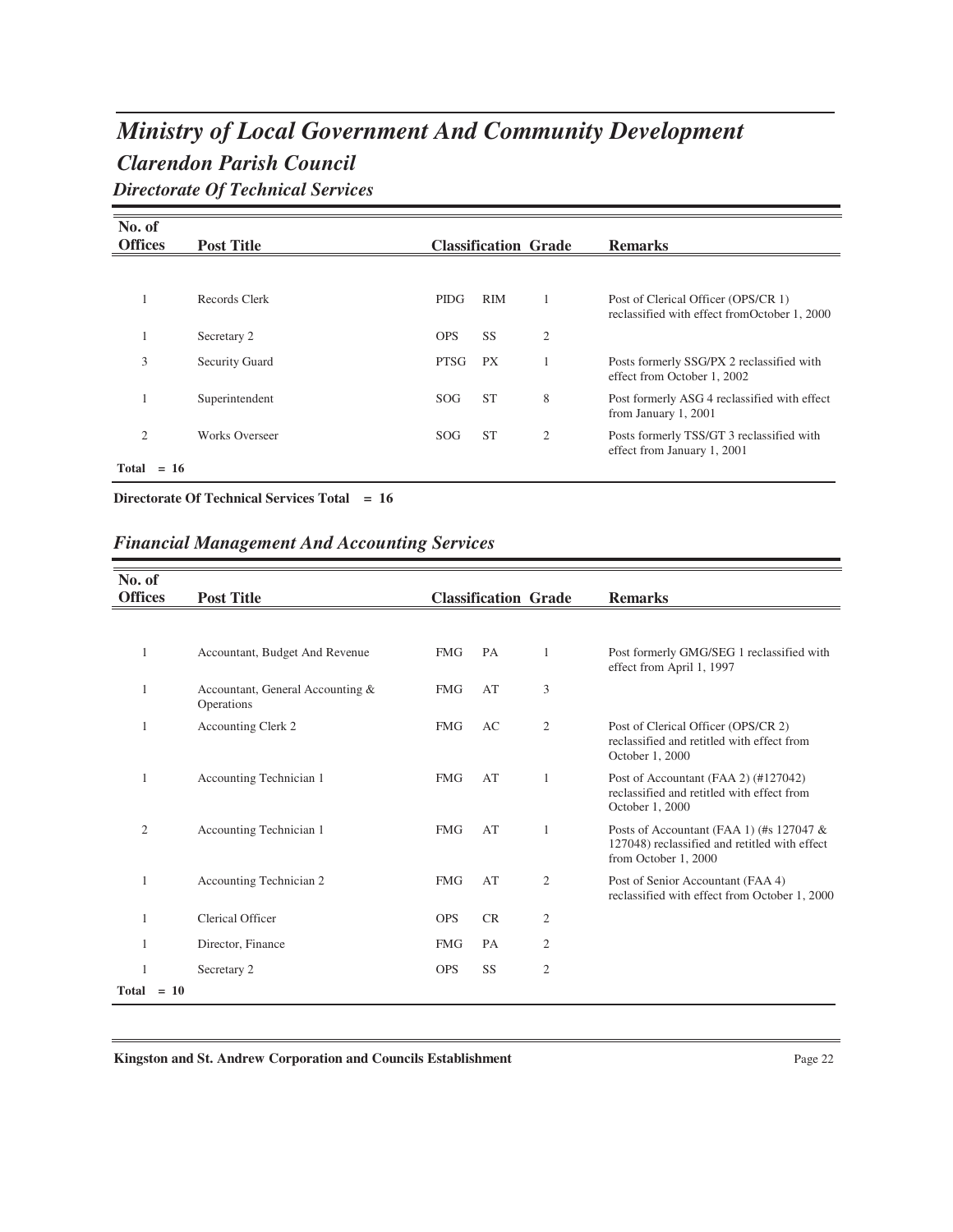### *Clarendon Parish Council Ministry of Local Government And Community Development Financial Management And Accounting Services*

**No. of Post Title Classification Grade Remarks** 

**Financial Management And Accounting Services Total = 10**

#### *Minor Water Supply*

| No. of<br><b>Offices</b> | <b>Post Title</b> |            | <b>Classification Grade</b> |   | <b>Remarks</b>                                                          |
|--------------------------|-------------------|------------|-----------------------------|---|-------------------------------------------------------------------------|
|                          |                   |            |                             |   |                                                                         |
|                          | Driver            | <b>LMO</b> | DR                          | 2 |                                                                         |
|                          | Sideman           | <b>LMO</b> | TS                          |   |                                                                         |
|                          | Superintendent    | SOG.       | <b>ST</b>                   | 3 | Post formerly TSS/GT 4 reclassified with<br>effect from January 1, 2001 |
| $Total = 3$              |                   |            |                             |   |                                                                         |

**Minor Water Supply Total = 3**

#### *Political Directorate*

| No. of<br><b>Offices</b> | <b>Post Title</b>                           |            |           | <b>Classification Grade</b> | <b>Remarks</b>                                                    |
|--------------------------|---------------------------------------------|------------|-----------|-----------------------------|-------------------------------------------------------------------|
| <b>Support Staff</b>     |                                             |            |           |                             |                                                                   |
|                          | Administrative Assistant                    | <b>GMG</b> | AM        | 3                           | New post with effect from November 1, 2012                        |
|                          | <b>Executive Secretary</b>                  | <b>OPS</b> | SS        | 5                           |                                                                   |
|                          | Mayor's Driver                              | <b>LMO</b> | DR        |                             |                                                                   |
|                          | Mayor's Helper                              | <b>LMO</b> | <b>TS</b> |                             | Post formerly LMO TS 2 regraded with<br>effect from April 1, 2002 |
|                          | Secretary 2                                 | <b>OPS</b> | SS        | $\overline{2}$              |                                                                   |
|                          | Support Staff Total $= 5$                   |            |           |                             |                                                                   |
|                          | <b>Political Directorate Total</b><br>$= 5$ |            |           |                             |                                                                   |

#### *Poor Relief Services*

| No. of           |                           |        |                             |   |                |
|------------------|---------------------------|--------|-----------------------------|---|----------------|
|                  |                           |        |                             |   |                |
| <b>Offices</b>   | <b>Post Title</b>         |        | <b>Classification Grade</b> |   | <b>Remarks</b> |
|                  |                           |        |                             |   |                |
| <i>Infirmary</i> |                           |        |                             |   |                |
|                  |                           |        |                             |   |                |
|                  | <b>Accounting Clerk 2</b> | FMG AC |                             | 2 |                |
|                  |                           |        |                             |   |                |

Kingston and St. Andrew Corporation and Councils Establishment Page 23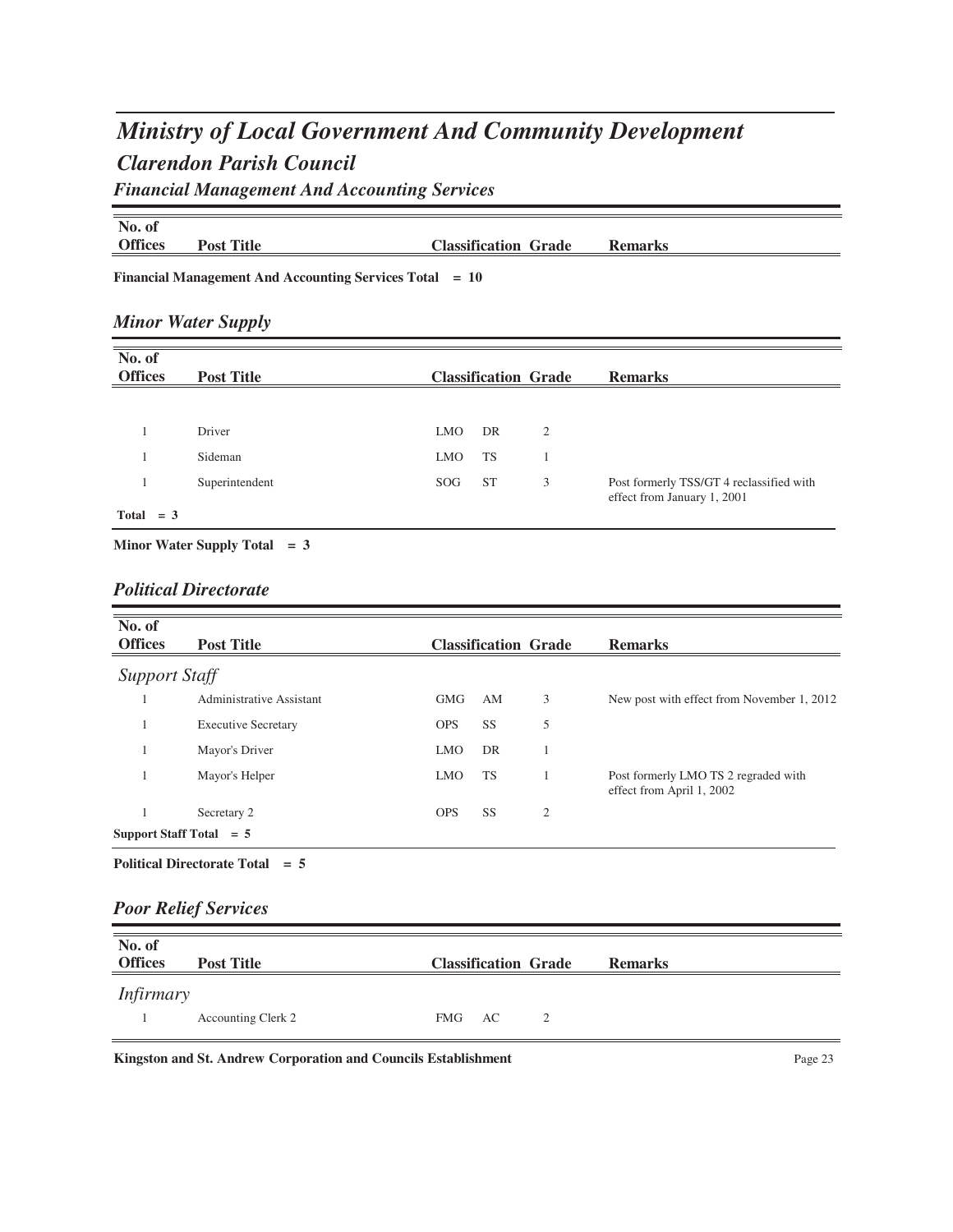### *Clarendon Parish Council Ministry of Local Government And Community Development Poor Relief Services*

| No. of               |                               |            |                             |                |                                                                                                                                                   |
|----------------------|-------------------------------|------------|-----------------------------|----------------|---------------------------------------------------------------------------------------------------------------------------------------------------|
| <b>Offices</b>       | <b>Post Title</b>             |            | <b>Classification Grade</b> |                | <b>Remarks</b>                                                                                                                                    |
| <i>Infirmary</i>     |                               |            |                             |                |                                                                                                                                                   |
| $\mathfrak{2}$       | <b>Assistant Cook</b>         | <b>LMO</b> | <b>TS</b>                   | $\mathfrak{2}$ |                                                                                                                                                   |
| $\mathbf{1}$         | <b>Assistant Matron</b>       | <b>IAC</b> | IA                          | $\mathbf{1}$   | Post formerly GMG/PMA 2 reclassified as<br>NPG/IA 1 with effect from April 1, 2002<br>and further reclassified with effect from<br>April 1, 2013. |
| 3                    | Cleaner                       | <b>LMO</b> | <b>TS</b>                   | $\mathbf{1}$   |                                                                                                                                                   |
| 1                    | Groundsman                    | <b>LMO</b> | <b>TS</b>                   | $\mathbf{1}$   |                                                                                                                                                   |
| 1                    | <b>Head Cook</b>              | <b>LMO</b> | <b>TS</b>                   | $\overline{4}$ |                                                                                                                                                   |
| 4                    | Laundress                     | <b>LMO</b> | <b>TS</b>                   | $\mathfrak{2}$ |                                                                                                                                                   |
| 1                    | Matron                        | <b>IAC</b> | IA                          | $\mathfrak{2}$ | Post formerly GMG/PMA 3 reclassified as<br>NPG/IA 2 with effect from April 1, 2002<br>and further reclassified with effect from<br>April 1, 2013. |
| 5                    | Nurse Aide                    | <b>HSC</b> | HS                          | 6              | Posts of Nurse Aide (TSS/HS 3) reclassified<br>with effect from April 1, 2013.                                                                    |
| 19                   | <b>Patient Care Assistant</b> | <b>HSC</b> | HS                          | 5              | Posts of Ward Assistant (TSS/HS 2) retitled<br>and reclassified with effect from April 1,<br>2013.                                                |
| 1                    | Porter                        | <b>LMO</b> | <b>TS</b>                   | 3              |                                                                                                                                                   |
| $\mathbf{1}$         | Secretary 2                   | <b>OPS</b> | SS                          | $\mathfrak{2}$ |                                                                                                                                                   |
| Infirmary Total = 40 |                               |            |                             |                |                                                                                                                                                   |
| <i>Outdoor</i>       |                               |            |                             |                |                                                                                                                                                   |
| $\mathbf{1}$         | Inspector Of Poor             | <b>SWG</b> | <b>PS</b>                   | 3              |                                                                                                                                                   |
| $\mathbf{1}$         | <b>Office Attendant</b>       | <b>LMO</b> | <b>TS</b>                   | $\mathbf{1}$   |                                                                                                                                                   |
| $\mathbf{1}$         | Office Cleaner                | <b>GLS</b> |                             | $\mathbf{1}$   |                                                                                                                                                   |
| 5                    | Poor Relief Officer 1         | <b>SWG</b> | <b>SSA</b>                  | $\mathfrak{2}$ | Posts (#s 127161-3) incorrectly listed as<br>Assistant Inspector of Poor in previous<br>publication.                                              |
| $\mathbf{1}$         | Poor Relief Officer 2         | <b>SWG</b> | <b>PS</b>                   | $\mathbf{1}$   |                                                                                                                                                   |
| $\mathbf{1}$         | Poor Relief Officer 3         | SWG        | <b>PS</b>                   | $\mathfrak{2}$ |                                                                                                                                                   |
| Outdoor Total = 10   |                               |            |                             |                |                                                                                                                                                   |

**Poor Relief Services Total = 50**

#### **Clarendon Parish Council Total = 109**

Kingston and St. Andrew Corporation and Councils Establishment Page 24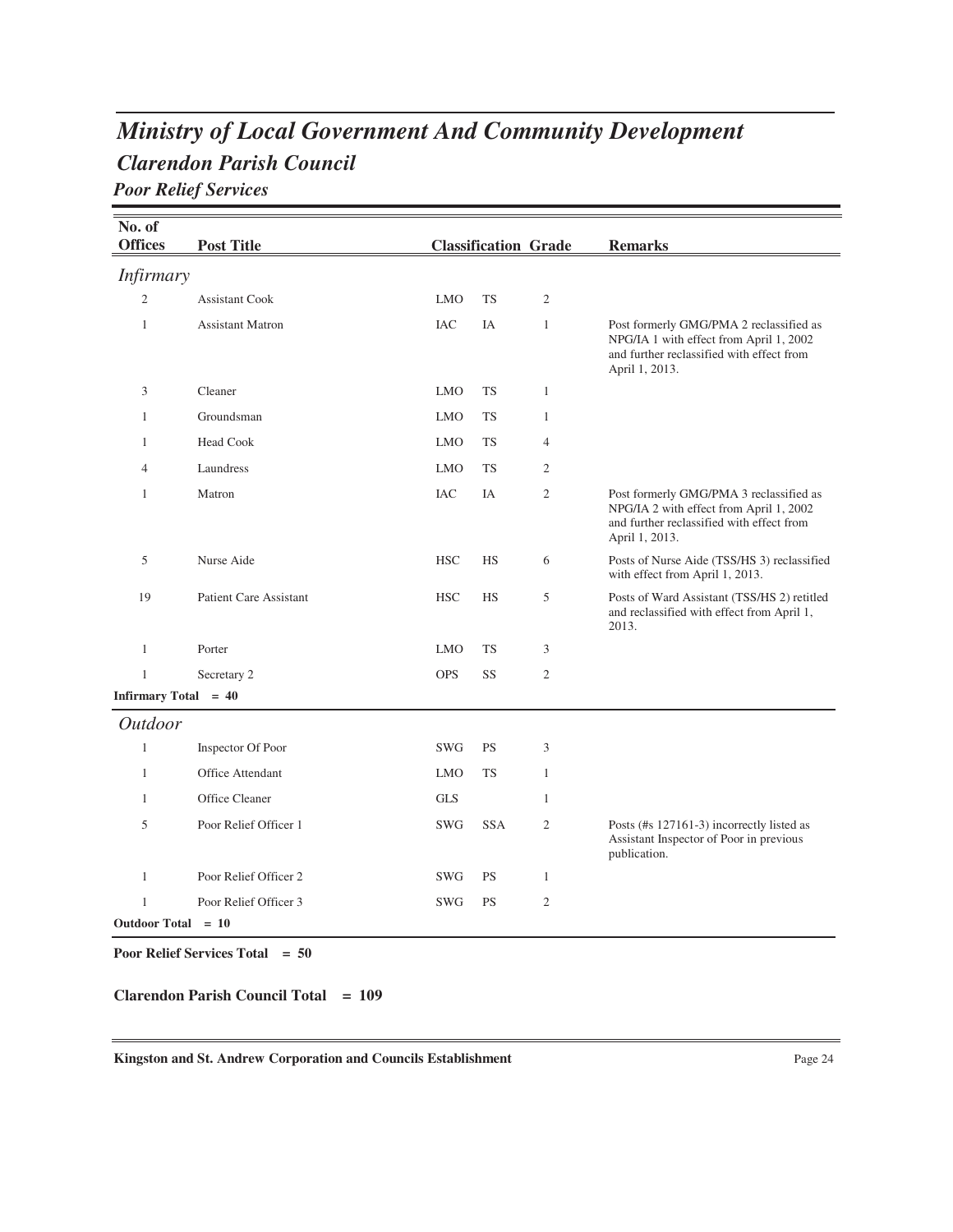### *Hanover Parish Council Ministry of Local Government And Community Development Administration*

| No. of         |                                          |             |                             |                |                                                                                                                           |
|----------------|------------------------------------------|-------------|-----------------------------|----------------|---------------------------------------------------------------------------------------------------------------------------|
| <b>Offices</b> | <b>Post Title</b>                        |             | <b>Classification Grade</b> |                | <b>Remarks</b>                                                                                                            |
|                |                                          |             |                             |                |                                                                                                                           |
| 1              | Secretary/Manager                        | <b>GMG</b>  | <b>SEG</b>                  | $\overline{4}$ |                                                                                                                           |
| $\mathbf{1}$   | <b>Community Programmes Coordinator</b>  | <b>GMG</b>  | AM                          | 3              | Post of Public and Community Relations<br>Officer (GMG/PMA 5) reclassified and<br>retitled with effect from April 1, 2002 |
| 1              | Director Of Administration               | <b>GMG</b>  | <b>SEG</b>                  | $\mathbf{1}$   |                                                                                                                           |
| 1              | Director of Planning                     | <b>GMG</b>  | <b>SEG</b>                  | 2              |                                                                                                                           |
| 1              | Disaster Preparedness Coordinator        | <b>GMG</b>  | AM                          | 3              | Post formerly GMG/PMA 4 reclassified with<br>effect fom April 1, 2002                                                     |
| 1              | <b>Executive Secretary 1</b>             | <b>OPS</b>  | SS                          | $\overline{4}$ |                                                                                                                           |
| 1              | <b>Information Management Specialist</b> | <b>MIS</b>  | IT                          | 3              | Post formerly MIS/EDP 4 reclassified with<br>effect from April 1, 2002                                                    |
| 1              | Male Messenger                           | <b>GLS</b>  |                             | $\mathbf{1}$   |                                                                                                                           |
| 1              | Office Attendant                         | <b>LMO</b>  | <b>TS</b>                   | $\mathfrak{2}$ |                                                                                                                           |
| $\mathbf{1}$   | Office Attendant                         | <b>LMO</b>  | <b>TS</b>                   | $\mathbf{1}$   |                                                                                                                           |
| 1              | Personnel Administrator                  | <b>GMG</b>  | AM                          | 2              | Post formerly GMG/PMA 2 reclassified with<br>effect from April 1, 2002                                                    |
| $\mathbf{1}$   | Physical Planning Coordinator            | <b>GMG</b>  | AM                          | $\mathfrak{2}$ | Post formerly GMG/PMA 2 reclassified with<br>effect from April 1, 2002                                                    |
| 1              | Records Officer 1                        | <b>PIDG</b> | <b>RIM</b>                  | $\mathfrak{2}$ | Post of Clerical Officer (OPS CR 2)<br>reclassified and retitled November 1,1998.                                         |
| $\mathfrak{2}$ | Secretary 2                              | <b>OPS</b>  | SS                          | $\mathfrak{2}$ | Posts incorrectly listed as Stenographer in<br>previous publication                                                       |
| 1              | Secretary/Stenographer                   | <b>OPS</b>  | SS                          | $\mathfrak{2}$ |                                                                                                                           |
| 1              | Senior Secretary                         | <b>OPS</b>  | SS                          | 3              |                                                                                                                           |
| $\mathbf{1}$   | Telephone Operator                       | <b>OPS</b>  | TO                          | $\mathbf{1}$   | Post of Clerical Officer (OPS/CR 1) retitled<br>and reclassified with effect from June 1,<br>2006                         |
| 1              | Typist                                   | <b>OPS</b>  | SS                          | $\mathbf{1}$   |                                                                                                                           |
| $Total = 19$   |                                          |             |                             |                |                                                                                                                           |

**Administration Total = 19**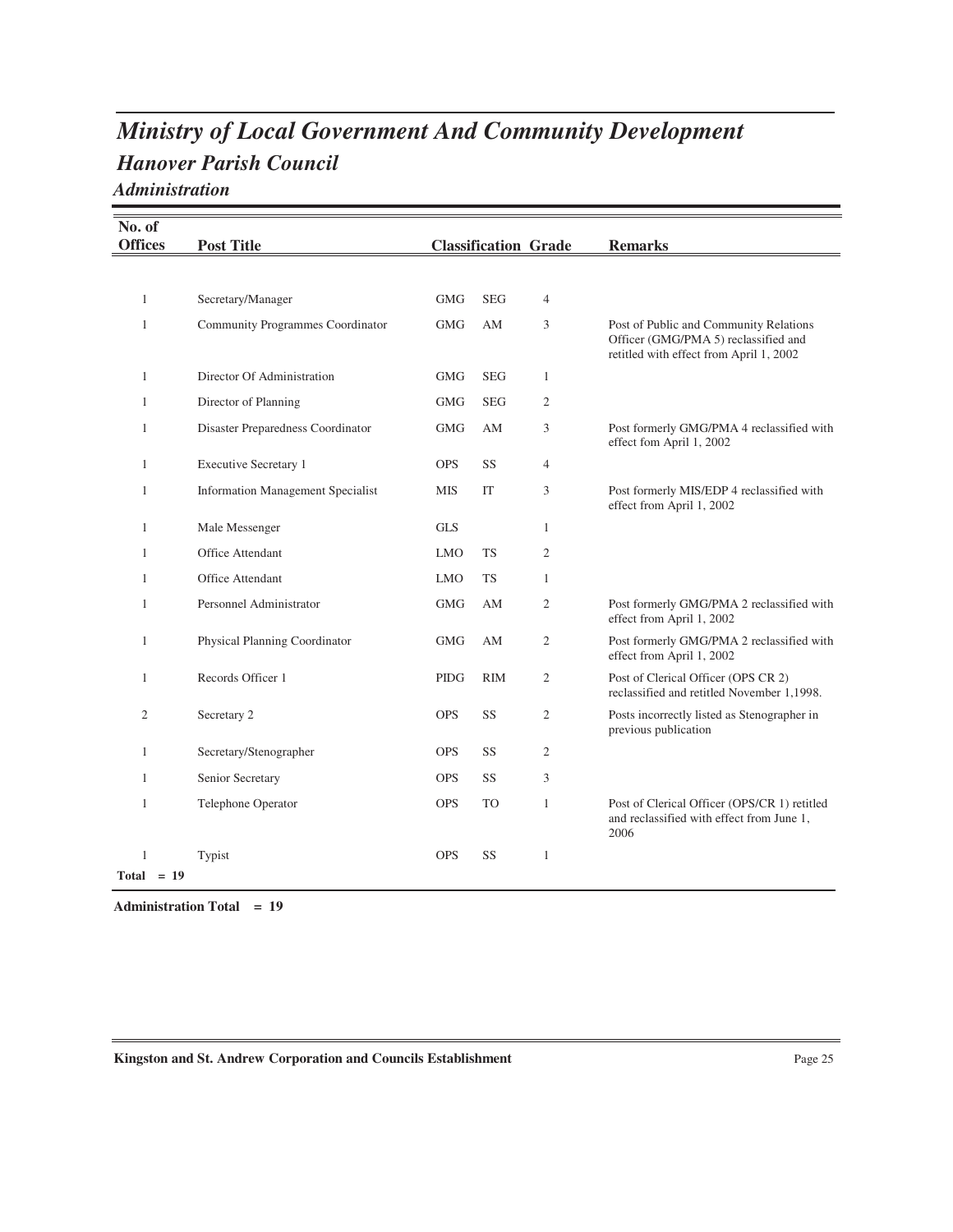## *Hanover Parish Council Ministry of Local Government And Community Development*

*Accounts And Audit*

| No. of         |                                                |            |                             |                |                                                                                                                     |
|----------------|------------------------------------------------|------------|-----------------------------|----------------|---------------------------------------------------------------------------------------------------------------------|
| <b>Offices</b> | <b>Post Title</b>                              |            | <b>Classification Grade</b> |                | <b>Remarks</b>                                                                                                      |
|                |                                                |            |                             |                |                                                                                                                     |
| $\mathbf{1}$   | Accountant, Budget And Revenue                 | <b>FMG</b> | <b>PA</b>                   | 1              | Post formerly GMG SEG 1 reclassified with<br>effect from April 1,1997.                                              |
| 1              | Accountant, General Accounting &<br>Operations | <b>FMG</b> | AT                          | 3              |                                                                                                                     |
| $\overline{2}$ | Accounting Clerk 1                             | <b>FMG</b> | AC                          | 1              | Posts of Clerical Officer (OPS CR 2) (#s<br>128287-8) reclassified and retitled with<br>effect from January 1,1996. |
| 1              | Accounting Clerk 1                             | <b>FMG</b> | AC                          | 1              | New post (#280437) with effect from<br>December 1, 2012.                                                            |
| 1              | Accounting Technician 1                        | <b>FMG</b> | AT                          | 1              | Post of FAA 1 reclassified with effect from<br>June 1,2003.                                                         |
| 1              | Accounting Technician 2                        | <b>FMG</b> | AT                          | $\mathfrak{2}$ |                                                                                                                     |
| 1              | <b>Audit Clerk</b>                             | <b>FMG</b> | <b>AUC</b>                  | 1              | Post of Clerical Officer (OPS CR 1)<br>reclassified with effect from June 1, 2006                                   |
| 1              | Cashier                                        | <b>FMG</b> | CS                          | 1              | New post with effect from December 1,<br>2012.                                                                      |
| $\mathbf{1}$   | Director of Finance                            | <b>FMG</b> | PA                          | 2              |                                                                                                                     |
| 1              | <b>Internal Auditor</b>                        | <b>FMG</b> | AS                          | $\mathfrak{2}$ | Pot of FAA 3 reclassified with effect from<br>December 1,2000.                                                      |
| $Total = 11$   |                                                |            |                             |                |                                                                                                                     |

**Accounts And Audit Total = 11**

#### *Political Directorate*

| No. of<br><b>Offices</b>  | <b>Post Title</b>        |            |           | <b>Classification Grade</b> | <b>Remarks</b>                                                        |
|---------------------------|--------------------------|------------|-----------|-----------------------------|-----------------------------------------------------------------------|
| <b>Support Staff</b>      |                          |            |           |                             |                                                                       |
|                           | Administrative Assistant | <b>GMG</b> | AM        | 3                           | New post with effect from November 1, 2012                            |
|                           | Driver                   | <b>LMO</b> | DR        | $\overline{2}$              |                                                                       |
|                           | Executive Secretary 1    | <b>OPS</b> | <b>SS</b> | 4                           |                                                                       |
|                           | Maid                     | <b>LMO</b> | <b>TS</b> |                             | Post formetly GLS 1 reclassiifed with effect<br>from April $1,2003$ . |
| Support Staff Total $= 4$ |                          |            |           |                             |                                                                       |

**Political Directorate Total = 4**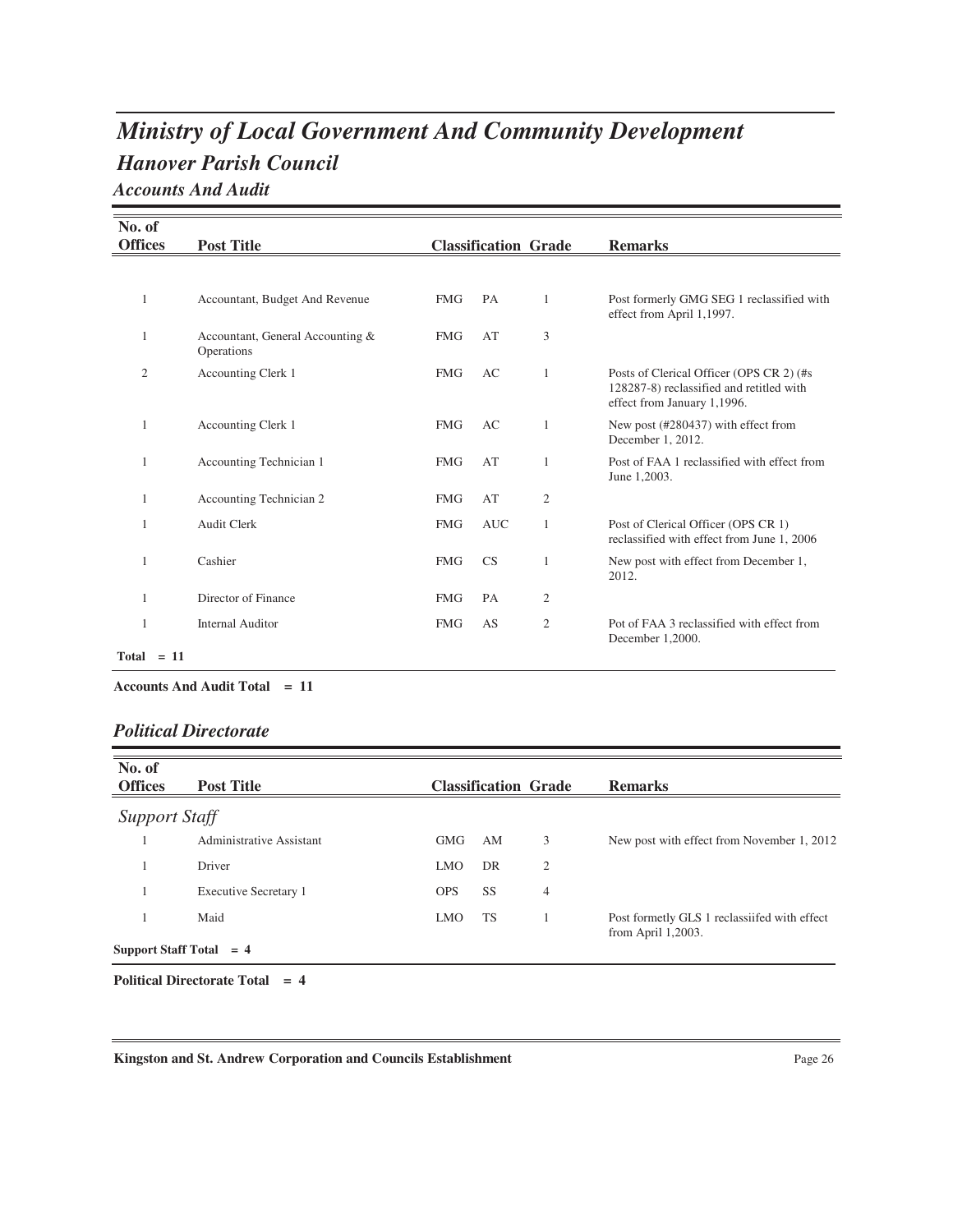### *Hanover Parish Council Ministry of Local Government And Community Development Poor Relief Services*

**No. of Offices Post Title Classification Grade Remarks** *Indoor* 1 Cleaner LMO TS 1 1 Cook LMO TS 3 1 Head Cook **LMO** TS 4 1 Laundress LMO TS 2 1 Laundress LMO TS 2 New post with effect from December 1, 2009.  $LMO$ 1 Matron 14 Matron Post formerly GMG/PMA 3 reclassified as NPG/IA 2 with effect from April 1, 2002 and further reclassified with effect from April 1, 2013.  $\rm IAC$ 1 Nurse Aide 1 Nurse Aide 1 Nurse Aide (TSS/HS 3) reclassified with effect from April 1, 2013 **HSC** 8 Patient Care Assistant Posts of Ward Assistant (TSS/HS 2) retitled and reclassified with effect from April 1, 2013 **HSC** 1 Records Clerk PIDG RIM 1 Post of Departmental Assistant (OPS CR 1) reclassified and retitled with effect from November 1,1998. Post inadvertently omitted from previous publication.  $PIDG$ 1 Records Officer 1 PIDG RIM 2 Post of Clerical Officer (OPS/CR 2) reclassified and retitled with effect from November 1, 1998. Post inadvertently omitted from previous publication.  $PIDG$ **Indoor Total = 17** *Outdoor* 1 Inspector Of Poor SWG PS 3 Post formerly NPS SW 4 reclassified with effect from October 1, 1999. SW<sub>G</sub> 2 Poor Relief Officer 1 SWG SSA 2 Posts formerly NPS SW 1 reclassified with effect from October 1, 1999.  $\operatorname{SWG}$ 1 Poor Relief Officer 2 SWG PS 1 Post formerly NPS SW 1 reclassified with effect from October 1, 1999.  $SWG$ **Outdoor Total = 4**

**Poor Relief Services Total = 21**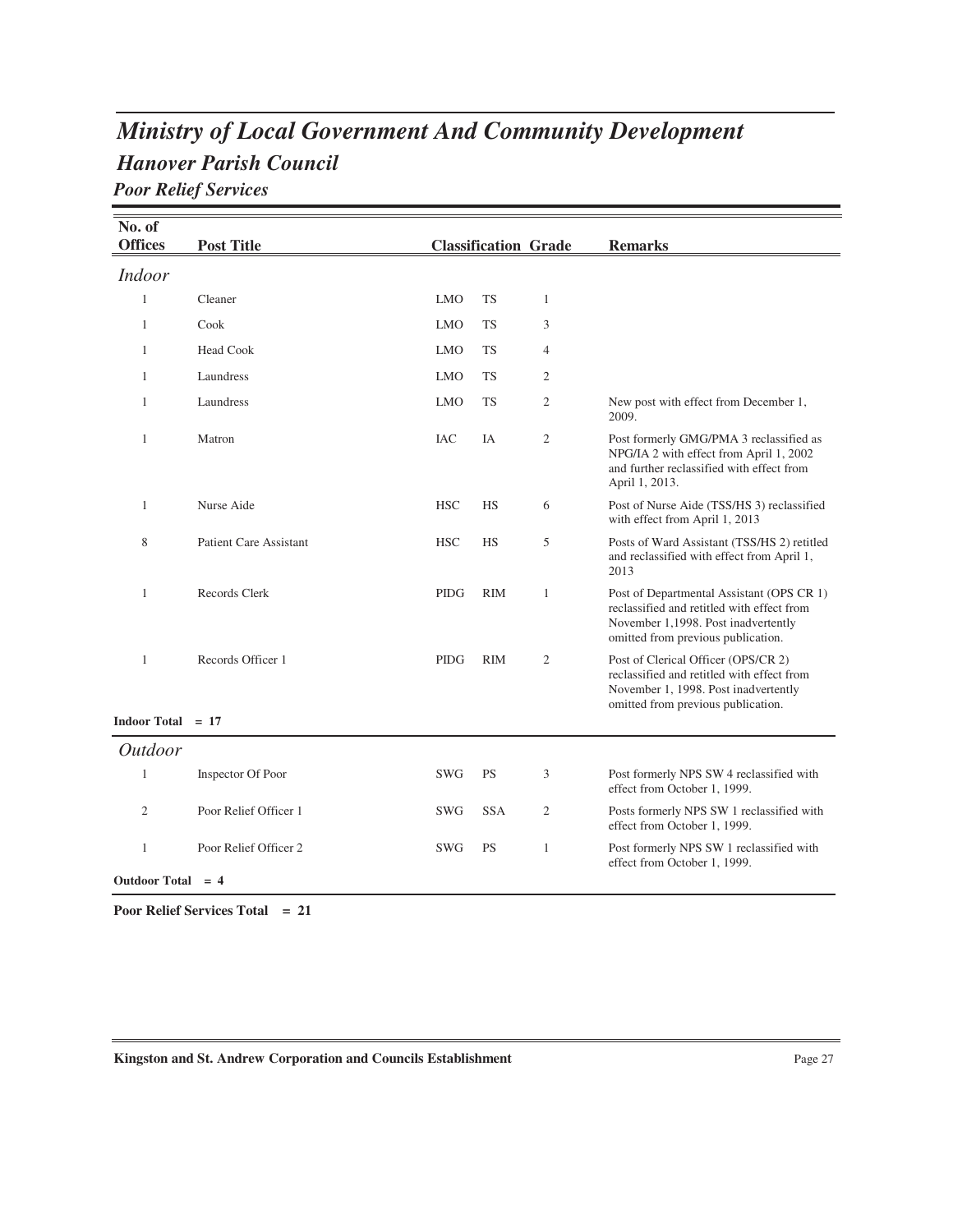# *Hanover Parish Council Ministry of Local Government And Community Development*

### *Road And Works*

| No. of         |       |                                 |            |           |                             |                                                                          |
|----------------|-------|---------------------------------|------------|-----------|-----------------------------|--------------------------------------------------------------------------|
| <b>Offices</b> |       | <b>Post Title</b>               |            |           | <b>Classification Grade</b> | <b>Remarks</b>                                                           |
|                |       |                                 |            |           |                             |                                                                          |
| $\overline{c}$ |       | <b>Assistant Superintendent</b> | <b>SOG</b> | <b>ST</b> | $\overline{4}$              | Posts formerly TSS/GT 4 reclassified with<br>effect from January 1, 2001 |
| 2              |       | <b>Building Officer</b>         | <b>SOG</b> | <b>ST</b> | 5                           | Posts formerly TSS/GT 7 reclassified with<br>effect from January 1, 2001 |
|                |       | Deputy Superintendent           | <b>SOG</b> | <b>ST</b> | $\overline{7}$              | Post formerly ASG/ASG 3 reclassified with<br>effect from January 1, 2001 |
|                |       | Driver                          | <b>LMO</b> | DR        |                             | Post formerly LMO 1 reclassified with effect<br>from April 1, 1995.      |
|                |       | Superintendent                  | SOG        | <b>ST</b> | 8                           | Post formerly ASG/ASG 3 reclassified with<br>effect from January 1, 2001 |
| $\overline{2}$ |       | <b>Works Overseer</b>           | SOG        | <b>ST</b> | $\overline{2}$              | Posts formerly TSS/GT 3 reclassified with<br>effect from January 1, 2001 |
| Total          | $= 9$ |                                 |            |           |                             |                                                                          |

**Road And Works Total = 9**

#### *Water Supplies*

| No. of<br><b>Offices</b> | <b>Post Title</b> |                 | <b>Classification Grade</b> |   | <b>Remarks</b>                                                          |
|--------------------------|-------------------|-----------------|-----------------------------|---|-------------------------------------------------------------------------|
|                          |                   |                 |                             |   |                                                                         |
|                          | Driver            | <b>LMO</b>      | DR                          |   | Post formerly LMO 1 reclassified with effect<br>from April 1,1995.      |
| $\overline{c}$           | Plumber           | <b>LMO</b>      | TS                          | 3 |                                                                         |
|                          | Sideman           | <b>GLS</b>      |                             |   |                                                                         |
|                          | Superintendent    | SOG <sub></sub> | <b>ST</b>                   | 3 | Post formerly TSS/GT 4 reclassified with<br>effect from January 1, 2001 |
| Total<br>$= 5$           |                   |                 |                             |   |                                                                         |

**Water Supplies Total = 5**

**Hanover Parish Council Total = 69**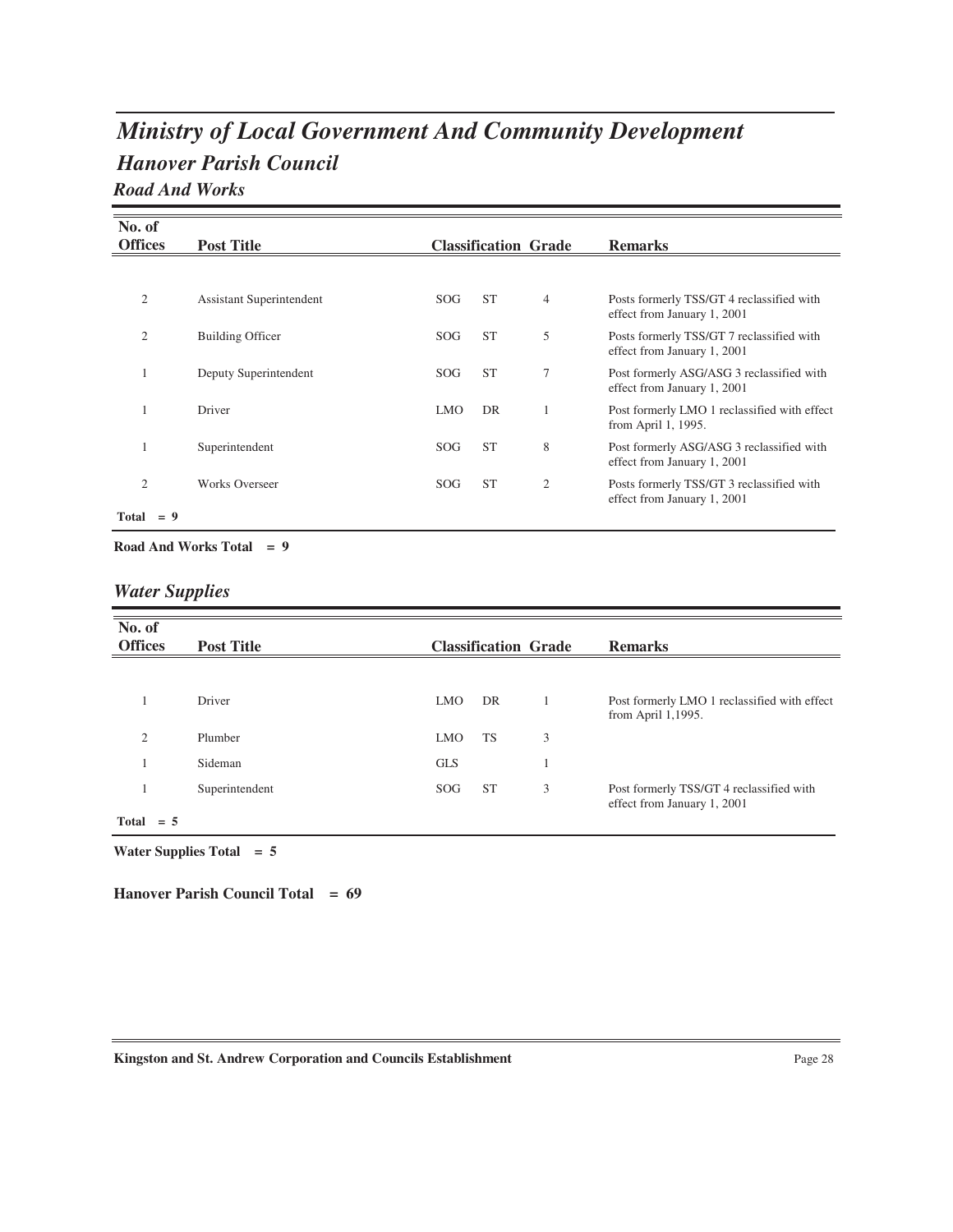### *Kingston & St. Andrew Corporation Ministry of Local Government And Community Development Town Clerk's Department*

| No. of<br><b>Offices</b> | <b>Post Title</b>                                            |             | <b>Classification Grade</b> |                | <b>Remarks</b>                                                                                                                |
|--------------------------|--------------------------------------------------------------|-------------|-----------------------------|----------------|-------------------------------------------------------------------------------------------------------------------------------|
|                          |                                                              |             |                             |                |                                                                                                                               |
| $\mathbf{1}$             | Town Clerk                                                   | <b>GMG</b>  | <b>SEG</b>                  | 5              |                                                                                                                               |
| $\mathbf{1}$             | <b>Administrative Assistant</b>                              | <b>GMG</b>  | AM                          | 3              | New post of Administrative Assistant (PMA<br>4) with effect from April 1, 2001 reclassified<br>with effect from April 1, 2002 |
| 3                        | Administrator                                                | <b>GMG</b>  | AM                          | $\mathbf{1}$   | Posts formerly GMG/PMA 2 reclassified<br>with effect from April 1, 2002                                                       |
| $\mathbf{1}$             | Cleaner/Attendant                                            | <b>LMO</b>  | <b>TS</b>                   | $\mathbf{1}$   |                                                                                                                               |
| $\mathbf{1}$             | Director, Administration & Human<br>Resource Mng.            | <b>GMG</b>  | <b>SEG</b>                  | 2              |                                                                                                                               |
| $\mathbf{1}$             | Director, Administration And Office<br><b>Services</b>       | <b>GMG</b>  | <b>SEG</b>                  | $\mathbf{1}$   |                                                                                                                               |
| $\mathbf{1}$             | Director, Comm. Welfare and Municipal<br>Services            | <b>GMG</b>  | <b>SEG</b>                  | 3              |                                                                                                                               |
| $\mathbf{1}$             | Director, Information Management And<br>Documentation        | MIS         | IT                          | 4              | Post formerly MIS/EDP 5 reclassified with<br>effect from October 1, 2001                                                      |
| $\mathbf{1}$             | Director, Personnel And Human<br><b>Resource Development</b> | <b>GMG</b>  | <b>SEG</b>                  | $\mathbf{1}$   |                                                                                                                               |
| $\mathbf{1}$             | Disaster Preparedness Coordinator                            | <b>GMG</b>  | AM                          | 3              | Post formerly GMG/PMA 4 reclassified with<br>effect from April 1, 2001                                                        |
| $\mathbf{1}$             | Driver                                                       | <b>LMO</b>  | <b>DR</b>                   | $\mathbf{1}$   |                                                                                                                               |
| $\mathbf{1}$             | <b>Executive Assistant</b>                                   | <b>GMG</b>  | <b>PMA</b>                  | 3              |                                                                                                                               |
| $\mathbf{1}$             | Female Messenger                                             | <b>LMO</b>  | <b>TS</b>                   | $\mathbf{1}$   |                                                                                                                               |
| 1                        | Janitor                                                      | <b>LMO</b>  | <b>TS</b>                   | $\mathbf{1}$   |                                                                                                                               |
| $\mathbf{1}$             | Male Messenger                                               | <b>LMO</b>  | <b>TS</b>                   | $\mathbf{1}$   |                                                                                                                               |
| $\mathbf{1}$             | Personnel Officer                                            | <b>GMG</b>  | AM                          | $\overline{c}$ | Post formerly GMG/PMA 3 reclassified with<br>effect from April 1, 2002                                                        |
| $\mathbf{1}$             | <b>Public Relations Officer</b>                              | <b>MCG</b>  | IE                          | 2              | Post formerly GMG/PMA 3 reclassified with<br>effect from April 1, 2002                                                        |
| 5                        | Records Clerk 1                                              | <b>PIDG</b> | <b>RIM</b>                  | $\mathbf{1}$   | Posts of Clerical Officer 3 (OPS/CR 2) (#s<br>127314-6) retitled and reclassified with<br>effect from May 1, 2002             |
| $\mathfrak{2}$           | Records Officer 1                                            | <b>PIDG</b> | <b>RIM</b>                  | $\mathfrak{2}$ | Post of Clerical Officer 4 (OPS/CR 3)<br>(#127317) reclassified and retitled May 1,<br>2002                                   |
| $\overline{2}$           | Secretary 1                                                  | <b>OPS</b>  | SS                          | $\mathbf{1}$   | Posts of Stenographer (OPS/SS 2) (#127339)<br>reclassified and retitled with effect from July<br>1,2001                       |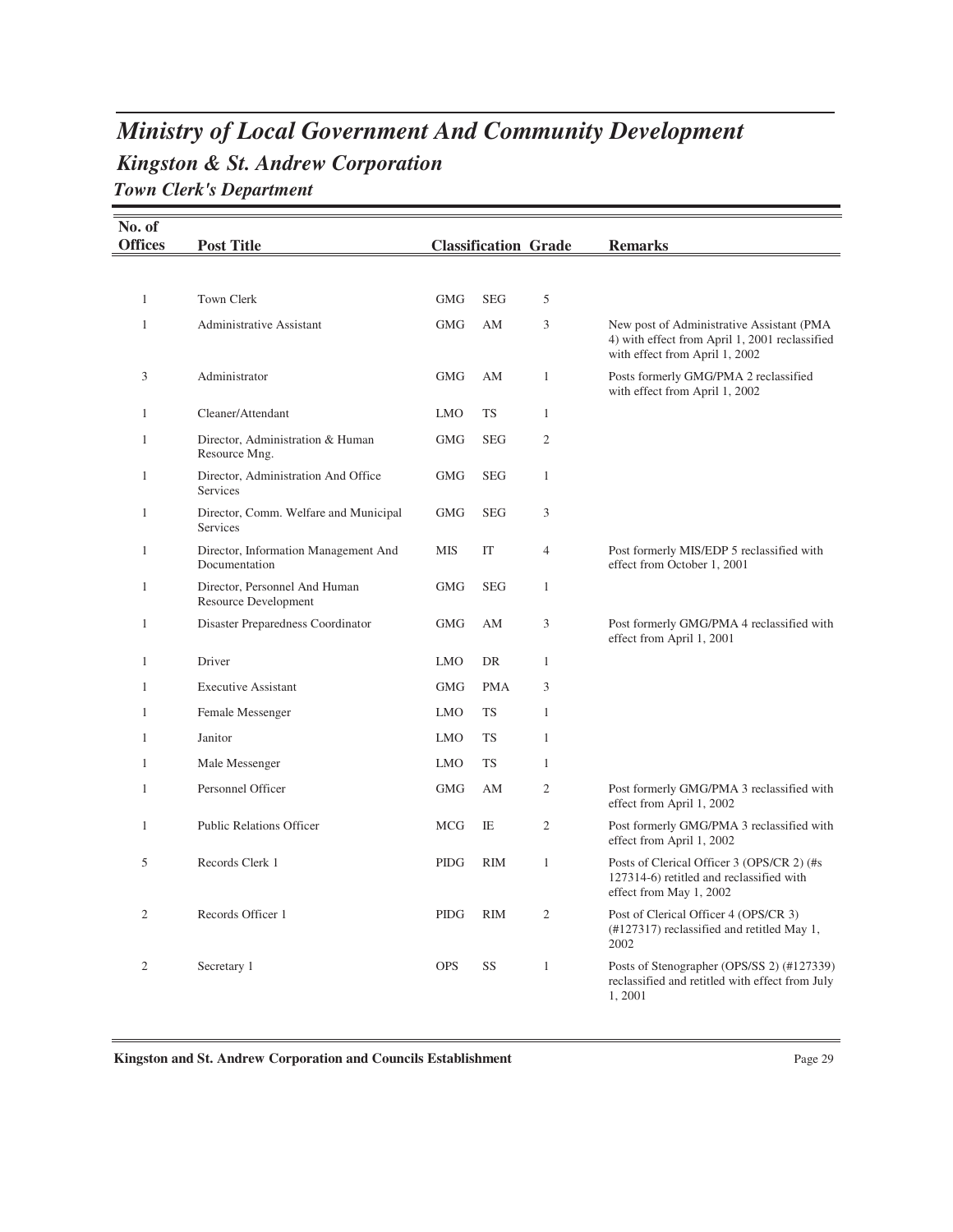## *Kingston & St. Andrew Corporation Ministry of Local Government And Community Development Town Clerk's Department*

| No. of         |        |                                 |            |           |                             |                                                                                                                                         |
|----------------|--------|---------------------------------|------------|-----------|-----------------------------|-----------------------------------------------------------------------------------------------------------------------------------------|
| <b>Offices</b> |        | <b>Post Title</b>               |            |           | <b>Classification Grade</b> | <b>Remarks</b>                                                                                                                          |
|                |        |                                 |            |           |                             |                                                                                                                                         |
| $\overline{2}$ |        | Secretary 2                     | <b>OPS</b> | SS        | $\mathfrak{2}$              | Posts of Secretary (OPS/SS 3) reclassified<br>and retitled with effect from November 1,<br>2000                                         |
| $\overline{c}$ |        | Senior Secretary                | <b>OPS</b> | <b>SS</b> | 3                           | Post of Executive Secretary 1 (OPS/SS 4)<br>$(\text{\#}127325)$ reclassified, retitled and<br>redcircled with effect from April 1, 2001 |
|                |        | Senior Stenotype Writer         | <b>OPS</b> | <b>SW</b> | $\overline{2}$              |                                                                                                                                         |
|                |        | Systems Administrator           | <b>MIS</b> | IT        | 3                           | Post formerly MIS/EDP 4 reclasssified with<br>effect from February 1, 2007                                                              |
|                |        | Telephone Operator              | <b>OPS</b> | <b>TO</b> | 1                           |                                                                                                                                         |
|                |        | Telephone Operator/Receptionist | <b>OPS</b> | TO        | 1                           |                                                                                                                                         |
| Total          | $= 36$ |                                 |            |           |                             |                                                                                                                                         |

**Town Clerk's Department Total = 36**

### *City Engineer's Department*

| No. of         |                                    |            |                             |                |                                                                          |
|----------------|------------------------------------|------------|-----------------------------|----------------|--------------------------------------------------------------------------|
| <b>Offices</b> | <b>Post Title</b>                  |            | <b>Classification Grade</b> |                | <b>Remarks</b>                                                           |
|                |                                    |            |                             |                |                                                                          |
|                |                                    |            |                             |                |                                                                          |
| 1              | Administrator                      | GMG        | AM                          | 1              | Post formerly GMG/PMA 2 reclassified with<br>effect from April 1, 2002   |
| 1              | <b>Assistant Building Surveyor</b> | <b>SOG</b> | <b>ST</b>                   | 6              | Post formerly ASG/ASG 4 reclassified with<br>effect from January 1, 2002 |
| 2              | Assistant Superintendent           | <b>SOG</b> | <b>ST</b>                   | $\overline{4}$ | Posts formerly TSS/GT 3 reclassified with<br>effect from June 1, 2005    |
| 1              | Assistant Surveyor (Building)      | <b>TSS</b> | <b>GT</b>                   | 4              |                                                                          |
|                | Attendant/Messenger                | <b>LMO</b> | <b>TS</b>                   | 1              | Post formerly GLS 1 reclassified with effect<br>from July 1, 1999.       |
| $\mathbf{1}$   | <b>Building Technician</b>         | <b>SOG</b> | <b>ST</b>                   | 3              | Post formerly TSS/GT 4 reclassified with<br>effect from January 1, 2002  |
| 1              | Chief Engineer (Design)            | <b>ASG</b> | <b>ASG</b>                  | 3              |                                                                          |
|                | Chief Planning Officer             | <b>ASG</b> | <b>ASG</b>                  | 5              |                                                                          |
| 1              | City Engineer                      | SOG        | <b>ST</b>                   | 8              | Post formerly ASG/ASG 6 reclassified with<br>effect from January 1, 2002 |
| $\overline{2}$ | Cleaner/Attendant                  | <b>LMO</b> | <b>TS</b>                   | 1              |                                                                          |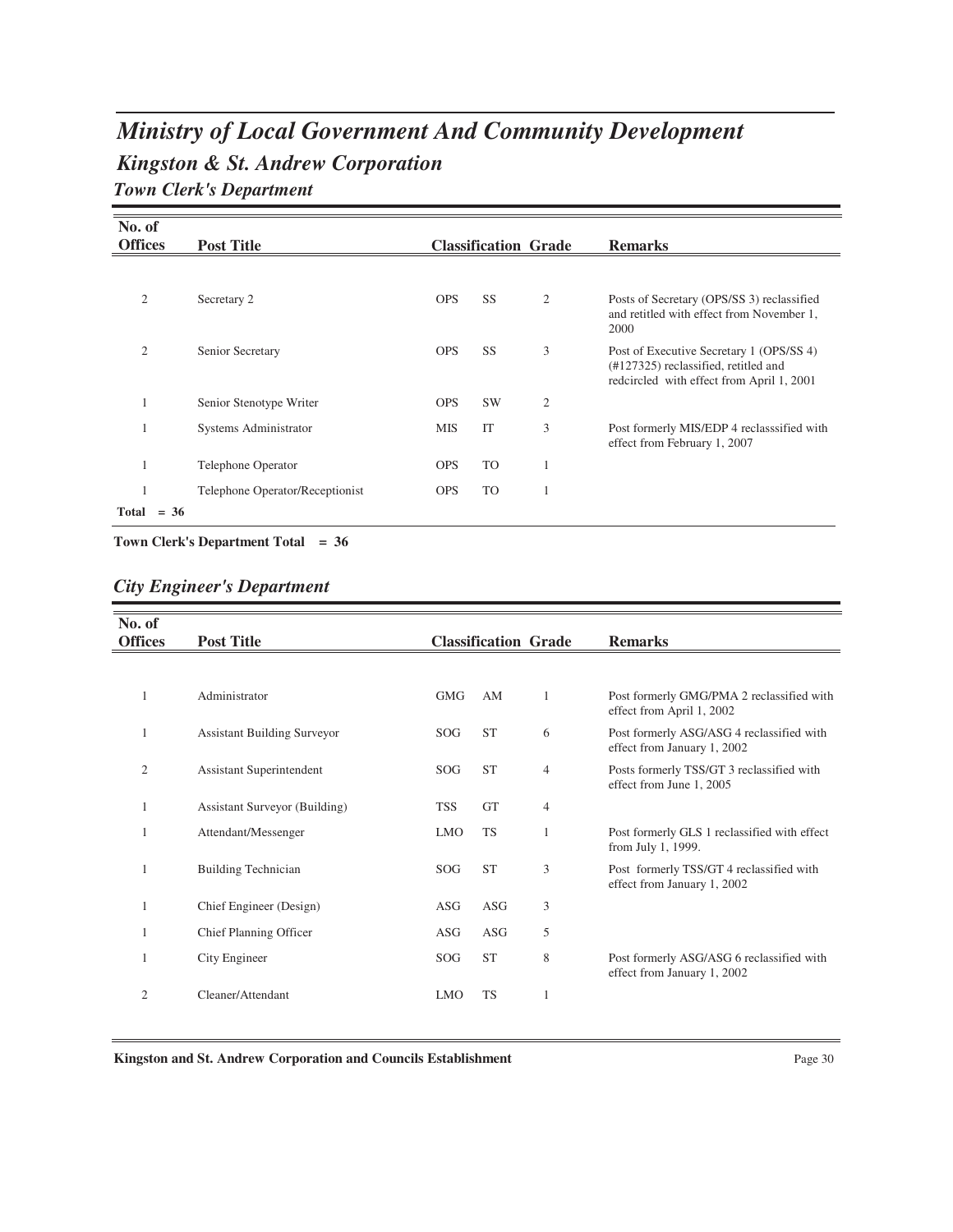## *Kingston & St. Andrew Corporation Ministry of Local Government And Community Development City Engineer's Department*

| No. of         |                          |             |                             |                |                                                                                              |
|----------------|--------------------------|-------------|-----------------------------|----------------|----------------------------------------------------------------------------------------------|
| <b>Offices</b> | <b>Post Title</b>        |             | <b>Classification Grade</b> |                | <b>Remarks</b>                                                                               |
|                |                          |             |                             |                |                                                                                              |
| 1              | Deputy Building Surveyor | SOG         | <b>ST</b>                   | 7              | Post formerly ASG/ASG 5 reclassified with<br>effect from January 1, 2002                     |
| 1              | Deputy Superintendent    | SOG         | <b>ST</b>                   | 6              | Post formerly TSS/GT 4 reclassified with<br>effect from January 1, 2005                      |
| 1              | Director, Planning       | <b>GMG</b>  | <b>SEG</b>                  | $\overline{c}$ |                                                                                              |
| 1              | Driver                   | <b>LMO</b>  | DR                          | 1              |                                                                                              |
| 7              | Field Inspector          | SOG         | <b>ST</b>                   | $\overline{4}$ | Posts formerly TSS/GT 7 reclassified with<br>effect from January 1, 2002                     |
| $\overline{2}$ | Records Clerk 1          | <b>PIDG</b> | <b>RIM</b>                  | 1              |                                                                                              |
| 1              | Records Officer          | <b>OPS</b>  | <b>CR</b>                   | 3              |                                                                                              |
| 1              | Secretary 1              | <b>OPS</b>  | SS                          | 1              | Post of Stenographer (OPS/TO 2)<br>reclassified and retitled with effect from July<br>1,2000 |
| 1              | Secretary 2              | <b>OPS</b>  | SS                          | $\overline{c}$ | Post of Secretary (OPS/SS3) reclassified<br>with effect from June 1,2000                     |
| 2              | Senior Field Inspector   | <b>SOG</b>  | <b>ST</b>                   | 5              | Posts formerly TSS/GT 7 reclassified with<br>effect from June 1, 2005                        |
| 1              | Senior Secretary         | <b>OPS</b>  | SS                          | 3              | Post formerly OPS/SS 4 reclassified with<br>effect from June 1, 2000                         |
| $\overline{2}$ | Trainee Inspector        | SOG         | <b>ST</b>                   | 3              | Posts formerly TSS/GT 4 reclassified with<br>effect from January 1, 2002                     |
| Total $= 33$   |                          |             |                             |                |                                                                                              |

**City Engineer's Department Total = 33**

|  | <b>City Inspector's Department</b> |
|--|------------------------------------|
|  |                                    |

| No. of<br><b>Offices</b> | <b>Post Title</b>               |            | <b>Classification Grade</b> |                | <b>Remarks</b>                                                                                    |
|--------------------------|---------------------------------|------------|-----------------------------|----------------|---------------------------------------------------------------------------------------------------|
|                          | Administrator                   | <b>GMG</b> | AM                          |                | Post formerly Executive 2 (OPS/CR 5)<br>reclassified and retitled with effect from<br>May 1, 2002 |
| 5                        | Animal Catcher                  | LMO.       | <b>TS</b>                   | $\overline{2}$ |                                                                                                   |
|                          | <b>Assistant City Inspector</b> | <b>GMG</b> | AM                          | $\overline{2}$ | Post formerly GMG/PMA 2 reclassified with<br>effect from April 1, 2002                            |
|                          | Assistant Pound Keeper          | <b>LMO</b> | <b>TS</b>                   | 3              |                                                                                                   |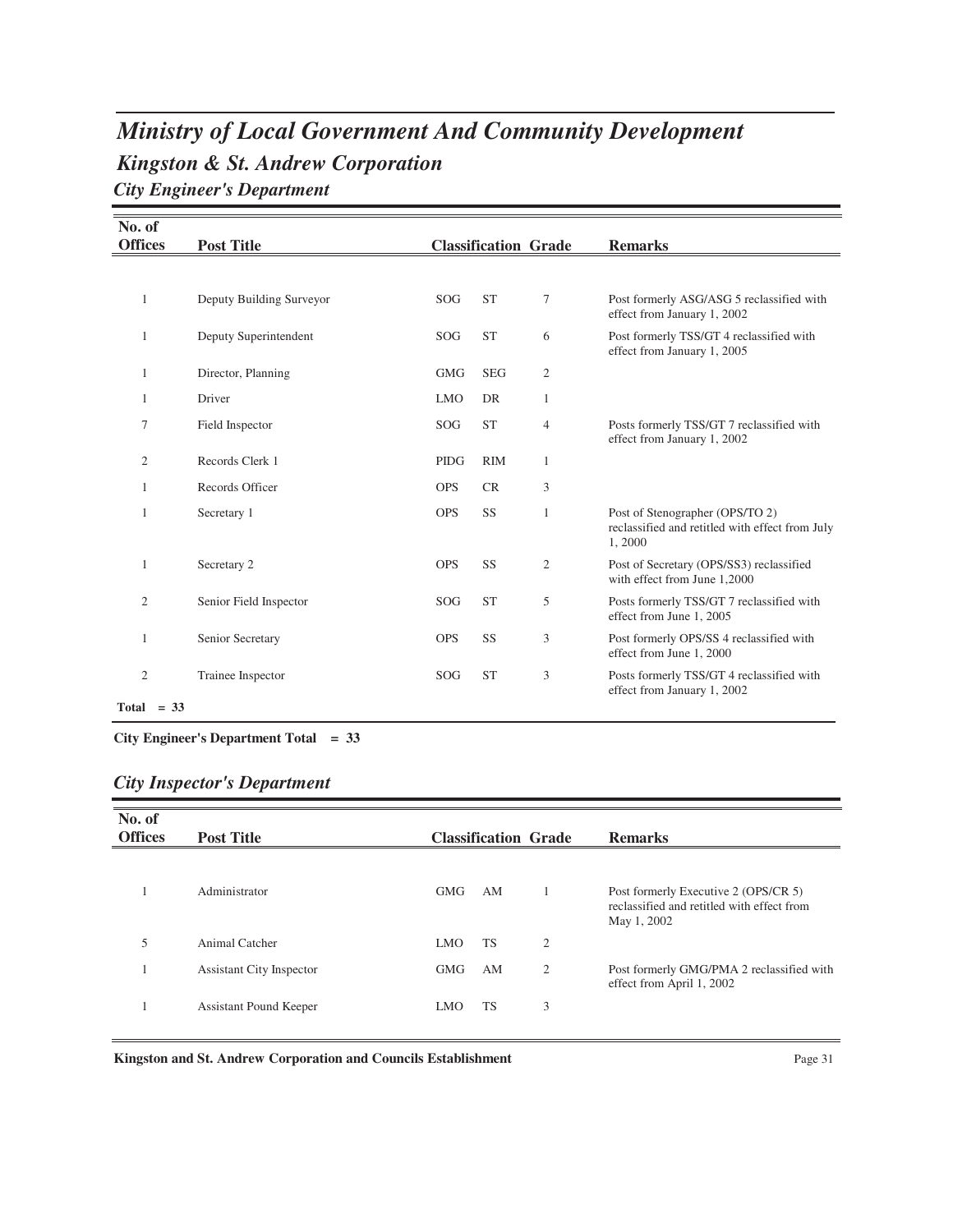## *Kingston & St. Andrew Corporation Ministry of Local Government And Community Development City Inspector's Department*

| No. of         |                                   |            |                             |                |                                                                          |
|----------------|-----------------------------------|------------|-----------------------------|----------------|--------------------------------------------------------------------------|
| <b>Offices</b> | <b>Post Title</b>                 |            | <b>Classification Grade</b> |                | <b>Remarks</b>                                                           |
|                |                                   |            |                             |                |                                                                          |
| 1              | City Inspector                    | <b>GMG</b> | AM                          | 3              | Post formerly GMG/PMA 4 reclassified with<br>effect from April 1, 2002   |
| 1              | Driver                            | <b>LMO</b> | DR                          | 1              |                                                                          |
| 1              | Gateman                           | <b>LMO</b> | <b>TS</b>                   | 1              | Post formerly GLS 1 reclassified with effect<br>from July 1,1999.        |
| 1              | Investigator                      | <b>GMG</b> | AM                          | 1              | Post formerly OPS/CR 5 reclassified with<br>effect from May 1, 2002      |
| 1              | Pound Keeper                      | <b>LMO</b> | <b>TS</b>                   | $\overline{4}$ |                                                                          |
|                | Senior Special District Constable | PTSG       | PX                          | 4              | Posts formerly SSG/PX 4 reclassified with<br>effect from October 1, 2002 |
| 7              | Special District Constable        | PTSG       | PX                          | $\overline{2}$ | Posts formerly SSG/PX 4 reclassified with<br>effect from October 1, 2002 |
| 3              | Watchman                          | <b>LMO</b> | <b>TS</b>                   | 1              |                                                                          |
|                | <b>Yard Attendant</b>             | <b>LMO</b> | TS                          | 1              | Post incorrectly listed as Yardman in<br>previous publication.           |
| Total $= 25$   |                                   |            |                             |                |                                                                          |

**City Inspector's Department Total = 25**

### *City Treasurer's Department*

| No. of         |                                  |            |           |                             |                                                                                                     |
|----------------|----------------------------------|------------|-----------|-----------------------------|-----------------------------------------------------------------------------------------------------|
| <b>Offices</b> | <b>Post Title</b>                |            |           | <b>Classification Grade</b> | <b>Remarks</b>                                                                                      |
|                |                                  |            |           |                             |                                                                                                     |
| 3              | Accounting Clerk 1               | <b>FMG</b> | AC        | 1                           |                                                                                                     |
| 1              | <b>Accounting Clerk 2</b>        | <b>FMG</b> | AC        | $\overline{2}$              |                                                                                                     |
| 6              | Accounting Technician 1          | <b>FMG</b> | AT        | 1                           | Post of Accountant (FAA 1) (#127264)<br>reclassified and retitled with effect from<br>April 1, 2001 |
| 2              | Accounting Technician 2          | <b>FMG</b> | AT        | $\overline{c}$              |                                                                                                     |
|                | Accounting Technician 3          | <b>FMG</b> | AT        | 3                           |                                                                                                     |
| -1             | <b>Budget Officer</b>            | <b>FMG</b> | AT        | 3                           |                                                                                                     |
| -1             | Cashier                          | <b>FMG</b> | <b>CS</b> | $\mathbf{1}$                |                                                                                                     |
| 1              | Chief Revenue Collection Officer | <b>FMG</b> | PA        | 2                           |                                                                                                     |
| -1             | City Treasurer                   | <b>FMG</b> | PA        | 3                           |                                                                                                     |
|                |                                  |            |           |                             |                                                                                                     |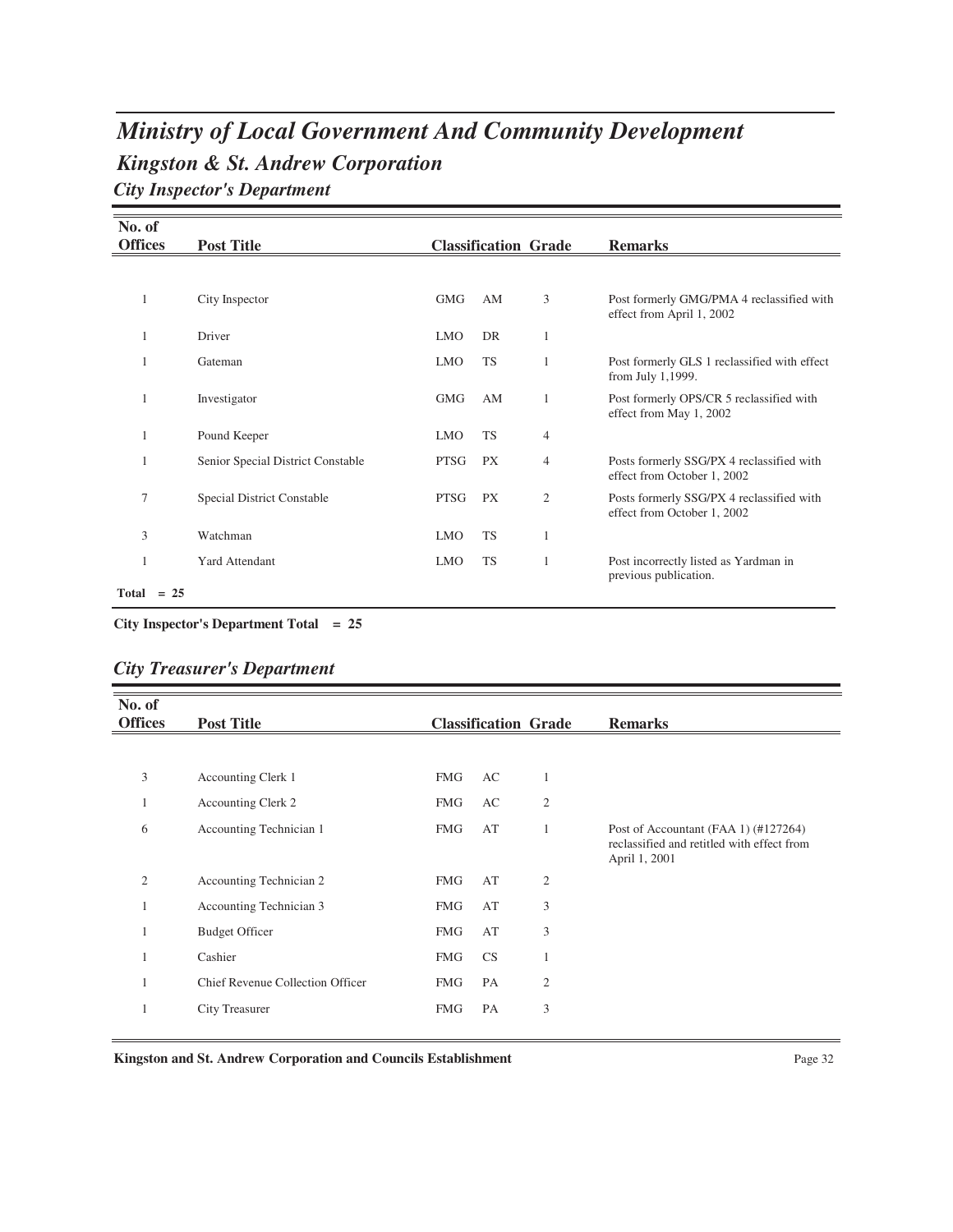## *Kingston & St. Andrew Corporation Ministry of Local Government And Community Development City Treasurer's Department*

| No. of<br><b>Offices</b> |        | <b>Post Title</b>            |            |           | <b>Classification Grade</b> | <b>Remarks</b>                                                                                                                                                                  |
|--------------------------|--------|------------------------------|------------|-----------|-----------------------------|---------------------------------------------------------------------------------------------------------------------------------------------------------------------------------|
|                          |        |                              |            |           |                             |                                                                                                                                                                                 |
|                          |        |                              |            |           |                             |                                                                                                                                                                                 |
| 1                        |        | Clerical Officer             | <b>OPS</b> | <b>CR</b> | $\overline{c}$              |                                                                                                                                                                                 |
| 1                        |        | Clerk/Typist                 | <b>OPS</b> | <b>CR</b> | $\mathfrak{2}$              |                                                                                                                                                                                 |
| 1                        |        | Director, Finance And Budget | <b>FMG</b> | PA        | 1                           |                                                                                                                                                                                 |
| 1                        |        | Messenger                    | <b>LMO</b> | <b>TS</b> | $\mathbf{1}$                |                                                                                                                                                                                 |
| 1                        |        | Office Attendant             | <b>LMO</b> | <b>TS</b> | 1                           |                                                                                                                                                                                 |
|                          |        | Procurement Officer          | GMG        | AM        | 4                           | Post of Purchasing Officer (GMG/PMA 3)<br>reclassified to (GMG/AM 2) with effect<br>from April 1, 2002 and further reclassified<br>and retitled with effect from April 1, 2010. |
|                          |        | Secretary 2                  | <b>OPS</b> | SS        | 2                           | Post of Stenographer (OPS/SS 2) reclassified<br>with effect from March 1, 2001                                                                                                  |
| 1                        |        | Senior Secretary             | <b>OPS</b> | SS        | 3                           | Post formerly (OPS/SS 4) reclassified with<br>effect from June 1, 2000                                                                                                          |
| Total                    | $= 25$ |                              |            |           |                             |                                                                                                                                                                                 |

**City Treasurer's Department Total = 25**

#### *Internal Audit*

| No. of<br><b>Offices</b> | <b>Post Title</b>       | <b>Classification Grade</b> | <b>Remarks</b> |
|--------------------------|-------------------------|-----------------------------|----------------|
|                          |                         |                             |                |
|                          | <b>Audit Clerk</b>      | FMG<br>AUC                  |                |
|                          | <b>Internal Auditor</b> | FMG<br>3<br>AS              |                |
| $Total = 2$              |                         |                             |                |

**Internal Audit Total = 2**

#### *May Pen Cemetry*

| No. of<br><b>Offices</b> | <b>Post Title</b> | <b>Classification Grade</b> | <b>Remarks</b>                                                   |
|--------------------------|-------------------|-----------------------------|------------------------------------------------------------------|
|                          | Attendant         | TS<br>LMO                   | Post formerly GLS 1 reclassified with effect<br>from May 1, 2002 |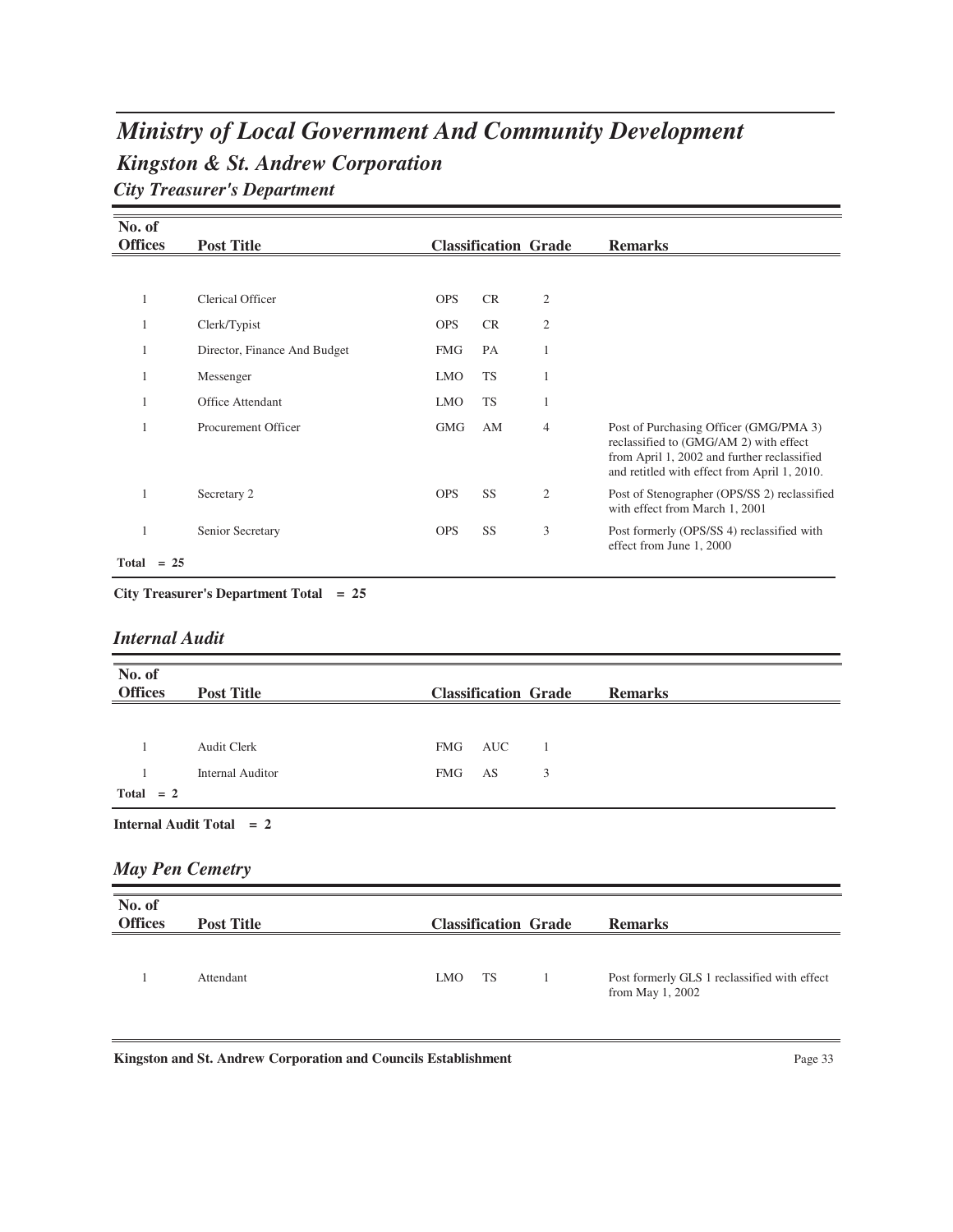# *Kingston & St. Andrew Corporation Ministry of Local Government And Community Development May Pen Cemetry*

| No. of<br><b>Offices</b> | <b>Post Title</b> | <b>Classification Grade</b> |   | <b>Remarks</b>                                                                                     |
|--------------------------|-------------------|-----------------------------|---|----------------------------------------------------------------------------------------------------|
|                          | Records Officer 1 | <b>RIM</b><br>PIDG          | 2 | Post of Deputy Superintendent (OPS/CR 4)<br>reclassified & retitled with effect from May<br>1,2002 |
| Total<br>$=$ 3           | Superintendent    | <b>GMG</b><br>AM            | 2 | Post formerly GMG/PMA 2 reclassified with<br>effect from April 1, 2002                             |

#### **May Pen Cemetry Total = 3**

#### *Political Directorate*

| No. of<br><b>Offices</b>  | <b>Post Title</b>          |            |           | <b>Classification Grade</b> | <b>Remarks</b>                                                    |
|---------------------------|----------------------------|------------|-----------|-----------------------------|-------------------------------------------------------------------|
| <b>Support Staff</b>      |                            |            |           |                             |                                                                   |
|                           | Administrative Assistant   | <b>GMG</b> | AM        | 3                           | New post with effect from November 1, 2012                        |
|                           | Chauffeur                  | <b>LMO</b> | DR        |                             |                                                                   |
|                           | Cook                       | <b>GLS</b> |           | $\overline{2}$              |                                                                   |
|                           | <b>Executive Secretary</b> | <b>OPS</b> | <b>SS</b> | $\overline{4}$              |                                                                   |
|                           | Office Attendant           | <b>LMO</b> | <b>TS</b> |                             | Post formerly GLS 1 reclassified with effect<br>from July 1, 1999 |
| Support Staff Total $= 5$ |                            |            |           |                             |                                                                   |

#### **Political Directorate Total = 5**

#### *Poor Relief Department*

| No. of<br><b>Offices</b> | <b>Post Title</b>     |            | <b>Classification Grade</b> |                | <b>Remarks</b>                                                                                     |
|--------------------------|-----------------------|------------|-----------------------------|----------------|----------------------------------------------------------------------------------------------------|
|                          |                       |            |                             |                |                                                                                                    |
|                          | Accounting Clerk 2    | <b>FMG</b> | AC.                         | $\overline{2}$ | Post of Clerical Officer (OPS/CR 2)<br>reclassified and retitled with effect from<br>March 1, 2001 |
|                          | Driver                | LMO.       | DR                          |                | Post inadvertently omitted from previous<br>publication.                                           |
|                          | Female Messenger      | <b>LMO</b> | <b>TS</b>                   |                |                                                                                                    |
|                          | Inspector Of Poor     | SWG        | <b>PS</b>                   | 3              |                                                                                                    |
| 8                        | Poor Relief Officer 1 | <b>SWG</b> | <b>SSA</b>                  | $\overline{2}$ |                                                                                                    |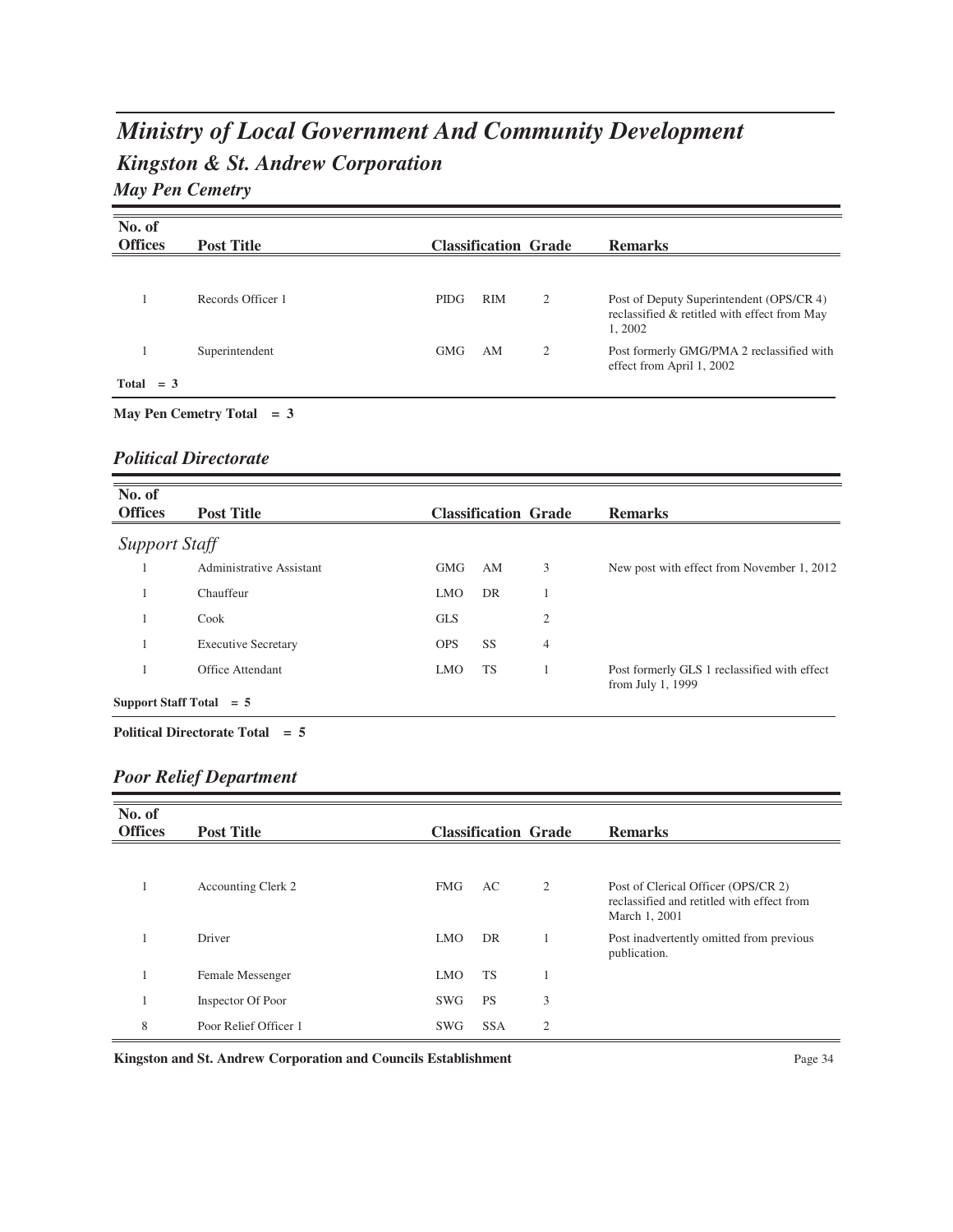# *Kingston & St. Andrew Corporation Ministry of Local Government And Community Development Poor Relief Department*

| No. of<br><b>Offices</b> | <b>Post Title</b>     |             | <b>Classification Grade</b> |                | <b>Remarks</b>                                                                                            |
|--------------------------|-----------------------|-------------|-----------------------------|----------------|-----------------------------------------------------------------------------------------------------------|
|                          |                       |             |                             |                |                                                                                                           |
| 2                        | Poor Relief Officer 3 | SWG         | <b>PS</b>                   | $\mathbf{1}$   |                                                                                                           |
| 2                        | Poor Relief Officer 4 | SWG         | <b>PS</b>                   | 2              |                                                                                                           |
| 3                        | Records Clerk 1       | <b>PIDG</b> | <b>RIM</b>                  |                | Posts of Departmental Assistant (OPS/CR 1)<br>reclassified and retitled with effect from<br>June 1, 2002. |
| л.                       | Secretary 2           | <b>OPS</b>  | SS.                         | $\overline{c}$ | Post formerly Secretary (OPS/SS 3)<br>reclassified and retitled with effect from<br>June 1, 2000          |
| Total<br>$= 20$          |                       |             |                             |                |                                                                                                           |

**Poor Relief Department Total = 20**

### *Traffic Enforcement And Administration*

| No. of             |                          |             |                             |                |                                                                                                                                             |
|--------------------|--------------------------|-------------|-----------------------------|----------------|---------------------------------------------------------------------------------------------------------------------------------------------|
| <b>Offices</b>     | <b>Post Title</b>        |             | <b>Classification Grade</b> |                | <b>Remarks</b>                                                                                                                              |
|                    |                          |             |                             |                |                                                                                                                                             |
|                    | Assistant Superintendent | <b>PTSG</b> | <b>PX</b>                   | 5              | Post formerly TSS/GT 5 reclassified with<br>effect from October 1, 2002                                                                     |
|                    | Driver                   | <b>LMO</b>  | DR                          | 1              |                                                                                                                                             |
|                    | Records Clerk            | <b>PIDG</b> | <b>RIM</b>                  | 1              | Post of Clerical Officer 3 OPS/CR 2<br>reclassified & retitled with effect from May<br>1,2002                                               |
|                    | Secretary 2              | <b>OPS</b>  | SS                          | $\overline{2}$ | Post of Stenographer (OPS/SS 2) reclassified<br>and retitled with effect from February 1,<br>2001                                           |
|                    | Superintendent           | <b>PTSG</b> | <b>PX</b>                   | 6              | Post formerly TSS/GT 6 reclassified with<br>effect from October 1, 2002                                                                     |
| 4                  | Supervisor               | PTSG        | PX                          | $\overline{4}$ | Posts formerly TSS/GT 3 reclassified with<br>effect from October 1, 2002                                                                    |
| 20<br>$Total = 29$ | Traffic Warden           | <b>PTSG</b> | <b>PX</b>                   | $\overline{2}$ | Posts formerly TSS/GT 1 reclassified to<br>PTSG/PX 1 with effect from October 1,<br>2002 and upgraded with effect from<br>September 1, 2007 |
|                    |                          |             |                             |                |                                                                                                                                             |

**Traffic Enforcement And Administration Total = 29**

**Kingston & St. Andrew Corporation Total = 178**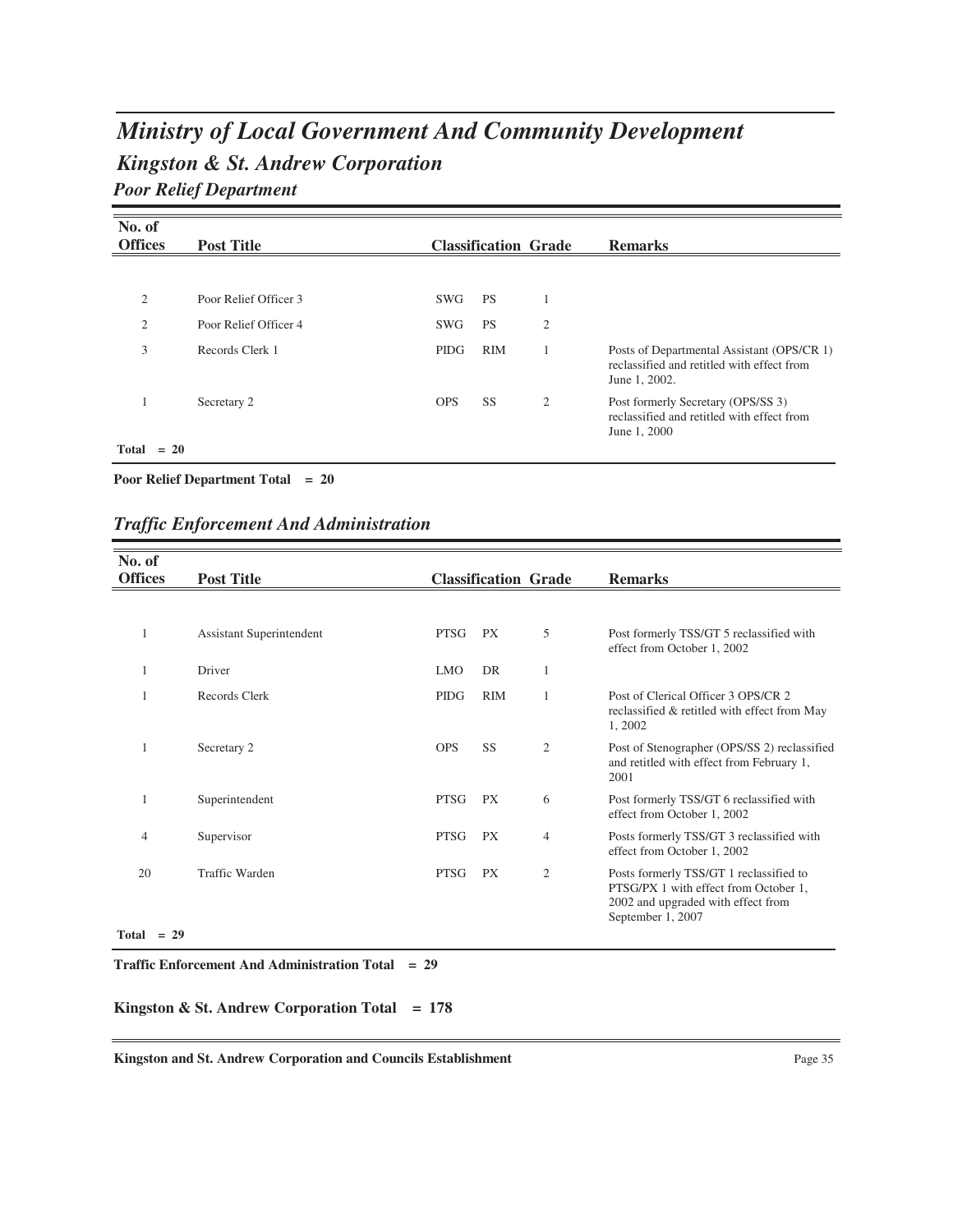## *Manchester Parish Council Ministry of Local Government And Community Development Central Management*

| No. of<br><b>Offices</b> | <b>Post Title</b>                        |             | <b>Classification Grade</b> |                | <b>Remarks</b>                                                                                                                                                                            |
|--------------------------|------------------------------------------|-------------|-----------------------------|----------------|-------------------------------------------------------------------------------------------------------------------------------------------------------------------------------------------|
|                          |                                          |             |                             |                |                                                                                                                                                                                           |
| $\mathbf{1}$             | Secretary/Manager                        | <b>GMG</b>  | <b>SEG</b>                  | $\overline{4}$ |                                                                                                                                                                                           |
| 1                        | <b>Community Programmes Coordinator</b>  | <b>GMG</b>  | AM                          | 3              | Post of Public and Community Relations<br>Officer (GMG/PMA 5) reclassified and<br>retitled with effect from April 1, 2002                                                                 |
| 1                        | Director, Administration                 | <b>GMG</b>  | <b>SEG</b>                  | 1              |                                                                                                                                                                                           |
| $\mathbf{1}$             | Director, Planning                       | <b>GMG</b>  | <b>SEG</b>                  | 2              |                                                                                                                                                                                           |
| 1                        | <b>Executive Secretary 1</b>             | <b>OPS</b>  | SS                          | 5              |                                                                                                                                                                                           |
| 1                        | Human Resource Officer                   | <b>GMG</b>  | AM                          | 2              | New post with effect from September 9, 2013                                                                                                                                               |
| 1                        | <b>Information Management Specialist</b> | <b>MIS</b>  | IT                          | 3              | Post formerly MIS/EDP 4 reclassified with<br>effect from October 1, 2001                                                                                                                  |
| 1                        | Parish Disaster Coordinator              | <b>GMG</b>  | AM                          | 3              | Post formerly GMG PMA 4 reclassified with<br>effect from April 1, 2002                                                                                                                    |
| 1                        | Planning Coordinator                     | <b>GMG</b>  | AM                          | 2              | Post formerly GMG PMA 2 reclassified with<br>effect from April 1, 2002                                                                                                                    |
| 1                        | Registrar/Recorder                       | <b>PIDG</b> | <b>RIM</b>                  | $\overline{c}$ |                                                                                                                                                                                           |
| $\mathbf{1}$             | Secretary 2                              | <b>OPS</b>  | SS                          | $\mathfrak{2}$ | Post of Stenographer (OPS/ST 2) (#127450)<br>reclassified and retitled with effect from<br>May 1, 1999. Post incorrectly listed as<br>Stenographer (OPS/SS 2) in previous<br>publication. |
| $\overline{2}$           | Secretary 2                              | <b>OPS</b>  | <b>SS</b>                   | $\overline{2}$ | Post formerly OPS/SS 3 (#s 127453-<br>127454) reclassified with effect from May 1,<br>2003.                                                                                               |
| 1                        | Senior Secretary                         | <b>OPS</b>  | <b>SS</b>                   | 3              | Post formerly OPS/ST 4 reclassified with<br>effect from August 1, 2002                                                                                                                    |
| 1<br>$Total = 15$        | Telephone Operator                       | <b>OPS</b>  | <b>TO</b>                   | 1              |                                                                                                                                                                                           |

**Central Management Total = 15**

*Abbattoirs*

| No. of<br><b>Offices</b> | <b>Post Title</b>      | <b>Classification Grade</b> |   | <b>Remarks</b> |
|--------------------------|------------------------|-----------------------------|---|----------------|
|                          | <b>Boiler Operator</b> | <b>GLS</b>                  | ∍ |                |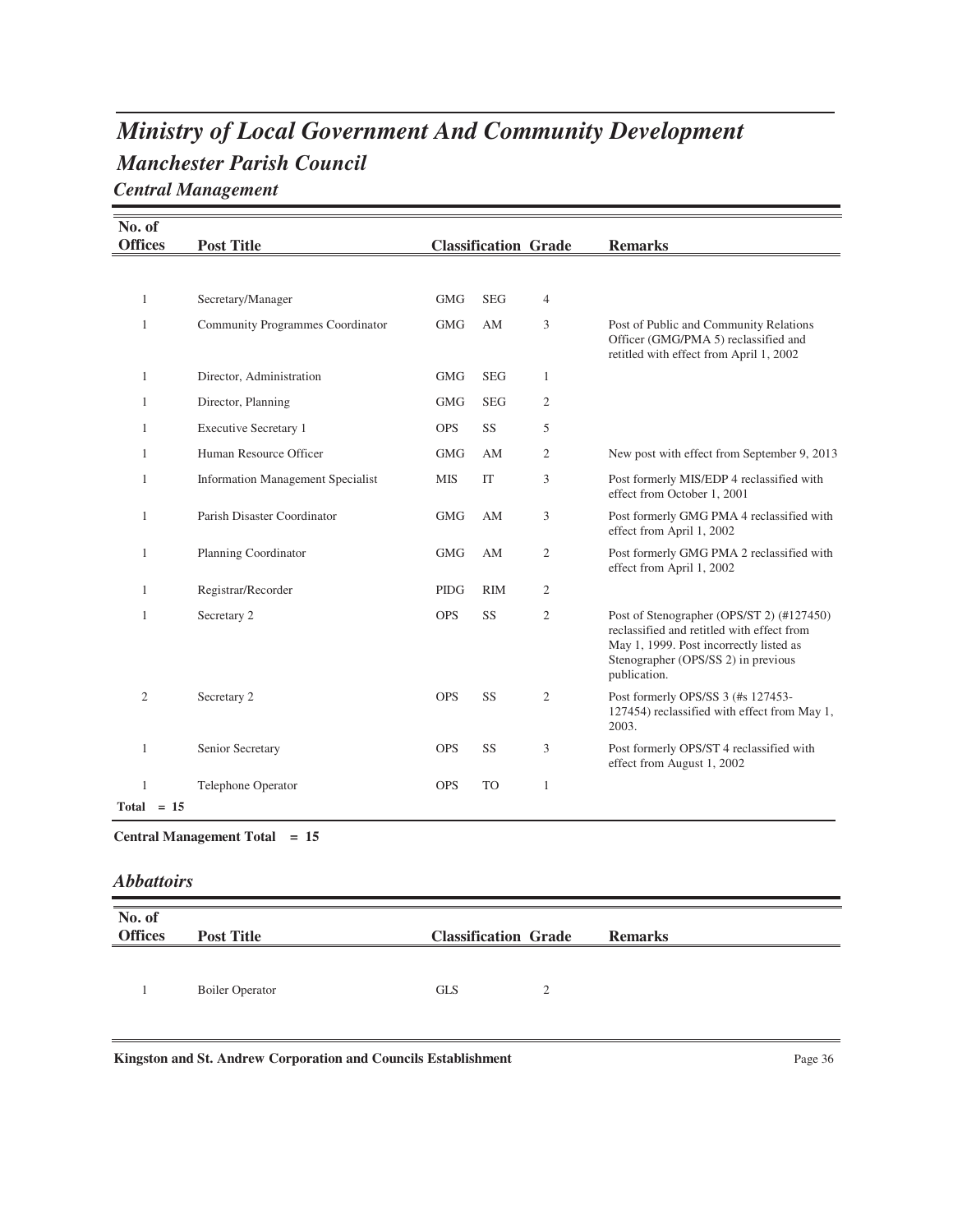## *Manchester Parish Council Ministry of Local Government And Community Development Abbattoirs*

| No. of<br><b>Offices</b> |        | <b>Post Title</b>           |            |           | <b>Classification Grade</b> | <b>Remarks</b>                                                                                  |
|--------------------------|--------|-----------------------------|------------|-----------|-----------------------------|-------------------------------------------------------------------------------------------------|
|                          |        |                             |            |           |                             |                                                                                                 |
| $\overline{2}$           |        | Butcher                     | <b>LMO</b> | <b>TS</b> | $\overline{4}$              | Posts formerly GLS 4 (#s 127425 & 127426)<br>reclassified with effect from April 1, 2010        |
| $\mathfrak{2}$           |        | Butcher                     | <b>LMO</b> | <b>TS</b> | 5                           | Posts formerly LMO/TS 4 (#s 127427 $&$<br>127428) reclassified with effect from April<br>1,2010 |
|                          |        | Departmental Assistant      | <b>OPS</b> | <b>CR</b> | 1                           |                                                                                                 |
|                          |        | Groundsman                  | <b>LMO</b> |           | 1                           |                                                                                                 |
|                          |        | Male Attendant              | <b>LMO</b> |           | 1                           |                                                                                                 |
|                          |        | <b>Sanitation Attendant</b> | <b>GLS</b> |           | 1                           |                                                                                                 |
| $\mathfrak{2}$           |        | <b>Security Guard</b>       | <b>GLS</b> |           | 1                           |                                                                                                 |
| Total                    | $= 11$ |                             |            |           |                             |                                                                                                 |

**Abbattoirs Total = 11**

#### *Cemeteries*

| No. of<br><b>Offices</b> | <b>Post Title</b> | <b>Classification Grade</b> | <b>Remarks</b>                                                    |
|--------------------------|-------------------|-----------------------------|-------------------------------------------------------------------|
|                          |                   |                             |                                                                   |
|                          | Caretaker         | <b>TS</b><br><b>LMO</b>     | Post formerly LMO 1 reclassified with effect<br>from July 1,1999. |
|                          | Cemetery Keeper   | <b>LMO</b>                  |                                                                   |
| $\overline{2}$           | Groundsman        | <b>LMO</b>                  |                                                                   |
| $Total = 4$              |                   |                             |                                                                   |

**Cemeteries Total = 4**

#### *Finance And Accounts*

| No. of<br><b>Offices</b> | <b>Post Title</b>                              |            |    | <b>Classification Grade</b> | <b>Remarks</b>                                           |
|--------------------------|------------------------------------------------|------------|----|-----------------------------|----------------------------------------------------------|
|                          |                                                |            |    |                             |                                                          |
|                          | Accountant, Budget And Revenue                 | FMG        | PA |                             | Post inadvertently omitted from previous<br>publication. |
|                          | Accountant, General Accounting &<br>Operations | <b>FMG</b> | AT | 3                           |                                                          |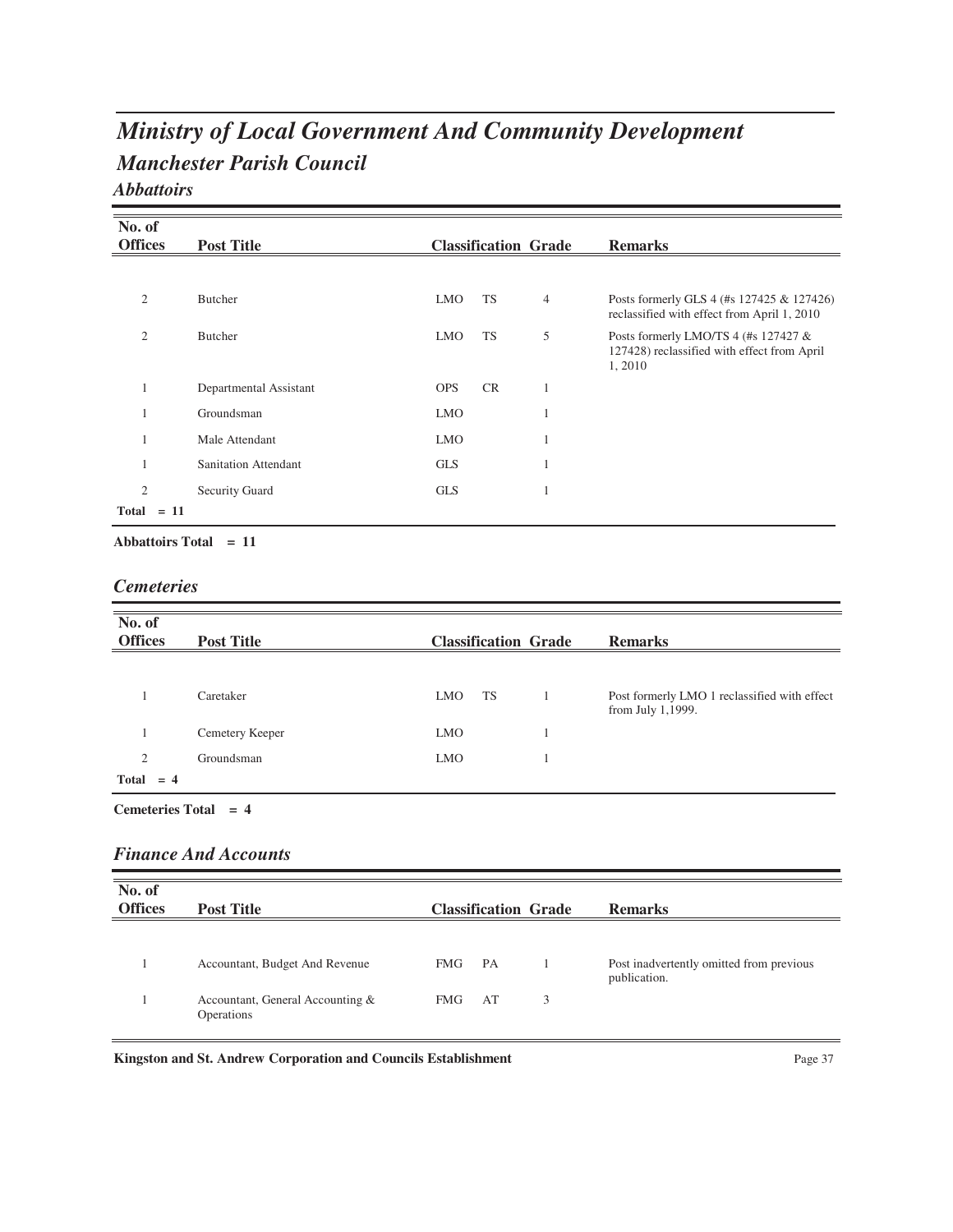## *Manchester Parish Council Ministry of Local Government And Community Development Finance And Accounts*

| No. of<br><b>Offices</b> | <b>Post Title</b>         |            |    | <b>Classification Grade</b> | <b>Remarks</b>                                                                                           |
|--------------------------|---------------------------|------------|----|-----------------------------|----------------------------------------------------------------------------------------------------------|
|                          |                           |            |    |                             |                                                                                                          |
| 1                        | Accounting Clerk 1        | <b>FMG</b> | AC |                             | Post of Clerical Officer 1 (OPS/CR 1)<br>retitled and reclassified with effect from<br>October 1, 2002   |
|                          | <b>Accounting Clerk 2</b> | <b>FMG</b> | AC | $\overline{c}$              | Post of Clerical Officer 2 (OPS/CR 2)<br>retitled and reclassified with effect from<br>September 1, 2003 |
| 1                        | Accounting Technician 1   | <b>FMG</b> | AT | 1                           |                                                                                                          |
|                          | Accounting Technician 2   | <b>FMG</b> | AT | $\mathfrak{2}$              |                                                                                                          |
|                          | Director, Finance         | <b>FMG</b> | PA | $\overline{2}$              | Post formerly GMG SEG 2 reclassified with<br>effect from April 1,1997.                                   |
| $Total = 8$              | <b>Internal Auditor</b>   | <b>FMG</b> | AS | $\overline{2}$              |                                                                                                          |

**Finance And Accounts Total = 8**

|  |  | <b>Minor Water Supplies</b> |
|--|--|-----------------------------|
|--|--|-----------------------------|

| No. of<br><b>Offices</b> |        |                   |            |                             |                |                                                                                           |
|--------------------------|--------|-------------------|------------|-----------------------------|----------------|-------------------------------------------------------------------------------------------|
|                          |        | <b>Post Title</b> |            | <b>Classification Grade</b> |                | <b>Remarks</b>                                                                            |
|                          |        |                   |            |                             |                |                                                                                           |
| $\overline{4}$           |        | Driver 2          | <b>LMO</b> | DR                          | $\overline{2}$ |                                                                                           |
|                          |        | Plumber 2         | AIT        |                             | $\mathfrak{2}$ |                                                                                           |
| 1                        |        | Plumber 2         | <b>LMO</b> | <b>TS</b>                   | 3              |                                                                                           |
| 1                        |        | Sideman           | <b>LMO</b> | <b>TS</b>                   |                | Posts formerly LMO 1(#127530)<br>reclassified with effect from July 1, 1999               |
| $\overline{c}$           |        | Sideman           | <b>LMO</b> | <b>TS</b>                   | 1              | Posts formerly LMO 1(#s 127528 &<br>127529) reclassified with effect from July 1,<br>1999 |
| 1                        |        | Superintendent    | <b>SOG</b> | <b>ST</b>                   | 3              | Post formerly TSS/GT 4 reclassified with<br>effect from January 1, 2001                   |
| <b>Total</b>             | $= 10$ |                   |            |                             |                |                                                                                           |

**Minor Water Supplies Total = 10**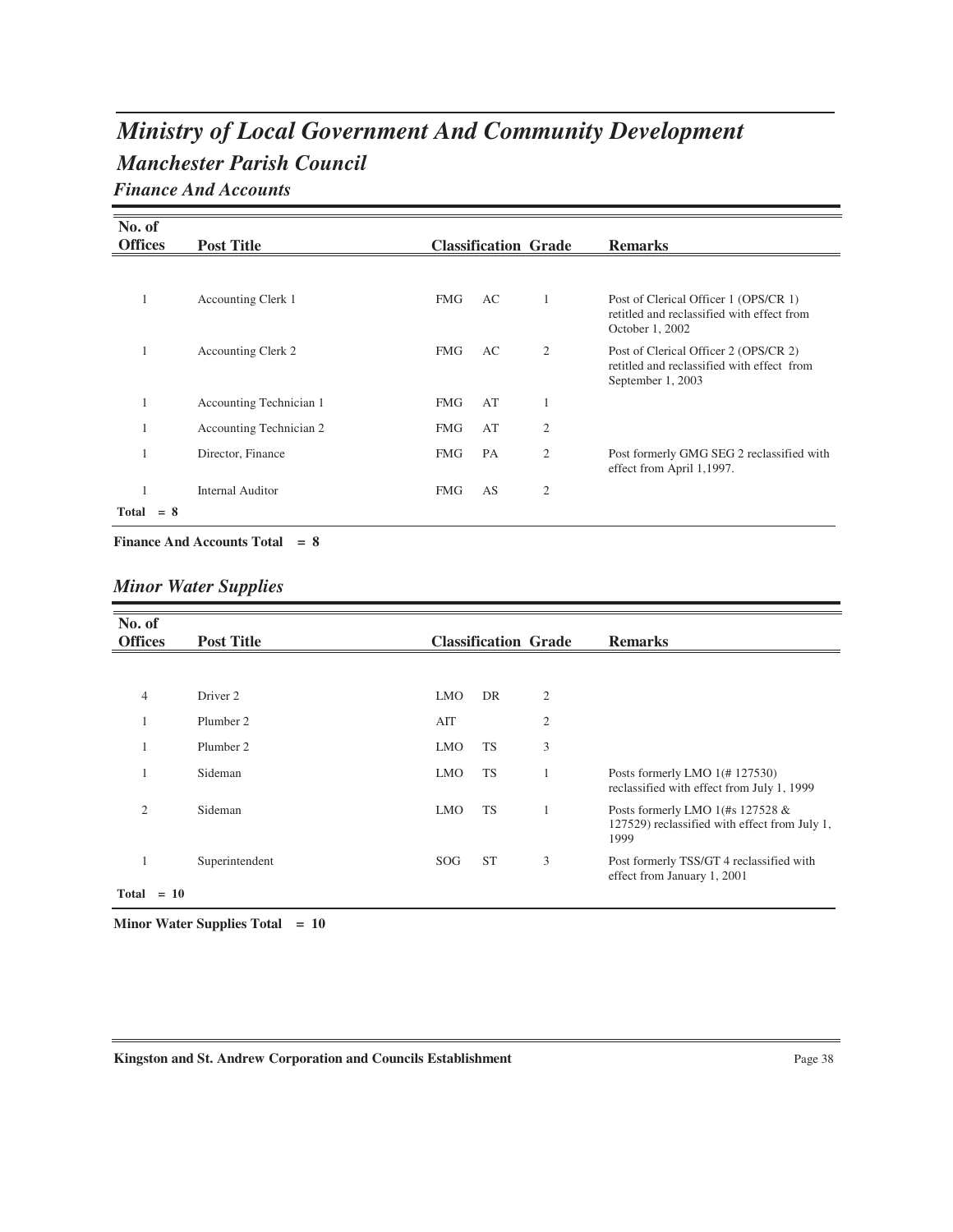# *Manchester Parish Council Ministry of Local Government And Community Development Other Support Staff*

| No. of         |                                 |                             |                |
|----------------|---------------------------------|-----------------------------|----------------|
| <b>Offices</b> | <b>Post Title</b>               | <b>Classification Grade</b> | <b>Remarks</b> |
|                |                                 |                             |                |
|                | Cleaner/Attendant               | TS<br>LMO                   |                |
|                | Groundsman                      | <b>LMO</b>                  |                |
|                | <b>Office Attendant</b>         | <b>GLS</b>                  |                |
| $Total = 3$    |                                 |                             |                |
|                | Other Support Staff Total $= 3$ |                             |                |

#### *Political Directorate*

| No. of<br><b>Offices</b>  | <b>Post Title</b>        |            |           | <b>Classification Grade</b> | <b>Remarks</b>                                                    |
|---------------------------|--------------------------|------------|-----------|-----------------------------|-------------------------------------------------------------------|
| <b>Support Staff</b>      |                          |            |           |                             |                                                                   |
| -1                        | Administrative Assistant | <b>GMG</b> | AM        | 3                           | New post with effect from November 1, 2012                        |
|                           | Driver                   | <b>LMO</b> | DR        | $\mathfrak{2}$              |                                                                   |
|                           | Executive Secretary 1    | <b>OPS</b> | SS        | 5                           |                                                                   |
|                           | Household Helper         | <b>GLS</b> |           |                             |                                                                   |
|                           | Mayor's Orderly          | <b>LMO</b> | <b>TS</b> |                             | Post formerly LMO TS 2 regraded with<br>effect from April 1, 2002 |
|                           | Office Attendant         | <b>GLS</b> |           |                             |                                                                   |
|                           | Security Guard           | <b>GLS</b> |           | 2                           |                                                                   |
| Support Staff Total $= 7$ |                          |            |           |                             |                                                                   |

#### **Political Directorate Total = 7**

## *Poor Relief Services*

| No. of<br><b>Offices</b> | <b>Post Title</b>       |            |           | <b>Classification Grade</b> | <b>Remarks</b>                                                                                                                                    |
|--------------------------|-------------------------|------------|-----------|-----------------------------|---------------------------------------------------------------------------------------------------------------------------------------------------|
| Indoor                   |                         |            |           |                             |                                                                                                                                                   |
| $\overline{c}$           | Assistant Cook          | <b>LMO</b> | <b>TS</b> | $\overline{2}$              | Posts of Cook (GLS 2) reclassified with<br>effect from July 1,1999                                                                                |
|                          | <b>Assistant Matron</b> | <b>IAC</b> | IA        |                             | Post formerly GMG/PMA 3 reclassified as<br>NPG/IA 1 with effect from April 1, 2002<br>and further reclassified with effect from<br>April 1, 2013. |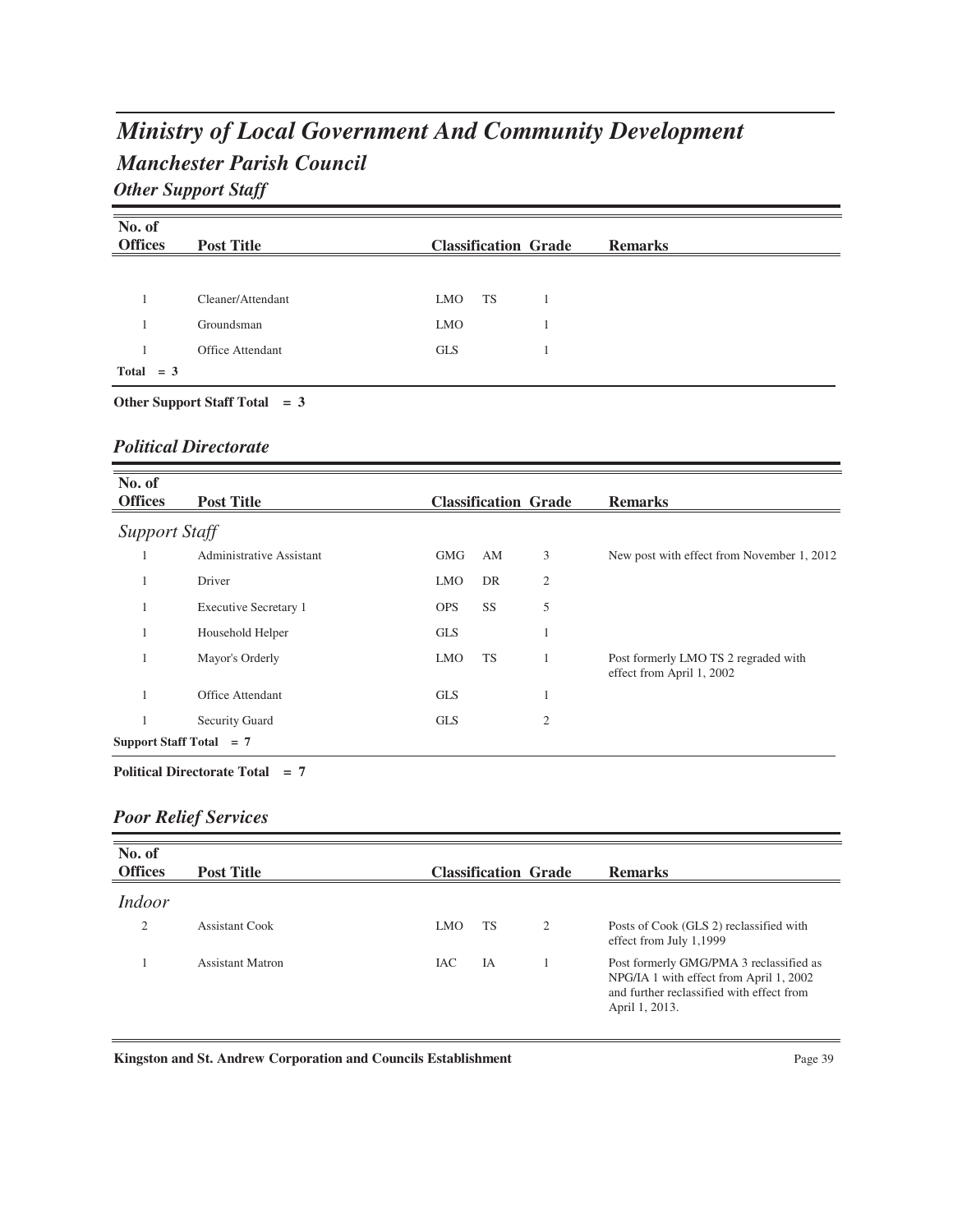## *Manchester Parish Council Ministry of Local Government And Community Development Poor Relief Services*

| No. of<br><b>Offices</b> | <b>Post Title</b>             |             | <b>Classification Grade</b> |                | <b>Remarks</b>                                                                                                                                    |
|--------------------------|-------------------------------|-------------|-----------------------------|----------------|---------------------------------------------------------------------------------------------------------------------------------------------------|
| <b>Indoor</b>            |                               |             |                             |                |                                                                                                                                                   |
| $\overline{2}$           | Cleaner/Attendant             | <b>LMO</b>  | <b>TS</b>                   | $\mathbf{1}$   | Posts of Cleaner (GLS 1) retitled and<br>reclassified with effect from July 1, 1999                                                               |
| $\mathbf{1}$             | Departmental Assistant        | PIDG        | <b>RIM</b>                  | $\mathbf{1}$   |                                                                                                                                                   |
| $\mathbf{1}$             | Groundsman                    | <b>LMO</b>  | <b>TS</b>                   | $\mathbf{1}$   | Post formerly LMO 1 reclassified with effect<br>from July 1, 1999                                                                                 |
| $\mathbf{1}$             | <b>Head Cook</b>              | <b>GLS</b>  |                             | 3              |                                                                                                                                                   |
| $\mathbf{1}$             | <b>Head Laundress</b>         | <b>GLS</b>  |                             | $\mathbf{1}$   |                                                                                                                                                   |
| 3                        | Laundress                     | <b>LMO</b>  | <b>TS</b>                   | $\mathfrak{2}$ | Posts formerly GLS 1 reclassified with effect<br>from July 1, 1999                                                                                |
| $\mathbf{1}$             | Matron                        | <b>IAC</b>  | IA                          | $\mathfrak{2}$ | Post formerly GMG/PMA 4 reclassified as<br>NPG/IA 2 with effect from April 1, 2002<br>and further reclassified with effect from<br>April 1, 2013. |
| $\mathbf{1}$             | Messenger                     | <b>LMO</b>  | <b>TS</b>                   | $\mathfrak{2}$ |                                                                                                                                                   |
| 12                       | <b>Patient Care Assistant</b> | <b>HSC</b>  | <b>HS</b>                   | 5              | Posts of Ward Assistant (TSS/HS 2) retitled<br>and reclassified with effect from April 1,<br>2013                                                 |
| $\mathbf{1}$             | Typist                        | <b>OPS</b>  | SS                          | $\mathbf{1}$   |                                                                                                                                                   |
| <b>Indoor Total</b>      | $= 27$                        |             |                             |                |                                                                                                                                                   |
| <b>Outdoor</b>           |                               |             |                             |                |                                                                                                                                                   |
| $\overline{2}$           | Cleaner                       | <b>GLS</b>  |                             | $\mathbf{1}$   |                                                                                                                                                   |
| $\mathbf{1}$             | Inspector Of Poor             | <b>SWG</b>  | <b>PS</b>                   | 3              |                                                                                                                                                   |
| $\mathbf{1}$             | Office Attendant              | <b>GLS</b>  |                             | $\mathbf{1}$   |                                                                                                                                                   |
| 3                        | Poor Relief Officer 1         | <b>SWG</b>  | <b>SSA</b>                  | $\overline{2}$ |                                                                                                                                                   |
| $\mathbf{1}$             | Poor Relief Officer 2         | <b>SWG</b>  | <b>PS</b>                   | $\mathbf{1}$   |                                                                                                                                                   |
| $\mathbf{1}$             | Records Officer 1             | <b>PIDG</b> | RIM                         | $\mathfrak{2}$ | Post of Clerical Officer 3 retitled with effect<br>from November 1, 2013.                                                                         |
| $\mathbf{1}$             | Secretary 2                   | <b>OPS</b>  | SS                          | $\mathfrak{2}$ | Post formerly Typist (OPS/ST 1) reclassified<br>with effect from May 1, 2003                                                                      |
| Outdoor Total $= 10$     |                               |             |                             |                |                                                                                                                                                   |

**Poor Relief Services Total = 37**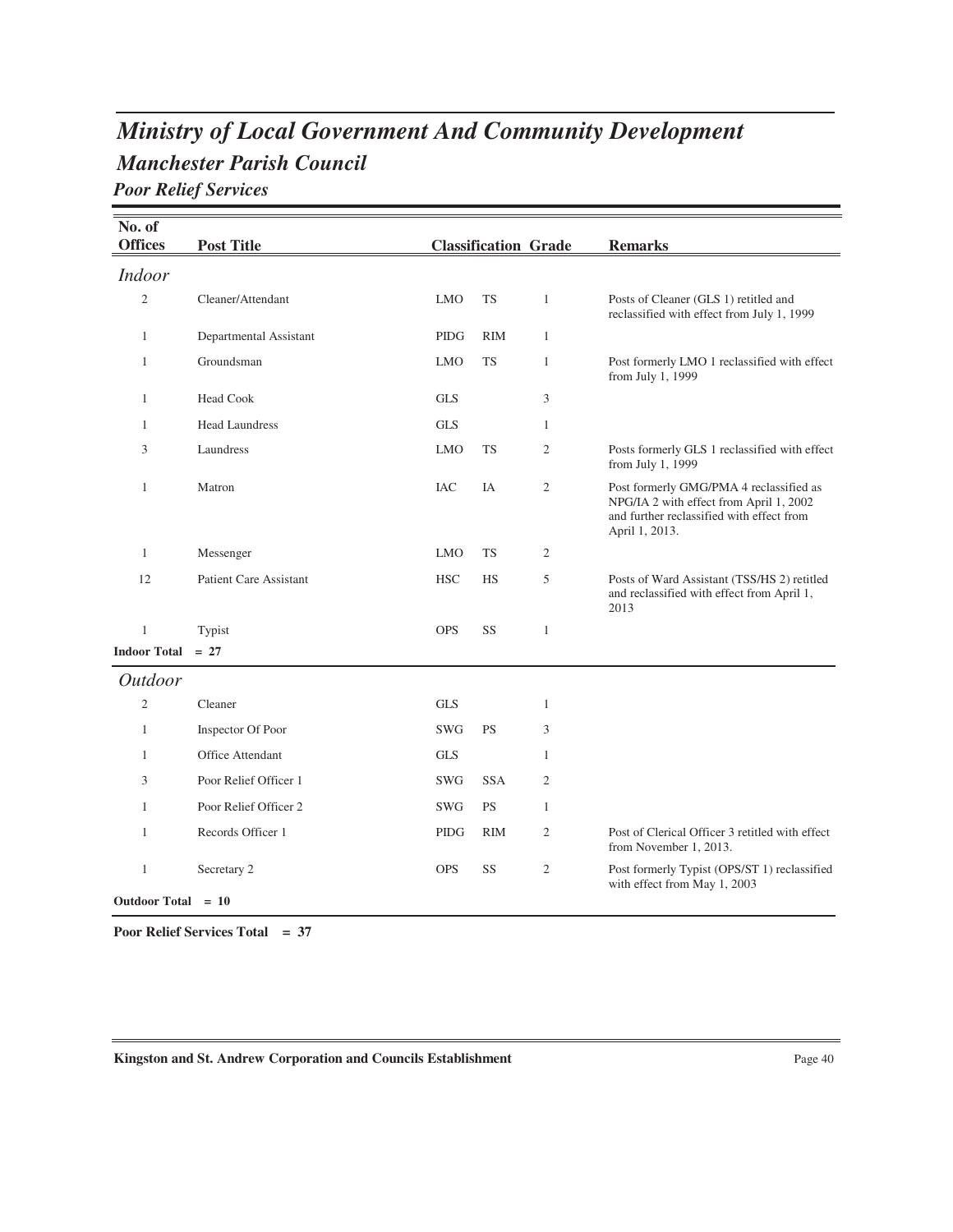## *Manchester Parish Council Ministry of Local Government And Community Development Roads And Works*

| No. of<br><b>Offices</b> | <b>Post Title</b>               |             |            | <b>Classification Grade</b> | <b>Remarks</b>                                                                                                             |
|--------------------------|---------------------------------|-------------|------------|-----------------------------|----------------------------------------------------------------------------------------------------------------------------|
|                          |                                 |             |            |                             |                                                                                                                            |
|                          |                                 |             |            |                             |                                                                                                                            |
| $\mathbf{1}$             | Accounting Clerk 2              | <b>FMG</b>  | AC         | $\mathfrak{2}$              | Post inadvertently listed as Clerical Officer<br>(FMG/AC1)                                                                 |
| 1                        | <b>Assistant Superintendent</b> | SOG         | <b>ST</b>  | 4                           | Post formerly TSS/GT 5 reclassified with<br>effect from January 1, 2001                                                    |
| $\mathbf{1}$             | Assistant Superintendent        | SOG         | <b>ST</b>  | 4                           | Post formerly TSS/GT 5 reclassified with<br>effect from April 1, 2007                                                      |
| 2                        | <b>Building Inspector</b>       | SOG         | <b>ST</b>  | 5                           | Posts formerly TSS/GT 7 reclassified with<br>effect from January 1, 2001                                                   |
| 1                        | Clerical Officer                | <b>PIDG</b> | <b>RIM</b> | $\mathbf{1}$                |                                                                                                                            |
| $\mathbf{1}$             | Deputy Superintendent           | SOG         | <b>ST</b>  | 7                           | Post formerly ASG 3 reclassified with effect<br>from January 1, 2001                                                       |
| $\mathbf{1}$             | Inspector                       | <b>TSS</b>  | <b>GT</b>  | 3                           |                                                                                                                            |
| 1                        | <b>Mechanical Operator</b>      | <b>LMO</b>  |            | $\mathbf{1}$                |                                                                                                                            |
| $\mathbf{1}$             | Office Attendant/Messenger      | <b>LMO</b>  | <b>TS</b>  | 1                           | Post of Office Attendant (GLS 1) retitled<br>and reclassified with effect from July 1, 1999                                |
| 1                        | Physical Planning Technologist  | <b>SOG</b>  | <b>ST</b>  | 5                           | Post of Physical Planner/Planning<br>Technologist (TSS/GT 7) reclassified and<br>retitled with effect from January 1, 2001 |
| $\mathbf{1}$             | Records Clerk                   | <b>PIDG</b> | <b>RIM</b> | $\mathbf{1}$                |                                                                                                                            |
| $\mathbf{1}$             | Secretary 2                     | <b>OPS</b>  | SS         | $\mathfrak{2}$              | Post of Secretary/Stenographer (OPS/SS 3)<br>reclassified and retitled with effect from<br>September 1, 1998.              |
| $\mathbf{1}$             | Superintendent                  | SOG         | <b>ST</b>  | 8                           | Post formerly ASG 4 reclassified with effect<br>from January 1, 2001                                                       |
| 1                        | Watchman                        | <b>GLS</b>  |            | 1                           |                                                                                                                            |
| 4<br>$Total = 19$        | <b>Works Overseer</b>           | SOG         | <b>ST</b>  | 2                           | Posts formerly TSS/GT 3 reclassified with<br>effect from January 1, 2001                                                   |

**Roads And Works Total = 19**

**Manchester Parish Council Total = 114**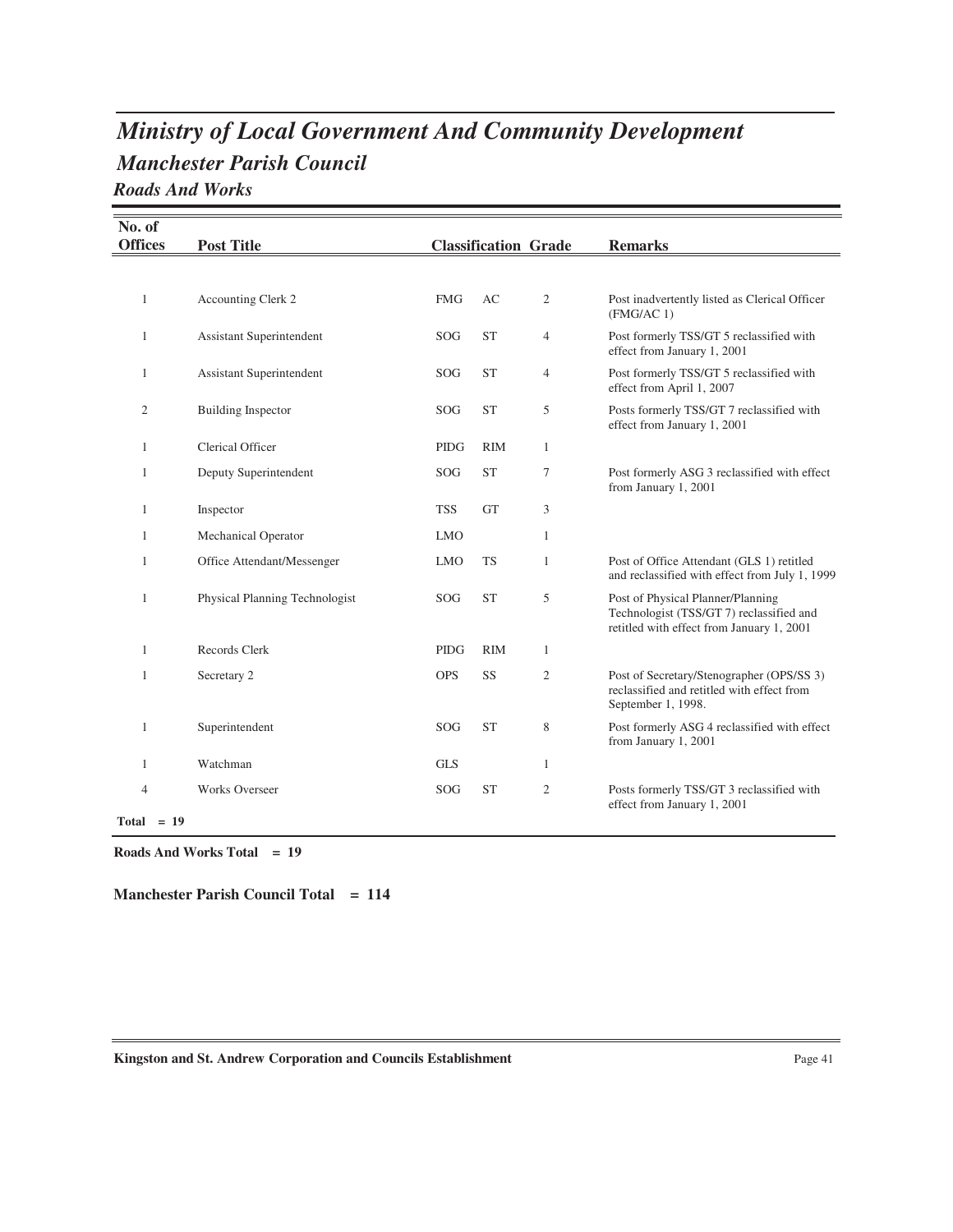# *Portland Parish Council Ministry of Local Government And Community Development*

*Administration*

| No. of            |                                          |             |                             |                |                                                                                                 |
|-------------------|------------------------------------------|-------------|-----------------------------|----------------|-------------------------------------------------------------------------------------------------|
| <b>Offices</b>    | <b>Post Title</b>                        |             | <b>Classification Grade</b> |                | <b>Remarks</b>                                                                                  |
|                   |                                          |             |                             |                |                                                                                                 |
| $\mathbf{1}$      | Secretary/Manager                        | <b>GMG</b>  | <b>SEG</b>                  | $\overline{4}$ |                                                                                                 |
| 1                 | Director, Administration                 | <b>GMG</b>  | <b>SEG</b>                  | 1              |                                                                                                 |
| 1                 | Director, Planning                       | <b>GMG</b>  | <b>SEG</b>                  | $\mathfrak{2}$ |                                                                                                 |
| 1                 | <b>Executive Secretary</b>               | <b>OPS</b>  | SS                          | 4              |                                                                                                 |
| 1                 | Human Resource Administrator             | <b>GMG</b>  | AM                          | 3              | New post with effect from April 1, 2013                                                         |
| 1                 | <b>Information Management Specialist</b> | <b>MIS</b>  | IT                          | 3              | Post formerly MIS/EDP 4 reclassified with<br>effect from April 1, 2002                          |
| 1                 | Messenger                                | <b>LMO</b>  | <b>TS</b>                   | $\mathbf{1}$   | Post formerly GIS 1 reclassified with effect<br>from July 1, 1999.                              |
| 1                 | Parish Disaster Coordinator              | <b>GMG</b>  | AM                          | 3              | Post formerly GMG/PMA 4 reclassified with<br>effect from April 1, 2002                          |
| $\mathbf{1}$      | Physical Planner                         | <b>SOG</b>  | <b>ST</b>                   | 5              | Post formerly Planning Coordinator<br>(TSS/GT 7) reclassified with effect from<br>April 1, 2001 |
| 1                 | Planning Coordinator                     | <b>GMG</b>  | AM                          | $\mathfrak{2}$ | Post formerly GMG/PMA 3 reclassified with<br>effect from April 1, 2002                          |
| 1                 | Secretary                                | <b>OPS</b>  | SS                          | $\mathbf{1}$   |                                                                                                 |
| 3                 | Secretary                                | <b>OPS</b>  | SS                          | $\mathfrak{2}$ |                                                                                                 |
| 1                 | Senior Secretary                         | <b>OPS</b>  | SS                          | 3              |                                                                                                 |
| 1                 | Stenotypist                              | <b>OPS</b>  | SS                          | $\mathbf{1}$   |                                                                                                 |
| 3<br>$Total = 19$ | Watchman/Security Officer                | <b>PTSG</b> | <b>PX</b>                   | $\mathbf{1}$   | Posts formerly SSG/PX 1 reclassified with<br>effect from October 1, 2002                        |

#### **Administration Total = 19**

#### *Finance*

| No. of<br><b>Offices</b> | <b>Post Title</b>                              |            |    | <b>Classification Grade</b> | <b>Remarks</b>                                          |
|--------------------------|------------------------------------------------|------------|----|-----------------------------|---------------------------------------------------------|
|                          |                                                |            |    |                             |                                                         |
|                          | Accountant - Budget and Revenue                | <b>FMG</b> | PA |                             | Post inadvertently omitted from previous<br>publication |
|                          | Accountant, General Accounting &<br>Operations | <b>FMG</b> | AT | 3                           |                                                         |
| 2                        | <b>Accounting Clerk</b>                        | <b>FMG</b> | AC |                             |                                                         |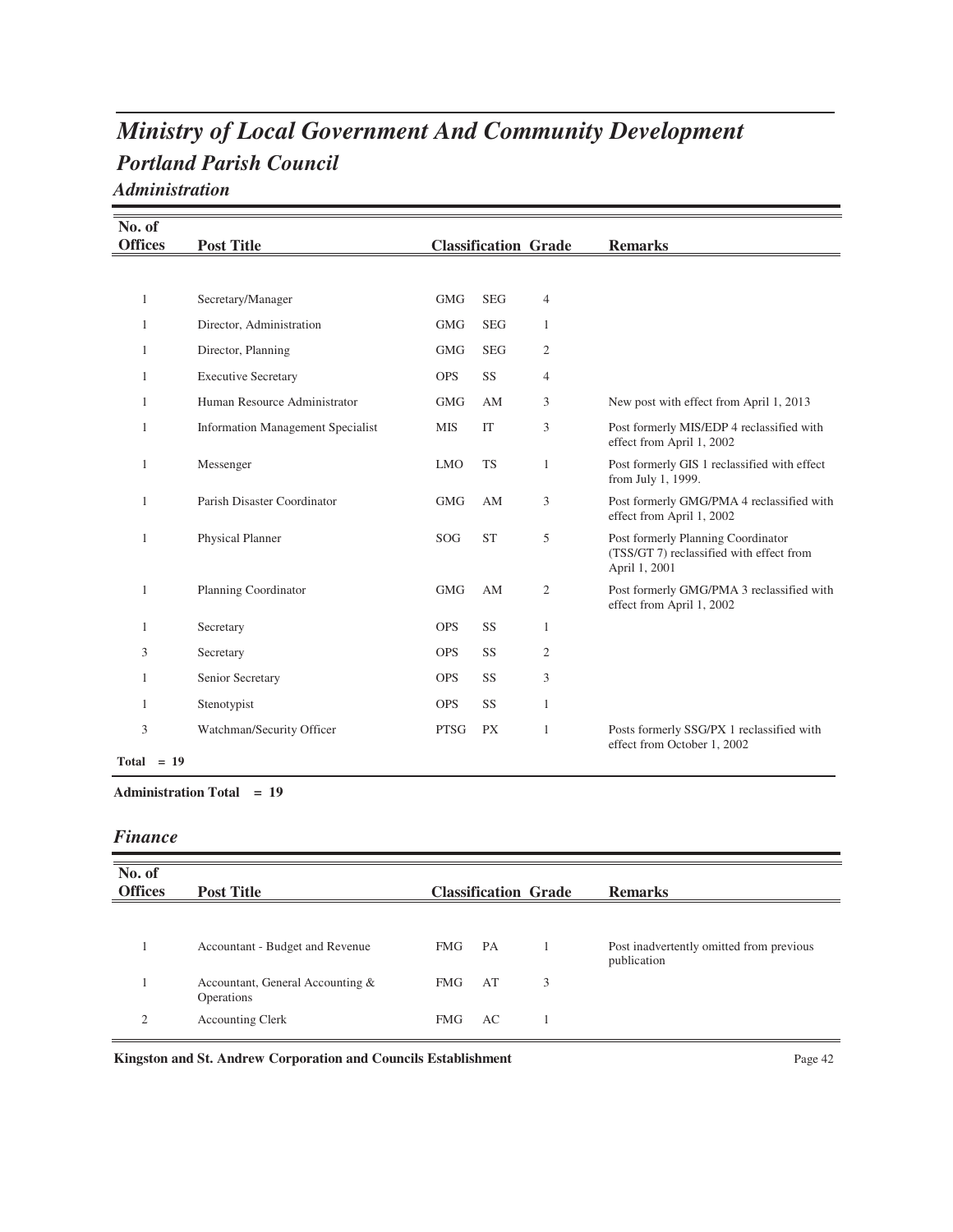# *Portland Parish Council Ministry of Local Government And Community Development*

### *Finance*

| No. of               |                         |            |                             |                |                |
|----------------------|-------------------------|------------|-----------------------------|----------------|----------------|
| <b>Offices</b>       | <b>Post Title</b>       |            | <b>Classification Grade</b> |                | <b>Remarks</b> |
|                      |                         |            |                             |                |                |
| $\mathfrak{2}$       | Accounting Technician 1 | FMG        | AT                          | 1              |                |
| 1                    | Accounting Technician 2 | <b>FMG</b> | AT                          | $\mathfrak{2}$ |                |
| 3                    | Clerical Officer        | PIDG       | <b>RIM</b>                  | 1              |                |
| 1                    | Director, Finance       | <b>FMG</b> | PA                          | $\mathfrak{2}$ |                |
| 1                    | <b>Internal Auditor</b> | <b>FMG</b> | AS                          | $\mathfrak{2}$ |                |
| 1                    | Stenotypist             | <b>OPS</b> | SS                          | 1              |                |
| $Total = 13$         |                         |            |                             |                |                |
| Registry             |                         |            |                             |                |                |
| 1                    | Clerical Officer 3      | PIDG       | <b>RIM</b>                  | 1              |                |
| Registry Total $= 1$ |                         |            |                             |                |                |
| Finance Total $= 14$ |                         |            |                             |                |                |

|  |  | <b>Minor Water Supplies</b> |
|--|--|-----------------------------|
|--|--|-----------------------------|

| No. of<br><b>Offices</b> | <b>Post Title</b>        |                 |           | <b>Classification Grade</b> | <b>Remarks</b>                                                         |
|--------------------------|--------------------------|-----------------|-----------|-----------------------------|------------------------------------------------------------------------|
|                          |                          |                 |           |                             |                                                                        |
| 5                        | <b>Assistant Plumber</b> | <b>LMO</b>      | <b>TS</b> | 2                           | Posts formerly AIT/AIT 1 reclassified with<br>effect from July 1, 1999 |
| $\overline{4}$           | Operator                 | <b>LMO</b>      |           |                             |                                                                        |
| $\overline{2}$           | Plumber                  | <b>LMO</b>      | <b>TS</b> | 3                           | Posts formerly AIT/AIT 2 reclassified with<br>effect from July 1, 1999 |
|                          | Superintendent           | SOG <sub></sub> | <b>ST</b> | 3                           | Post formerly TSS/GT 4, reclassify with<br>effect from January 1, 2001 |
| $Total = 12$             |                          |                 |           |                             |                                                                        |

#### **Minor Water Supplies Total = 12**

#### *Political Directorate*

| No. of<br><b>Offices</b> | <b>Post Title</b>        | <b>Classification Grade</b> | <b>Remarks</b>                             |
|--------------------------|--------------------------|-----------------------------|--------------------------------------------|
| <b>Support Staff</b>     | Administrative Assistant | AM<br><b>GMG</b>            | New post with effect from November 1, 2012 |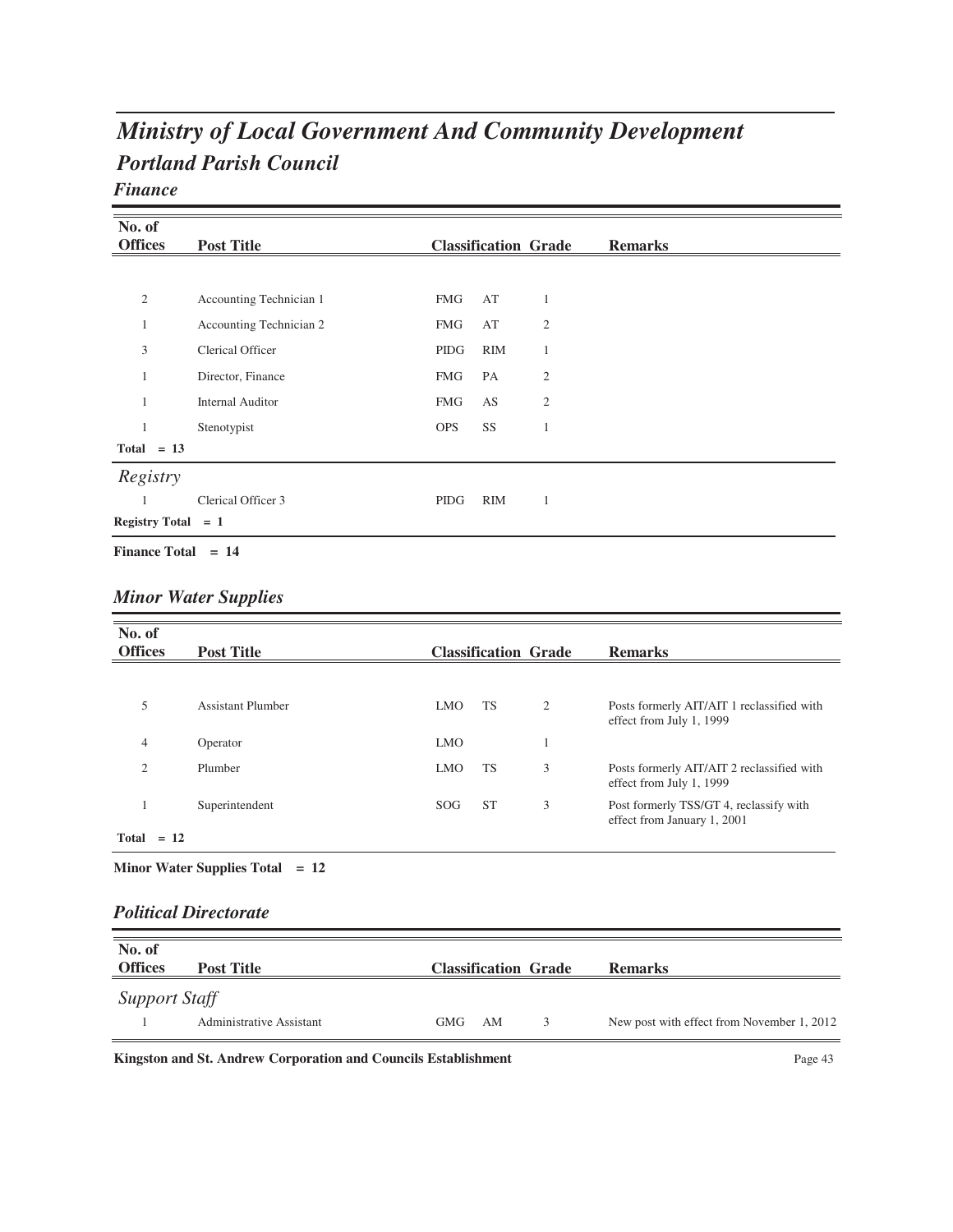## *Portland Parish Council Ministry of Local Government And Community Development Political Directorate*

| No. of<br><b>Offices</b>  | <b>Post Title</b>          |            |           | <b>Classification Grade</b> | <b>Remarks</b>                                                                                                                |
|---------------------------|----------------------------|------------|-----------|-----------------------------|-------------------------------------------------------------------------------------------------------------------------------|
| <b>Support Staff</b>      |                            |            |           |                             |                                                                                                                               |
|                           | Driver                     | <b>LMO</b> | DR        |                             |                                                                                                                               |
|                           | <b>Executive Secretary</b> | <b>OPS</b> | <b>SS</b> | 4                           |                                                                                                                               |
|                           | Helper                     | <b>LMO</b> | <b>TS</b> |                             | Post formerly GLS 1 reclassified as LMO/TS<br>2 with effect from July 1, 1999 and regraded<br>with effect from April 1, 2002. |
| Support Staff Total $= 4$ |                            |            |           |                             |                                                                                                                               |

#### **Political Directorate Total = 4**

### *Poor Relief Services*

| No. of<br><b>Offices</b> | <b>Post Title</b>       |             | <b>Classification Grade</b> |                | <b>Remarks</b>                                                                                                                                    |
|--------------------------|-------------------------|-------------|-----------------------------|----------------|---------------------------------------------------------------------------------------------------------------------------------------------------|
|                          |                         |             |                             |                |                                                                                                                                                   |
| 1                        | Inspector Of Poor       | <b>SWG</b>  | <b>PS</b>                   | 3              | Post formerly NPS/SW 4 reclassified with<br>effect from October 1, 1999                                                                           |
| 1                        | Poor Relief Officer 1   | <b>SWG</b>  | <b>SSA</b>                  | $\overline{c}$ | Post of Senior Assistant Inspector of Poor<br>(NPS/SW 2) (#128515) reclassified and<br>retitled with effect from October 1, 1999.                 |
| 3                        | Poor Relief Officer 1   | <b>SWG</b>  | <b>SSA</b>                  | $\overline{2}$ | Posts (#s 128446-8) incorrectly stated as<br>SWG PS 1 in previous publications                                                                    |
| 1                        | Poor Relief Officer 2   | <b>SWG</b>  | <b>PS</b>                   | $\mathbf{1}$   |                                                                                                                                                   |
| 1                        | Poor Relief Officer 3   | <b>SWG</b>  | <b>PS</b>                   | $\overline{c}$ | Post of Deputy Inspector of Poor (SWG/SSA<br>2) reclassified and retitled with effect from<br>October 1,1999.                                     |
| Total $= 7$              |                         |             |                             |                |                                                                                                                                                   |
| <i>Infirmary</i>         |                         |             |                             |                |                                                                                                                                                   |
| 1                        | <b>Assistant Matron</b> | <b>IAC</b>  | IA                          | 1              | Post formerly GMG/PMA 3 reclassified as<br>NPG/IA 1 with effect from April 1, 2002 and<br>further reclassified with effect from April 1,<br>2013. |
| $\overline{4}$           | Attendant               | <b>LMO</b>  | <b>TS</b>                   | 1              | Posts formerly GLS/GLS 1 reclassified with<br>effect from July 1,1999.                                                                            |
| $\overline{2}$           | Cleaner                 | <b>LMO</b>  | <b>TS</b>                   | $\mathbf{1}$   | Posts formerly GLS/GLS 1 reclassified with<br>effect from July 1,1999.                                                                            |
| 3                        | Cook                    | <b>LMO</b>  | <b>TS</b>                   | 3              | Posts formerly GLS/GLS 2 reclassified with<br>effect from July 1,1999.                                                                            |
| 1                        | Department Assistant    | <b>PIDG</b> | <b>RIM</b>                  | $\mathbf{1}$   |                                                                                                                                                   |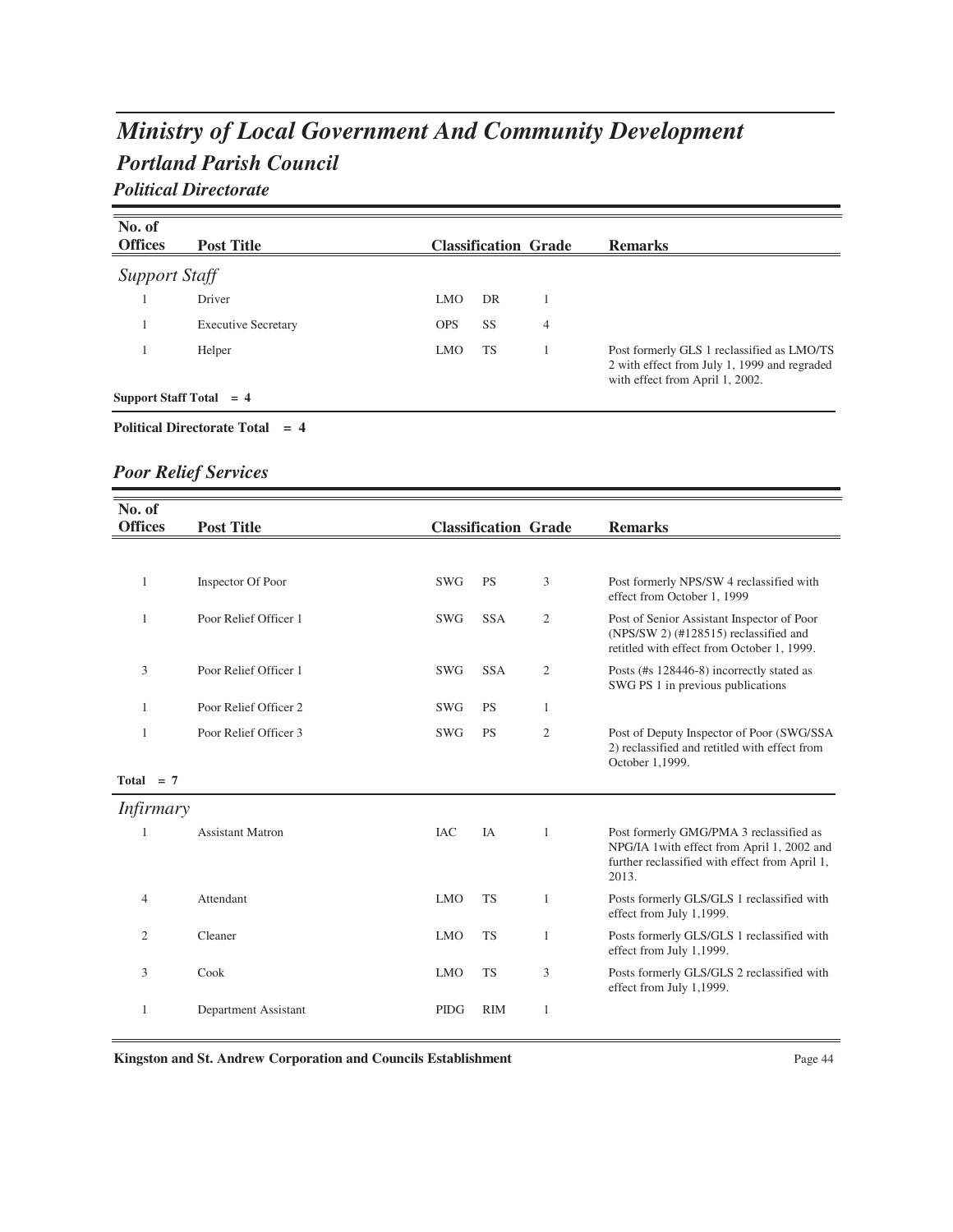## *Portland Parish Council Ministry of Local Government And Community Development Poor Relief Services*

**No. of Offices Post Title Classification Grade Remarks** *Infirmary* 1 Kitchen Supervisor GLS 4 3 Laundress Laundress LMO TS 2 Posts formerly GLS/GLS 1 reclassified with effect from July 1,1999.  $LMO$ 1 Matron 14 Matron 14 Matron 14 Matron 14 Matron 14 Matron 14 Matron 14 Matron 14 Matron 14 Matron 14 Matron 14 Matron 14 Matron 14 Matron 14 Matron 14 Matron 14 Matron 14 Matron 14 Matron 14 Matron 14 Matron 14 Matron 14 NPG/IA 2 with effect from April 1, 2002 and further reclassified with effect from April 1, 2013.  $\rm IAC$ 1 Messenger 1 Mo TS 1 Post formerly GLS/GLS 1 reclassified with effect from July 1, 1999  ${\rm LMO}$ 18 Patient Care Assistant Posts of Ward Assistant (TSS/HS 2) retitled and reclassified with effect from April 1, 2013.  $_{\mathrm{HSC}}$ 1 Porter 2012 DMO TS 1 Post formerly GLS/GLS 1 reclassified with effect from July 1, 1999  ${\rm LMO}$ 1 Secretary 1 **Post of Typist OPS/ST 1** reclassified with  $\frac{1}{2}$  Post of Typist OPS/ST 1 reclassified with effect from July 1, 2000 OPS **Infirmary Total = 37**

## **Poor Relief Services Total = 44**

#### *Revenue Enhancement*

| No. of<br><b>Offices</b> | <b>Post Title</b>                         | <b>Classification Grade</b> | <b>Remarks</b>                            |
|--------------------------|-------------------------------------------|-----------------------------|-------------------------------------------|
| 1                        | Compliance Officer                        | <b>GMG</b><br>AM<br>2       | Post formerly GMG/PMA 3 reclassified with |
| $Total = 1$              |                                           |                             | effect from April 1, 2002                 |
|                          | <b>Revenue Enhancement Total</b><br>$= 1$ |                             |                                           |
|                          |                                           |                             |                                           |
| <b>Roads And Works</b>   |                                           |                             |                                           |
|                          |                                           |                             |                                           |
| No. of<br><b>Offices</b> | <b>Post Title</b>                         | <b>Classification Grade</b> | <b>Remarks</b>                            |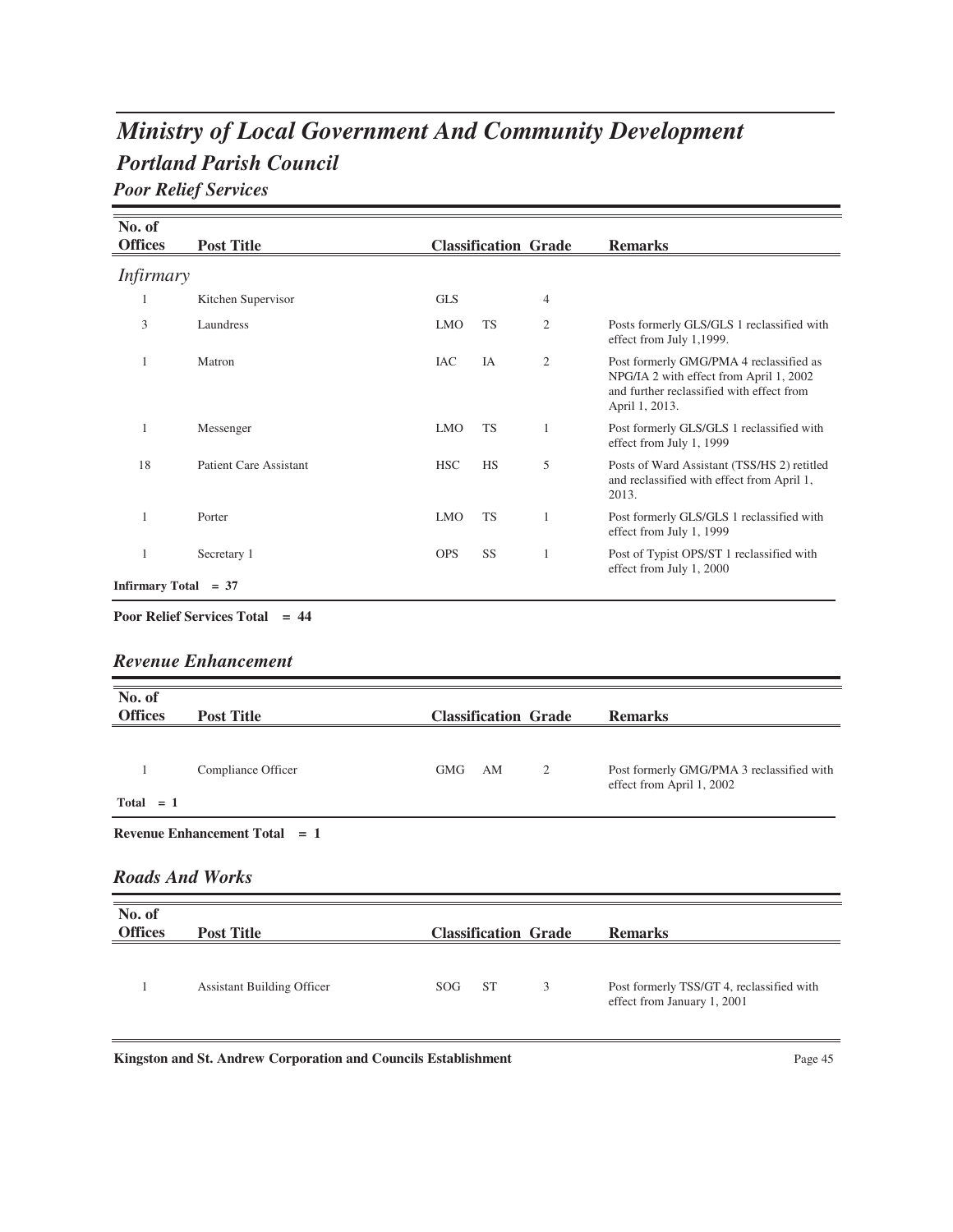## *Portland Parish Council Ministry of Local Government And Community Development Roads And Works*

| No. of         |              |                                 |             |                             |                |                                                                           |
|----------------|--------------|---------------------------------|-------------|-----------------------------|----------------|---------------------------------------------------------------------------|
| <b>Offices</b> |              | <b>Post Title</b>               |             | <b>Classification Grade</b> |                | <b>Remarks</b>                                                            |
|                |              |                                 |             |                             |                |                                                                           |
| $\mathfrak{2}$ |              | <b>Assistant Superintendent</b> | SOG         | <b>ST</b>                   | $\overline{4}$ | Posts formerly TSS/GT 5, reclassified with<br>effect from January 1, 2001 |
| 1              |              | Attendant                       | <b>LMO</b>  | <b>TS</b>                   | 1              | Post formerly GLS 1 reclassified with effect<br>from July 1, 1999         |
| 1              |              | <b>Building Officer</b>         | <b>SOG</b>  | <b>ST</b>                   | 5              | Post formerly TSS/GT 7 reclassified with<br>effect from January 1, 2001   |
| $\mathfrak{2}$ |              | Cemetery Keeper                 | <b>LMO</b>  | <b>TS</b>                   | $\mathfrak{2}$ | Posts formerly GLS/GLS 2 reclassified with<br>effect from July 1, 1999    |
| $\mathbf{1}$   |              | Deputy Superintendent           | SOG         | <b>ST</b>                   | 7              | Post formerly ASG/ASG 4 reclassified with<br>effect from January 1, 2001  |
| $\mathbf{1}$   |              | Driver                          | <b>LMO</b>  | <b>DR</b>                   | $\mathbf{1}$   |                                                                           |
| 1              |              | Groundsman                      | <b>LMO</b>  | <b>TS</b>                   | 1              | Post formerly LMO/LMO 1 reclassified with<br>effect from July 1, 1999     |
| $\mathbf{1}$   |              | Life Guard                      | <b>PTSG</b> | <b>PX</b>                   | $\mathfrak{2}$ | Post formerly GLS/GLS 2 reclassified with<br>effect from October 1,2002   |
| 1              |              | Messenger                       | <b>LMO</b>  | <b>TS</b>                   | 1              | Post formerly GLS/GLS 1 reclassified with<br>effect from July 1, 1999     |
| 3              |              | <b>Security Guard</b>           | <b>PTSG</b> | <b>PX</b>                   | 1              | Posts formerly SSG/PX 1 reclassified with<br>effect from October 1, 2002  |
| $\mathbf{1}$   |              | Stenotypist                     | <b>OPS</b>  | SS                          | 1              |                                                                           |
| $\mathbf{1}$   |              | Superintendent                  | SOG         | <b>ST</b>                   | 8              | Post formerly ASG/ASG 5, reclassify with<br>effect from January 1, 2001   |
| $\mathfrak{2}$ |              | <b>Works Overseer</b>           | SOG         | <b>ST</b>                   | $\mathfrak{2}$ | Posts formerly TSS/GT 4, reclassified with<br>effect from January 1, 2001 |
|                | $Total = 19$ |                                 |             |                             |                |                                                                           |

**Roads And Works Total = 19**

**Portland Parish Council Total = 113**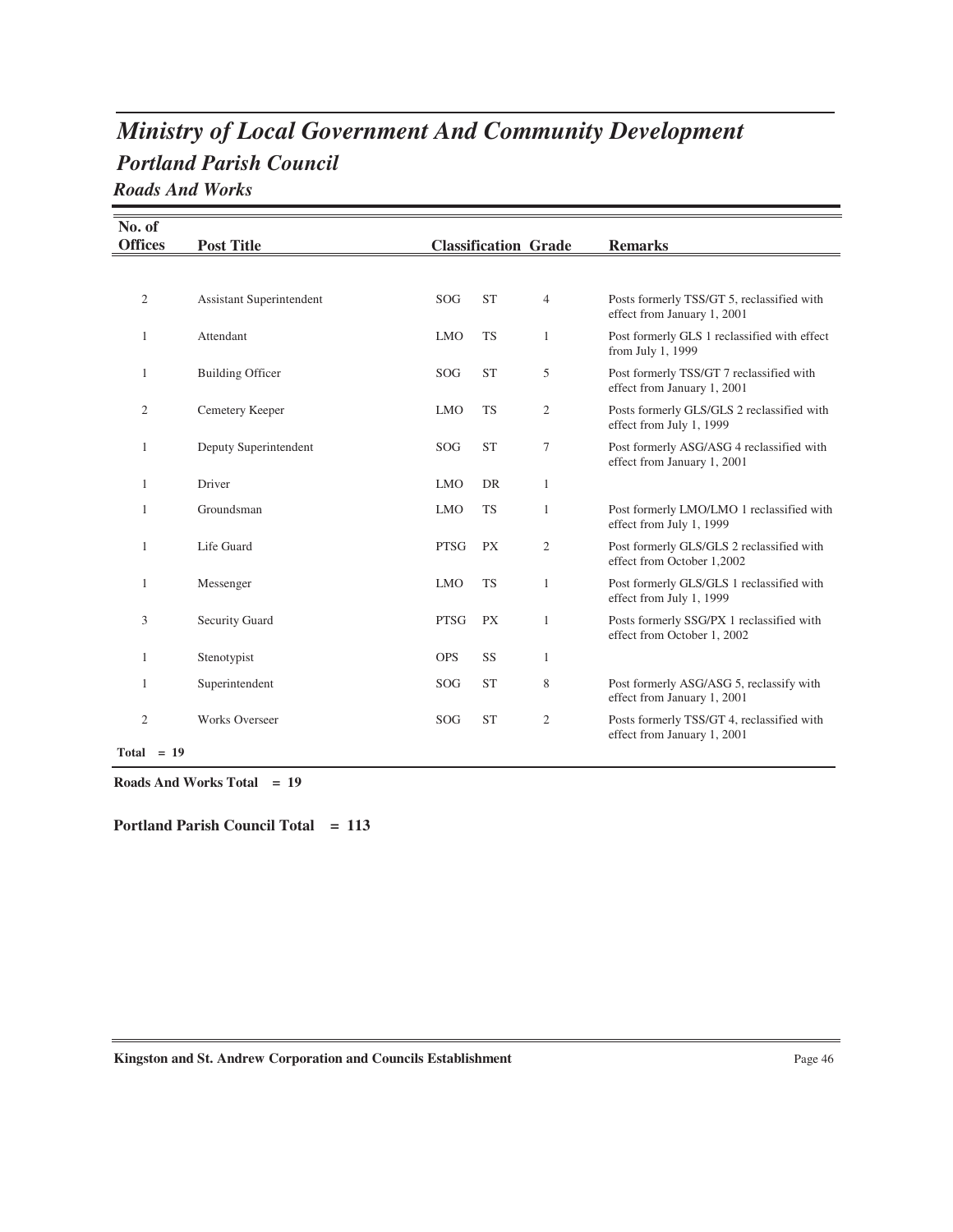## *Portmore Municipal Council Ministry of Local Government And Community Development General Adminstration*

**No. of Offices Post Title Classification Grade Remarks** 1 Chief Administrative Manager GMG SEG 4 Post formerly GMG/SEG 3 upgraded with effect from September 1, 2006  ${\rm GMG}$ 1 Administrative Assistant GMG AM 3  $Total = 2$ **General Adminstration Total = 2** *Audit Section* **No. of Offices Post Title Classification Grade Remarks** 1 Internal Auditor 2 FMG AS 2 New post with effect from September 1, 2006.  ${\rm FMG}$  $Total = 1$ **Audit Section Total = 1** *Commercial Services* **No. of Offices Post Title Classification Grade Remarks** 1 Commercial Services Manager GMG SEG 1 New post with effect from September 1, 2006. **SEG**  $Total = 1$ **Commercial Services Total = 1** *Compliance And Enforcement*

#### **No. of Offices Post Title Classification Grade Remarks** 1 Compliance and Enforcement Manager GMG SEG 1 New post with effect from September 1, 2006.  ${\rm GMG}$ 4 Municipal Officer PTSG PX 2 Posts formerly LMO/TS 3 reclassified with effect from December 1, 2012. PTSG PX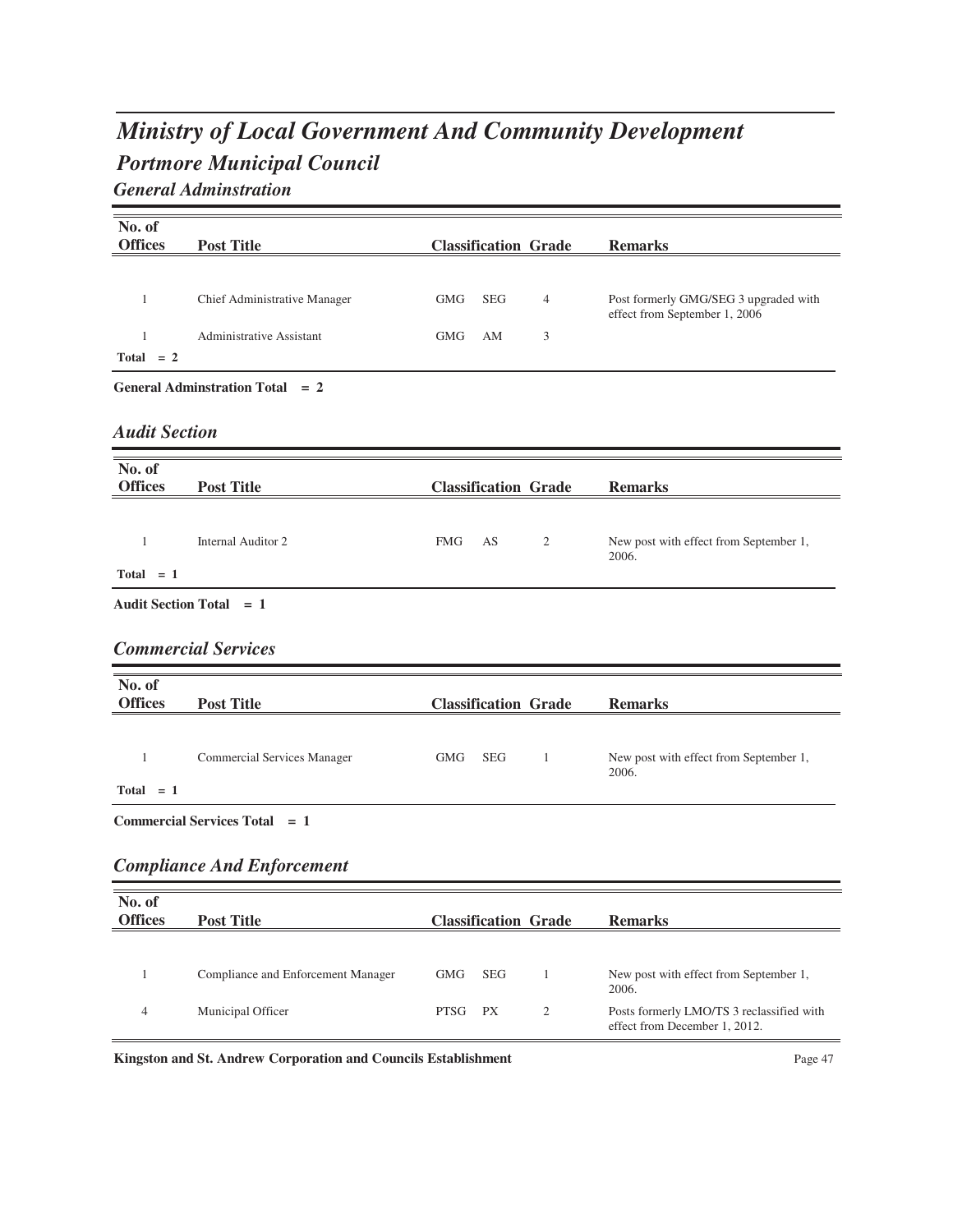# *Portmore Municipal Council Ministry of Local Government And Community Development Compliance And Enforcement*

| No. of<br><b>Offices</b>  | <b>Post Title</b>                                              |             | <b>Classification Grade</b> |              | <b>Remarks</b>                                                           |
|---------------------------|----------------------------------------------------------------|-------------|-----------------------------|--------------|--------------------------------------------------------------------------|
|                           |                                                                |             |                             |              |                                                                          |
| $\mathbf{1}$              | Secretary 2                                                    | <b>OPS</b>  | SS                          | 2            | New post with effect from September 1,<br>2006.                          |
| 1                         | Supervisor-Municipal Officer                                   | <b>PTSG</b> | PX                          | 3            | Post formerly LMO/TS 4 reclassified with<br>effect from December 1, 2012 |
| Total $= 7$               |                                                                |             |                             |              |                                                                          |
|                           | Compliance And Enforcement Total = 7                           |             |                             |              |                                                                          |
| <b>Corporate Services</b> |                                                                |             |                             |              |                                                                          |
| No. of<br><b>Offices</b>  | <b>Post Title</b>                                              |             | <b>Classification Grade</b> |              | <b>Remarks</b>                                                           |
|                           |                                                                |             |                             |              |                                                                          |
| $\mathbf{1}$              | Administrator                                                  | <b>GMG</b>  | AM                          | 1            | New post with effect from September 1,<br>2006.                          |
| $\mathbf{1}$              | Senior Secretary                                               | <b>OPS</b>  | SS                          | 3            | New post with effect from September 1,<br>2006.                          |
| $Total = 2$               |                                                                |             |                             |              |                                                                          |
|                           | <b>Finance and Accounts</b>                                    |             |                             |              |                                                                          |
| $\mathbf{1}$              | Accountant                                                     | <b>FMG</b>  | PA                          | $\mathbf{1}$ |                                                                          |
| $\mathbf{1}$              | Cashier                                                        | <b>FMG</b>  | <b>CS</b>                   | $\mathbf{1}$ |                                                                          |
|                           | Finance and Accounts Total $= 2$                               |             |                             |              |                                                                          |
|                           | Human Resource & Facilities Management                         |             |                             |              |                                                                          |
| $\mathbf{1}$              | Driver                                                         | <b>LMO</b>  | DR                          | $\mathbf{1}$ |                                                                          |
| $\mathbf{1}$              | Office Attendant                                               | <b>LMO</b>  | TS                          | $\mathbf{1}$ |                                                                          |
|                           | Human Resource & Facilities Management Total = 2               |             |                             |              |                                                                          |
|                           | Corporate Services Total = 6                                   |             |                             |              |                                                                          |
| <b>Infrastructure</b>     |                                                                |             |                             |              |                                                                          |
| No. of<br><b>Offices</b>  | <b>Post Title</b>                                              |             | <b>Classification Grade</b> |              | <b>Remarks</b>                                                           |
|                           |                                                                |             |                             |              |                                                                          |
| $\mathbf{1}$              | <b>Building Assistant</b>                                      | SOG         | <b>ST</b>                   | 3            | New post with effect from September 1,<br>2006.                          |
|                           | Kingston and St. Andrew Corporation and Councils Establishment |             |                             |              | Page 48                                                                  |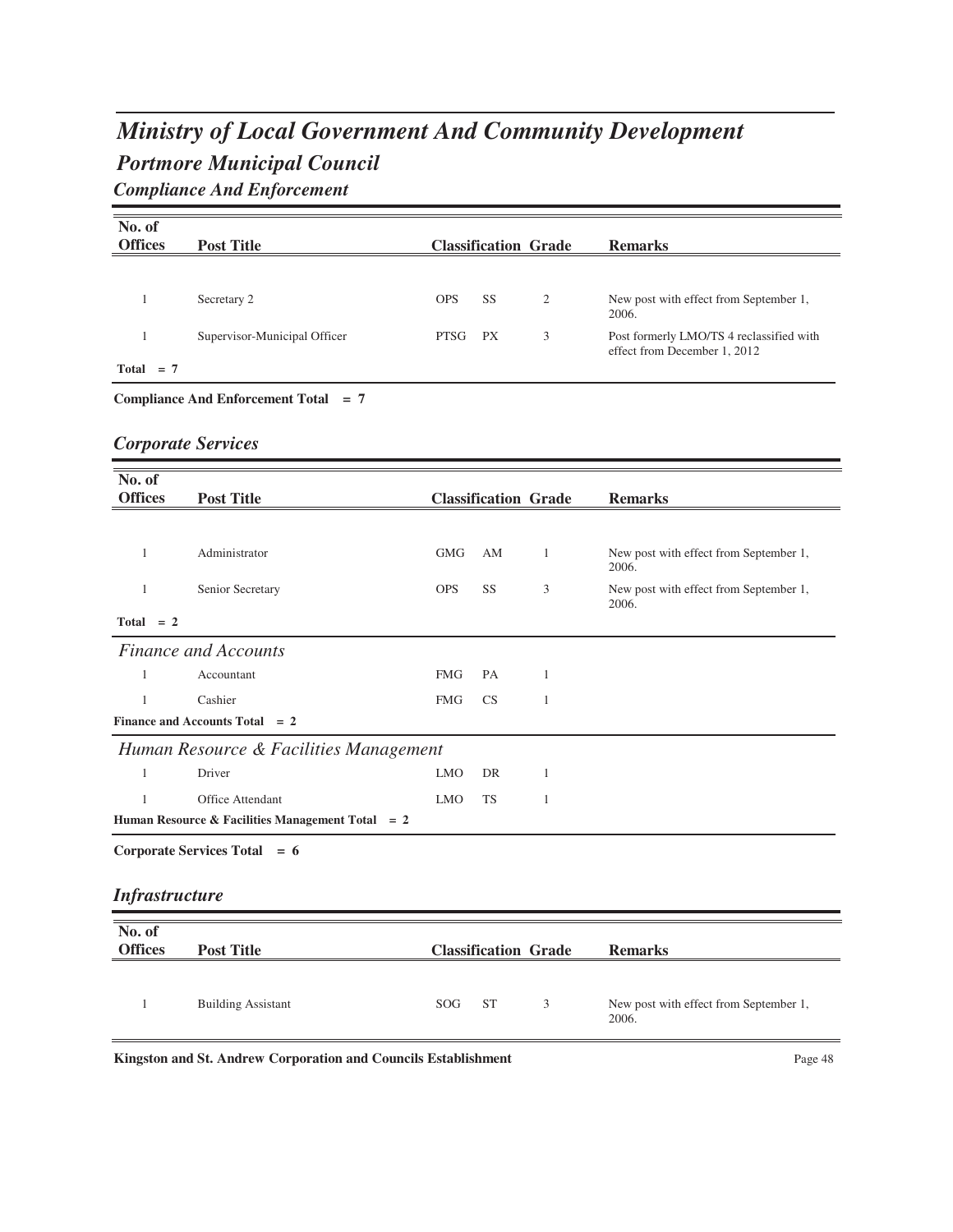# *Portmore Municipal Council Ministry of Local Government And Community Development*

*Infrastructure*

| No. of<br><b>Offices</b> | <b>Post Title</b>       |            |           | <b>Classification Grade</b> | <b>Remarks</b> |
|--------------------------|-------------------------|------------|-----------|-----------------------------|----------------|
|                          |                         |            |           |                             |                |
|                          |                         |            |           |                             |                |
|                          | <b>Building Officer</b> | SOG        | <b>ST</b> | 5                           |                |
|                          | Senior Secretary        | <b>OPS</b> | <b>SS</b> | 3                           |                |
| Total $= 3$              |                         |            |           |                             |                |

**Infrastructure Total = 3**

| No. of<br><b>Offices</b> | <b>Post Title</b>                                 |                  |           | <b>Classification Grade</b> | <b>Remarks</b>                                  |
|--------------------------|---------------------------------------------------|------------------|-----------|-----------------------------|-------------------------------------------------|
|                          |                                                   |                  |           |                             |                                                 |
|                          | Director, Planning, Development and<br>Evaluation | S <sub>O</sub> G | <b>ST</b> | 6                           |                                                 |
|                          | Disaster Coordinator                              | <b>GMG</b>       | AM        | 4                           | New post with effect from September 1,<br>2006. |
|                          | Planning Coordinator                              | SOG              | <b>ST</b> | 4                           | New post with effect from September 1,<br>2006. |
|                          | Secretary                                         | <b>OPS</b>       | <b>SS</b> | $\mathfrak{2}$              | New post with effect from September 1,<br>2006. |
| Total<br>$= 4$           |                                                   |                  |           |                             |                                                 |

**Planning, Development And Environment Total = 4**

#### *Political Directorate*

| No. of<br><b>Offices</b>  | <b>Post Title</b>                 |            |    | <b>Classification Grade</b> | <b>Remarks</b>                             |
|---------------------------|-----------------------------------|------------|----|-----------------------------|--------------------------------------------|
| Support Staff             |                                   |            |    |                             |                                            |
|                           | Administrative Assistant          | <b>GMG</b> | AM | 3                           | New post with effect from November 1, 2012 |
| Support Staff Total $= 1$ |                                   |            |    |                             |                                            |
|                           | Political Directorate Total $= 1$ |            |    |                             |                                            |

**Portmore Municipal Council Total = 25**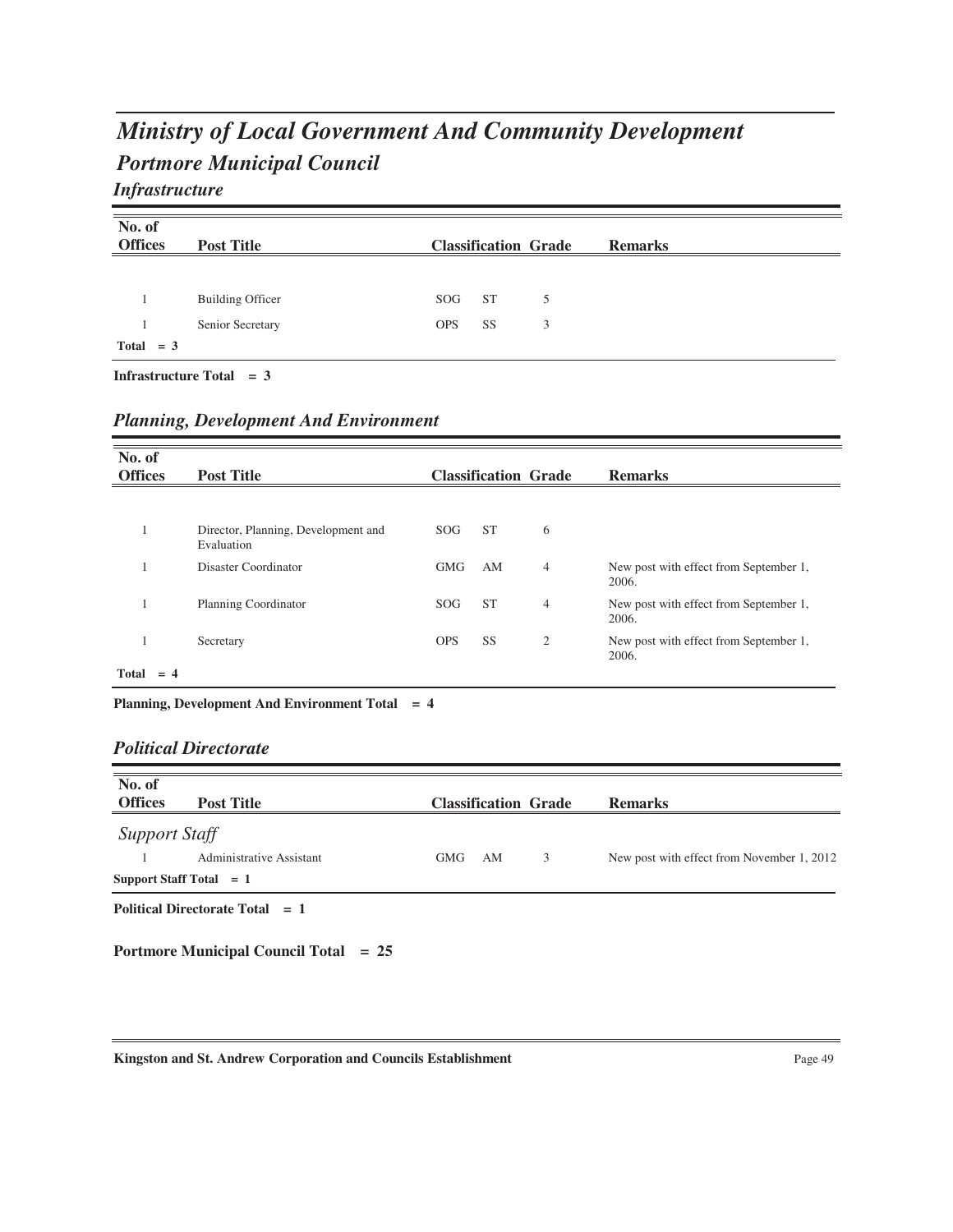## *St. Ann Parish Council Ministry of Local Government And Community Development General Adminstration And Office Services*

| No. of<br><b>Offices</b>       | <b>Post Title</b>                        |             | <b>Classification Grade</b> |                | <b>Remarks</b>                                                                                                                                              |
|--------------------------------|------------------------------------------|-------------|-----------------------------|----------------|-------------------------------------------------------------------------------------------------------------------------------------------------------------|
|                                |                                          |             |                             |                |                                                                                                                                                             |
| 1                              | Secretary/Manager                        | <b>GMG</b>  | <b>SEG</b>                  | 4              |                                                                                                                                                             |
| 1                              | Administrator                            | <b>GMG</b>  | AM                          | 2              | Post formerly GMG/PMA 2 reclassified with<br>effect from April 1, 2003. Post incorrectly<br>listed as Office Manager in previous<br>establishment.          |
| 1                              | Cleaner/Attendant                        | <b>LMO</b>  | <b>TS</b>                   | $\mathbf{1}$   | Post incorrectly listed as Office Attendant in<br>previous publication                                                                                      |
| 1                              | Cleaner/Attendant                        | <b>GLS</b>  |                             | $\mathbf{1}$   |                                                                                                                                                             |
| 1                              | Director Of Administration               | <b>GMG</b>  | <b>SEG</b>                  | 1              |                                                                                                                                                             |
| 1                              | Director of Planning                     | <b>GMG</b>  | <b>SEG</b>                  | 2              |                                                                                                                                                             |
| 1                              | Driver                                   | <b>LMO</b>  | DR                          | $\mathfrak{2}$ |                                                                                                                                                             |
| 1                              | <b>Executive Secretary</b>               | <b>OPS</b>  | SS                          | $\overline{4}$ |                                                                                                                                                             |
| 1                              | <b>Information Management Specialist</b> | MIS         | IT                          | 3              | Post formerly MIS/EDP 4 reclassified with<br>effect from April 1, 2002.                                                                                     |
| 1                              | Night Security                           | <b>LMO</b>  | TS                          | $\mathbf{1}$   |                                                                                                                                                             |
| $\overline{2}$                 | Office Attendant                         | <b>LMO</b>  | TS                          | $\mathbf{1}$   |                                                                                                                                                             |
| 1                              | Physical Planning Technologist           | SOG         | <b>ST</b>                   | 5              | Post formerly TSS/GT 7 reclassified with<br>effect from August 1, 2001                                                                                      |
| 1                              | Public and Community Relations Officer   | <b>MCG</b>  | IE                          | 3              | Post of Community and Public Relations<br>officer (GMG/PMA 5) reclassified and<br>retitled with effect from April 1, 2009.                                  |
| $\mathbf{1}$                   | Records Clerk                            | <b>PIDG</b> | <b>RIM</b>                  | $\mathbf{1}$   | Post of Clerical Officer 2 (OPS/CR 1)<br>reclassified and retitled with effect January<br>1, 1999. Post inadvertently omitted from<br>previous publication. |
| 1                              | Records Officer 1                        | <b>PIDG</b> | <b>RIM</b>                  | $\mathfrak{2}$ |                                                                                                                                                             |
| $\overline{2}$                 | Secretary 2                              | <b>OPS</b>  | SS                          | $\overline{2}$ |                                                                                                                                                             |
| 1                              | Security                                 | <b>GLS</b>  |                             | 1              |                                                                                                                                                             |
| 1                              | Senior Secretary                         | <b>OPS</b>  | SS                          | 3              |                                                                                                                                                             |
| 1                              | Telephone Operator                       | <b>OPS</b>  | TO                          | $\mathfrak{2}$ | Post formerly OPS/TO 1 reclassified with<br>effect from May 1, 2003                                                                                         |
| $\overline{2}$<br>$Total = 23$ | Watchman                                 | <b>LMO</b>  | TS                          | $\mathbf{1}$   | Posts formerly Security (GLS 1) reclassified<br>and retitled with effect from July 1, 1999                                                                  |

**General Adminstration And Office Services Total = 23**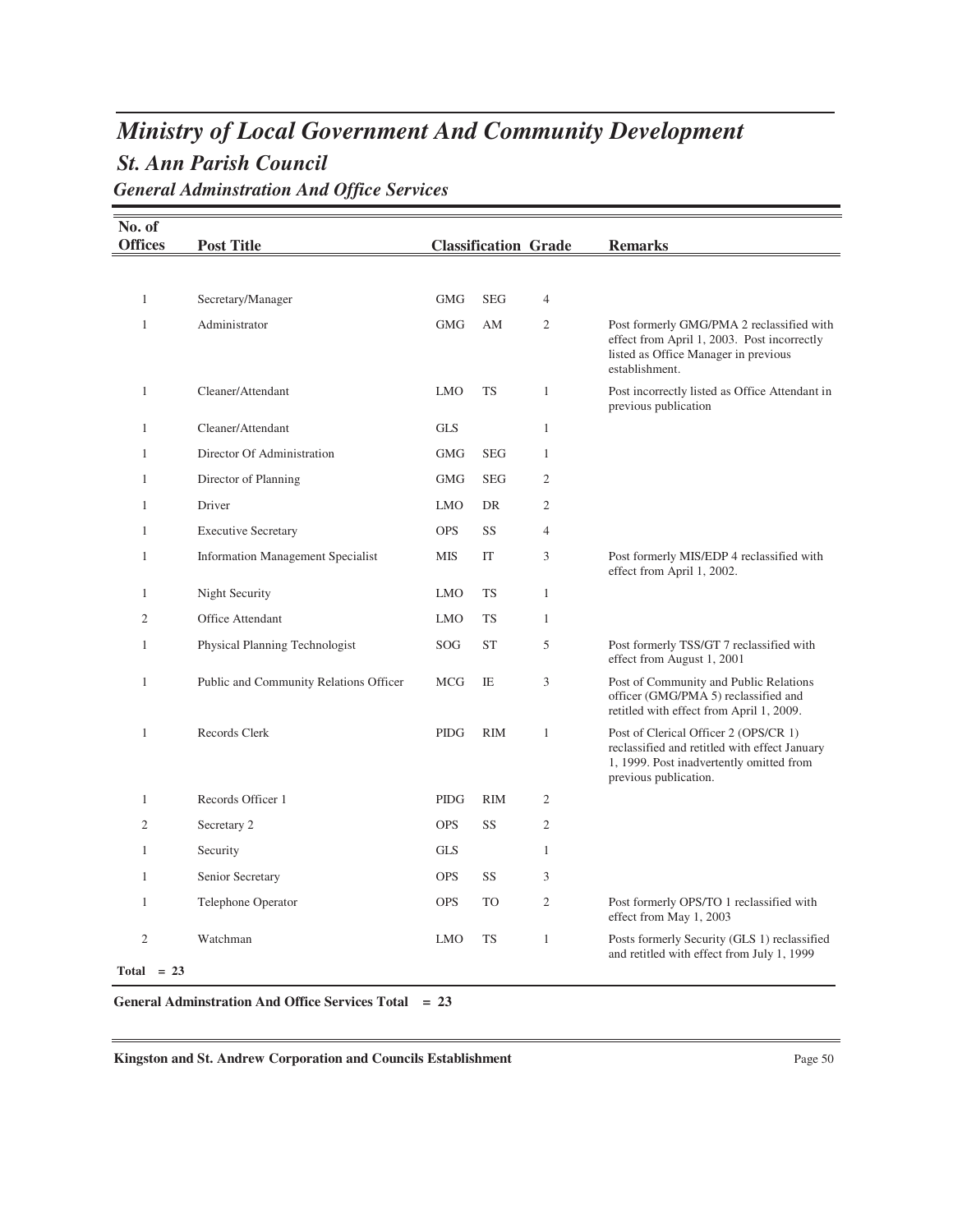# *St. Ann Parish Council Ministry of Local Government And Community Development*

*Accounting Services*

| No. of         |                                                |            |           |                             |                                                                                |
|----------------|------------------------------------------------|------------|-----------|-----------------------------|--------------------------------------------------------------------------------|
| <b>Offices</b> | <b>Post Title</b>                              |            |           | <b>Classification Grade</b> | <b>Remarks</b>                                                                 |
|                |                                                |            |           |                             |                                                                                |
| 1              | Accountant, Budget And Revenue                 | <b>FMG</b> | <b>PA</b> | 1                           | Post formerly GMG/SEG 1 reclassified with<br>effect from April 1,1997.         |
| 1              | Accountant, General Accounting &<br>Operations | <b>FMG</b> | AT        | 3                           | Post incorrectly listed as Accounting<br>Technician 3 in previous publication. |
| 3              | Accounting Clerk 1                             | <b>FMG</b> | AC        | 1                           |                                                                                |
| 2              | Accounting Clerk 2                             | <b>FMG</b> | AC        | $\mathfrak{2}$              |                                                                                |
|                | Accounting Technician 1                        | <b>FMG</b> | AT        | 1                           |                                                                                |
| $\mathfrak{2}$ | Accounting Technician 2                        | <b>FMG</b> | AT        | $\mathfrak{2}$              |                                                                                |
|                | Director of Finance                            | <b>FMG</b> | PA        | $\mathfrak{2}$              |                                                                                |
|                | Secretary 2                                    | <b>OPS</b> | SS        | $\mathfrak{2}$              |                                                                                |
| Total          | $= 12$                                         |            |           |                             |                                                                                |

**Accounting Services Total = 12**

| No. of<br><b>Offices</b> |       | <b>Post Title</b>          |            |           | <b>Classification Grade</b> | <b>Remarks</b>                                                                  |
|--------------------------|-------|----------------------------|------------|-----------|-----------------------------|---------------------------------------------------------------------------------|
|                          |       |                            |            |           |                             |                                                                                 |
|                          |       | Building Inspector         | SOG.       | <b>ST</b> | 5                           | Post formerly TSS/GT 7 reclassified with<br>effect from January 1, 2001.        |
|                          |       | Planning Coordinator       | <b>GMG</b> | AM        | 2                           | Post of Physical Planner (GMG/PMA 2)<br>retitled with effect from April 1, 2002 |
|                          |       | Secretary 1                | <b>OPS</b> | SS        |                             |                                                                                 |
|                          |       | Secretary 2                | <b>OPS</b> | <b>SS</b> | 2                           |                                                                                 |
|                          |       | Trainee Building Inspector | SOG.       | <b>ST</b> | 3                           | Post formerly TSS/GT 4 reclassified with<br>effect from January 1, 2001         |
| $\overline{2}$           |       | <b>Works Overseer</b>      | <b>SOG</b> | <b>ST</b> | 3                           | Posts formerly TSS/GT 4 reclassified with<br>effect from January 1, 2001        |
| Total                    | $= 7$ |                            |            |           |                             |                                                                                 |

**Building And Subdivision Total = 7**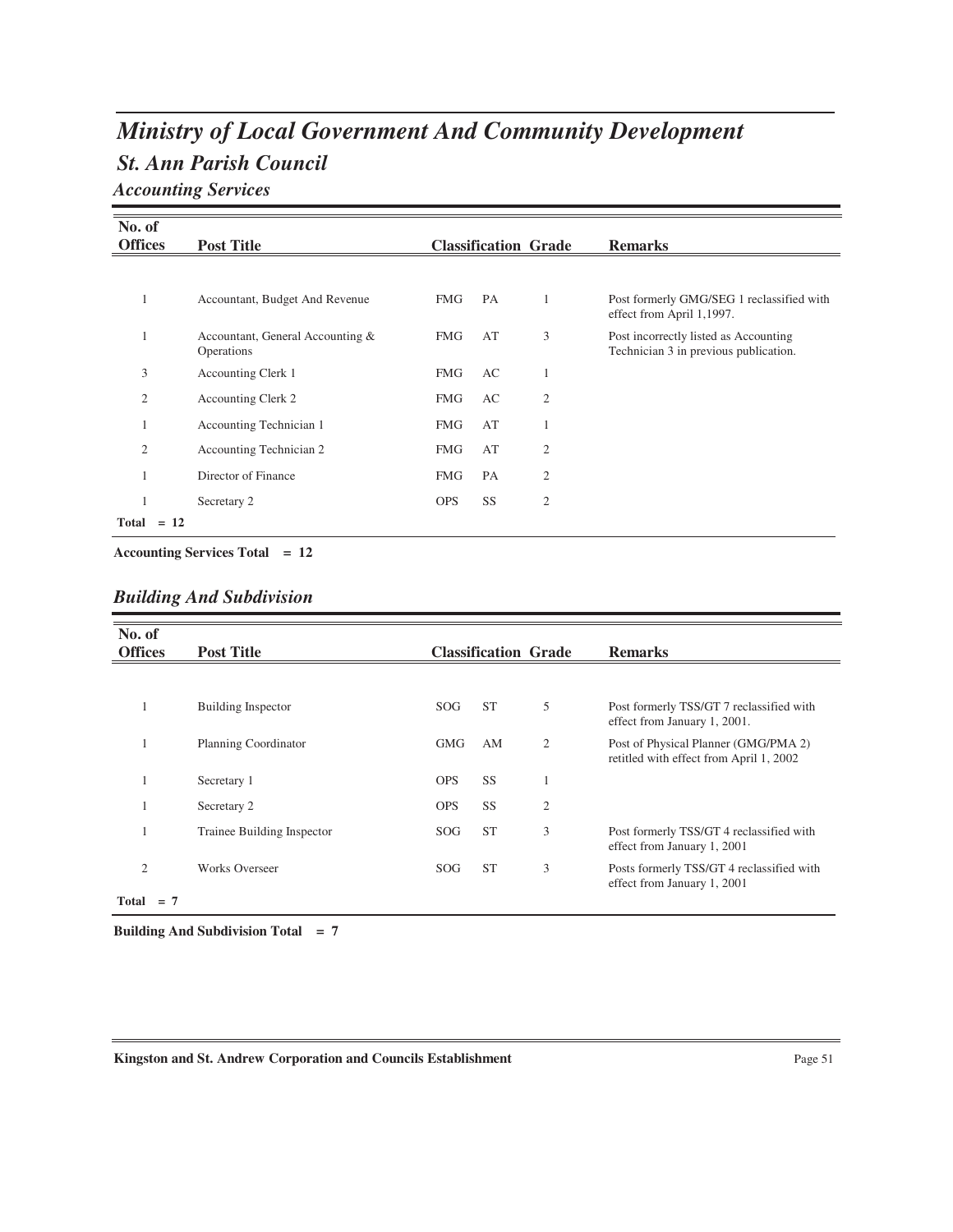# *Ministry of Local Government And Community Development*

## *St. Ann Parish Council*

*Disaster Management*

| No. of                |                                 |            |    |                             |                                                                        |
|-----------------------|---------------------------------|------------|----|-----------------------------|------------------------------------------------------------------------|
| <b>Offices</b>        | <b>Post Title</b>               |            |    | <b>Classification Grade</b> | <b>Remarks</b>                                                         |
|                       |                                 |            |    |                             |                                                                        |
| 1                     | Parish Disaster Coordinator     | <b>GMG</b> | AM | 3                           | Post formerly GMG/PMA 4 reclassified with<br>effect from April 1, 2002 |
| $Total = 1$           |                                 |            |    |                             |                                                                        |
|                       | Disaster Management Total = $1$ |            |    |                             |                                                                        |
| <b>Internal Audit</b> |                                 |            |    |                             |                                                                        |
| No. of                |                                 |            |    |                             |                                                                        |
| <b>Offices</b>        | <b>Post Title</b>               |            |    | <b>Classification Grade</b> | <b>Remarks</b>                                                         |
|                       |                                 |            |    |                             |                                                                        |
| $\mathbf{1}$          | <b>Internal Auditor</b>         | <b>FMG</b> | AS | $\mathfrak{2}$              | Post incorrectly listed as FMG/AS 3 in<br>previous publication.        |
| 1                     | Junior Auditor                  | <b>FMG</b> | AS | 1                           |                                                                        |
|                       |                                 |            |    |                             |                                                                        |
| $Total = 2$           |                                 |            |    |                             |                                                                        |

### *Minor Water Supply*

| No. of<br><b>Offices</b> | <b>Post Title</b> | <b>Classification Grade</b><br><b>Remarks</b> |  |
|--------------------------|-------------------|-----------------------------------------------|--|
|                          |                   |                                               |  |
| $\overline{4}$           | Driver            | <b>LMO</b><br>DR<br>2                         |  |
| 2                        | Sideman           | <b>LMO</b>                                    |  |
|                          | Sideman           | TS<br>LMO                                     |  |
| $Total = 7$              |                   |                                               |  |

**Minor Water Supply Total = 7**

### *Parks And Beautification*

| No. of<br><b>Offices</b> | <b>Post Title</b> | <b>Classification Grade</b> | <b>Remarks</b> |
|--------------------------|-------------------|-----------------------------|----------------|
|                          |                   |                             |                |
|                          | Gardener          | <b>LMO</b>                  |                |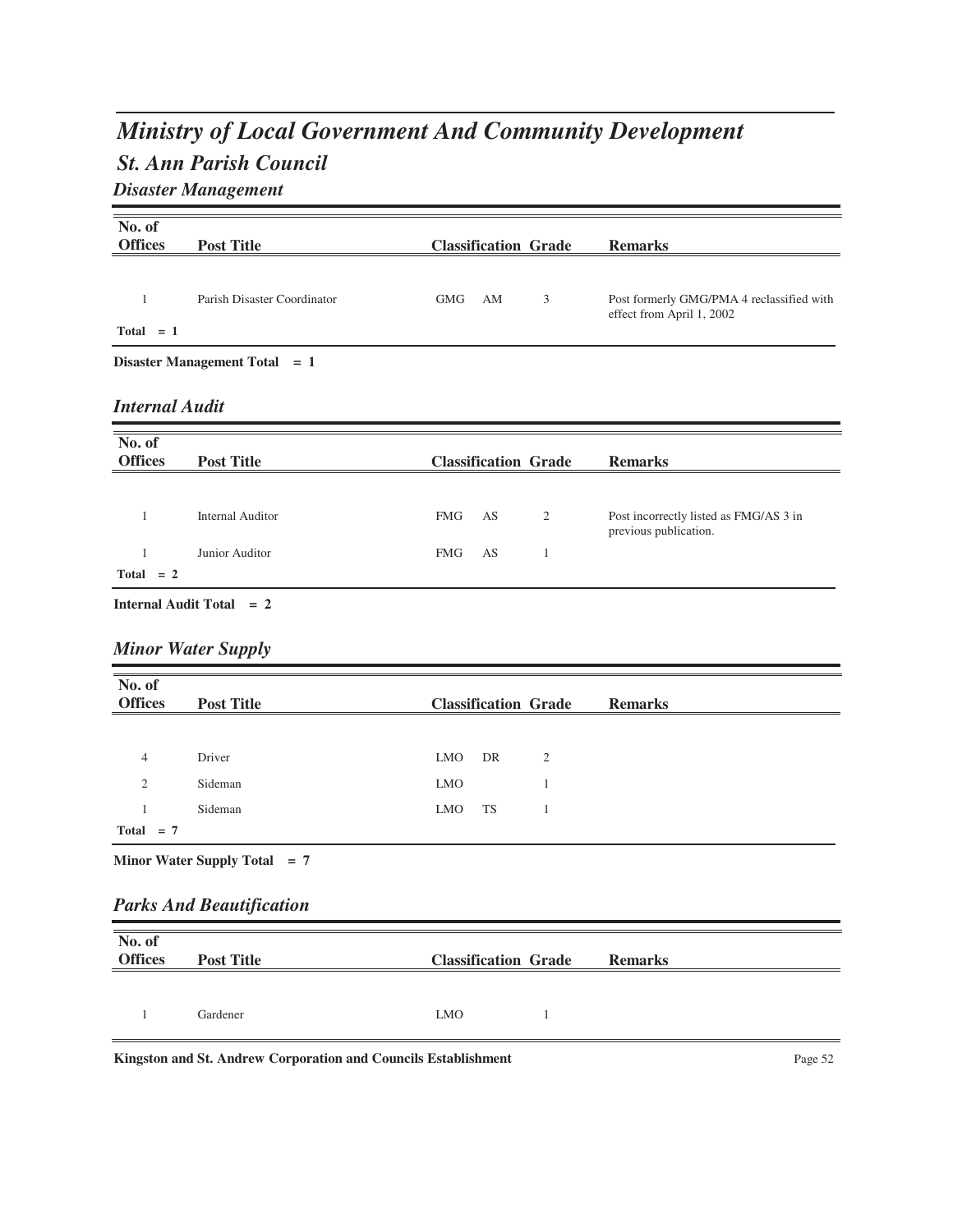# *St. Ann Parish Council Ministry of Local Government And Community Development Parks And Beautification*

| No. of<br><b>Offices</b> | <b>Post Title</b>                    |                         | <b>Classification Grade</b> | <b>Remarks</b>                                                                                    |
|--------------------------|--------------------------------------|-------------------------|-----------------------------|---------------------------------------------------------------------------------------------------|
|                          |                                      |                         |                             |                                                                                                   |
| 1                        | Gardener/Groundsman                  | <b>TS</b><br><b>LMO</b> | 1                           | Post of Gardener (LMO 1) reclassified and<br>retitled with effect from July 1, 1999               |
| $Total = 2$              |                                      |                         |                             |                                                                                                   |
|                          | Parks And Beautification Total $= 2$ |                         |                             |                                                                                                   |
|                          |                                      |                         |                             |                                                                                                   |
| <b>Personnel</b>         |                                      |                         |                             |                                                                                                   |
| No. of                   |                                      |                         |                             |                                                                                                   |
| <b>Offices</b>           | <b>Post Title</b>                    |                         | <b>Classification Grade</b> | <b>Remarks</b>                                                                                    |
|                          |                                      |                         |                             |                                                                                                   |
| 1                        | <b>Executive Officer</b>             | <b>GMG</b><br>AM        | $\mathfrak{2}$              | Post formerly GMG/PMA 2 reclassified with<br>effect from April 1, 2002                            |
| 1                        | Secretary 2                          | <b>SS</b><br><b>OPS</b> | $\mathfrak{2}$              | Post of Secretary 1 (OPS/SS 1) reclassified<br>and retitled with effect from September 1,<br>2003 |

#### *Political Directorate*

| No. of<br><b>Offices</b>  | <b>Post Title</b>          |            |           | <b>Classification Grade</b> | <b>Remarks</b>                                                      |
|---------------------------|----------------------------|------------|-----------|-----------------------------|---------------------------------------------------------------------|
| <b>Support Staff</b>      |                            |            |           |                             |                                                                     |
|                           | Administrative Assistant   | <b>GMG</b> | AM        | 3                           | New post with effect from November 1, 2012                          |
|                           | Driver                     | <b>LMO</b> | DR        |                             |                                                                     |
|                           | <b>Executive Secretary</b> | <b>OPS</b> | <b>SS</b> | $\overline{4}$              |                                                                     |
|                           | Mayor's Helper             | <b>LMO</b> | <b>TS</b> |                             | Post formerly GLS 1 reclassified with effect<br>from April $1,2002$ |
| Support Staff Total $= 4$ |                            |            |           |                             |                                                                     |

**Political Directorate Total = 4**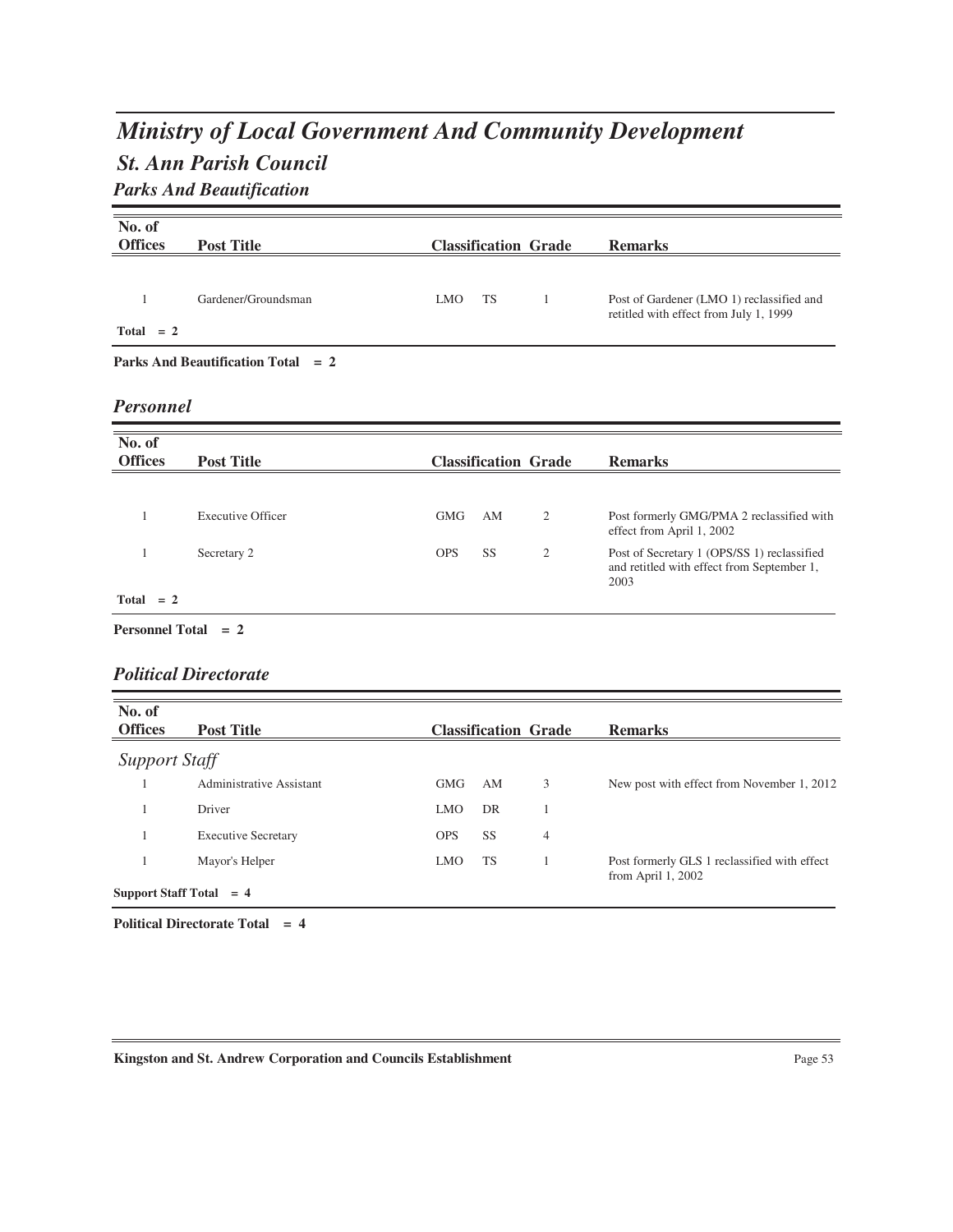# *St. Ann Parish Council Ministry of Local Government And Community Development*

*Poor Relief Services*

| No. of<br><b>Offices</b> | <b>Post Title</b>             |            | <b>Classification Grade</b> |                | <b>Remarks</b>                                                                                                                                    |
|--------------------------|-------------------------------|------------|-----------------------------|----------------|---------------------------------------------------------------------------------------------------------------------------------------------------|
|                          |                               |            |                             |                |                                                                                                                                                   |
|                          |                               |            |                             |                |                                                                                                                                                   |
| $\mathbf{1}$             | Inspector Of Poor             | <b>SWG</b> | <b>PS</b>                   | 3              | Post incorrectly listed as SWG/PS 2 in<br>previous publication.                                                                                   |
| $\mathbf{1}$             | Poor Relief Officer 1         | <b>SWG</b> | <b>SSA</b>                  | 2              | Post (#248395) inadvertently omitted from<br>previous publication.                                                                                |
| 3                        | Poor Relief Officer 1         | <b>SWG</b> | <b>SSA</b>                  | 2              | Posts (#s 127990 & 129119-20) incorrectly<br>listed as Assistant of Poor in previous<br>publication.                                              |
| 1                        | Poor Relief Officer 3         | <b>SWG</b> | <b>PS</b>                   | $\overline{2}$ | Post incorrectly listed as SWG/PS 1 in<br>previous publication.                                                                                   |
| $\mathbf{1}$             | Secretary 1                   | <b>OPS</b> | SS                          | $\mathbf{1}$   | Post of Stenographer OPS ST 2 reclassified<br>and retitled with effect from January 1,1999                                                        |
| Total $= 7$              |                               |            |                             |                |                                                                                                                                                   |
| <i>Infirmary</i>         |                               |            |                             |                |                                                                                                                                                   |
| 1                        | <b>Ambulance Driver</b>       | <b>LMO</b> | DR                          | $\mathbf{1}$   |                                                                                                                                                   |
| $\mathbf{1}$             | <b>Assistant Matron</b>       | <b>IAC</b> | IA                          | $\mathbf{1}$   | Post formerly GMG/PMA 3 reclassified as<br>NPG/IA 1 with effect from April 1, 2002<br>and further reclassified with effect from<br>April 1, 2013. |
| 3                        | Cleaner                       | <b>LMO</b> | <b>TS</b>                   | $\mathbf{1}$   |                                                                                                                                                   |
| 3                        | Cook                          | <b>LMO</b> | <b>TS</b>                   | 3              |                                                                                                                                                   |
| $\mathbf{1}$             | Groundsman                    | <b>LMO</b> | <b>TS</b>                   | $\mathbf{1}$   |                                                                                                                                                   |
| 3                        | Laundress                     | <b>LMO</b> | <b>TS</b>                   | 2              |                                                                                                                                                   |
| $\mathbf{1}$             | Matron                        | <b>IAC</b> | IA                          | $\mathfrak{2}$ | Post formerly GMG/PMA 4 reclassified as<br>NPG/IA 2 with effect from April 1, 2002<br>and further reclassified with effect from<br>April 1, 2013  |
| $\mathbf{1}$             | Nurse Aide                    | <b>HSC</b> | HS                          | 6              | Post of Nurse Aide (TSS/HS 3) reclassified<br>with effect from April 1, 2013                                                                      |
| 15                       | <b>Patient Care Assistant</b> | <b>HSC</b> | HS                          | 5              | Posts of Ward Assistant (TSS/HS 2) retitled<br>and reclassified with effect from April 1,<br>2013.                                                |
| $\mathbf{1}$             | Porter                        | <b>LMO</b> | <b>TS</b>                   | 2              |                                                                                                                                                   |
| $\mathbf{1}$             | Secretary 1                   | <b>OPS</b> | SS                          | $\mathbf{1}$   |                                                                                                                                                   |
| Infirmary Total = 31     |                               |            |                             |                |                                                                                                                                                   |

**Poor Relief Services Total = 38**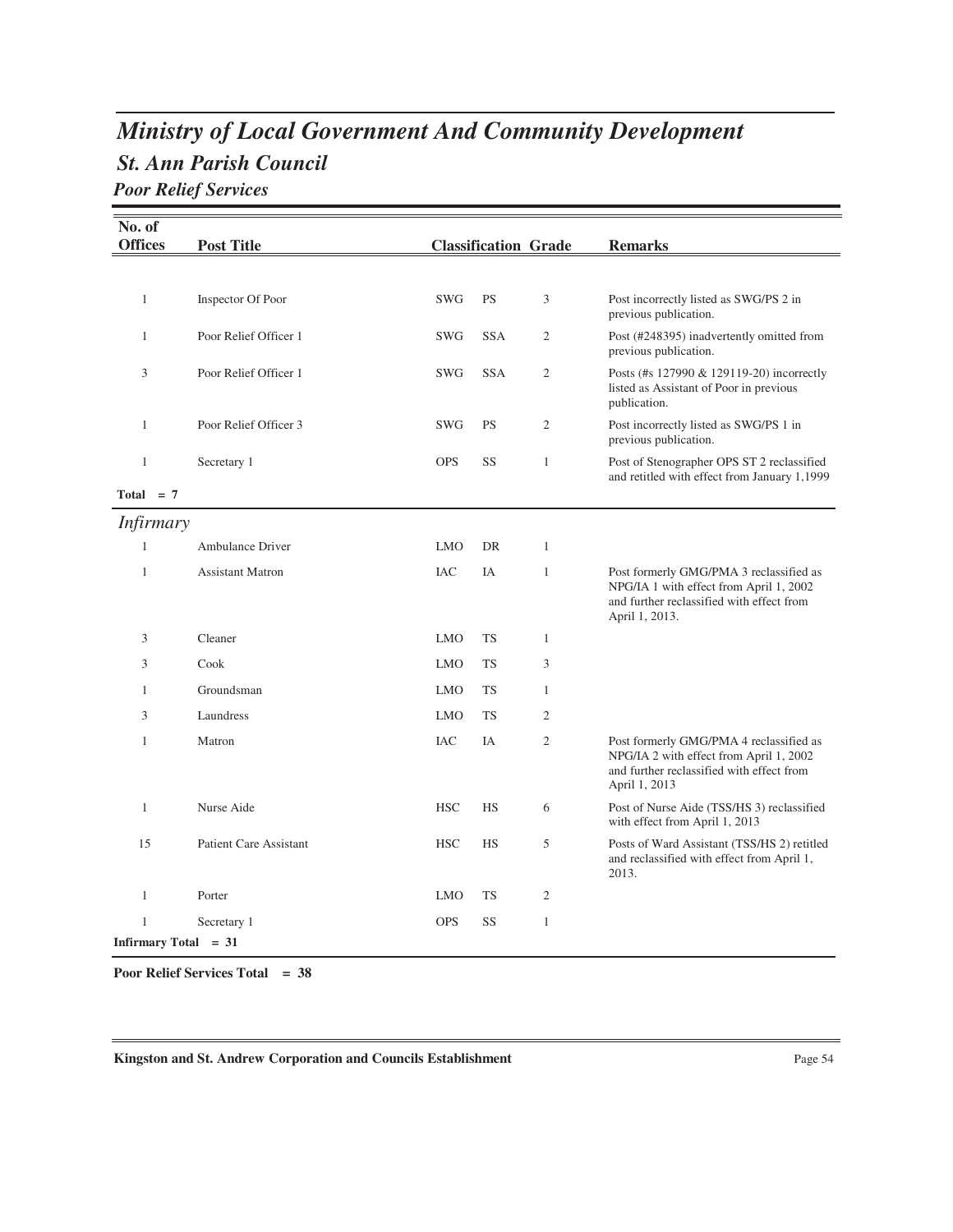## *St. Ann Parish Council Ministry of Local Government And Community Development Technical Services (Roads And Works)*

| No. of            |                          |             |            |                             |                                                                                                   |
|-------------------|--------------------------|-------------|------------|-----------------------------|---------------------------------------------------------------------------------------------------|
| <b>Offices</b>    | <b>Post Title</b>        |             |            | <b>Classification Grade</b> | <b>Remarks</b>                                                                                    |
|                   |                          |             |            |                             |                                                                                                   |
| 1                 | Accountant               | <b>FMG</b>  | AT         | 1                           |                                                                                                   |
| 1                 | Administrator            | <b>GMG</b>  | AM         | 1                           | Post of Office Manager (GMG/PMA 2)<br>retitled and reclassified with effect from<br>April 1, 2002 |
| $\overline{4}$    | Assistant Superintendent | SOG         | <b>ST</b>  | 4                           | Posts formerly TSS/GT 5 reclassified with<br>effect from January 1,2001.                          |
| 1                 | Cleaner/Attendant        | <b>LMO</b>  | <b>TS</b>  | 1                           |                                                                                                   |
| 1                 | Deputy Superintendent    | <b>SOG</b>  | <b>ST</b>  | 7                           | Post formerly ASG 3 reclassified with effect<br>from January 1, 2001                              |
| 4                 | <b>Field Assistant</b>   | SOG         | <b>ST</b>  | 1                           | Posts formerly TSS/GT 1 reclassified with<br>effect from January 1, 2001.                         |
| 1                 | Records Clerk            | <b>PIDG</b> | <b>RIM</b> | 1                           |                                                                                                   |
| 1                 | Secretary 2              | <b>OPS</b>  | SS         | 2                           |                                                                                                   |
| 4                 | <b>Security Guard</b>    | <b>GLS</b>  |            | 1                           |                                                                                                   |
| 1                 | Sideman                  | <b>LMO</b>  | <b>TS</b>  | 1                           | Post transferred from Minor Water Supplies                                                        |
| 1                 | Superintendent           | SOG         | <b>ST</b>  | 8                           | Post formerly ASG 4 reclassified with effect<br>from January 1, 2001                              |
| 4                 | <b>Works Overseer</b>    | SOG         | <b>ST</b>  | 2                           | Posts formerly TSS/GT 3 reclassified with<br>effect from January 1, 2001.                         |
| <b>CONTRACTOR</b> |                          |             |            |                             |                                                                                                   |

 **Total = 24**

**Technical Services (Roads And Works) Total = 24**

**St. Ann Parish Council Total = 122**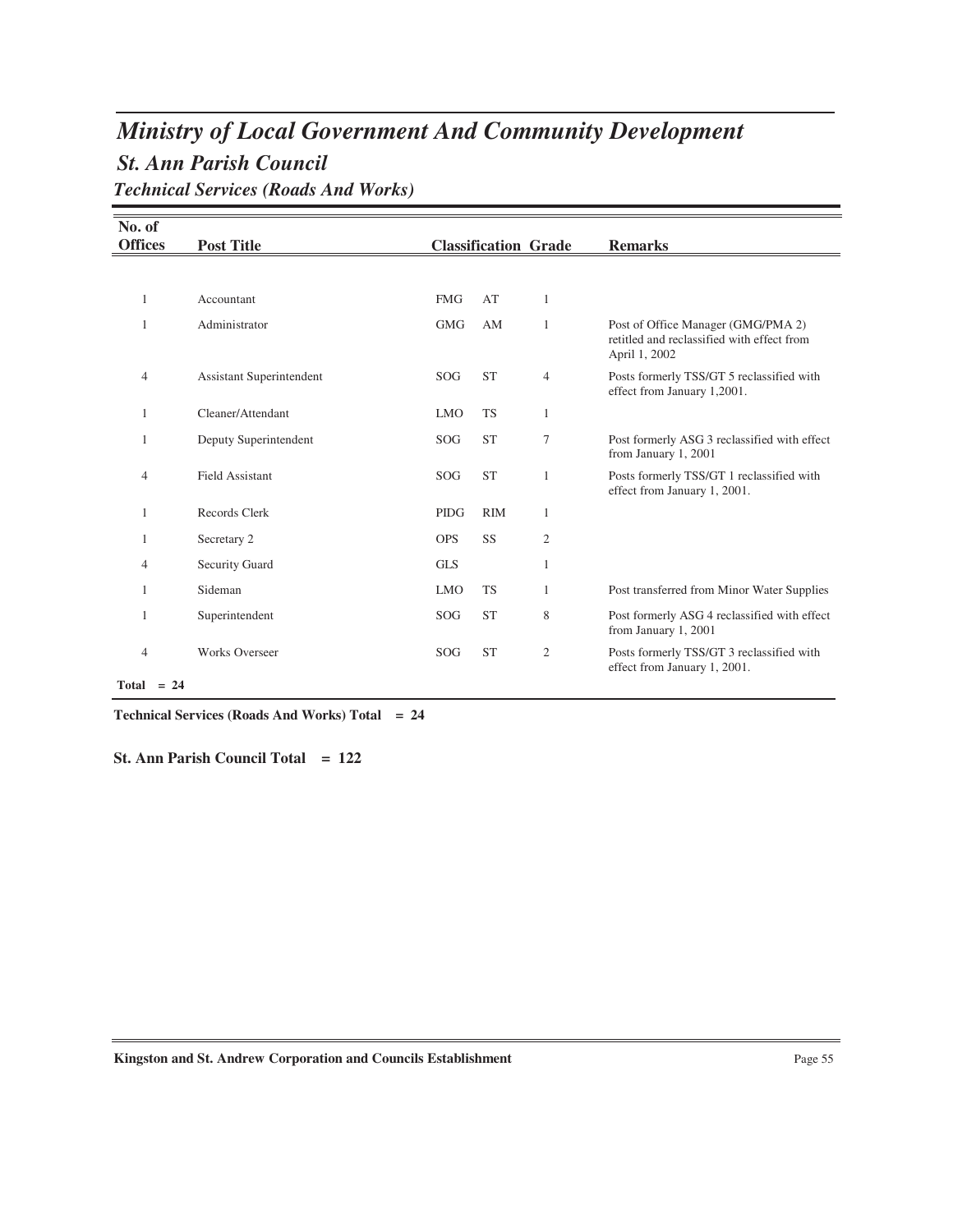## *St. Catherine Parish Council Ministry of Local Government And Community Development Administration*

| No. of         |                                          |             |                             |                |                                                                                                                           |
|----------------|------------------------------------------|-------------|-----------------------------|----------------|---------------------------------------------------------------------------------------------------------------------------|
| <b>Offices</b> | <b>Post Title</b>                        |             | <b>Classification Grade</b> |                | <b>Remarks</b>                                                                                                            |
|                |                                          |             |                             |                |                                                                                                                           |
| 1              | Secretary/Manager                        | <b>GMG</b>  | <b>SEG</b>                  | 4              |                                                                                                                           |
| 1              | Administrator (Office Management)        | <b>GMG</b>  | AM                          | 2              | Post formerly General Administrator<br>(GMG/PMA 2) reclassified and retitled with<br>effect from April 1, 2002            |
| 1              | Administrator (Personnel Management)     | <b>GMG</b>  | AM                          | 2              | Post formerly General Administrator<br>(GMG/PMA 2) reclassified with effect from<br>April 1, 2002                         |
| 2              | Cleaner                                  | <b>LMO</b>  | <b>TS</b>                   | 1              | Post formerly GLS 1 reclassified with effect<br>from July 1, 1999                                                         |
| $\mathbf{1}$   | Community Programmes Coordinator         | <b>GMG</b>  | AM                          | 3              | Post formerly Public & Comm. Relations<br>Officer (GMG/PMA 5) retitled and<br>reclassified with effect from April 1, 2002 |
| 1              | Director Of Administration               | <b>GMG</b>  | <b>SEG</b>                  | 1              |                                                                                                                           |
| 1              | <b>Executive Secretary 1</b>             | <b>OPS</b>  | SS                          | $\overline{4}$ |                                                                                                                           |
| 1              | <b>Information Management Specialist</b> | <b>MIS</b>  | IT                          | 3              | Post formerly EDP 4 reclassified with effect<br>from October 1, 2001                                                      |
| 1              | Mechanical Unit Operator                 | <b>LMO</b>  | DR                          | $\mathbf{1}$   |                                                                                                                           |
| 3              | Office Attendant                         | <b>LMO</b>  | <b>TS</b>                   | 1              | Posts formerly GLS 1 reclassified with effect<br>from July 1, 1999                                                        |
| 1              | Parish Disaster Coordinator              | <b>GMG</b>  | AΜ                          | 3              | Post formerly GMG/PMA 4 reclassified with<br>effect from April 1, 2002                                                    |
| 3              | Records Clerk                            | <b>PIDG</b> | <b>RIM</b>                  | $\mathbf{1}$   |                                                                                                                           |
| $\mathbf{1}$   | Records Officer 1                        | <b>PIDG</b> | <b>RIM</b>                  | $\mathfrak{2}$ | Post of Executive Officer (OPS/CR 4)<br>reclassified and retitled with effect from<br>November 1, 2000                    |
| $\mathbf{1}$   | Records Officer 1                        | <b>PIDG</b> | <b>RIM</b>                  | $\mathfrak{2}$ |                                                                                                                           |
| 3              | Secretary 1                              | <b>OPS</b>  | SS                          | $\mathbf{1}$   |                                                                                                                           |
| $\overline{2}$ | Secretary 2                              | <b>OPS</b>  | SS                          | 2              |                                                                                                                           |
| $\mathbf{1}$   | Telephone Operator                       | <b>OPS</b>  | TO                          | $\mathbf{1}$   |                                                                                                                           |
| $\overline{2}$ | Watchman                                 | <b>LMO</b>  | <b>TS</b>                   | 1              |                                                                                                                           |
| $Total = 27$   |                                          |             |                             |                |                                                                                                                           |

**Administration Total = 27**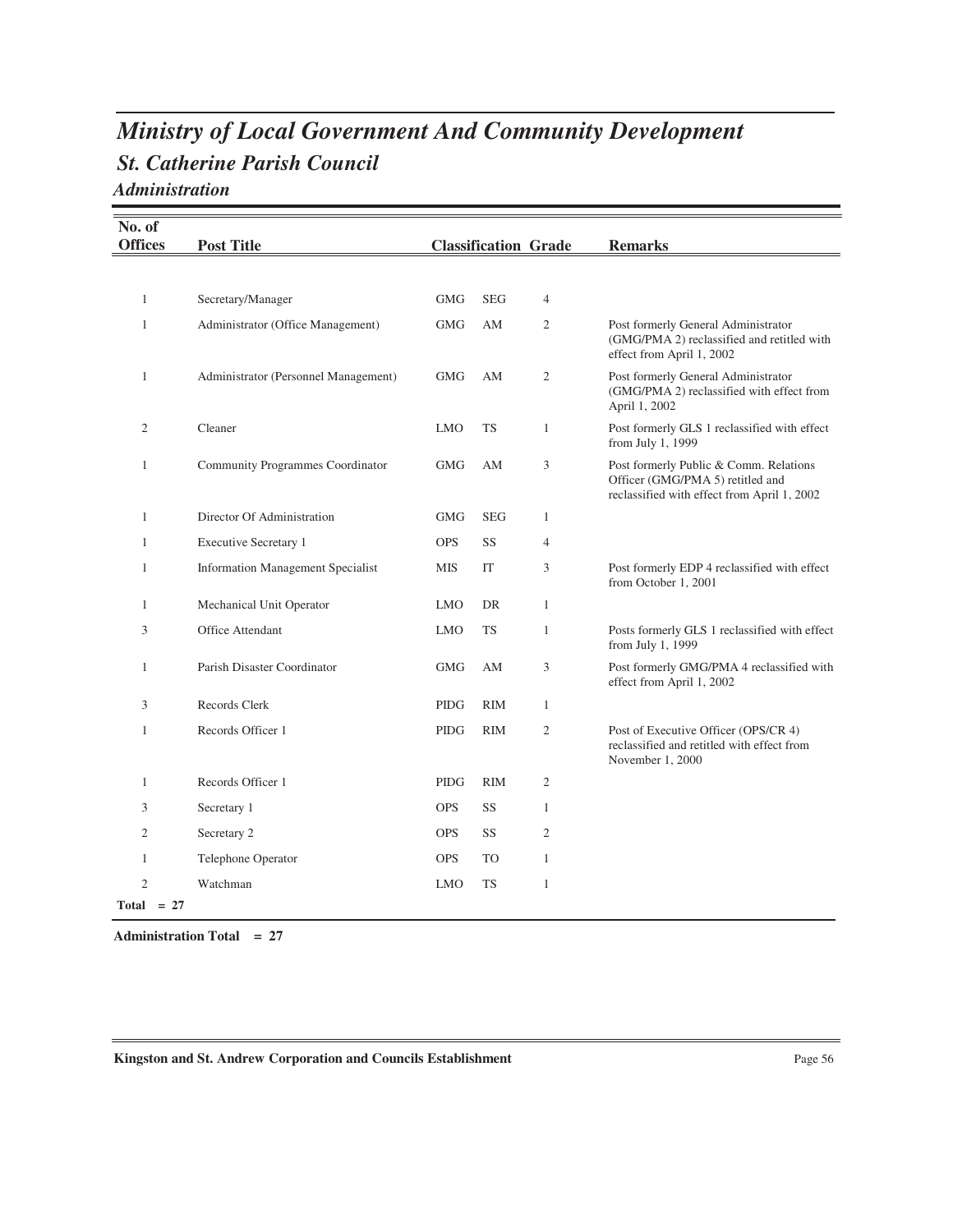# *St. Catherine Parish Council Ministry of Local Government And Community Development*

*Accounts*

| No. of         |                                                |             |            |                             |                                                                                                                                             |
|----------------|------------------------------------------------|-------------|------------|-----------------------------|---------------------------------------------------------------------------------------------------------------------------------------------|
| <b>Offices</b> | <b>Post Title</b>                              |             |            | <b>Classification Grade</b> | <b>Remarks</b>                                                                                                                              |
|                |                                                |             |            |                             |                                                                                                                                             |
| 1              | Accountant                                     | <b>FAA</b>  |            | $\overline{2}$              |                                                                                                                                             |
| 1              | Accountant - Budget and Revenue                | <b>FMG</b>  | PA         | 1                           | Post formerly GMG/SEG 1 reclassified with<br>effect from April 1,1997                                                                       |
| 1              | Accountant, General Accounting &<br>Operations | <b>FMG</b>  | AT         | 3                           |                                                                                                                                             |
| 2              | Accounting Clerk 1                             | <b>FMG</b>  | AC         | 1                           |                                                                                                                                             |
| $\overline{2}$ | Accounting Clerk 2                             | <b>FMG</b>  | AC         | $\overline{2}$              |                                                                                                                                             |
| 1              | Accounting Clerk 2                             | <b>FMG</b>  | AC         | $\mathfrak{2}$              | Posts of Clerical Officer 3 (OPS/CR 2)<br>(#1480270) reclassified and retitled. Post<br>inadvertently omitted from previous<br>publication. |
| 3              | Accounting Technician 1                        | <b>FMG</b>  | AT         | 1                           |                                                                                                                                             |
| 1              | Accounting Technician 2                        | <b>FMG</b>  | AT         | 2                           |                                                                                                                                             |
| 1              | Cashier                                        | <b>FMG</b>  | <b>CS</b>  | $\mathfrak{2}$              |                                                                                                                                             |
| 1              | Director of Finance                            | <b>FMG</b>  | PA         | 2                           |                                                                                                                                             |
| 1              | Records Clerk                                  | <b>PIDG</b> | <b>RIM</b> | 1                           |                                                                                                                                             |
| 1              | Senior Secretary                               | <b>OPS</b>  | SS         | 3                           |                                                                                                                                             |
| $Total = 16$   |                                                |             |            |                             |                                                                                                                                             |

**Accounts Total = 16**

#### *Internal Audit*

| No. of         |                         |            |                             |                |
|----------------|-------------------------|------------|-----------------------------|----------------|
| <b>Offices</b> | <b>Post Title</b>       |            | <b>Classification Grade</b> | <b>Remarks</b> |
|                |                         |            |                             |                |
|                |                         |            |                             |                |
|                | <b>Audit Clerk</b>      | FMG        | <b>AUC</b>                  |                |
|                | <b>Internal Auditor</b> | <b>FMG</b> | AS<br>2                     |                |
| $Total = 2$    |                         |            |                             |                |
|                |                         |            |                             |                |

**Internal Audit Total = 2**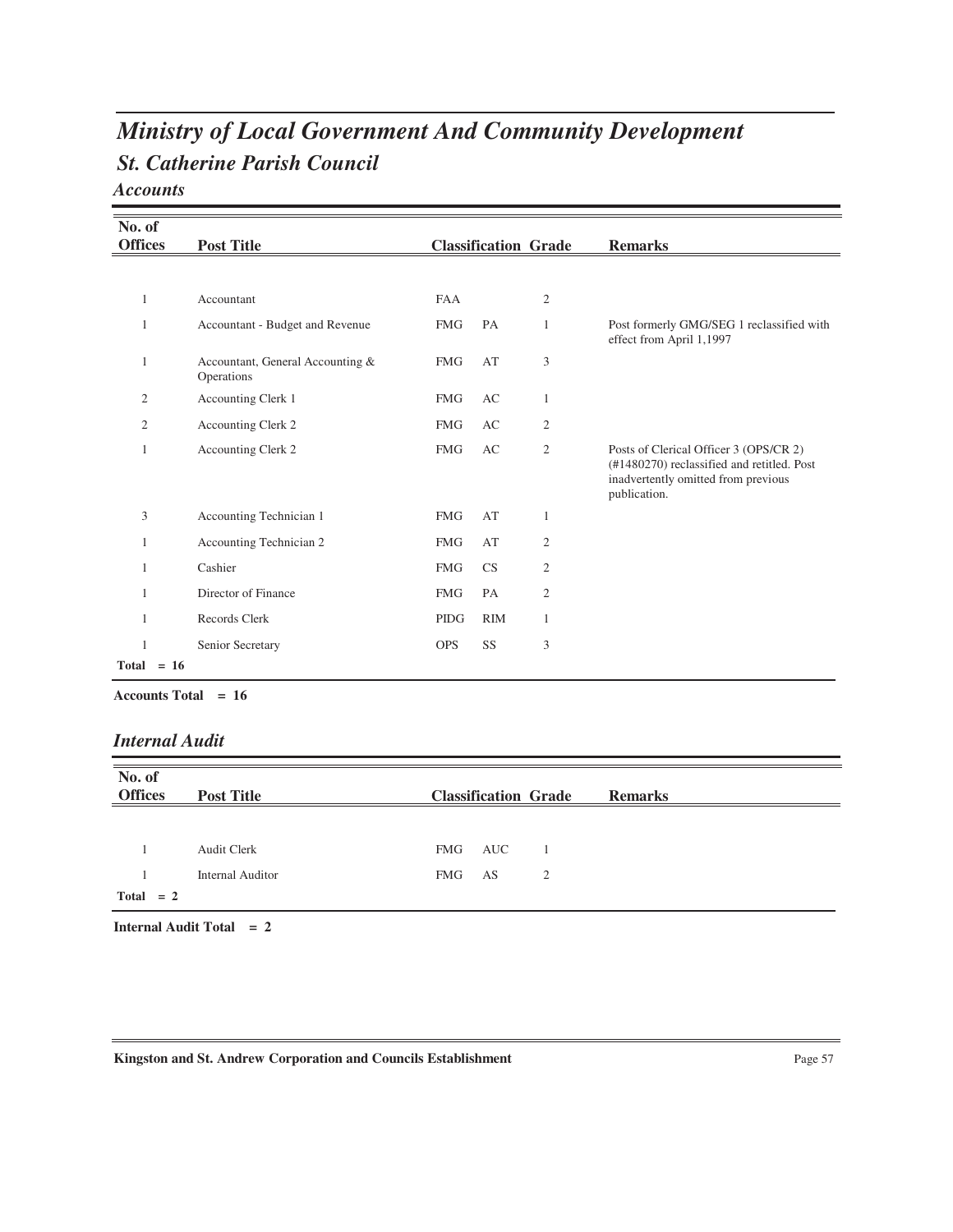## *St. Catherine Parish Council Ministry of Local Government And Community Development Minor Water Supply*

| No. of<br><b>Offices</b> |        | <b>Post Title</b> |            | <b>Classification Grade</b> |                | <b>Remarks</b>                                                             |
|--------------------------|--------|-------------------|------------|-----------------------------|----------------|----------------------------------------------------------------------------|
|                          |        |                   |            |                             |                |                                                                            |
| $\overline{c}$           |        | Driver 2          | <b>LMO</b> | DR                          | $\mathfrak{2}$ |                                                                            |
| 1                        |        | Pump Operator     | <b>LMO</b> | <b>TS</b>                   | 3              | Post formerly LMO 2 reclassified with effect<br>from July 1,1999.          |
| 5                        |        | Pump Operator     | <b>LMO</b> | <b>TS</b>                   | 3              | Posts formerly LMO 2 reclassified with<br>effect from July 1,1999.         |
|                          |        | Sideman           | <b>LMO</b> |                             |                |                                                                            |
|                          |        | Sideman           | <b>LMO</b> | <b>TS</b>                   |                | Post formerly LMO 1(#127823) reclassified<br>with effect from July 1, 1999 |
|                          |        | Superintendent    | SOG        | <b>ST</b>                   | 3              | Post formerly TSS/GT 4 reclassified with<br>effect from January 1, 2001.   |
| Total                    | $= 11$ |                   |            |                             |                |                                                                            |

**Minor Water Supply Total = 11**

## *Planning*

| No. of<br><b>Offices</b> | <b>Post Title</b>       |            |            | <b>Classification Grade</b> | <b>Remarks</b>                                                          |
|--------------------------|-------------------------|------------|------------|-----------------------------|-------------------------------------------------------------------------|
|                          |                         |            |            |                             |                                                                         |
|                          | Director of Planning    | <b>GMG</b> | <b>SEG</b> | 2                           |                                                                         |
|                          | <b>Physical Planner</b> | SOG        | <b>ST</b>  | 5                           | Post reclassified with effect from January 1,<br>2001.                  |
|                          | Planning Coordinator    | <b>GMG</b> | AM         | 2                           | Post formerly GMG/PMA 2 reclassified with<br>effect from April 1, 2002. |
|                          | Secretary 2             | <b>OPS</b> | SS         | $\overline{2}$              |                                                                         |
| Total                    |                         |            |            |                             |                                                                         |

**Planning Total = 4**

#### *Political Directorate*

| No. of<br><b>Offices</b> | <b>Post Title</b>        |     |    | <b>Classification Grade</b> | <b>Remarks</b>                             |
|--------------------------|--------------------------|-----|----|-----------------------------|--------------------------------------------|
| Support Staff            |                          |     |    |                             |                                            |
|                          | Administrative Assistant | GMG | AM | 3                           | New post with effect from November 1, 2012 |
|                          | Driver                   | LMO | DR |                             |                                            |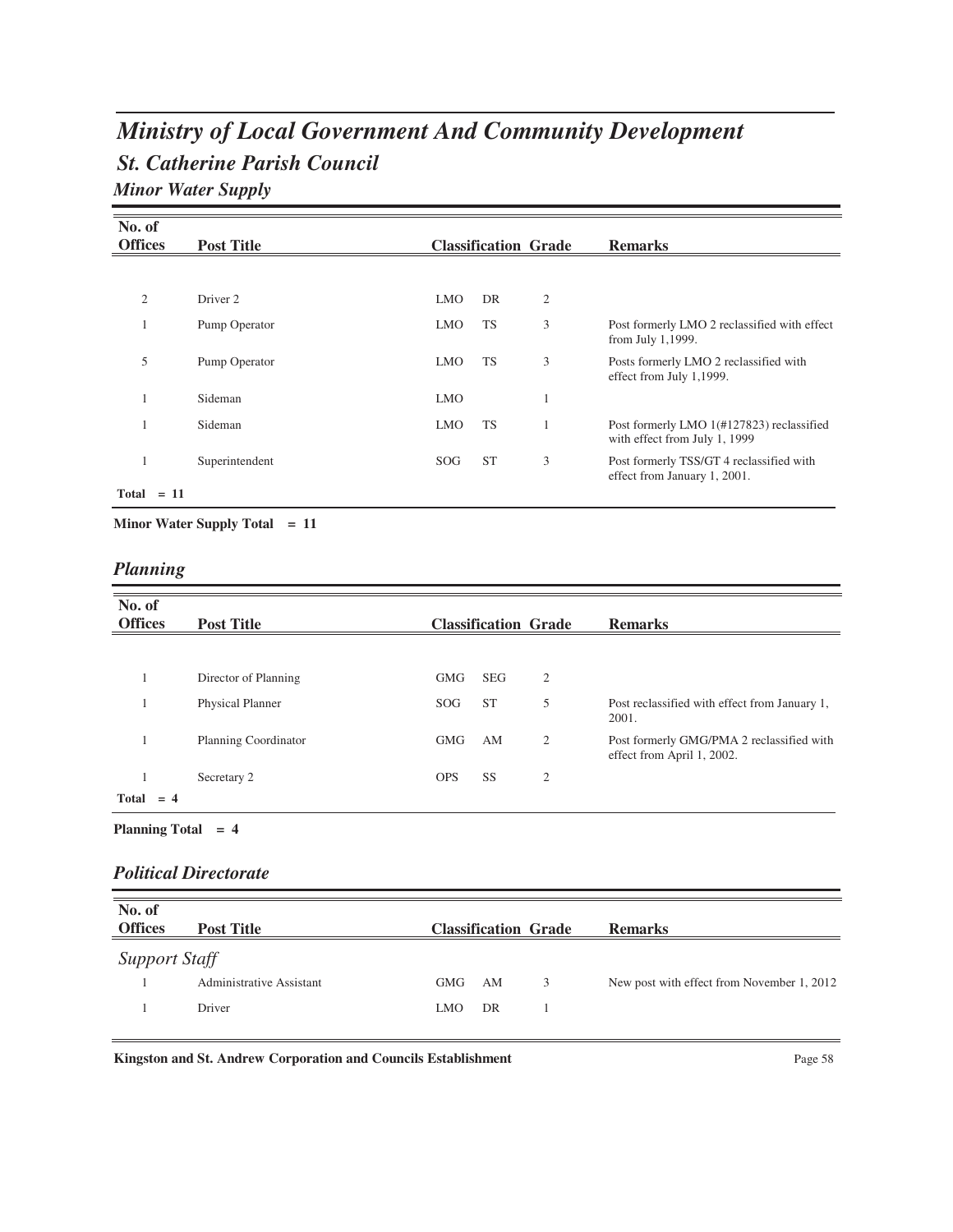## *St. Catherine Parish Council Ministry of Local Government And Community Development Political Directorate*

| No. of<br><b>Offices</b>  | <b>Post Title</b>     |            |           | <b>Classification Grade</b> | <b>Remarks</b>                                                         |
|---------------------------|-----------------------|------------|-----------|-----------------------------|------------------------------------------------------------------------|
| Support Staff             |                       |            |           |                             |                                                                        |
|                           | Executive Secretary 1 | <b>OPS</b> | SS.       | 4                           |                                                                        |
|                           | Household Helper      | <b>LMO</b> | <b>TS</b> |                             | Post formerly GLS 1 reclassified with effect<br>from April $1, 2002$ . |
|                           | Secretary 1           | <b>OPS</b> | SS.       |                             |                                                                        |
| Support Staff Total $= 5$ |                       |            |           |                             |                                                                        |

#### **Political Directorate Total = 5**

## *Poor Relief Services*

| No. of<br><b>Offices</b> | <b>Post Title</b>             |             | <b>Classification Grade</b> |                | <b>Remarks</b>                                                                                                                                    |
|--------------------------|-------------------------------|-------------|-----------------------------|----------------|---------------------------------------------------------------------------------------------------------------------------------------------------|
| <i>Indoor</i>            |                               |             |                             |                |                                                                                                                                                   |
| $\mathbf{1}$             | <b>Assistant Matron</b>       | <b>IAC</b>  | IA                          | 1              | Post formerly GMG/PMA 3 reclassified as<br>NPG/IA 1 with effect from April 1, 2002<br>and further reclassified with effect from<br>April 1, 2013  |
| 4                        | Cleaner                       | <b>LMO</b>  | <b>TS</b>                   | 1              | Posts formerly GLS 1 reclassified with effect<br>from July 1,1999.                                                                                |
| 1                        | Gardener                      | <b>LMO</b>  | <b>TS</b>                   | $\mathfrak{2}$ | Post formerly LMO 1 reclassified with effect<br>from July 1,1999.                                                                                 |
| 4                        | Laundress                     | <b>LMO</b>  | <b>TS</b>                   | $\mathfrak{2}$ |                                                                                                                                                   |
| 1                        | Matron                        | <b>IAC</b>  | IA                          | 2              | Post formerly GMG/PMA 4 reclassified as<br>NPG/IA 2 with effect from April 1, 2002<br>and further reclassified with effect from<br>April 1, 2013. |
| 1                        | Nurse Aide                    | <b>HSC</b>  | <b>HS</b>                   | 6              | Post of Nurse Aide (TSS/HS 3) reclassified<br>with effect from April 1, 2013.                                                                     |
| 24                       | <b>Patient Care Assistant</b> | <b>HSC</b>  | HS                          | 5              | Posts of Ward Assistant (TSS/HS 2) retitled<br>and reclassified with effect from April 1,<br>2013.                                                |
| $\overline{2}$           | Porter                        | <b>PTSG</b> | <b>PX</b>                   | $\mathbf{1}$   | Post formerly Gate Porter (#s127788 &<br>127789) retitled with effect from October 1,<br>2002.                                                    |
| 1                        | Porter                        | <b>PTSG</b> | <b>PX</b>                   | $\mathbf{1}$   | Posts formerly GLS 3 (#127787) reclassified<br>with effect from October 1, 2002.                                                                  |
| 3                        | <b>Sanitation Attendant</b>   | <b>LMO</b>  | <b>TS</b>                   | $\mathfrak{2}$ | Posts formerly LMO 3 reclassified with<br>effect from July 1,1999.                                                                                |
| 1                        | Secretary 1                   | <b>OPS</b>  | SS                          | 1              |                                                                                                                                                   |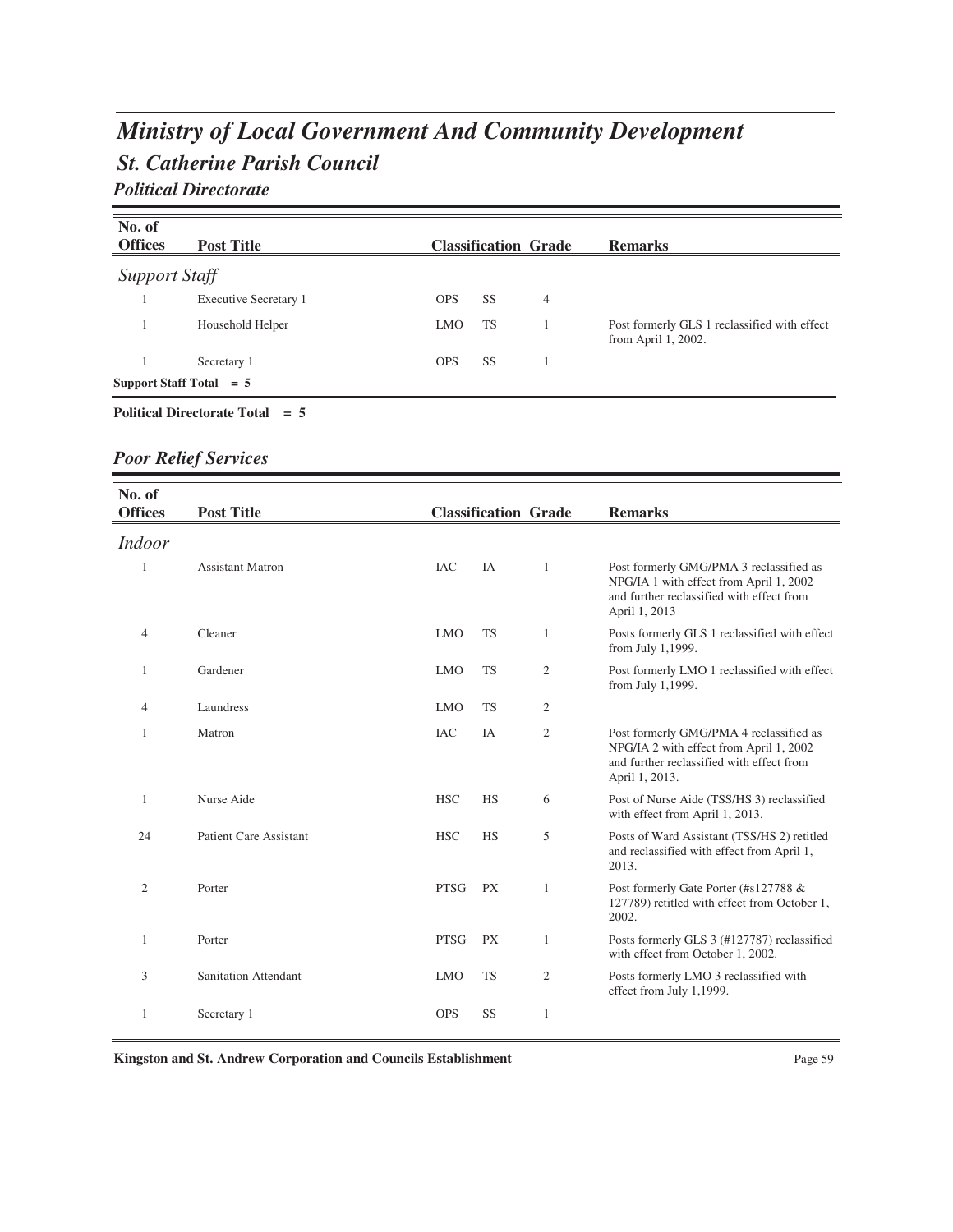# *St. Catherine Parish Council Ministry of Local Government And Community Development*

*Poor Relief Services*

| No. of<br><b>Offices</b>      | <b>Post Title</b>     |            | <b>Classification Grade</b> |                | <b>Remarks</b>                                                                                                          |
|-------------------------------|-----------------------|------------|-----------------------------|----------------|-------------------------------------------------------------------------------------------------------------------------|
| Indoor<br>Indoor Total $= 43$ |                       |            |                             |                |                                                                                                                         |
| <i>Outdoor</i>                |                       |            |                             |                |                                                                                                                         |
|                               | Inspector Of Poor     | SWG        | <b>PS</b>                   | 3              | Post formerly NPS/SW 4 reclassified with<br>effect from October 1,1999.                                                 |
| 4                             | Plumber               | <b>LMO</b> | <b>TS</b>                   | 3              | Posts formerly AIT 2 reclassified with effect<br>from July 1, 1999                                                      |
| 8                             | Poor Relief Officer 1 | SWG        | <b>SSA</b>                  | $\overline{2}$ | Posts of Assistant Inspector of Poor<br>(NPS/SW 1) reclassified and retitled with<br>effect from October 1,1999.        |
|                               | Poor Relief Officer 2 | <b>SWG</b> | <b>PS</b>                   | $\overline{1}$ | Post of Senior Assistant Inspector of Poor (<br>NPS/SW 2) reclassified and retitled with<br>effect from October 1,1999. |
|                               | Poor Relief Officer 3 | SWG        | <b>PS</b>                   | $\overline{2}$ | Post of Deputy Inspector of Poor (NPS/SW)<br>3) reclassified and retitled with effect from<br>October 1,1999.           |
| <b>Outdoor Total</b>          | $= 15$                |            |                             |                |                                                                                                                         |

**Poor Relief Services Total = 58**

### *Road And Works*

| No. of<br><b>Offices</b> | <b>Post Title</b>        |             | <b>Classification Grade</b> |                | <b>Remarks</b>                                                           |
|--------------------------|--------------------------|-------------|-----------------------------|----------------|--------------------------------------------------------------------------|
|                          |                          |             |                             |                |                                                                          |
| 2                        | Assistant Superintendent | SOG         | <b>ST</b>                   | 4              | Posts formerly TSS/GT 5, reclassifed with<br>effect from January 1, 2001 |
| 3                        | <b>Building Officer</b>  | SOG         | <b>ST</b>                   | 5              | Posts formerly TSS/GT 7, reclassifed with<br>effect from January 1, 2001 |
| 1                        | Deputy Superintendent    | SOG         | <b>ST</b>                   | $\overline{7}$ | Post formerly ASG/ASG 3 reclassified with<br>effect from January 1, 2001 |
|                          | Parochial Inspector      | <b>GMG</b>  | AM                          | 1              | Post formerly TSS/GT 4 reclassified with<br>effect from April 1, 2002    |
|                          | Records Officer 1        | <b>PIDG</b> | <b>RIM</b>                  | $\overline{2}$ |                                                                          |
|                          | Secretary 2              | <b>OPS</b>  | SS                          | $\overline{2}$ |                                                                          |
|                          | Superintendent           | SOG         | <b>ST</b>                   | 8              | Post formerly ASG/ASG 4 reclassified with<br>effect from January 1, 2001 |
| 3                        | <b>Works Overseer</b>    | SOG         | <b>ST</b>                   | $\mathfrak{2}$ | Posts formerly TSS/GT 3 reclassified with<br>effect from January 1, 2001 |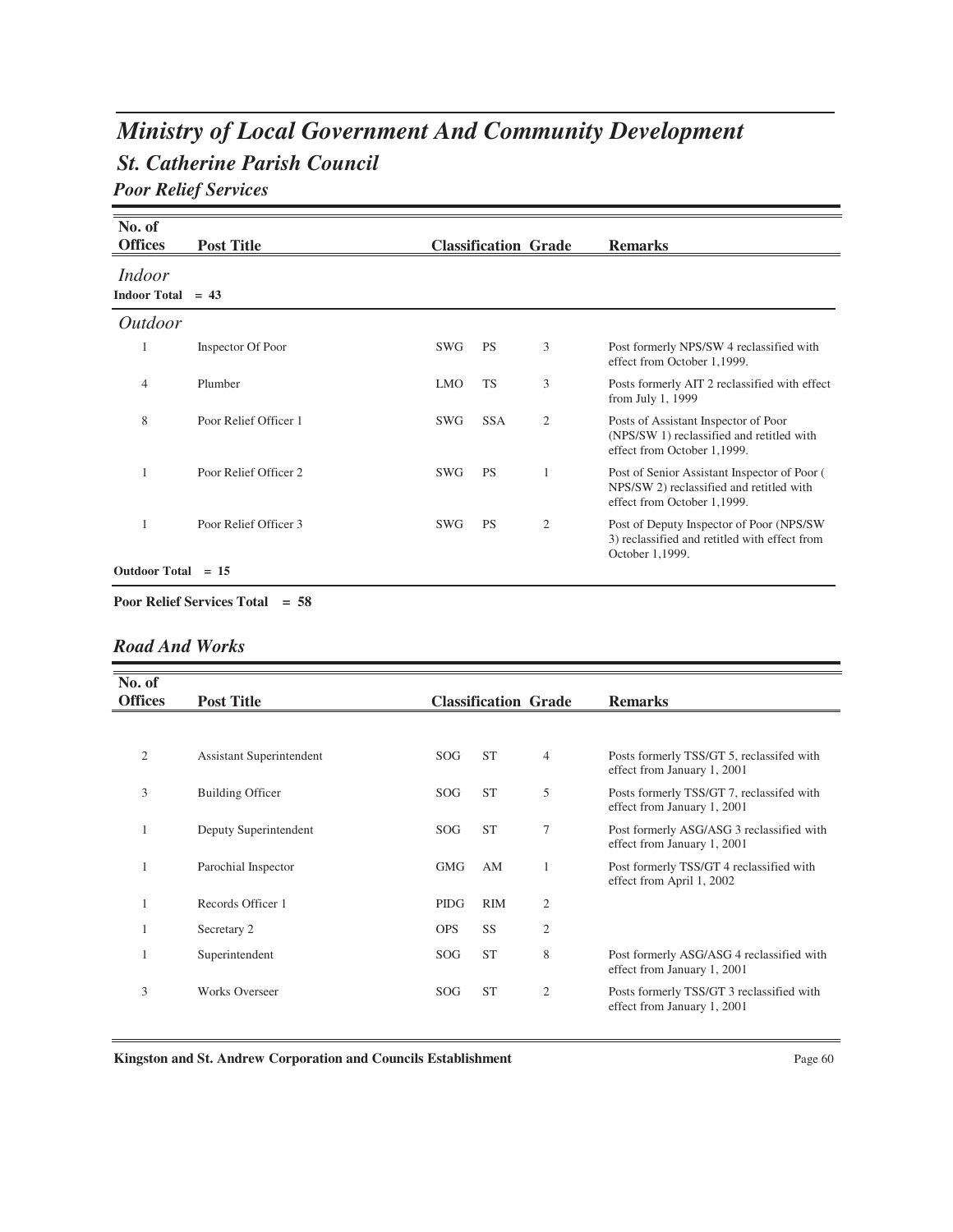## *St. Catherine Parish Council Ministry of Local Government And Community Development Road And Works*

| No. of<br><b>Offices</b> | <b>Post Title</b> | <b>Classification Grade</b> | <b>Remarks</b> |  |
|--------------------------|-------------------|-----------------------------|----------------|--|
| $Total = 13$             |                   |                             |                |  |

**Road And Works Total = 13**

**St. Catherine Parish Council Total = 136**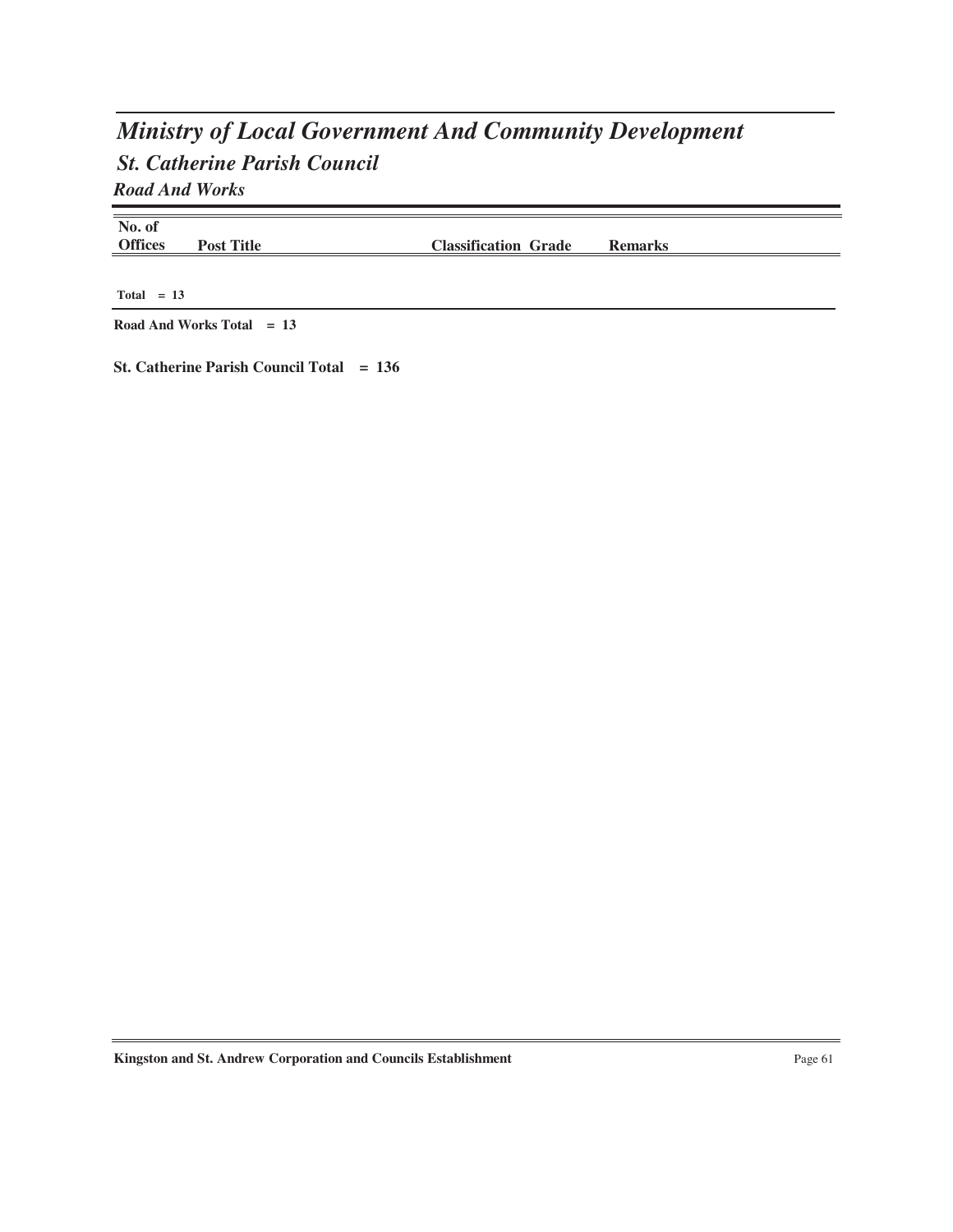## *St. Elizabeth Parish Council Ministry of Local Government And Community Development Administration*

| No. of         |                                          |            |                             |                |                                                                                                                             |
|----------------|------------------------------------------|------------|-----------------------------|----------------|-----------------------------------------------------------------------------------------------------------------------------|
| <b>Offices</b> | <b>Post Title</b>                        |            | <b>Classification Grade</b> |                | <b>Remarks</b>                                                                                                              |
|                |                                          |            |                             |                |                                                                                                                             |
| 1              | Secretary/Manager                        | <b>GMG</b> | <b>SEG</b>                  | 4              |                                                                                                                             |
| 1              | Administrator                            | <b>GMG</b> | AM                          | 2              | Post Formerly GMG/PMA 2 reclassified<br>with effect from April 1, 2002                                                      |
| 1              | Cleaner/Attendant                        | <b>LMO</b> | <b>TS</b>                   | 1              |                                                                                                                             |
| 1              | Community Programmes Coordinator         | <b>GMG</b> | AM                          | 3              | Post of Public & Communication Relations<br>Officer (GMG/PMA 5) reclassified and<br>retitled with effect from April 1, 2002 |
| 1              | Director Of Administration               | <b>GMG</b> | <b>SEG</b>                  | 1              |                                                                                                                             |
| -1             | Director of Planning                     | <b>GMG</b> | <b>SEG</b>                  | 2              |                                                                                                                             |
| $\overline{2}$ | <b>Executive Secretary 1</b>             | <b>OPS</b> | SS                          | 4              |                                                                                                                             |
| 1              | <b>Information Management Specialist</b> | <b>MIS</b> | IT                          | 3              | Post formerly MIS/EDP 4 reclassified with<br>effect from April 1, 2002                                                      |
| -1             | Parish Disaster Coordinator              | <b>GMG</b> | AM                          | 3              | Post of Disaster Coordinator GMG/PMA 4<br>reclassified with effect from April 1, 2002                                       |
| $\mathbf{1}$   | Planning Coordinator                     | <b>GMG</b> | AM                          | 2              | Post formerly GMG/PMA 2 reclassified with<br>effect from April 1, 2002                                                      |
| $\mathfrak{2}$ | Secretary 1                              | <b>OPS</b> | SS                          | 1              | Posts reclassified with effect from December<br>1, 1997.                                                                    |
| 2              | Secretary 2                              | <b>OPS</b> | SS                          | $\overline{2}$ |                                                                                                                             |
| 1              | Senior Secretary                         | <b>OPS</b> | SS                          | 3              |                                                                                                                             |
| 1              | Telephone Operator                       | <b>OPS</b> | <b>TO</b>                   | 1              |                                                                                                                             |
| $Total = 17$   |                                          |            |                             |                |                                                                                                                             |

**Administration Total = 17**

#### *Accounts*

| No. of<br><b>Offices</b> | <b>Post Title</b>                              |            | <b>Classification Grade</b> |   | <b>Remarks</b>                                                         |
|--------------------------|------------------------------------------------|------------|-----------------------------|---|------------------------------------------------------------------------|
|                          | Accountant, General Accounting &<br>Operations | <b>FMG</b> | AT                          | 3 |                                                                        |
|                          | Accountant, Revenue & Budget                   | <b>FMG</b> | PA                          |   | Post formerly GMG/SEG 1 reclassified with<br>effect from April 1,1997. |
| 3                        | <b>Accounting Clerk 1</b>                      | FMG        | AC                          |   |                                                                        |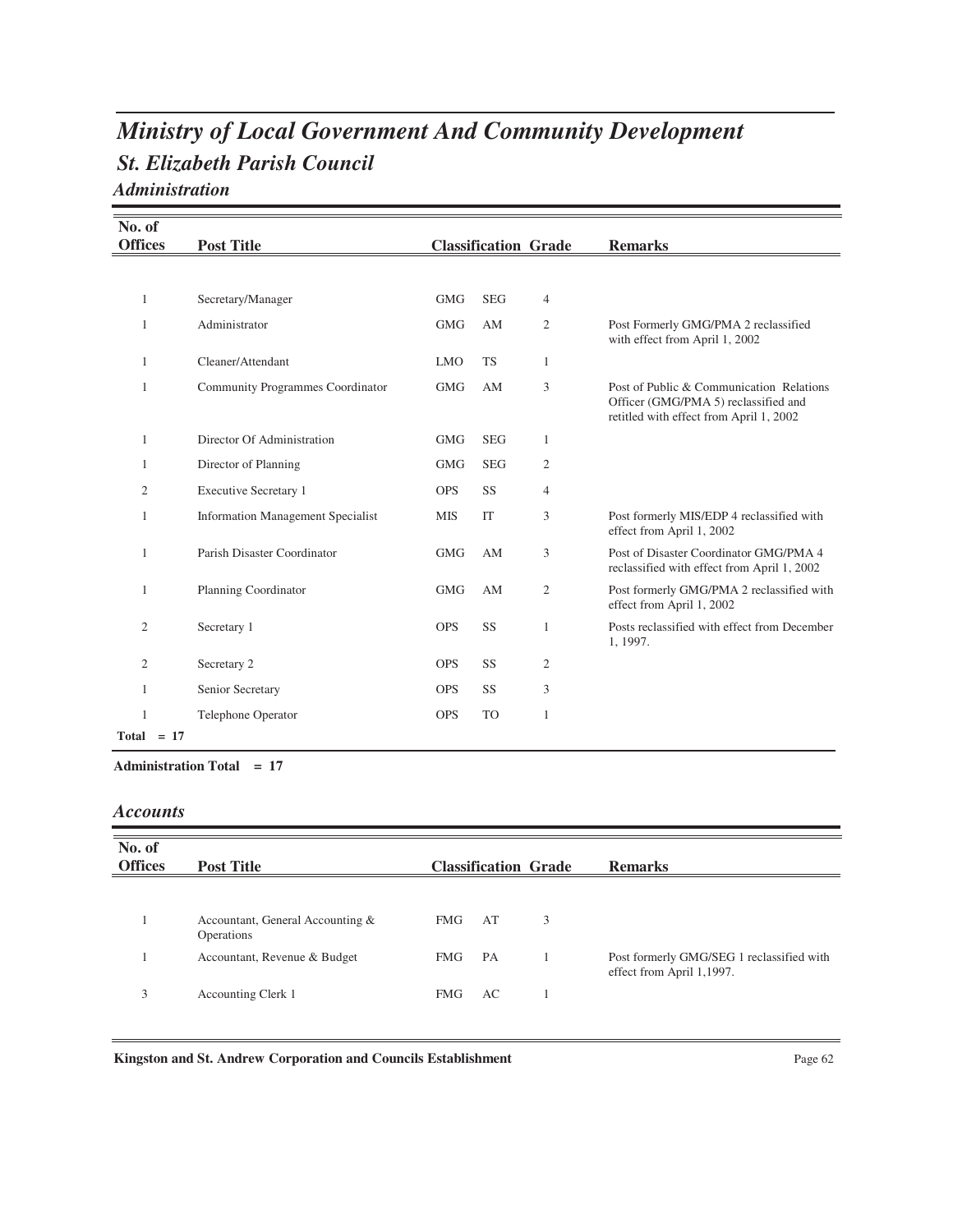# *St. Elizabeth Parish Council Ministry of Local Government And Community Development*

*Accounts*

| No. of<br><b>Offices</b>    | <b>Post Title</b>           |            |           | <b>Classification Grade</b> | <b>Remarks</b>                                                          |
|-----------------------------|-----------------------------|------------|-----------|-----------------------------|-------------------------------------------------------------------------|
|                             |                             |            |           |                             |                                                                         |
| $\overline{2}$              | Accounting Clerk 2          | <b>FMG</b> | AC        | $\mathfrak{2}$              | Posts incorrectly listed as FMG/AT 1 in<br>previous publication.        |
| $\mathbf{1}$                | Accounting Technician 2     | <b>FMG</b> | AT        | $\mathfrak{2}$              | Post formerly listed as Accountant in<br>previous publication.          |
| 1<br>$Total = 9$            | Director of Finance         | <b>FMG</b> | PA        | $\overline{2}$              |                                                                         |
| Accounts Total = $9$        |                             |            |           |                             |                                                                         |
| <b>Internal Audit</b>       |                             |            |           |                             |                                                                         |
| No. of<br><b>Offices</b>    | <b>Post Title</b>           |            |           | <b>Classification Grade</b> | <b>Remarks</b>                                                          |
|                             |                             |            |           |                             |                                                                         |
| $\mathbf{1}$<br>Total $= 1$ | <b>Internal Auditor</b>     | <b>FMG</b> | AS        | $\mathfrak{2}$              |                                                                         |
|                             | Internal Audit Total = 1    |            |           |                             |                                                                         |
|                             | <b>Minor Water Supplies</b> |            |           |                             |                                                                         |
| No. of<br><b>Offices</b>    | <b>Post Title</b>           |            |           | <b>Classification Grade</b> | <b>Remarks</b>                                                          |
|                             |                             |            |           |                             |                                                                         |
| $\mathfrak{2}$              | Driver                      | <b>LMO</b> | DR        | $\mathfrak{2}$              | Posts incorrectly listed in previous<br>publication as LMO 2.           |
| $\mathbf{1}$                | Plumber                     | <b>LMO</b> | TS        | 3                           | Post formerly AIT 2 reclassified with effect<br>from July 1,1999.       |
| $\overline{2}$              | Sideman                     | <b>LMO</b> | <b>TS</b> | $\mathbf{1}$                | Posts formerly LMO 1 reclassified with<br>effect from July 1,1999.      |
| $\mathbf{1}$                | <b>Works Overseer</b>       | SOG        | <b>ST</b> | 3                           | Post formerly TSS/GT 4 reclassified with<br>effect from January 1, 2001 |
| Total $= 6$                 |                             |            |           |                             |                                                                         |

**Minor Water Supplies Total = 6**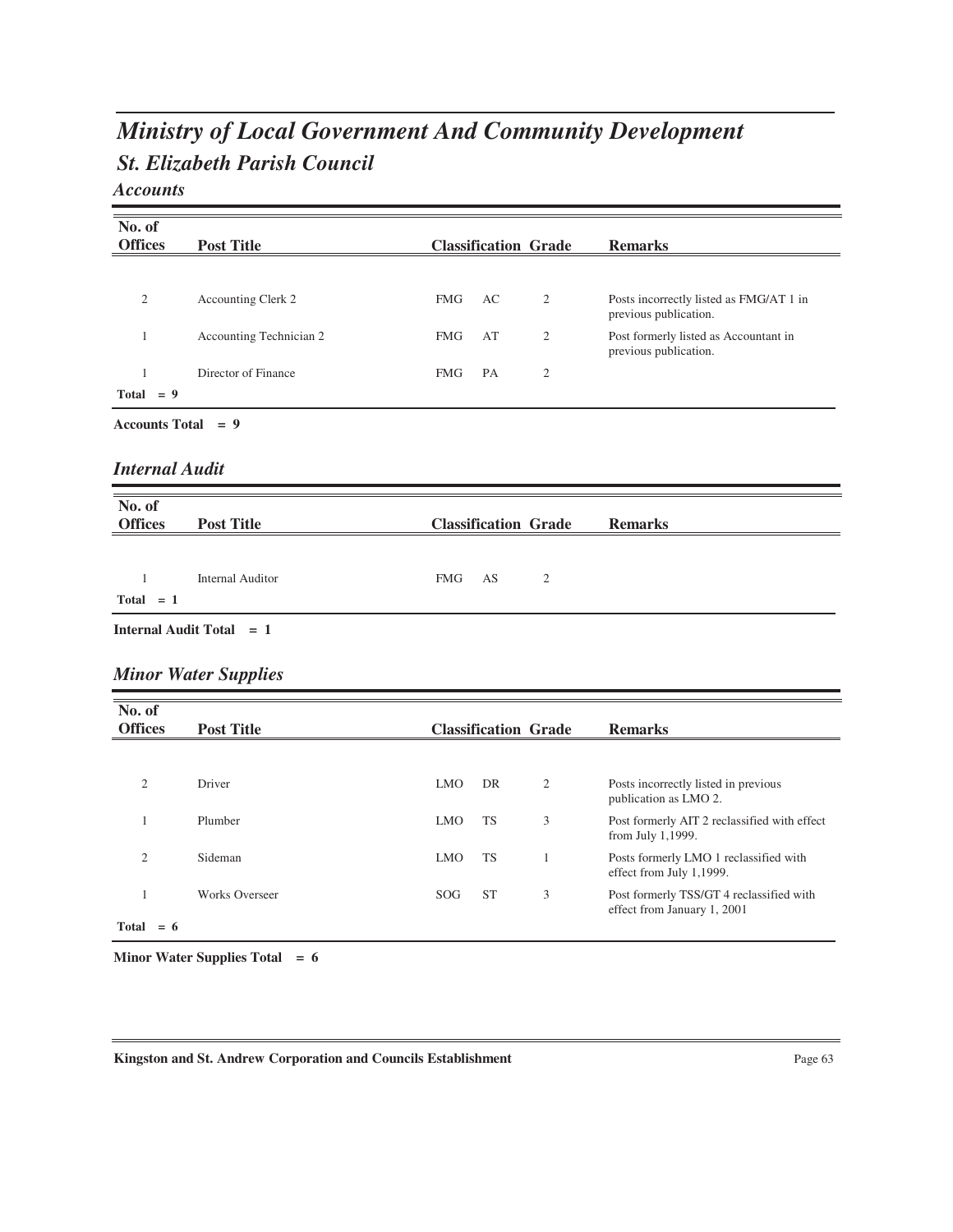## *St. Elizabeth Parish Council Ministry of Local Government And Community Development Political Directorate*

| No. of                    |                          |            |                             |   |                                                              |
|---------------------------|--------------------------|------------|-----------------------------|---|--------------------------------------------------------------|
| <b>Offices</b>            | <b>Post Title</b>        |            | <b>Classification Grade</b> |   | <b>Remarks</b>                                               |
| <b>Support Staff</b>      |                          |            |                             |   |                                                              |
| 1                         | Administrative Assistant | <b>GMG</b> | AM                          | 3 | New post with effect from November 1, 2012                   |
|                           | Cleaner                  | <b>GLS</b> |                             | 1 |                                                              |
|                           | Driver                   | <b>LMO</b> | DR                          | 2 | Post incorrectly listed as LMO 2 on previous<br>publication. |
|                           | Household Helper         | <b>LMO</b> | <b>TS</b>                   | 1 |                                                              |
|                           | Messenger                | <b>GLS</b> |                             | 1 |                                                              |
|                           | Office Attendant         | <b>GLS</b> |                             | 1 |                                                              |
|                           | <b>Security Guard</b>    | <b>GLS</b> |                             | 1 |                                                              |
| Support Staff Total $= 7$ |                          |            |                             |   |                                                              |

#### **Political Directorate Total = 7**

## *Poor Relief Services*

| No. of           |                                 |            |                             |                |                                                                                                                                                  |
|------------------|---------------------------------|------------|-----------------------------|----------------|--------------------------------------------------------------------------------------------------------------------------------------------------|
| <b>Offices</b>   | <b>Post Title</b>               |            | <b>Classification Grade</b> |                | <b>Remarks</b>                                                                                                                                   |
| <i>Infirmary</i> |                                 |            |                             |                |                                                                                                                                                  |
| 1                | <b>Assistant Cook</b>           | <b>LMO</b> | <b>TS</b>                   | $\mathfrak{2}$ |                                                                                                                                                  |
| 1                | <b>Assistant Matron</b>         | <b>IAC</b> | IA                          | 1              | Post formerly GMG/PMA 3 reclassified as<br>NPG/IA 1 with effect from April 1, 2002<br>and further reclassified with effect from<br>April 1, 2013 |
| $\mathfrak{2}$   | Cleaner                         | <b>LMO</b> | <b>TS</b>                   | 1              |                                                                                                                                                  |
| 1                | <b>Enrolled Assistant Nurse</b> | <b>NPG</b> | EAN                         | 1              |                                                                                                                                                  |
| 1                | Groundsman                      | <b>LMO</b> | <b>TS</b>                   | 1              |                                                                                                                                                  |
| 1                | <b>Head Cook</b>                | <b>LMO</b> | <b>TS</b>                   | $\overline{4}$ |                                                                                                                                                  |
| 1                | <b>Head Laundress</b>           | <b>LMO</b> | <b>TS</b>                   | 3              |                                                                                                                                                  |
| 1                | Laundress                       | <b>LMO</b> | <b>TS</b>                   | 1              |                                                                                                                                                  |
| 1                | Matron                          | <b>IAC</b> | IA                          | 2              | Post formerly GMG/PMA 4 reclassified as<br>NPG/IA 2 with effect from April 1, 2002<br>and further reclassified with effect from<br>April 1, 2013 |
| 11               | <b>Patient Care Assistant</b>   | <b>HSC</b> | <b>HS</b>                   | 5              | Posts of Ward Assistant (TSS/HS 2) retitled<br>and reclassified with effect from April 1,<br>2013                                                |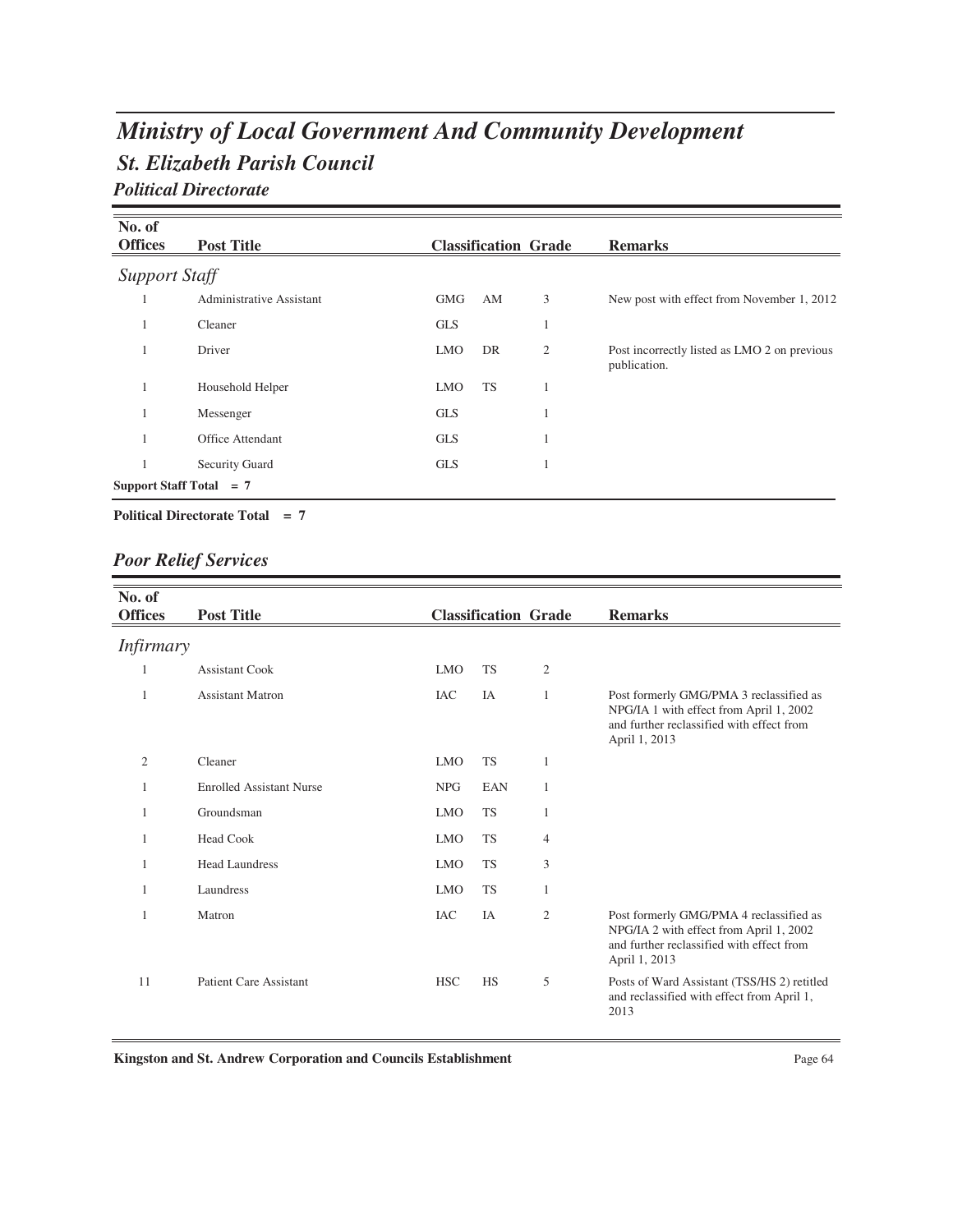# *St. Elizabeth Parish Council Ministry of Local Government And Community Development*

*Poor Relief Services*

| No. of<br><b>Offices</b> | <b>Post Title</b>     |            | <b>Classification Grade</b> |                | <b>Remarks</b>                                                     |
|--------------------------|-----------------------|------------|-----------------------------|----------------|--------------------------------------------------------------------|
|                          |                       |            |                             |                |                                                                    |
| <i>Infirmary</i>         |                       |            |                             |                |                                                                    |
| 1                        | Records Clerk         | PIDG       | RIM                         | 1              |                                                                    |
| 1                        | Watchman              | <b>LMO</b> | <b>TS</b>                   | 1              | New post with effect from August 12, 2003                          |
| Infirmary Total $= 23$   |                       |            |                             |                |                                                                    |
| <i>Outdoor</i>           |                       |            |                             |                |                                                                    |
| 1                        | Inspector Of Poor     | SWG        | <b>PS</b>                   | 3              |                                                                    |
| 1                        | Office Attendant      | <b>GLS</b> |                             | 1              |                                                                    |
| 1                        | Officer Cleaner       | <b>GLS</b> |                             | $\mathbf{1}$   |                                                                    |
| 7                        | Poor Relief Officer 1 | SWG        | <b>SSA</b>                  | $\mathfrak{2}$ | Post (#148235) inadvertently omitted from<br>previous publication. |
|                          | Poor Relief Officer 3 | SWG        | <b>PS</b>                   | $\mathfrak{2}$ |                                                                    |
| 1                        | Records Clerk         | PIDG       | <b>RIM</b>                  | 1              |                                                                    |
| 1                        | Secretary 1           | <b>OPS</b> | SS                          | $\mathbf{1}$   |                                                                    |
| Outdoor Total $= 13$     |                       |            |                             |                |                                                                    |

**Poor Relief Services Total = 36**

#### *Roads And Works*

| No. of<br><b>Offices</b> | <b>Post Title</b>        |                 | <b>Classification Grade</b> |                | <b>Remarks</b>                                                      |
|--------------------------|--------------------------|-----------------|-----------------------------|----------------|---------------------------------------------------------------------|
|                          |                          |                 |                             |                |                                                                     |
| $\overline{2}$           | Assistant Superintendent | SOG <sub></sub> | <b>ST</b>                   | $\overline{4}$ | Posts formerly TSS/GT 5 reclassified with<br>effect January 1, 2001 |
| $\mathfrak{2}$           | <b>Building Officer</b>  | SOG             | <b>ST</b>                   | 5              | Posts formerly TSS/GT 7 reclassified with<br>effect January 1, 2001 |
| 1                        | Cemetery Keeper          | <b>LMO</b>      | <b>TS</b>                   | $\overline{2}$ |                                                                     |
| 1                        | Cleaner/Attendant        | <b>LMO</b>      | TS                          | 1              |                                                                     |
| 1                        | Deputy Superintendent    | SOG <sub></sub> | <b>ST</b>                   | 7              | Post formerly ASG 3 reclassified with effect<br>January 1, 2001     |
| 1                        | Groundsman               | <b>LMO</b>      | <b>TS</b>                   | 1              |                                                                     |
|                          | Records Officer 1        | PIDG            | <b>RIM</b>                  | $\mathfrak{2}$ |                                                                     |
| 1                        | Secretary 2              | <b>OPS</b>      | SS                          | $\mathfrak{2}$ |                                                                     |
|                          | Superintendent           | SOG             | <b>ST</b>                   | 8              | Post formerly ASG 4 reclassified with effect<br>January 1, 2001     |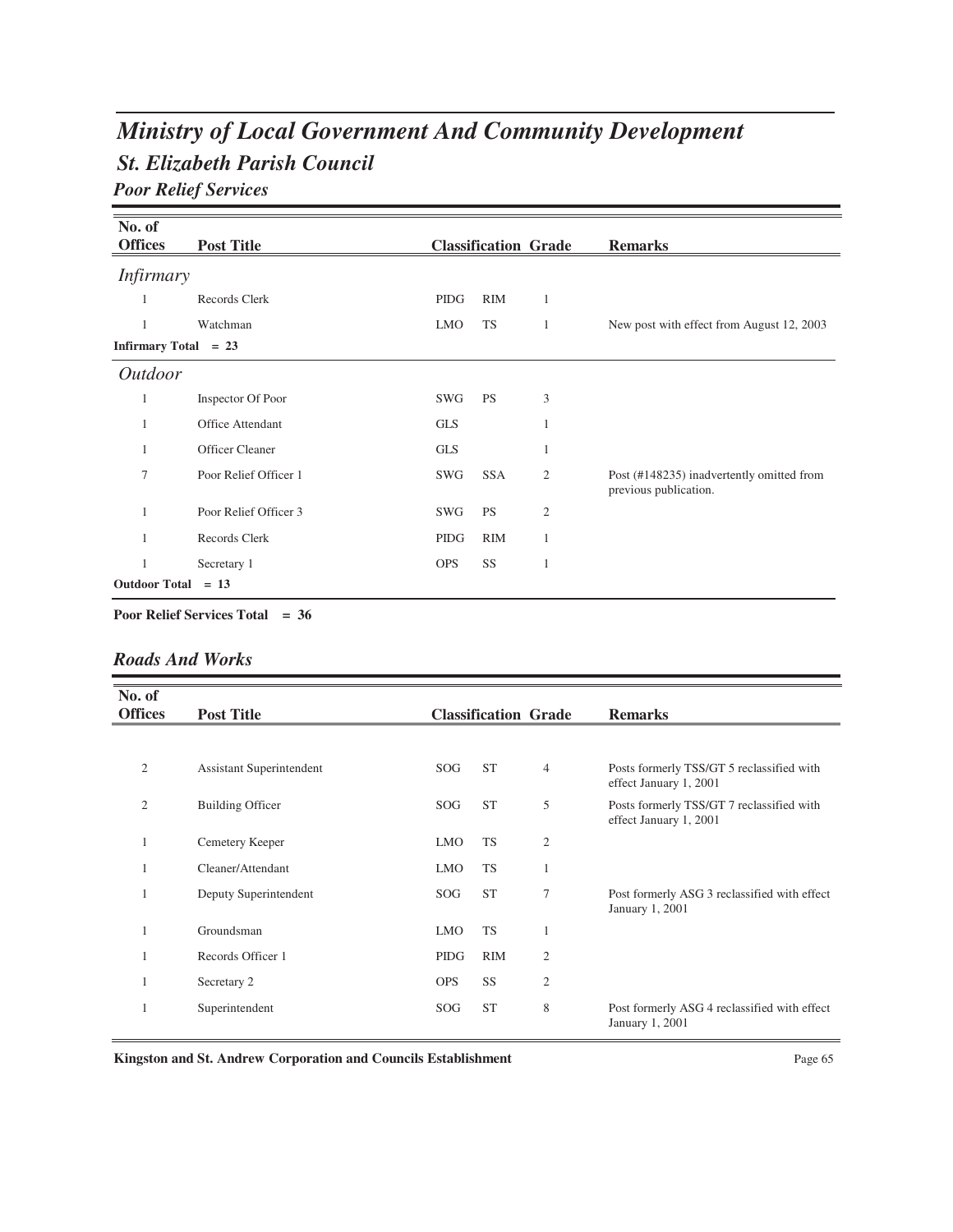# *St. Elizabeth Parish Council Ministry of Local Government And Community Development Roads And Works*

| No. of         |                       |                             |   |                                                                     |
|----------------|-----------------------|-----------------------------|---|---------------------------------------------------------------------|
| <b>Offices</b> | <b>Post Title</b>     | <b>Classification Grade</b> |   | <b>Remarks</b>                                                      |
|                |                       |                             |   |                                                                     |
| $\overline{4}$ | <b>Works Overseer</b> | <b>ST</b><br>SOG.           | 2 | Posts formerly TSS/GT 3 reclassified with<br>effect January 1, 2001 |
|                | Yardman               | <b>GLS</b>                  |   |                                                                     |
| Total $= 16$   |                       |                             |   |                                                                     |

**Roads And Works Total = 16**

**St. Elizabeth Parish Council Total = 92**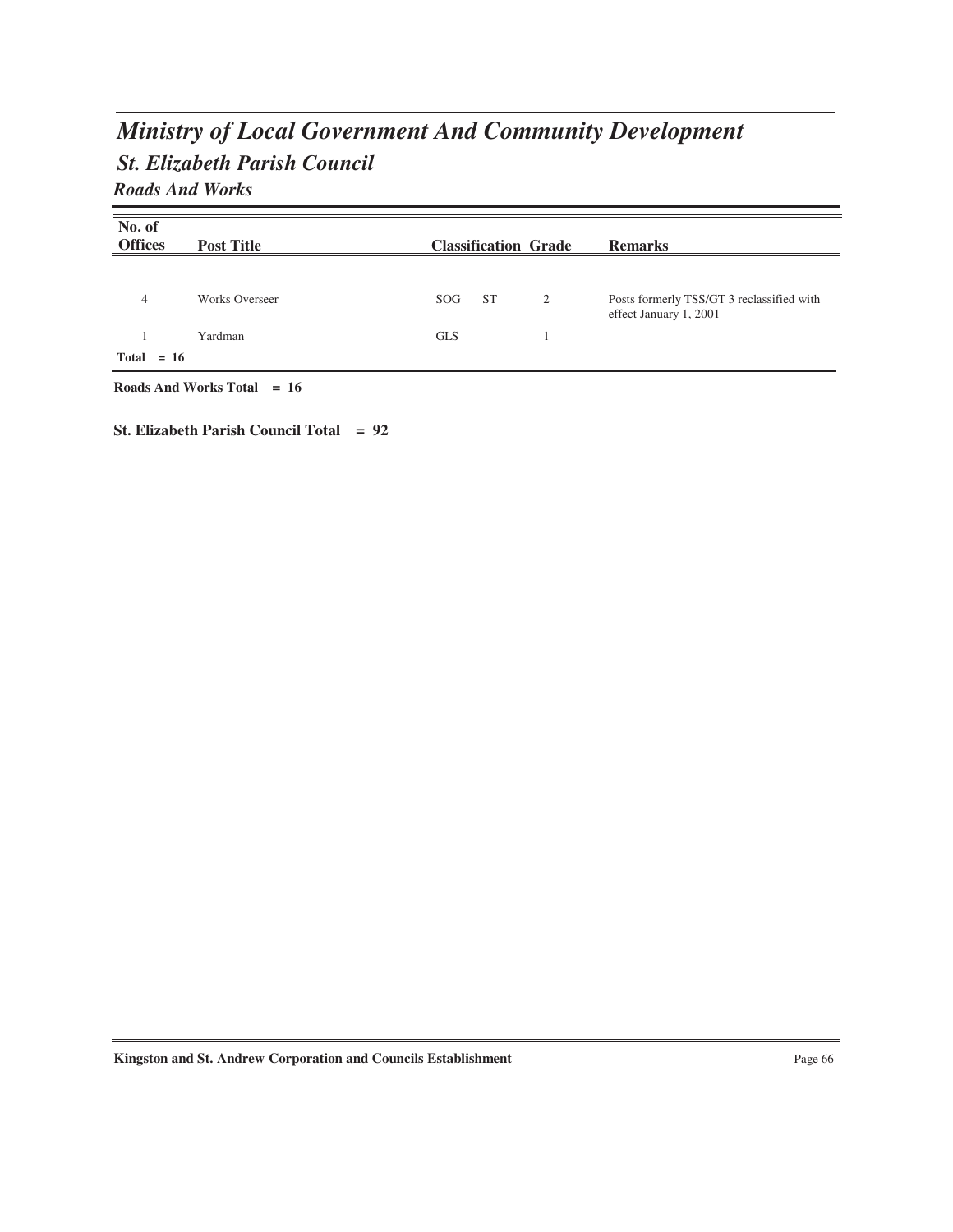# *St. James Parish Council Ministry of Local Government And Community Development*

*Executive Direction*

| No. of         |       |                                  |            |                             |                |                                                                                                              |
|----------------|-------|----------------------------------|------------|-----------------------------|----------------|--------------------------------------------------------------------------------------------------------------|
| <b>Offices</b> |       | <b>Post Title</b>                |            | <b>Classification Grade</b> |                | <b>Remarks</b>                                                                                               |
|                |       |                                  |            |                             |                |                                                                                                              |
| 1              |       | Secretary/Manager                | <b>GMG</b> | <b>SEG</b>                  | 4              |                                                                                                              |
| 1              |       | Community Programmes Coordinator | <b>GMG</b> | AM                          | 3              | Post of Public and Community Relations<br>Officer (GMG PMA 5) reclassified with<br>effect from April 1, 2002 |
| 1              |       | Director of Planning             | <b>GMG</b> | <b>SEG</b>                  | $\mathfrak{2}$ |                                                                                                              |
| 1              |       | Executive Secretary 1            | <b>OPS</b> | SS                          | 4              |                                                                                                              |
| 1              |       | <b>Internal Auditor</b>          | <b>FMG</b> | AS                          | $\mathfrak{2}$ |                                                                                                              |
|                |       | Parish Disaster Coordinator      | GMG        | AM                          | 3              | Post formerly GMG/PMA 4 reclassified with<br>effect from April 1, 2002                                       |
| 1              |       | Planning Coordinator             | <b>GMG</b> | AM                          | $\overline{2}$ | Post of Physical Planning Coordinator<br>(GMG/PMA 2) reclassified with effect from<br>April 1, 2002          |
|                |       | <b>Public Relations Officer</b>  | <b>MCG</b> | IE                          | 2              | Post formerly GMG/PMA 3 reclassified with<br>effect from June 1, 2003.                                       |
| 1              |       | Secretary 2                      | <b>OPS</b> | SS                          | $\overline{2}$ |                                                                                                              |
| Total          | $= 9$ |                                  |            |                             |                |                                                                                                              |

**Executive Direction Total = 9**

### *Administration Management*

| No. of<br><b>Offices</b> | <b>Post Title</b>                        |             |            | <b>Classification Grade</b> | <b>Remarks</b>                                                                        |
|--------------------------|------------------------------------------|-------------|------------|-----------------------------|---------------------------------------------------------------------------------------|
|                          |                                          |             |            |                             |                                                                                       |
|                          | Director, Administration                 | GMG         | <b>SEG</b> | 1                           |                                                                                       |
|                          | <b>Information Management Specialist</b> | <b>MIS</b>  | IT         | 3                           | Post formerly MIS/EDP 4 reclassified with<br>effect from April 1, 2002                |
| 1                        | <b>Lavatory Attendant</b>                | <b>LMO</b>  | <b>TS</b>  | 1                           |                                                                                       |
|                          | <b>Office Attendant</b>                  | <b>LMO</b>  | <b>TS</b>  | $\overline{2}$              |                                                                                       |
| 1                        | Personnel Administrator                  | GMG         | AM         | 2                           | Post of Personnel Officer (GMG/PMA 2)<br>reclassified with effect from April 1, 2002. |
|                          | Records Clerk                            | PIDG        | <b>RIM</b> | 1                           |                                                                                       |
| $\overline{2}$           | Records Officer 1                        | <b>PIDG</b> | <b>RIM</b> | 2                           |                                                                                       |
| 3                        | Secretary 2                              | <b>OPS</b>  | SS         | 2                           |                                                                                       |
|                          | Stenographer                             | <b>OPS</b>  | SS         | 2                           |                                                                                       |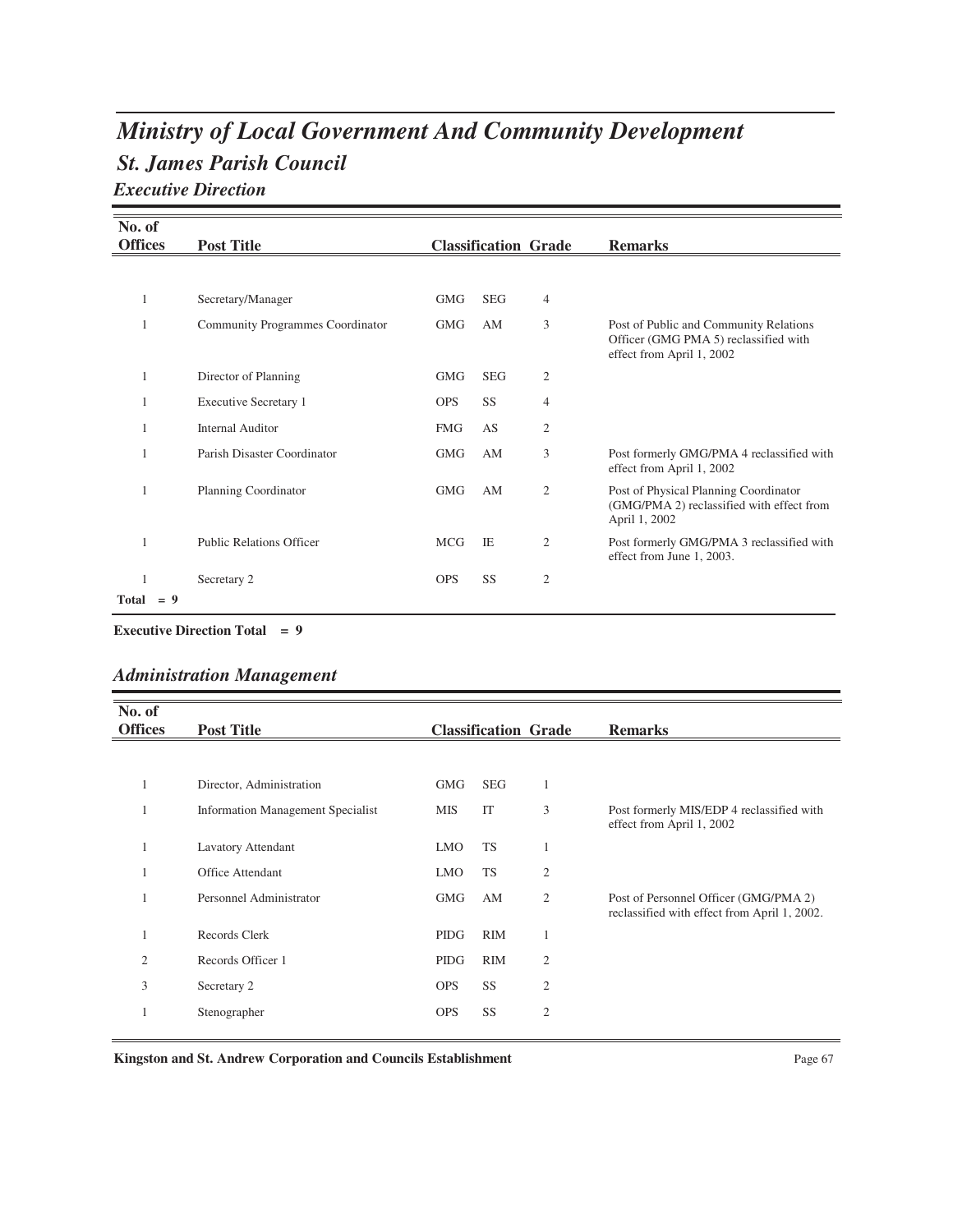# *St. James Parish Council Ministry of Local Government And Community Development*

*Administration Management*

| No. of<br><b>Offices</b> | <b>Post Title</b>                              |            |            | <b>Classification Grade</b> | <b>Remarks</b>                                                         |
|--------------------------|------------------------------------------------|------------|------------|-----------------------------|------------------------------------------------------------------------|
|                          |                                                |            |            |                             |                                                                        |
| 1                        | Telephone Operator                             | <b>OPS</b> | <b>TO</b>  | 1                           |                                                                        |
| $Total = 13$             |                                                |            |            |                             |                                                                        |
|                          | <b>Administration Management Total = 13</b>    |            |            |                             |                                                                        |
|                          | <b>Financial Management</b>                    |            |            |                             |                                                                        |
|                          |                                                |            |            |                             |                                                                        |
| No. of<br><b>Offices</b> | <b>Post Title</b>                              |            |            | <b>Classification Grade</b> | <b>Remarks</b>                                                         |
|                          |                                                |            |            |                             |                                                                        |
| $\mathbf{1}$             | Accountant, Budget And Revenue                 | <b>FMG</b> | PA         | 1                           | Post formerly GMG/SEG 1 reclassified with<br>effect from April 1,1997. |
| $\mathbf{1}$             | Accountant, General Accounting &<br>Operations | <b>FMG</b> | AT         | 3                           | Post formerly FAA 6 reclassified with effect<br>from April 1,1997.     |
| $\mathbf{1}$             | Accounting Clerk 2                             | <b>FMG</b> | AC         | 2                           |                                                                        |
| $\overline{2}$           | Accounting Technician 1                        | <b>FMG</b> | AT         | 1                           |                                                                        |
| 1                        | Accounting Technician 2                        | <b>FMG</b> | AT         | 2                           |                                                                        |
| 1                        | Cashier                                        | <b>FMG</b> | <b>CS</b>  | $\overline{c}$              |                                                                        |
| 1                        | <b>Commercial Services Manager</b>             | <b>GMG</b> | <b>SEG</b> | $\mathbf{1}$                |                                                                        |
| 1                        | Compliance Officer                             | <b>FAA</b> |            | 5                           |                                                                        |
| 1                        | Director of Finance                            | <b>FMG</b> | PA         | $\overline{c}$              | Post formerly GMG/SEG 2 reclassified with<br>effect from April 1,1997. |
| 1<br>$Total = 11$        | Senior Secretary                               | <b>OPS</b> | SS         | 3                           |                                                                        |

**Financial Management Total = 11**

### *Political Directorate*

| No. of<br><b>Offices</b> | <b>Post Title</b>               |            | <b>Classification Grade</b> |   | <b>Remarks</b>                             |
|--------------------------|---------------------------------|------------|-----------------------------|---|--------------------------------------------|
| <b>Support Staff</b>     |                                 |            |                             |   |                                            |
|                          | <b>Administrative Assistant</b> | <b>GMG</b> | AΜ                          | 3 | New post with effect from November 1, 2012 |
|                          | <b>Executive Secretary</b>      | <b>OPS</b> | <b>SS</b>                   | 4 |                                            |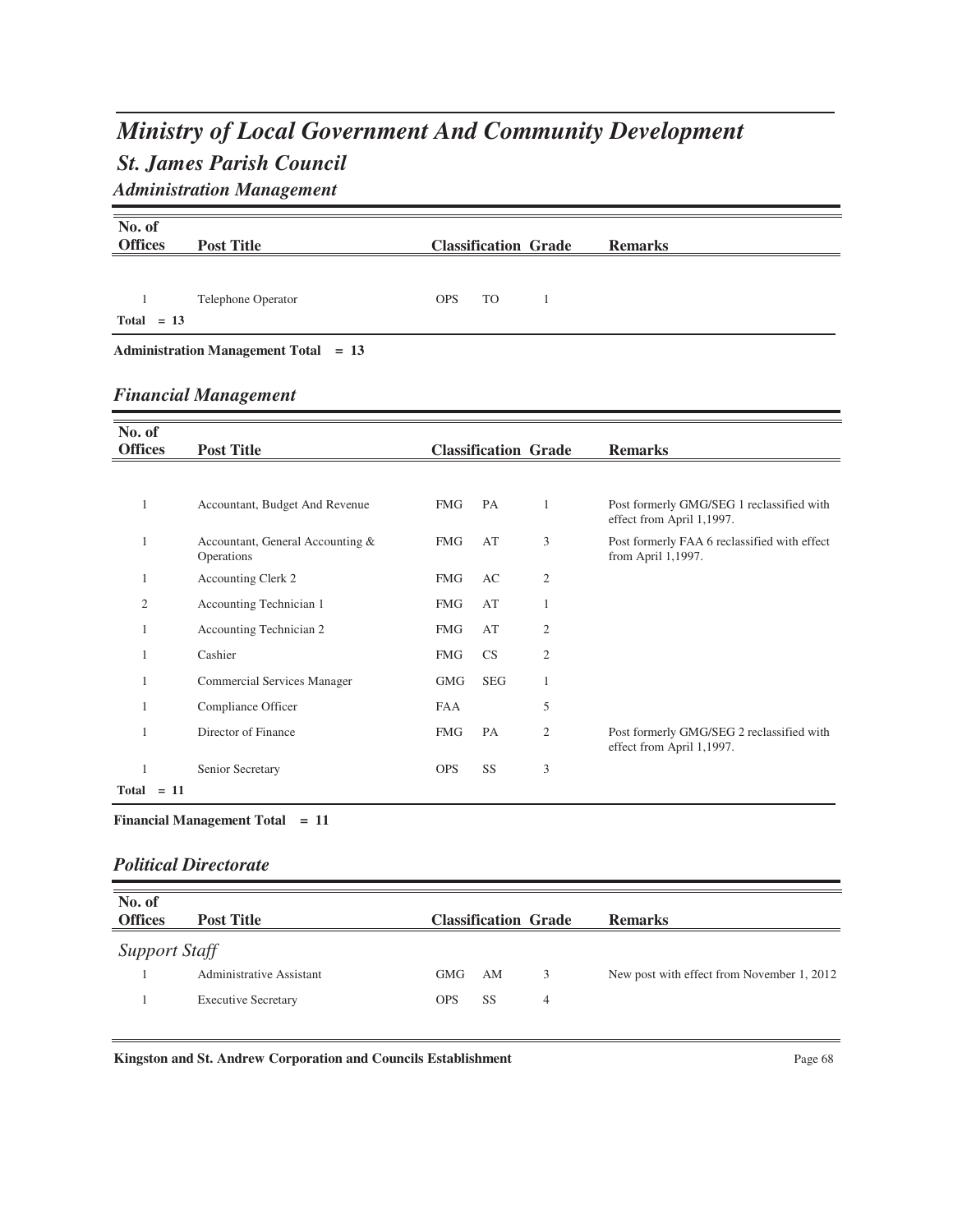# *St. James Parish Council Ministry of Local Government And Community Development*

### *Political Directorate*

| No. of<br><b>Offices</b> | <b>Post Title</b>         |            |    | <b>Classification Grade</b> | <b>Remarks</b>                                                    |
|--------------------------|---------------------------|------------|----|-----------------------------|-------------------------------------------------------------------|
| <b>Support Staff</b>     |                           |            |    |                             |                                                                   |
|                          | Maid                      | <b>LMO</b> | TS |                             | Post formerly LMO/TS 2 regraded with<br>effect from April 1, 2002 |
|                          | Mayor's Driver            | <b>LMO</b> | DR |                             |                                                                   |
|                          | Support Staff Total $= 4$ |            |    |                             |                                                                   |

### **Political Directorate Total = 4**

### *Poor Relief Services*

| No. of           |                         |            |                             |                |                                                                                                                                                   |
|------------------|-------------------------|------------|-----------------------------|----------------|---------------------------------------------------------------------------------------------------------------------------------------------------|
| <b>Offices</b>   | <b>Post Title</b>       |            | <b>Classification Grade</b> |                | <b>Remarks</b>                                                                                                                                    |
|                  |                         |            |                             |                |                                                                                                                                                   |
| $\mathbf{1}$     | Driver                  | <b>LMO</b> | <b>DR</b>                   | $\mathbf{1}$   |                                                                                                                                                   |
| $\mathbf{1}$     | Inspector Of Poor       | SWG        | <b>PS</b>                   | 3              |                                                                                                                                                   |
| 3                | Poor Relief Officer 1   | SWG        | <b>SSA</b>                  | $\mathfrak{2}$ |                                                                                                                                                   |
| $\mathbf{1}$     | Poor Relief Officer 2   | SWG        | <b>PS</b>                   | $\mathbf{1}$   |                                                                                                                                                   |
| $\mathbf{1}$     | Poor Relief Officer 3   | <b>SWG</b> | <b>PS</b>                   | $\overline{2}$ |                                                                                                                                                   |
| $\mathbf{1}$     | Secretary 2             | <b>OPS</b> | SS                          | $\mathfrak{2}$ |                                                                                                                                                   |
| $Total = 8$      |                         |            |                             |                |                                                                                                                                                   |
| <i>Infirmary</i> |                         |            |                             |                |                                                                                                                                                   |
| 1                | <b>Assistant Matron</b> | <b>IAC</b> | IA                          | $\mathbf{1}$   | Post formerly GMG/PMA 3 reclassified as<br>NPG/IA 1 with effect from April 1, 2002<br>and further reclassified with effect from<br>April 1, 2013. |
| $\overline{2}$   | Cleaner                 | <b>GLS</b> |                             | $\mathbf{1}$   |                                                                                                                                                   |
| $\overline{2}$   | Cook                    | <b>LMO</b> | <b>TS</b>                   | 3              |                                                                                                                                                   |
| $\mathbf{1}$     | Departmental Assistant  | <b>OPS</b> | <b>CR</b>                   | $\mathbf{1}$   |                                                                                                                                                   |
| $\overline{c}$   | Laundress               | <b>LMO</b> | <b>TS</b>                   | $\mathfrak{2}$ |                                                                                                                                                   |
| $\mathbf{1}$     | Matron                  | <b>IAC</b> | IA                          | $\mathfrak{2}$ | Post formerly GMG/PMA 4 reclassified as<br>NPG/IA 2 with effect from April 1, 2002<br>and further reclassified with effect from<br>April 1, 2013. |
| 1                | Office Attendant        | <b>LMO</b> | <b>TS</b>                   | $\mathbf{1}$   |                                                                                                                                                   |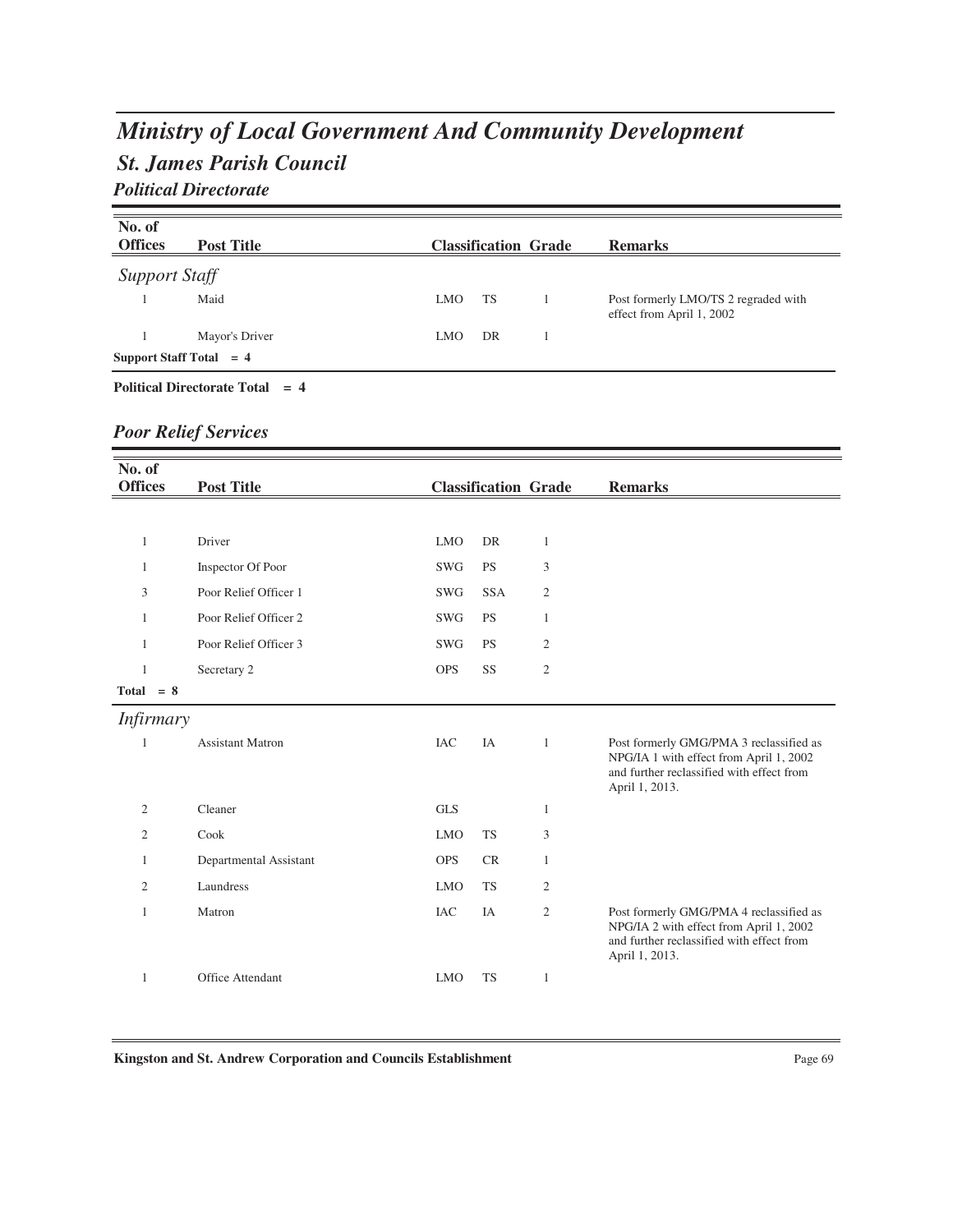# *Ministry of Local Government And Community Development*

## *St. James Parish Council*

*Poor Relief Services*

| No. of<br><b>Offices</b> | <b>Post Title</b>                        |            |           | <b>Classification Grade</b> | <b>Remarks</b>                                                                                    |  |  |  |
|--------------------------|------------------------------------------|------------|-----------|-----------------------------|---------------------------------------------------------------------------------------------------|--|--|--|
| <i>Infirmary</i>         |                                          |            |           |                             |                                                                                                   |  |  |  |
| 9                        | <b>Patient Care Assistant</b>            | <b>HSC</b> | <b>HS</b> | 5                           | Posts of Ward Assistant (TSS/HS 2) retitled<br>and reclassified with effect from April 1,<br>2013 |  |  |  |
|                          | Porter                                   | <b>LMO</b> | TS        | $\overline{2}$              |                                                                                                   |  |  |  |
|                          | Infirmary Total $= 20$                   |            |           |                             |                                                                                                   |  |  |  |
|                          | <b>Poor Relief Services Total</b> $= 28$ |            |           |                             |                                                                                                   |  |  |  |

#### *Roads And Works*

| No. of                 |                                    |             |            |                             |                                                                          |
|------------------------|------------------------------------|-------------|------------|-----------------------------|--------------------------------------------------------------------------|
| <b>Offices</b>         | <b>Post Title</b>                  |             |            | <b>Classification Grade</b> | <b>Remarks</b>                                                           |
|                        | <b>Parks And Beautification</b>    |             |            |                             |                                                                          |
| 3                      | Groundsman                         | <b>LMO</b>  | <b>TS</b>  | 1                           |                                                                          |
| 3                      | Life Guard                         | <b>PTSG</b> | <b>PX</b>  | 2                           | Posts formerly SSG/PX 4 reclassified with<br>effect from October 1, 2002 |
| 1                      | Parks Supervisor                   | <b>SOG</b>  | <b>ST</b>  | $\overline{4}$              | Post formerly TSS/GT 5 reclassified with<br>effect June 1, 2006          |
|                        | Parks And Beautification Total = 7 |             |            |                             |                                                                          |
| <b>Parochial Roads</b> |                                    |             |            |                             |                                                                          |
| 3                      | Assistant Superintendent           | SOG         | <b>ST</b>  | 4                           | Posts formerly TSS/GT 5 reclassified with<br>effect from January 1, 2001 |
| 1                      | Deputy Superintendent              | <b>SOG</b>  | <b>ST</b>  | 7                           | Post formerly ASG/ASG 5 reclassified with<br>effect from January 1, 2001 |
| 1                      | Driver                             | <b>LMO</b>  | DR         | 1                           |                                                                          |
| 1                      | Office Attendant                   | <b>LMO</b>  | <b>TS</b>  | 1                           |                                                                          |
| 1                      | Records Clerk                      | <b>PIDG</b> | <b>RIM</b> | 1                           |                                                                          |
| 1                      | Secretary 2                        | <b>OPS</b>  | SS         | 2                           |                                                                          |
| 1                      | Superintendent Roads and Works     | <b>SOG</b>  | <b>ST</b>  | 8                           | Post formely ASG/ASG 4 reclassified with<br>effect from January 1, 2001  |
|                        | Parochial Roads Total $= 9$        |             |            |                             |                                                                          |
|                        | <b>Planning And Development</b>    |             |            |                             |                                                                          |
| 1                      | <b>Assistant Superintendent</b>    | SOG         | <b>ST</b>  | 4                           | Post formerly TSS/GT 5 reclassified with<br>effect from January 1, 2001  |
| 4                      | <b>Building Inspector</b>          | SOG         | <b>ST</b>  | 5                           | Posts formerly TSS/GT 7 reclassified with<br>effect from January 1, 2001 |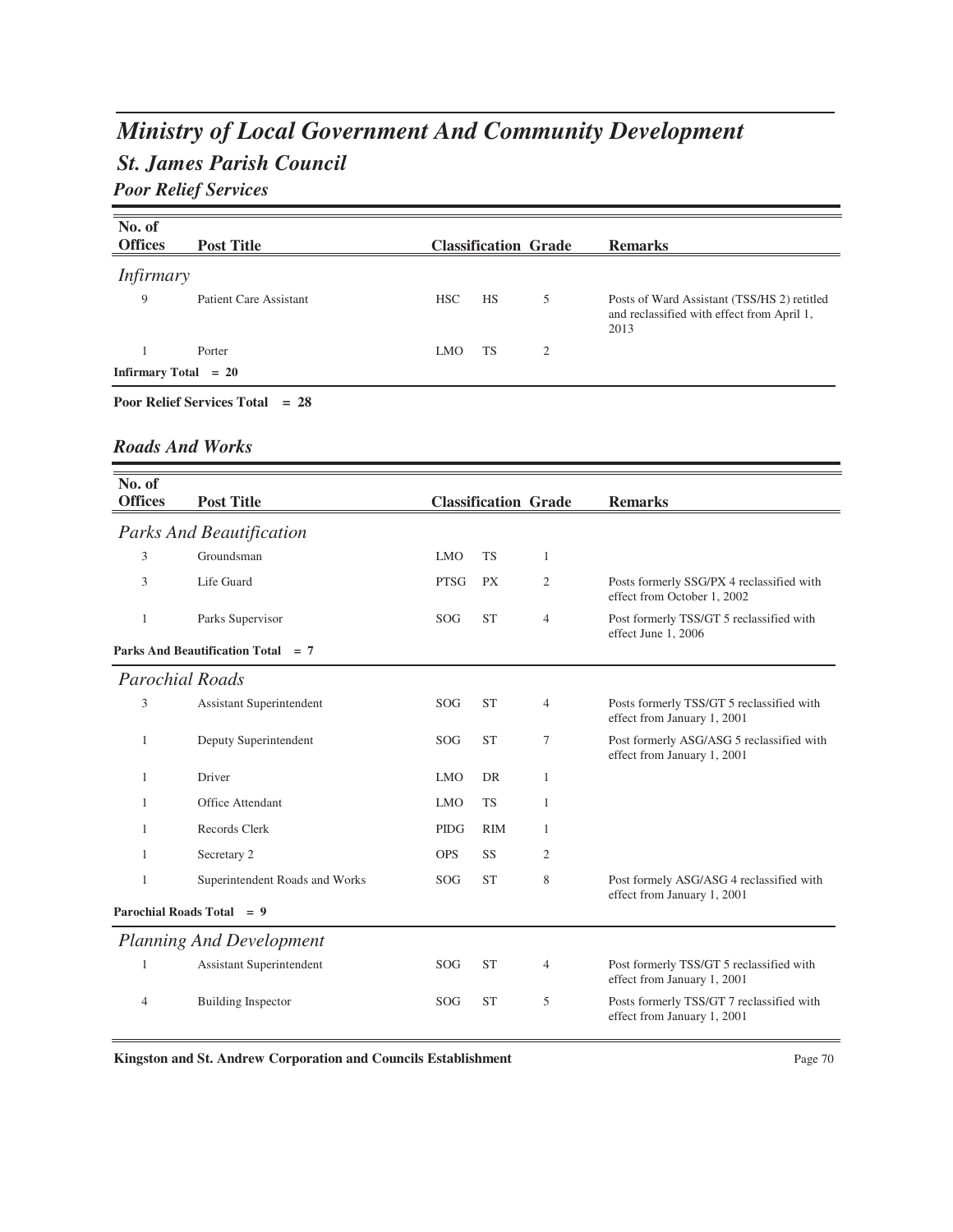# *St. James Parish Council Ministry of Local Government And Community Development Roads And Works*

| No. of                     |                                    |            |           |                             |                                                                         |
|----------------------------|------------------------------------|------------|-----------|-----------------------------|-------------------------------------------------------------------------|
| <b>Offices</b>             | <b>Post Title</b>                  |            |           | <b>Classification Grade</b> | <b>Remarks</b>                                                          |
|                            | <b>Planning And Development</b>    |            |           |                             |                                                                         |
| 1                          | Physical Planning Technologist     | SOG.       | <b>ST</b> | 5                           | Post formerly TSS/GT 7 reclassified with<br>effect from January 1, 2001 |
| 1                          | Secretary 2                        | <b>OPS</b> | SS        | 2                           |                                                                         |
|                            | Planning And Development Total = 7 |            |           |                             |                                                                         |
| <b>Water Supplies</b>      |                                    |            |           |                             |                                                                         |
|                            | <b>Assistant Plumber</b>           | <b>LMO</b> | <b>TS</b> | 2                           |                                                                         |
|                            | Driver                             | <b>LMO</b> | DR        | $\overline{2}$              |                                                                         |
|                            | Plumber                            | <b>LMO</b> | <b>TS</b> | 3                           |                                                                         |
|                            | Sideman                            | <b>LMO</b> | <b>TS</b> | $\mathbf{1}$                |                                                                         |
| 3                          | Watchman                           | <b>LMO</b> | <b>TS</b> | 1                           |                                                                         |
|                            | Works Superintendent               | SOG        | <b>ST</b> | 3                           | Post formerly TSS/GT 4 reclassified with<br>effect from January 1, 2001 |
| Water Supplies Total $= 8$ |                                    |            |           |                             |                                                                         |

**Roads And Works Total = 31**

**St. James Parish Council Total = 96**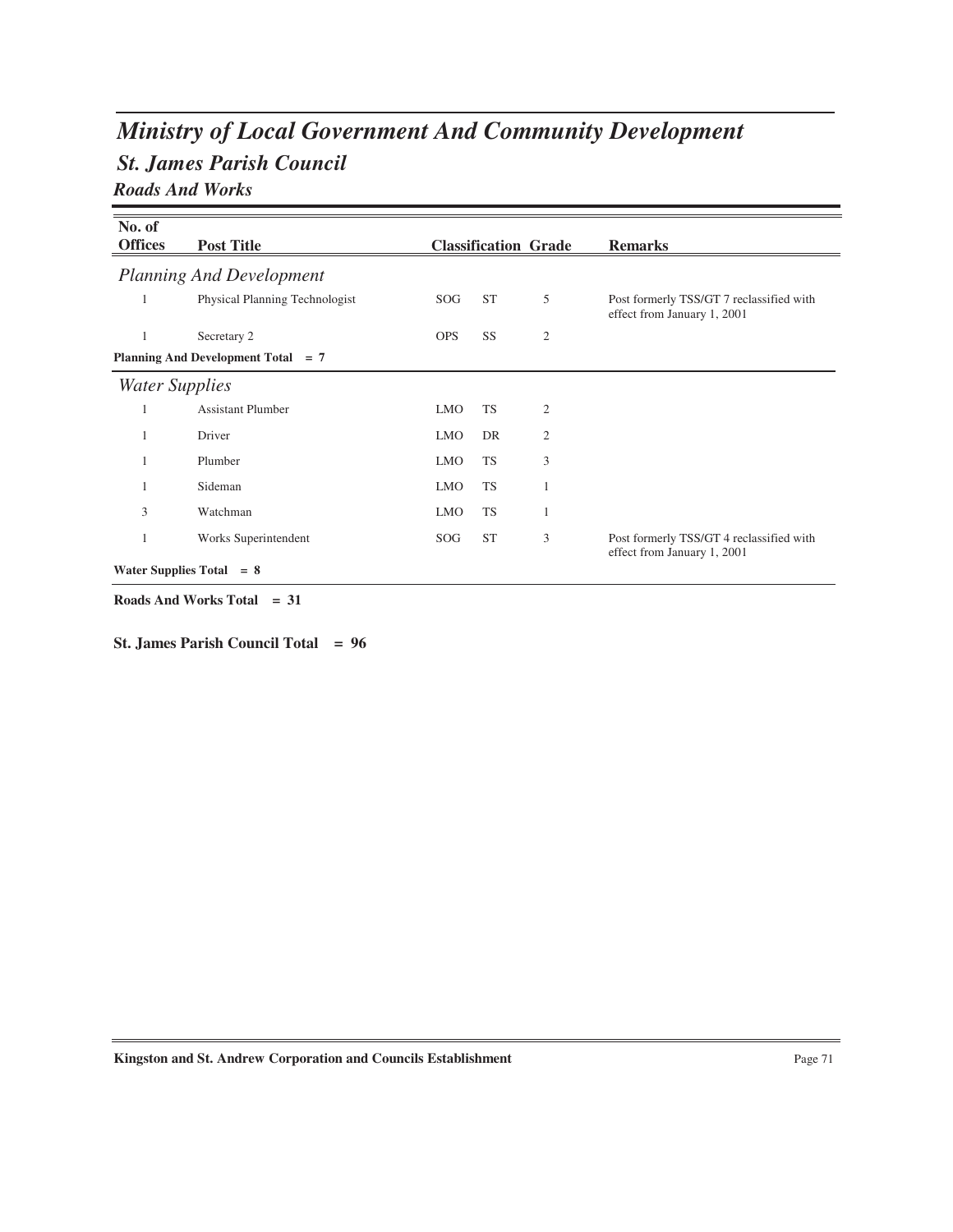# *St. Mary Parish Council Ministry of Local Government And Community Development Administration*

| No. of            |                                          |             |            |                             |                                                                                                                          |
|-------------------|------------------------------------------|-------------|------------|-----------------------------|--------------------------------------------------------------------------------------------------------------------------|
| <b>Offices</b>    | <b>Post Title</b>                        |             |            | <b>Classification Grade</b> | <b>Remarks</b>                                                                                                           |
|                   |                                          |             |            |                             |                                                                                                                          |
| 1                 | Secretary/Manager                        | <b>GMG</b>  | <b>SEG</b> | $\overline{4}$              |                                                                                                                          |
| 1                 | Administrator (Personnel)                | <b>GMG</b>  | AM         | $\mathfrak{2}$              | Post formerly GMG/PMA 2 reclassified with<br>effect from April 1, 2002                                                   |
| $\overline{2}$    | Cleaner/Attendant                        | <b>LMO</b>  | <b>TS</b>  | 2                           |                                                                                                                          |
| 1                 | <b>Clerical Officer</b>                  | <b>OPS</b>  | <b>CR</b>  | 5                           |                                                                                                                          |
| $\mathbf{1}$      | Community Programmes Coordinator         | <b>GMG</b>  | AM         | 3                           | Post of Public & Community Relations<br>Officer (GMG/PMA 5) reclassified and<br>retitled with effect from April 1, 2002. |
| $\mathbf{1}$      | Director Of Administration               | <b>GMG</b>  | <b>SEG</b> | 1                           |                                                                                                                          |
| 2                 | Driver                                   | <b>LMO</b>  | DR         | 2                           |                                                                                                                          |
| $\mathbf{1}$      | <b>Executive Secretary</b>               | <b>OPS</b>  | <b>SS</b>  | $\overline{4}$              |                                                                                                                          |
| 1                 | <b>Information Management Specialist</b> | <b>MIS</b>  | IT         | 3                           | Post formerly MIS/EDP 4 recalssified with<br>effect from April 1, 2002.                                                  |
| 1                 | Parish Disaster Coordinator              | <b>GMG</b>  | AM         | 3                           | Post formerly GMG/PMA 4 reclassified with<br>effect from April 1, 2002                                                   |
| 1                 | Records Officer 2                        | <b>PIDG</b> | <b>RIM</b> | 2                           |                                                                                                                          |
| $\overline{2}$    | Secretary                                | <b>OPS</b>  | SS         | $\overline{c}$              |                                                                                                                          |
| 1                 | Senior Secretary                         | <b>OPS</b>  | SS         | 3                           |                                                                                                                          |
| 1<br>$Total = 17$ | Telephone Operator                       | <b>OPS</b>  | <b>TO</b>  | $\mathbf{1}$                | Post incorrectly listed as PIDG/RIM 1 in<br>previous publication                                                         |

**Administration Total = 17**

### *Accounts And Audit*

| No. of<br><b>Offices</b> | <b>Post Title</b>                              | <b>Classification Grade</b> |   | <b>Remarks</b>                                                         |
|--------------------------|------------------------------------------------|-----------------------------|---|------------------------------------------------------------------------|
|                          |                                                |                             |   |                                                                        |
|                          | Accountant - Budget and Revenue                | <b>FMG</b><br>PA            |   | Post formerly GMG/SEG 1 reclassified with<br>effect from April 1,1997. |
|                          | Accountant, General Accounting &<br>Operations | AT<br><b>FMG</b>            | 3 |                                                                        |
|                          | Accounting Clerk 1                             | <b>FMG</b><br>AC            |   |                                                                        |
| 2                        | Accounting Technician 1                        | AT<br><b>FMG</b>            |   |                                                                        |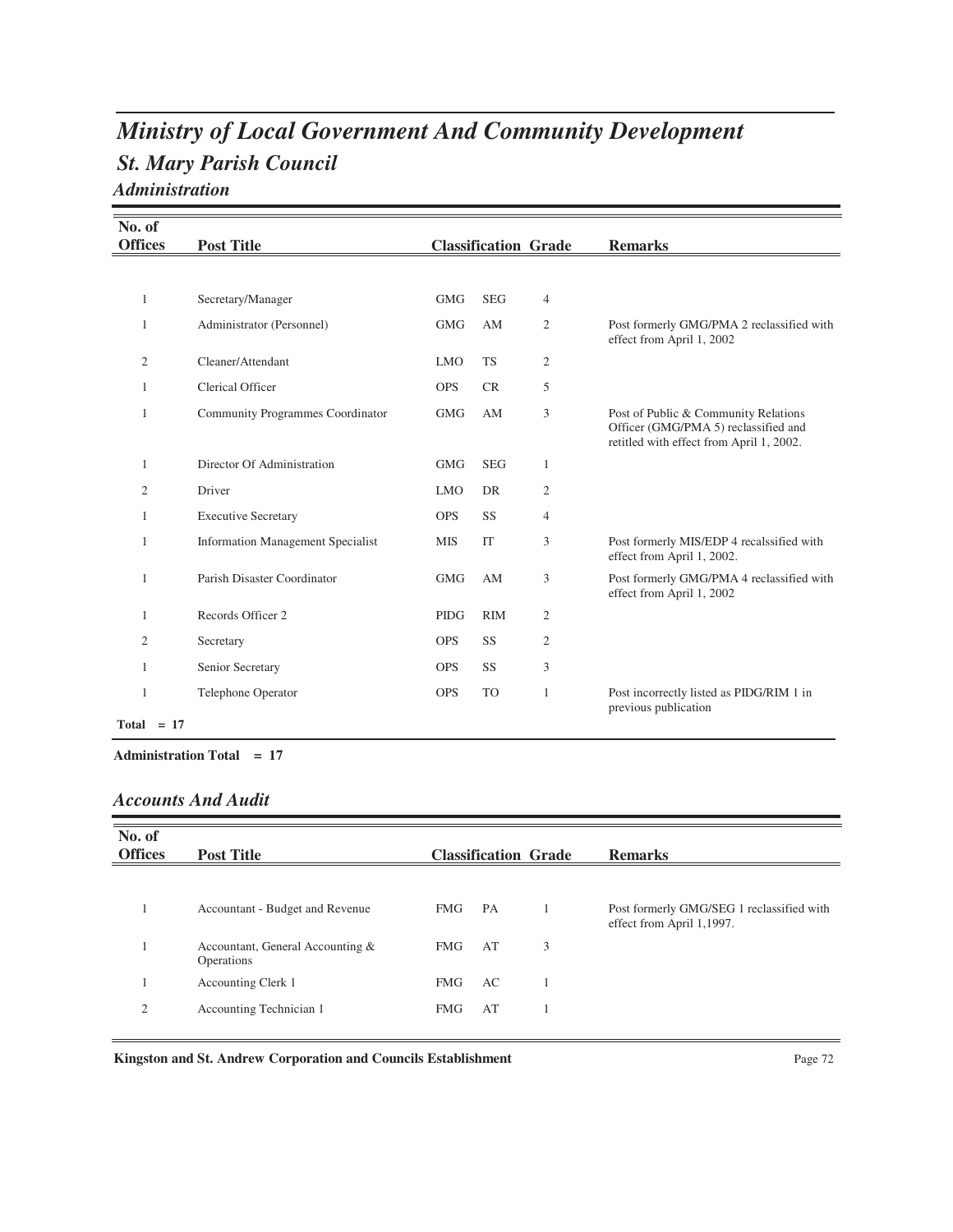## *St. Mary Parish Council Ministry of Local Government And Community Development Accounts And Audit*

| No. of<br><b>Offices</b> |       | <b>Post Title</b>       |            |           | <b>Classification Grade</b> | <b>Remarks</b>                                                         |
|--------------------------|-------|-------------------------|------------|-----------|-----------------------------|------------------------------------------------------------------------|
|                          |       |                         |            |           |                             |                                                                        |
|                          |       | Accounting Technician 2 | <b>FMG</b> | AT        | 2                           |                                                                        |
|                          |       | Cashier                 | <b>FMG</b> | <b>CS</b> |                             |                                                                        |
|                          |       | Director of Finance     | <b>FMG</b> | PA        | 2                           | Post formerly GMG/SEG 2 reclassified with<br>effect from April 1,1997. |
|                          |       | <b>Internal Auditor</b> | <b>FMG</b> | AS        | 2                           |                                                                        |
| <b>Total</b>             | $= 9$ |                         |            |           |                             |                                                                        |

#### **Accounts And Audit Total = 9**

### *Minor Water Supplies*

| No. of<br><b>Offices</b> | <b>Post Title</b>        |            |           | <b>Classification Grade</b> | <b>Remarks</b>                                                          |
|--------------------------|--------------------------|------------|-----------|-----------------------------|-------------------------------------------------------------------------|
|                          |                          |            |           |                             |                                                                         |
| 6                        | <b>Assistant Plumber</b> | <b>LMO</b> | <b>TS</b> | $\overline{2}$              |                                                                         |
|                          | Driver                   | <b>LMO</b> | DR        | $\overline{2}$              |                                                                         |
| 3                        | Plumber                  | <b>LMO</b> | TS        | 3                           |                                                                         |
| $\overline{c}$           | Sideman                  | <b>LMO</b> |           |                             |                                                                         |
|                          | Works Superintendent     | SOG.       | <b>ST</b> | 3                           | Post formerly TSS/GT 4 reclassified with<br>effect from January 1, 2001 |
| $Total = 13$             |                          |            |           |                             |                                                                         |

#### **Minor Water Supplies Total = 13**

### *Planning Section*

| No. of<br><b>Offices</b> | <b>Post Title</b>       |                  |            | <b>Classification Grade</b> | <b>Remarks</b>                                                                                              |
|--------------------------|-------------------------|------------------|------------|-----------------------------|-------------------------------------------------------------------------------------------------------------|
|                          |                         |                  |            |                             |                                                                                                             |
|                          | <b>Building Officer</b> | S <sub>O</sub> G | <b>ST</b>  | 5                           | Post formerly TSS/GT 7 reclassified with<br>effect from April 1, 2002                                       |
|                          | Director of Planning    | <b>GMG</b>       | <b>SEG</b> | 2                           |                                                                                                             |
|                          | Planning Coordinator    | <b>GMG</b>       | AΜ         | 2                           | Post formerly Physical Planner Coordinator<br>(GMG/PMA 2) reclassified with effect from<br>January 1, 2001. |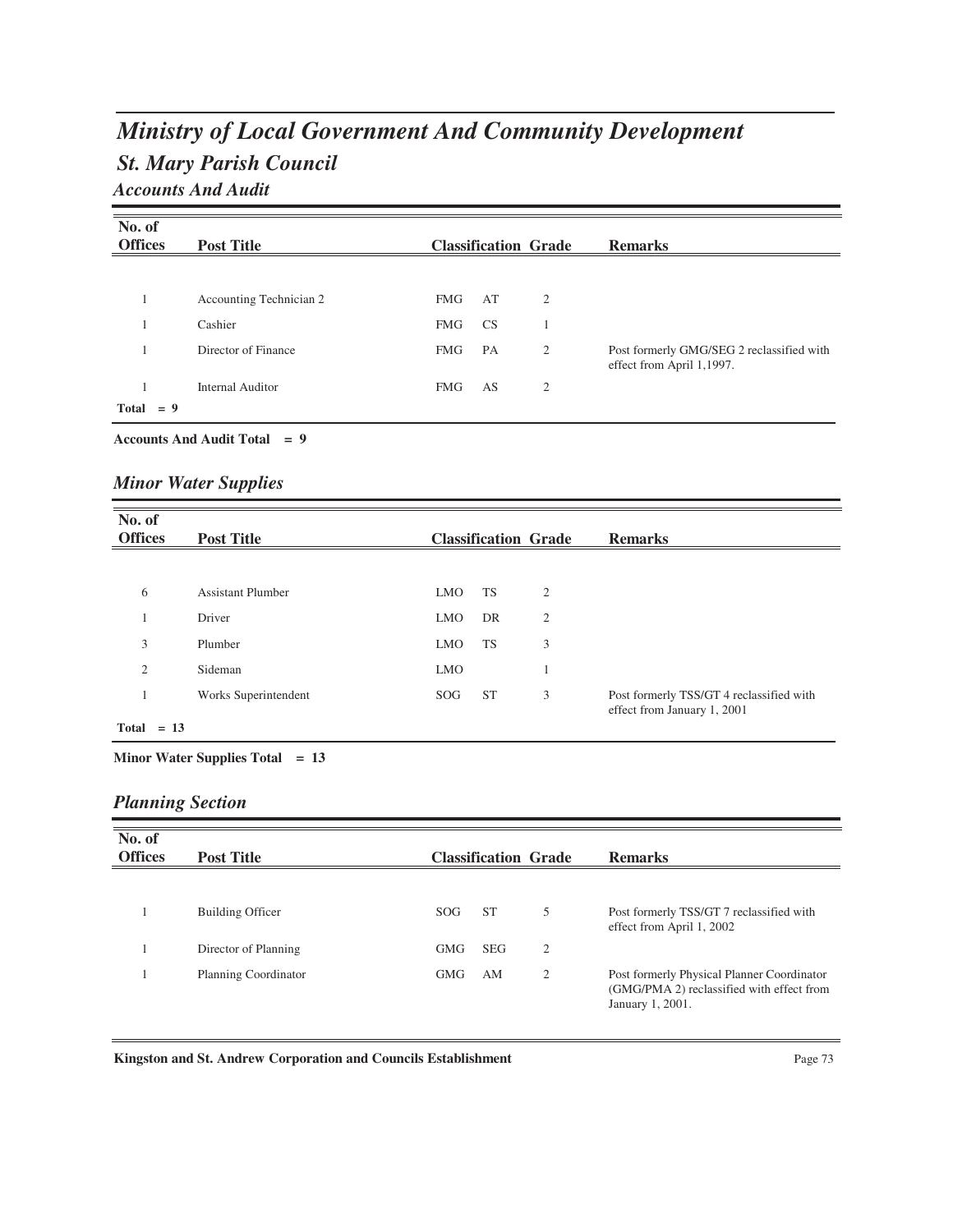# *Ministry of Local Government And Community Development*

# *St. Mary Parish Council*

### *Planning Section*

| No. of<br><b>Offices</b> | <b>Post Title</b>            |     |           | <b>Classification Grade</b> | <b>Remarks</b>                                                                              |
|--------------------------|------------------------------|-----|-----------|-----------------------------|---------------------------------------------------------------------------------------------|
| $Total = 4$              | Planning Technologist        | SOG | <b>ST</b> | 5                           | Post formerly Physical Planner (TSS/GT 7)<br>reclassified with effect from January 1, 2001. |
|                          | Planning Section Total $= 4$ |     |           |                             |                                                                                             |
|                          | <b>Political Directorate</b> |     |           |                             |                                                                                             |

| No. of<br><b>Offices</b> | <b>Post Title</b>         |            |           | <b>Classification Grade</b> | <b>Remarks</b>                                                      |
|--------------------------|---------------------------|------------|-----------|-----------------------------|---------------------------------------------------------------------|
| <b>Support Staff</b>     |                           |            |           |                             |                                                                     |
|                          | Administrative Assistant  | <b>GMG</b> | AM        | 3                           | New post with effect from November 1, 2012                          |
|                          | Domestic Helper           | <b>LMO</b> | TS        |                             | Post formerly GLS 1 reclassified with effect<br>from April $1,2002$ |
|                          | Driver                    | <b>LMO</b> | DR        |                             |                                                                     |
|                          | Secretary 2               | <b>OPS</b> | <b>SS</b> | $\overline{2}$              |                                                                     |
|                          | Support Staff Total $= 4$ |            |           |                             |                                                                     |

#### **Political Directorate Total = 4**

### *Poor Relief Services*

| No. of<br><b>Offices</b> | <b>Post Title</b>       |            | <b>Classification Grade</b> |                | <b>Remarks</b>                                                                                                                                    |
|--------------------------|-------------------------|------------|-----------------------------|----------------|---------------------------------------------------------------------------------------------------------------------------------------------------|
| <i>Infirmary</i>         |                         |            |                             |                |                                                                                                                                                   |
|                          | <b>Assistant Matron</b> | <b>IAC</b> | IA                          | 1              | Post formerly GMG/PMA 3 reclassified as<br>NPG/IA 1 with effect from April 1, 2002<br>and further reclassified with effect from<br>April 1, 2013. |
|                          | Cleaner                 | <b>LMO</b> | <b>TS</b>                   |                | Post reclassified with effect July 1,1999                                                                                                         |
| $\overline{2}$           | Cook                    | <b>LMO</b> | <b>TS</b>                   | 3              |                                                                                                                                                   |
|                          | Groundsman/Porter       | <b>LMO</b> | <b>TS</b>                   |                |                                                                                                                                                   |
|                          | <b>Head Cook</b>        | <b>LMO</b> | <b>TS</b>                   | 4              |                                                                                                                                                   |
| 4                        | Laundress               | <b>LMO</b> | <b>TS</b>                   | $\overline{2}$ | Post (#127671) formerly GLS 1 reclassified<br>with effect July 1,1999                                                                             |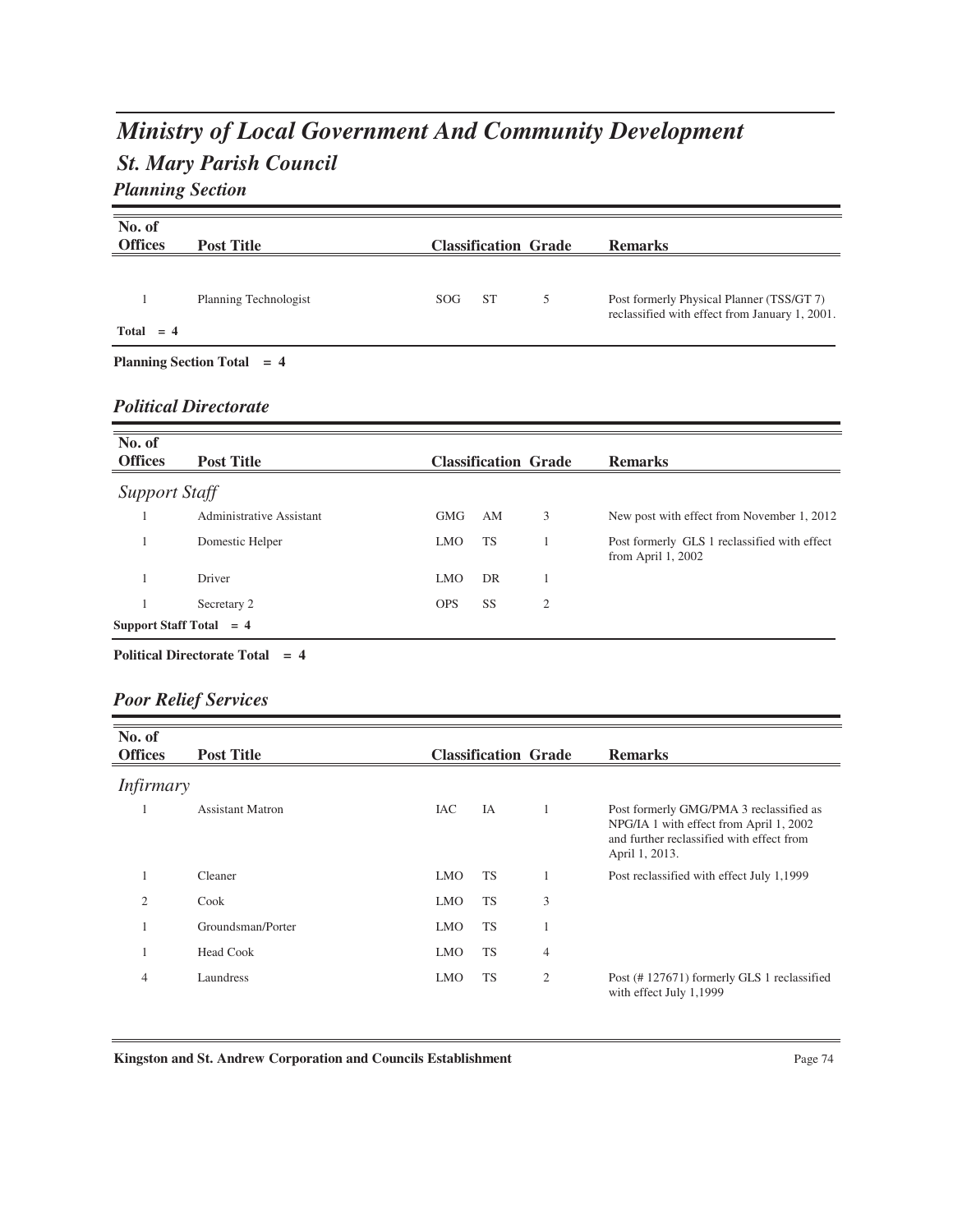# *St. Mary Parish Council Ministry of Local Government And Community Development Poor Relief Services*

| No. of                 |                               |             |                             |                |                                                                                                                                                   |
|------------------------|-------------------------------|-------------|-----------------------------|----------------|---------------------------------------------------------------------------------------------------------------------------------------------------|
| <b>Offices</b>         | <b>Post Title</b>             |             | <b>Classification Grade</b> |                | <b>Remarks</b>                                                                                                                                    |
| <i>Infirmary</i>       |                               |             |                             |                |                                                                                                                                                   |
| 1                      | Matron                        | <b>IAC</b>  | IA                          | $\mathfrak{2}$ | Post formerly GMG/PMA 4 reclassified as<br>NPG/IA 2 with effect from April 1, 2002<br>and further reclassified with effect from<br>April 1, 2013. |
| 10                     | <b>Patient Care Assistant</b> | <b>HSC</b>  | <b>HS</b>                   | 5              | Posts of Ward Assistant (TSS/HS 2) retitled<br>and reclassified with effect from April 1,<br>2013.                                                |
| 1                      | Records Clerk                 | <b>PIDG</b> | <b>RIM</b>                  | $\mathbf{1}$   |                                                                                                                                                   |
| 1                      | Secretary 1                   | <b>OPS</b>  | <b>SS</b>                   | 1              |                                                                                                                                                   |
| <b>Infirmary Total</b> | $= 23$                        |             |                             |                |                                                                                                                                                   |
| <b>Outdoor</b>         |                               |             |                             |                |                                                                                                                                                   |
| 1                      | Inspector Of Poor             | <b>SWG</b>  | <b>PS</b>                   | 3              |                                                                                                                                                   |
| 2                      | Poor Relief Officer 1         | <b>SWG</b>  | <b>SSA</b>                  | 2              |                                                                                                                                                   |
| 1                      | Poor Relief Officer 2         | <b>SWG</b>  | <b>PS</b>                   | 1              | Post inadvertently omitted from previous<br>publication                                                                                           |
| 1                      | Poor Relief Officer 3         | <b>SWG</b>  | <b>PS</b>                   | $\overline{2}$ | Post of Deputy Inspector of Poor retitled<br>with effect from October 1,1999.                                                                     |
| $\overline{2}$         | Records Clerk 1               | <b>PIDG</b> | <b>RIM</b>                  | 1              |                                                                                                                                                   |
| <b>Outdoor Total</b>   | $= 7$                         |             |                             |                |                                                                                                                                                   |

**Poor Relief Services Total = 30**

### *Road And Works*

| No. of<br><b>Offices</b> | <b>Post Title</b>        |                 | <b>Classification Grade</b> |                | <b>Remarks</b>                                                                                          |
|--------------------------|--------------------------|-----------------|-----------------------------|----------------|---------------------------------------------------------------------------------------------------------|
|                          |                          |                 |                             |                |                                                                                                         |
|                          | Accounting Clerk 1       | <b>FMG</b>      | AC                          |                | Post of Clerical Officer 3 (OPS/CR 2)<br>reclassified and retitled with effect from<br>November 1, 2000 |
| $\mathfrak{2}$           | Assistant Superintendent | SOG.            | <b>ST</b>                   | $\overline{4}$ | Posts formerly TSS/GT 5 reclassified with<br>effect from January 1, 2001                                |
|                          | Deputy Superintendent    | SOG <sub></sub> | <b>ST</b>                   | 7              | Post formerly ASG/ASG 3 reclassified with<br>from January 1, 2001                                       |
|                          | <b>Executive Officer</b> | <b>GMG</b>      | <b>PMA</b>                  | $\overline{2}$ |                                                                                                         |
| 6                        | Life Guard               | <b>PTSG</b>     | <b>PX</b>                   | 2              | Posts formerly GLS/GLS 1 reclassified with<br>effect from October 1, 2002.                              |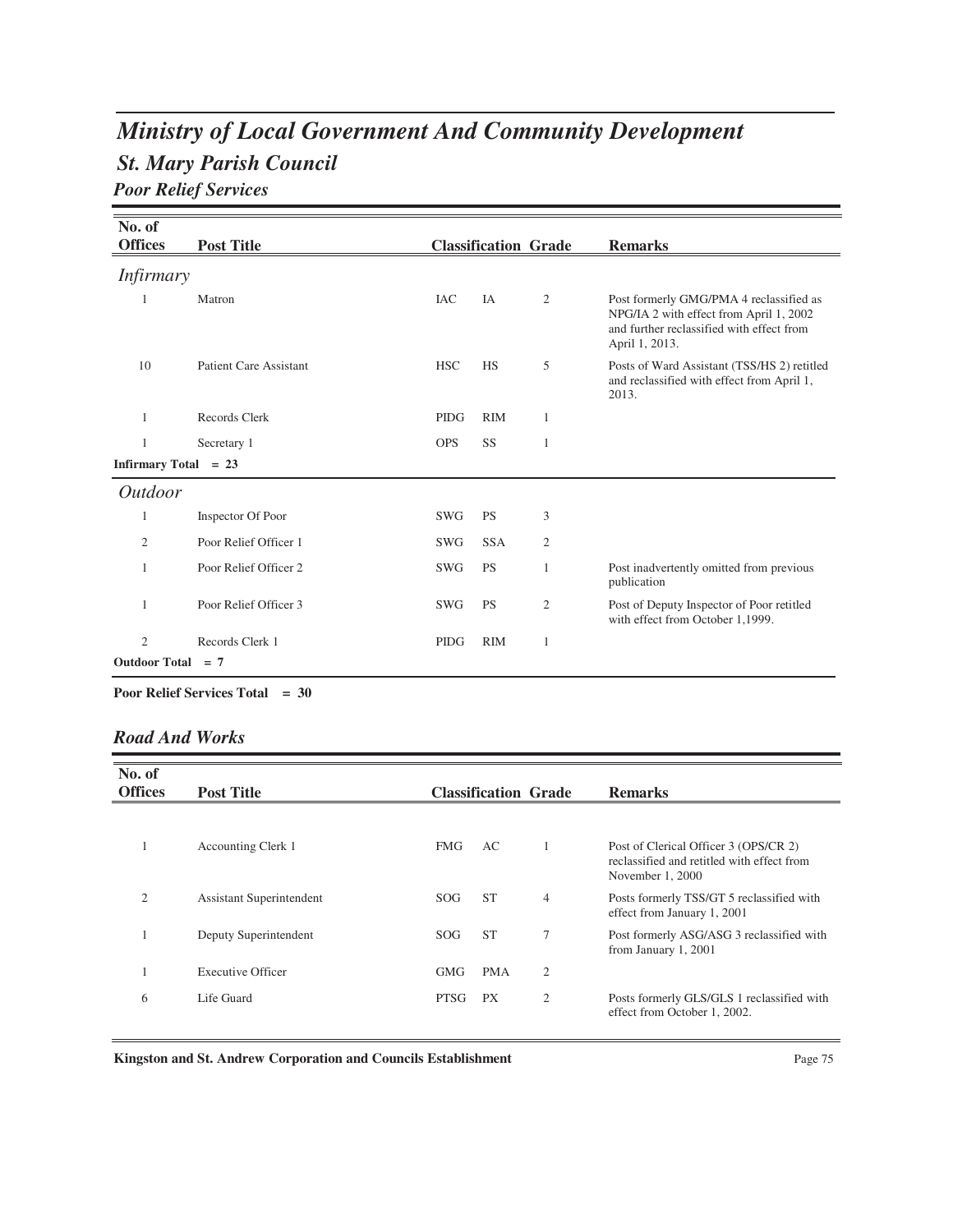# *St. Mary Parish Council Ministry of Local Government And Community Development Road And Works*

| No. of         |                       |            |                             |                |                                                                          |
|----------------|-----------------------|------------|-----------------------------|----------------|--------------------------------------------------------------------------|
| <b>Offices</b> | <b>Post Title</b>     |            | <b>Classification Grade</b> |                | <b>Remarks</b>                                                           |
|                |                       |            |                             |                |                                                                          |
|                | Secretary 2           | <b>OPS</b> | <b>SS</b>                   | $\overline{2}$ |                                                                          |
|                | Superintendent        | SOG        | <b>ST</b>                   | 8              | Post formerly ASG/ASG 4 reclassified with<br>effect from January 1, 2001 |
| 3              | Watchman              | LMO.       | <b>TS</b>                   |                | Posts formerly GLS 1 reclassified with effect<br>from March 1, 2002      |
| 3              | <b>Works Overseer</b> | SOG        | <b>ST</b>                   | $\overline{2}$ | Posts formerly TSS/GT 3 reclassified with<br>effect from January 1, 2001 |
| $Total = 19$   |                       |            |                             |                |                                                                          |

**Road And Works Total = 19**

**St. Mary Parish Council Total = 96**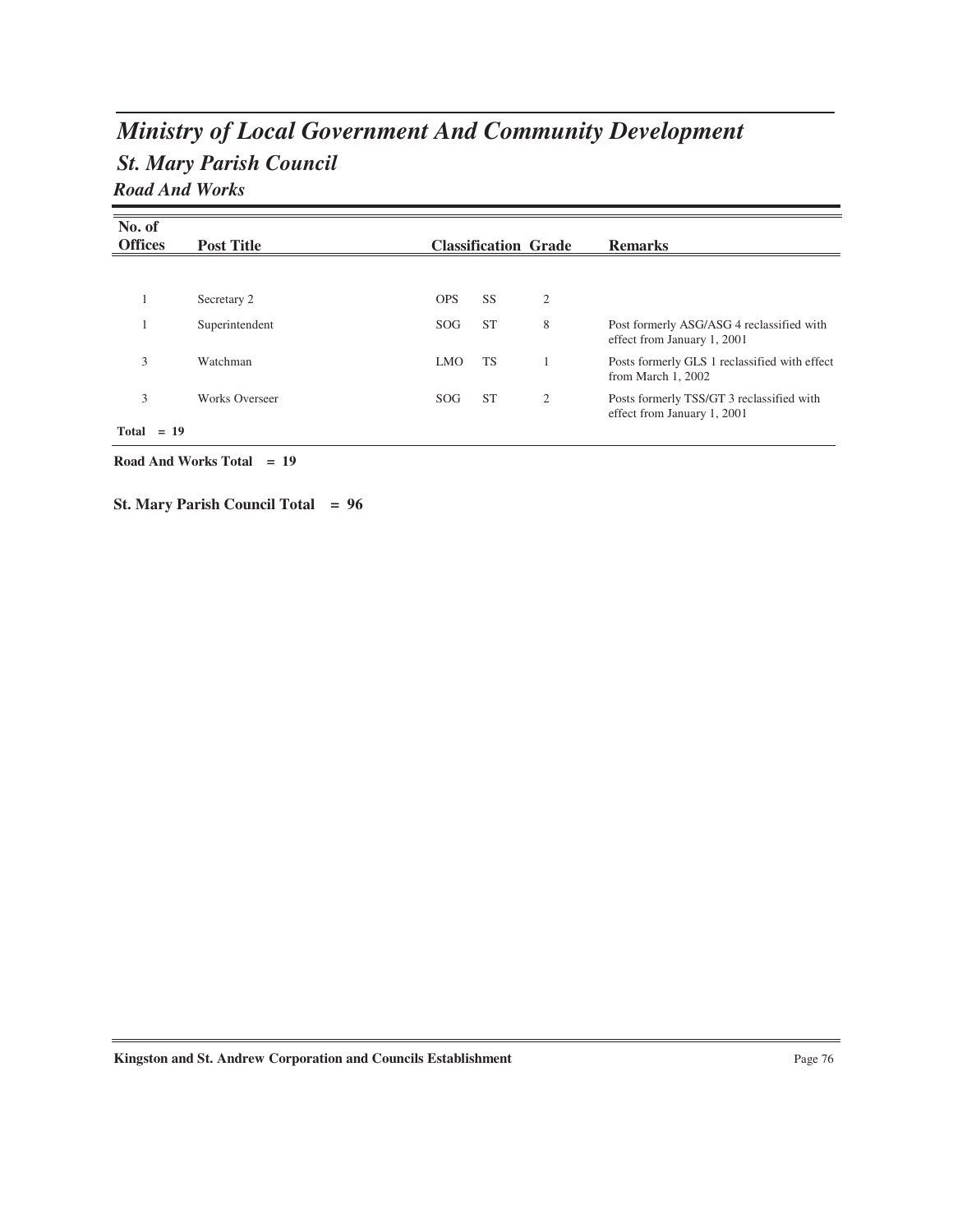# *St. Thomas Parish Council Ministry of Local Government And Community Development Finance and Administration*

| No. of         |                                                |             |                             |                |                                                                                                                                                         |
|----------------|------------------------------------------------|-------------|-----------------------------|----------------|---------------------------------------------------------------------------------------------------------------------------------------------------------|
| <b>Offices</b> | <b>Post Title</b>                              |             | <b>Classification Grade</b> |                | <b>Remarks</b>                                                                                                                                          |
|                |                                                |             |                             |                |                                                                                                                                                         |
| $\mathbf{1}$   | Secretary                                      | <b>GMG</b>  | <b>SEG</b>                  | 4              |                                                                                                                                                         |
| $\mathbf{1}$   | Accountant, Budget And Revenue                 | <b>FMG</b>  | PA                          | $\mathbf{1}$   | Post formerly FMG/AT 3 reclassified with<br>effect from April 1, 1997.                                                                                  |
| 1              | Accountant, General Accounting &<br>Operations | <b>FMG</b>  | AT                          | 3              | Post incorrectly listed as Accounting<br>Technician 3 in previous publication                                                                           |
| 2              | Accounting Clerk 1                             | <b>FMG</b>  | AC                          | $\mathbf{1}$   |                                                                                                                                                         |
| $\overline{c}$ | Accounting Clerk 2                             | <b>FMG</b>  | AC                          | $\mathfrak{2}$ |                                                                                                                                                         |
| 1              | Accounting Technician 1                        | <b>FMG</b>  | AT                          | $\mathbf{1}$   |                                                                                                                                                         |
| $\mathbf{1}$   | Accounting Technician 2                        | <b>FMG</b>  | AT                          | $\mathfrak{2}$ | Post inadvertently omitted from previous<br>publication                                                                                                 |
| 1              | Administrator (Personnel)                      | <b>GMG</b>  | AΜ                          | 2              | Post formerly Personnel Officer (GMG/PMA<br>2) reclassified with effect from April 1, 2002.                                                             |
| $\overline{2}$ | Attendant                                      | <b>LMO</b>  | TS                          | $\mathfrak{2}$ | Posts formerly GLS 1 reclassified with effect<br>from July 1, 1999.                                                                                     |
| 1              | <b>Audit Clerk</b>                             | <b>FMG</b>  | <b>AUC</b>                  | $\mathbf{1}$   | Post incorrectly listed as Internal Auditor in<br>previous publication.                                                                                 |
| 1              | Cleaner                                        | <b>LMO</b>  | <b>TS</b>                   | $\mathbf{1}$   | Post formerly GLS 1 reclassified with effect<br>from July 1, 1999.                                                                                      |
| 1              | Director of Finance                            | <b>FMG</b>  | PA                          | $\overline{2}$ |                                                                                                                                                         |
| $\mathbf{1}$   | Director, Administration                       | <b>GMG</b>  | <b>SEG</b>                  | $\mathbf{1}$   |                                                                                                                                                         |
| 1              | <b>Executive Secretary</b>                     | <b>OPS</b>  | SS                          | $\overline{4}$ | Post of Executive Secretary 1 (OPS/SS 5)<br>reclassified with effect from September 1,<br>1998                                                          |
| 1              | <b>Information Management Specialist</b>       | <b>MIS</b>  | IT                          | 3              | Post formerly MIS/EDP 4 reclassified with<br>effect from April 1, 2002.                                                                                 |
| 1              | <b>Internal Auditor</b>                        | <b>FMG</b>  | AS                          | $\mathfrak{2}$ | Post formerly FAA/FAA 3 reclassified with<br>effect from May 1, 2003.                                                                                   |
| 1              | Parish Disaster Coordinator                    | <b>GMG</b>  | AΜ                          | 3              | Post formerly GMG/PMA 4 reclassified with<br>effect from April 1, 2002                                                                                  |
| 1              | Planning Coordinator                           | <b>GMG</b>  | AM                          | 2              | Post formerly GMG/PMA 2 reclassified with<br>effect from April 1, 2002.                                                                                 |
| $\mathbf{1}$   | Records Officer                                | <b>PIDG</b> | <b>RIM</b>                  | $\mathfrak{2}$ | Post of Registry Clerk OPS/CR 2) retitled<br>and reclassified with effect from September<br>1, 1998. Previously shown as Registry Clerk<br>(PIDG/RIM 1) |
| 3              | Secretary 2                                    | <b>OPS</b>  | SS                          | $\mathfrak{2}$ |                                                                                                                                                         |
| $\mathbf{1}$   | Senior Secretary                               | <b>OPS</b>  | SS                          | 3              |                                                                                                                                                         |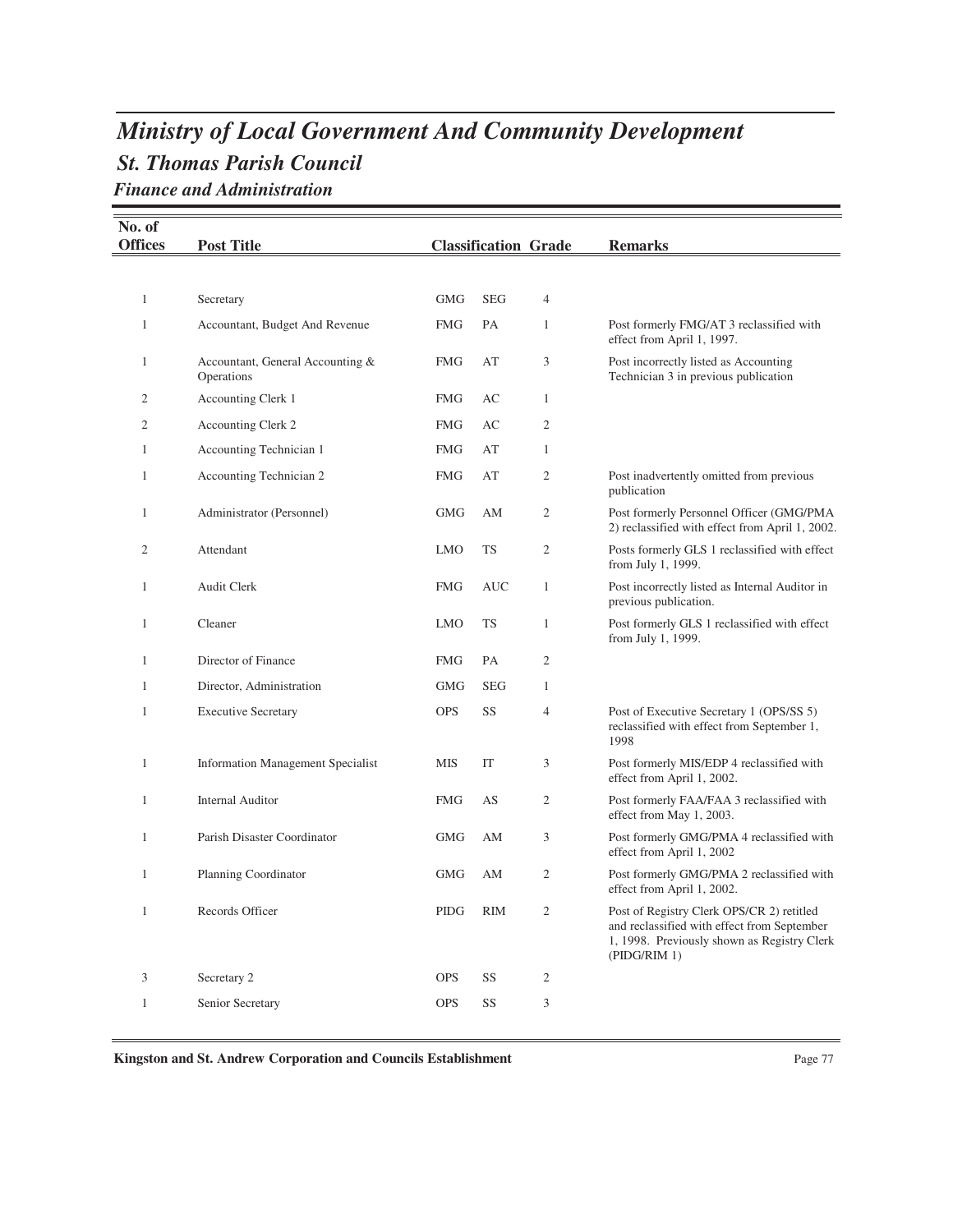# *St. Thomas Parish Council Ministry of Local Government And Community Development Finance and Administration*

| No. of         |                                       |            |           |                             |                                                                         |
|----------------|---------------------------------------|------------|-----------|-----------------------------|-------------------------------------------------------------------------|
| <b>Offices</b> | <b>Post Title</b>                     |            |           | <b>Classification Grade</b> | <b>Remarks</b>                                                          |
|                |                                       |            |           |                             |                                                                         |
| 1              | Telephone Operator                    | <b>OPS</b> | <b>TO</b> | $\mathbf{1}$                |                                                                         |
| Total $= 27$   |                                       |            |           |                             |                                                                         |
|                |                                       |            |           |                             |                                                                         |
|                | Finance and Administration Total = 27 |            |           |                             |                                                                         |
|                |                                       |            |           |                             |                                                                         |
|                | <b>Minor Water Supplies</b>           |            |           |                             |                                                                         |
|                |                                       |            |           |                             |                                                                         |
| No. of         |                                       |            |           |                             |                                                                         |
| <b>Offices</b> | <b>Post Title</b>                     |            |           | <b>Classification Grade</b> | <b>Remarks</b>                                                          |
|                |                                       |            |           |                             |                                                                         |
| $\overline{4}$ | <b>Assistant Plumber</b>              | <b>LMO</b> | <b>TS</b> | $\mathfrak{2}$              | Posts formerly Plumber Assistant AIT 1                                  |
|                |                                       |            |           |                             | reclassified with effect from July 1, 1999                              |
| 3              | Chlorinator                           | <b>LMO</b> |           | $\mathbf{1}$                |                                                                         |
| 3              | Chlorinator                           | <b>LMO</b> | <b>TS</b> | 3                           | Posts (#128244 -6) formerly LMO 1                                       |
|                |                                       |            |           |                             | reclassified with effect from July 1, 1999                              |
| $\mathbf{1}$   | Driver                                | <b>LMO</b> | <b>DR</b> | $\mathbf{1}$                |                                                                         |
| 1              | Driver                                | <b>LMO</b> | <b>DR</b> | $\mathfrak{2}$              |                                                                         |
|                |                                       |            |           |                             |                                                                         |
| $\overline{4}$ | Plumber                               | <b>LMO</b> | <b>TS</b> | 3                           | Posts formerly AIT 2 reclassified with effect<br>from July 1, 1999      |
| $\mathbf{1}$   | <b>Plumber Assistant</b>              | AIT        |           | $\mathbf{1}$                |                                                                         |
|                |                                       |            |           |                             |                                                                         |
| 1              | Superintendent                        | SOG        | <b>ST</b> | 3                           | Post formerly TSS/GT 4 reclassified with<br>effect from January 1, 2001 |
| $Total = 18$   |                                       |            |           |                             |                                                                         |

**Minor Water Supplies Total = 18**

### *Political Directorate*

| No. of<br><b>Offices</b> | <b>Post Title</b>         |                  |    | <b>Classification Grade</b> | <b>Remarks</b>                             |
|--------------------------|---------------------------|------------------|----|-----------------------------|--------------------------------------------|
| <b>Support Staff</b>     |                           |                  |    |                             |                                            |
|                          | Administrative Assistant  | GMG              | AM | 3                           | New post with effect from November 1, 2012 |
|                          | Driver 1                  | LMO <sub>1</sub> | DR |                             |                                            |
|                          | Support Staff Total $= 2$ |                  |    |                             |                                            |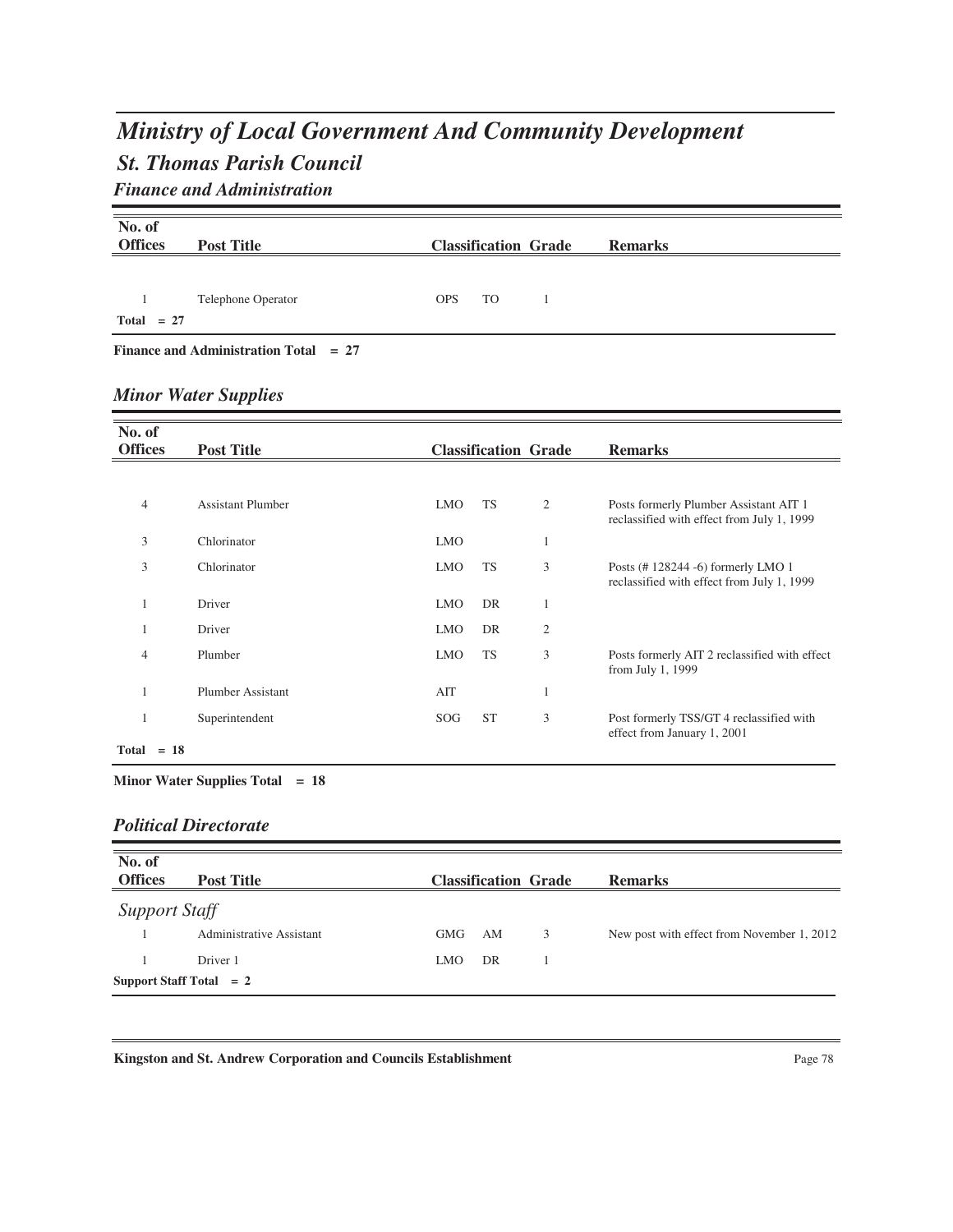## *St. Thomas Parish Council Ministry of Local Government And Community Development Political Directorate*

**No. of Post Title Classification Grade Remarks** 

**Political Directorate Total = 2**

### *Poor Relief Services*

| No. of<br><b>Offices</b> | <b>Post Title</b>             |            |            | <b>Classification Grade</b> | <b>Remarks</b>                                                                                                                                                                                         |
|--------------------------|-------------------------------|------------|------------|-----------------------------|--------------------------------------------------------------------------------------------------------------------------------------------------------------------------------------------------------|
| <i>Indoor</i>            |                               |            |            |                             |                                                                                                                                                                                                        |
| $\mathbf{1}$             | <b>Assistant Matron</b>       | <b>IAC</b> | IA         | 1                           | Post formerly GMG/PMA 3 reclassified as<br>NPG/IA 1 with effect from April 1, 2002<br>and further reclassified with effect from<br>April 1, 2013.                                                      |
| $\mathfrak{2}$           | Cleaner                       | <b>LMO</b> | <b>TS</b>  | $\mathbf{1}$                | Posts formerly GLG/GLS 1 reclassified with<br>effect from July 1, 1999.                                                                                                                                |
| $\mathfrak{2}$           | Cook                          | <b>LMO</b> | <b>TS</b>  | 3                           |                                                                                                                                                                                                        |
| $\mathbf{1}$             | <b>Head Laundress</b>         | <b>LMO</b> | TS         | $\mathfrak{2}$              | Post formerly GLS2 reclassiffied with effect<br>from July 1, 1999.                                                                                                                                     |
| $\mathbf{1}$             | Laundress                     | <b>LMO</b> | <b>TS</b>  | $\mathbf{1}$                | Post formerly GLG/GLS 1 reclassified with<br>effect from July 1, 1999.                                                                                                                                 |
| $\mathbf{1}$             | Matron                        | <b>IAC</b> | IA         | $\mathfrak{2}$              | Post formerly GMG/PMA 4 reclassified as<br>NPG/IA 2 with effect from April 1, 2002<br>and further reclassified with effect from<br>April 1, 2013.                                                      |
| 12                       | <b>Patient Care Assistant</b> | <b>HSC</b> | <b>HS</b>  | 5                           | Posts of Ward Assistant (TSS/HS 2) retitled<br>and reclassified with effect from April 1,<br>2013                                                                                                      |
| $\overline{2}$           | Porter                        | <b>LMO</b> | <b>TS</b>  | $\mathfrak{2}$              | Posts formely GLS 1 reclassiffied with effect<br>from July 1, 1999.                                                                                                                                    |
| $\mathbf{1}$             | Records Clerk                 | PIDG       | <b>RIM</b> | $\mathbf{1}$                | Post of Departmental Assistant (OPS/CR 1)<br>retitled and reclassified with effect from July<br>1, 2000. Post incorrectly listed as<br>Departmental Assistant (PIDG/RIM 1) in<br>previous publication. |
| Indoor Total $= 23$      |                               |            |            |                             |                                                                                                                                                                                                        |
| <b>Outdoor</b>           |                               |            |            |                             |                                                                                                                                                                                                        |
| $\mathbf{1}$             | Attendant                     | <b>LMO</b> | TS         | $\mathfrak{2}$              | Post formerly Office Attendant (GLS/GLS 1)<br>retitled & reclassified with effect from July<br>1,1999                                                                                                  |
| $\mathbf{1}$             | Inspector Of Poor             | SWG        | <b>PS</b>  | 3                           | Post formerly (NPS/SW 3) reclassified with<br>effect from October 1, 1999                                                                                                                              |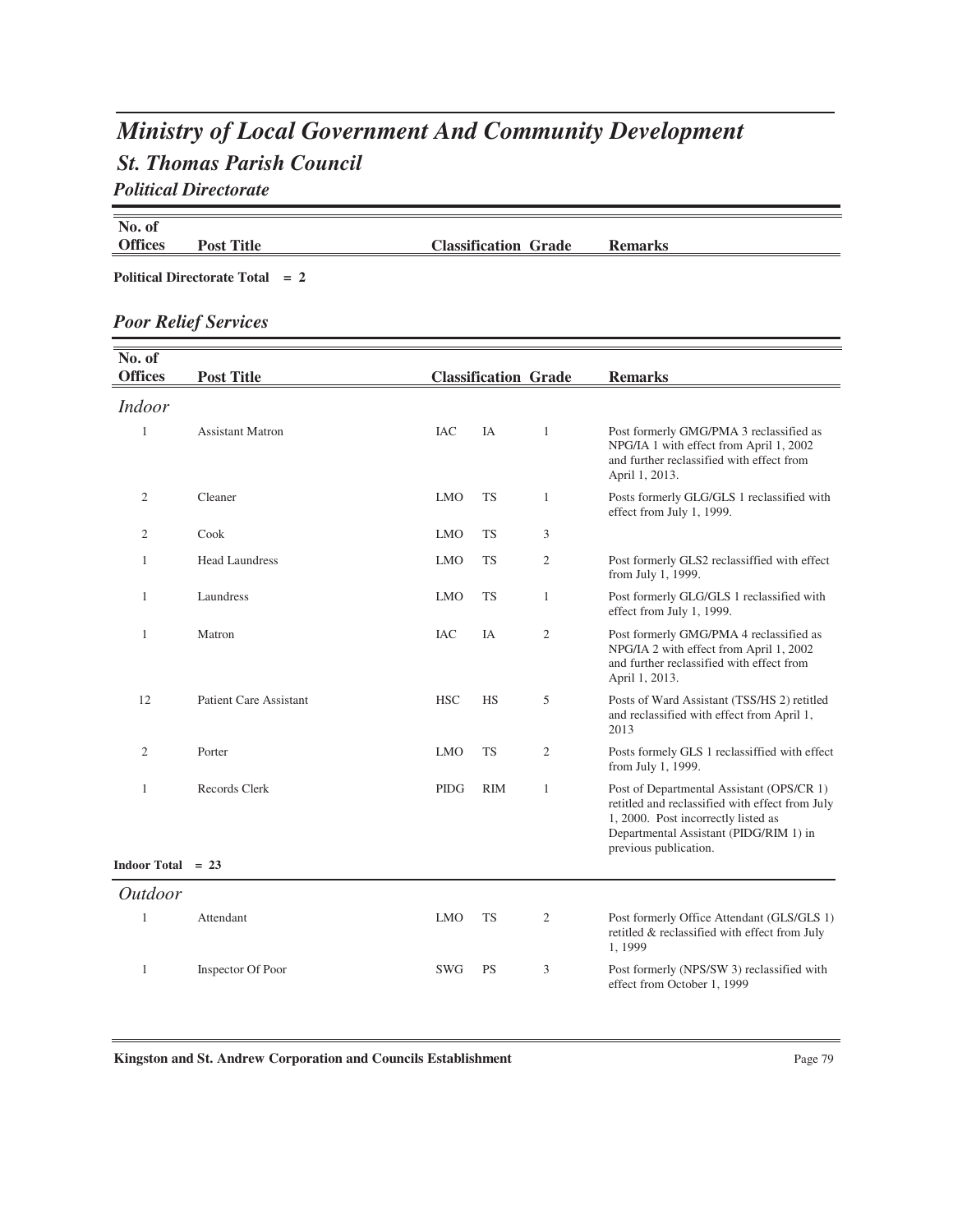# *St. Thomas Parish Council Ministry of Local Government And Community Development Poor Relief Services*

| No. of<br><b>Offices</b> | <b>Post Title</b>     |            | <b>Classification Grade</b> |                | <b>Remarks</b>                                                                                                    |
|--------------------------|-----------------------|------------|-----------------------------|----------------|-------------------------------------------------------------------------------------------------------------------|
| <i>Outdoor</i>           |                       |            |                             |                |                                                                                                                   |
| 3                        | Poor Relief Officer 1 | <b>SWG</b> | <b>SSA</b>                  | 2              | Posts of Assistant Inspector of Poor<br>(NPS/SW 1) reclassified and retitled with<br>effect from Ocotber 1, 1999. |
|                          | Poor Relief Officer 3 | SWG        | <b>PS</b>                   | $\overline{2}$ | Post of Deputy Inspector of Poor (NPS/SW)<br>2) reclassified and retitled with effect from<br>Ocotber 1, 1999.    |
|                          | Secretary 1           | <b>OPS</b> | <b>SS</b>                   |                | Post of Typist (#128233) retitled with effect<br>from September 1, 1998                                           |
| <b>Outdoor Total</b>     | $= 7$                 |            |                             |                |                                                                                                                   |

**Poor Relief Services Total = 30**

#### *Road And Works*

| No. of         |                                 |            |                             |                |                                                                                                                                                                   |
|----------------|---------------------------------|------------|-----------------------------|----------------|-------------------------------------------------------------------------------------------------------------------------------------------------------------------|
| <b>Offices</b> | <b>Post Title</b>               |            | <b>Classification Grade</b> |                | <b>Remarks</b>                                                                                                                                                    |
|                |                                 |            |                             |                |                                                                                                                                                                   |
| $\mathbf{1}$   | <b>Accounting Clerk 1</b>       | <b>FMG</b> | AC                          | 1              | Post of Clerical Officer (OPS/CR 1)<br>reclassified and retitled with effect from<br>October 1, 2001. Post was inadvertently<br>omitted from previous publication |
| $\overline{c}$ | <b>Assistant Superintendent</b> | <b>SOG</b> | <b>ST</b>                   | 4              | Post formerly TSS/GT 5 reclassified with<br>effect from January 1, 2001                                                                                           |
|                | Attendant                       | <b>LMO</b> | <b>TS</b>                   | 2              | Post formerly GLS/GLS 1 reclassified with<br>effect from July 1, 1999                                                                                             |
| 1              | Deputy Superintendent           | <b>SOG</b> | <b>ST</b>                   | 7              | Post formerly ASG/ASG 3 reclassified with<br>effect ffrom January 1, 2001                                                                                         |
| 1              | Director of Planning            | <b>GMG</b> | <b>SEG</b>                  | 2              |                                                                                                                                                                   |
|                | Driver 1                        | <b>LMO</b> | DR                          | 1              |                                                                                                                                                                   |
|                | Driver 2                        | <b>LMO</b> | DR                          | 2              |                                                                                                                                                                   |
|                | Groundsman                      | <b>LMO</b> | <b>TS</b>                   | 1              | Post formerly GLS 1 Reclassified with effect<br>from July 1, 1999                                                                                                 |
| 1              | Parochial Inspector             | <b>GMG</b> | AM                          | 1              | Post formerly TSS/GT 3 reclassified with<br>effect from April 1, 2003                                                                                             |
| 1              | Physical Planner                | SOG        | <b>ST</b>                   | 5              | Post formerly TSS/GT 7 reclassified with<br>effect from January 1, 2001                                                                                           |
| 1              | Secretary 2                     | <b>OPS</b> | SS                          | $\mathfrak{2}$ | Post of Secretary Stenographer retitled with<br>effect from April 1, 2000                                                                                         |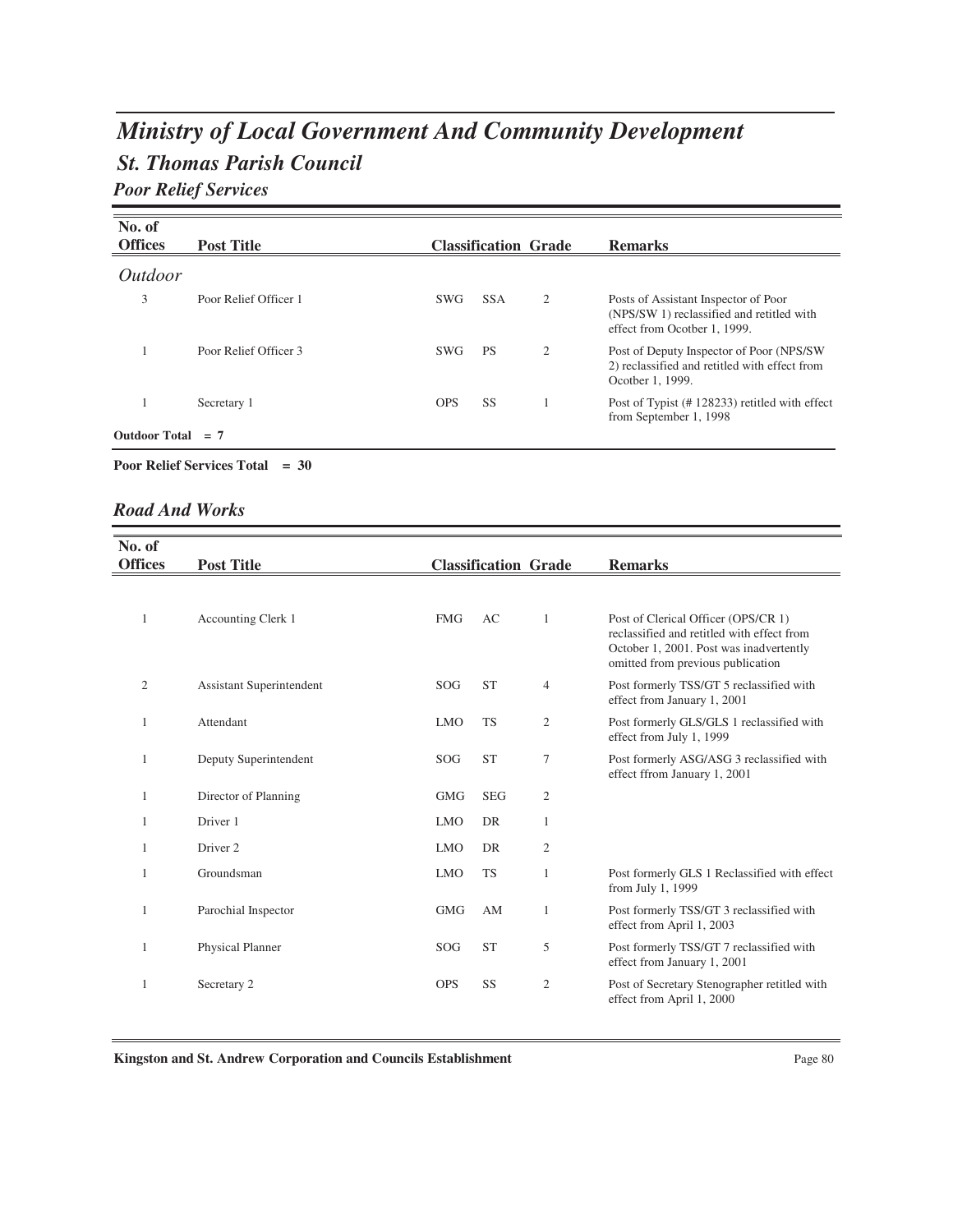# *St. Thomas Parish Council Ministry of Local Government And Community Development Road And Works*

| No. of<br><b>Offices</b> | <b>Post Title</b>       |                  |           | <b>Classification Grade</b> | <b>Remarks</b>                                                                         |
|--------------------------|-------------------------|------------------|-----------|-----------------------------|----------------------------------------------------------------------------------------|
|                          |                         |                  |           |                             |                                                                                        |
|                          | Senior Building Officer | <b>SOG</b>       | <b>ST</b> | 5                           | Post formerly TSS/GT 7 reclassified with<br>effect from January 1, 2001                |
|                          | Superintendent          | <b>SOG</b>       | <b>ST</b> | 8                           | Post formerly ASG/ASG 4 reclassified with<br>effect from January 1, 2001               |
| 3                        | Watchman                | LMO <sub>1</sub> | <b>TS</b> |                             | Post formerly GLS 1 reclassified with effect<br>from July 1, 1999                      |
| 3                        | Works Overseer          | <b>SOG</b>       | <b>ST</b> | 2                           | Posts formerly TSS/GT 3 (#s 128265-6)<br>reclassified with effect from January 1, 2001 |
| Total                    | $= 20$                  |                  |           |                             |                                                                                        |

#### **Road And Works Total = 20**

**St. Thomas Parish Council Total = 97**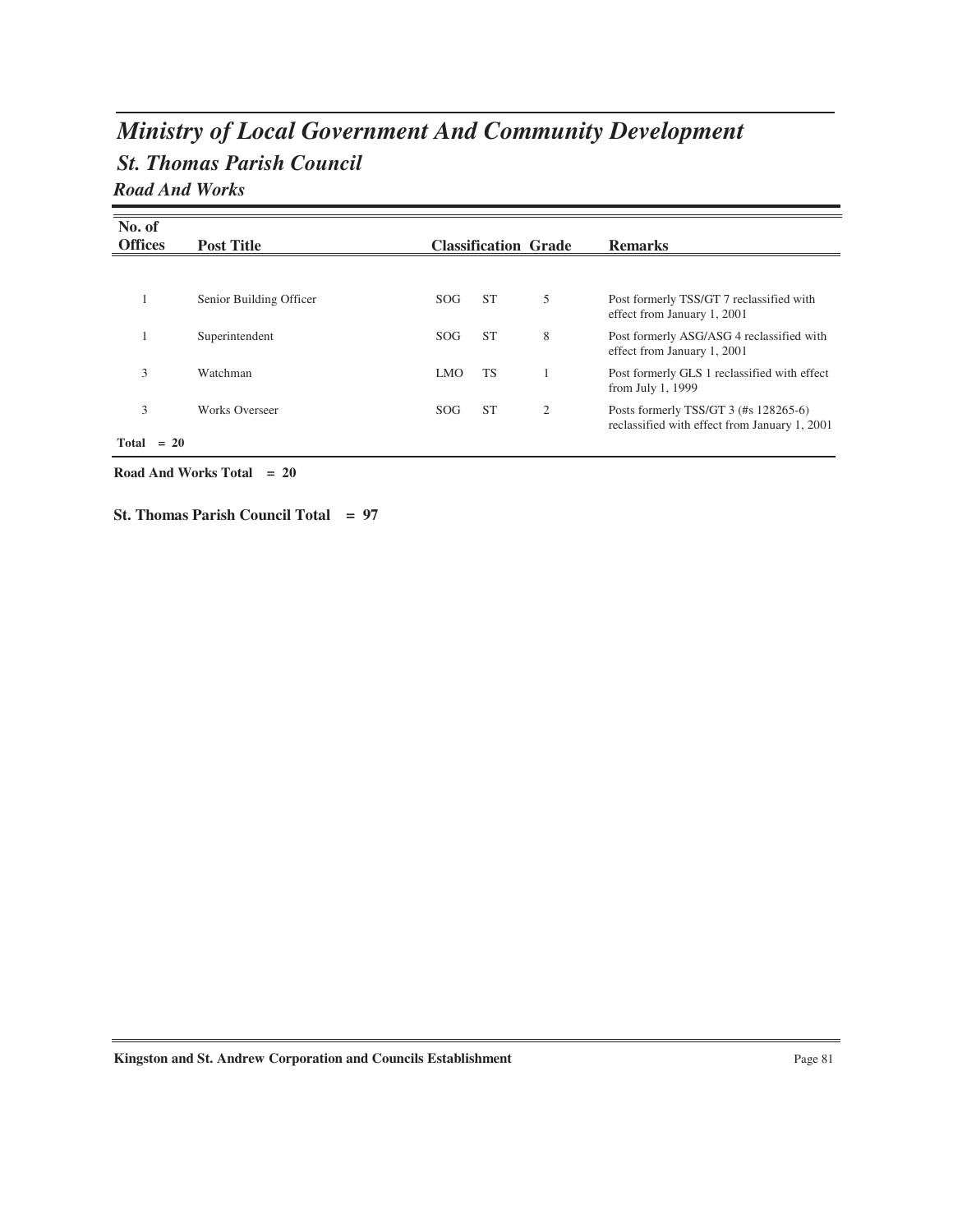# *Trelawny Parish Council Ministry of Local Government And Community Development Direction And Management*

| No. of<br><b>Offices</b> | <b>Post Title</b>          |            |            | <b>Classification Grade</b> | <b>Remarks</b> |
|--------------------------|----------------------------|------------|------------|-----------------------------|----------------|
|                          |                            |            |            |                             |                |
|                          | Secretary/Manager          | GMG        | <b>SEG</b> | $\overline{4}$              |                |
|                          | <b>Executive Secretary</b> | <b>OPS</b> | <b>SS</b>  | $\overline{4}$              |                |
|                          | Secretary 2                | <b>OPS</b> | SS         | 2                           |                |
| Total $= 3$              |                            |            |            |                             |                |

**Direction And Management Total = 3**

### *Administrative Management*

| No. of            |                                          |             |            |                             |                                                                                                                         |
|-------------------|------------------------------------------|-------------|------------|-----------------------------|-------------------------------------------------------------------------------------------------------------------------|
| <b>Offices</b>    | <b>Post Title</b>                        |             |            | <b>Classification Grade</b> | <b>Remarks</b>                                                                                                          |
|                   |                                          |             |            |                             |                                                                                                                         |
| $\mathbf{1}$      | Administrator (Personnel)                | <b>GMG</b>  | AM         | 2                           | Post of Personnel Officer (GMG/PMA 2)<br>reclassified with effect from April 1, 2002                                    |
| 1                 | Community Programmes Coordinator         | <b>GMG</b>  | AM         | 3                           | Post of Public & Community Relations<br>Officer (GMG/PMA 5) reclassified and<br>retitled with effect from April 1, 2002 |
| 1                 | Director Of Administration               | <b>GMG</b>  | <b>SEG</b> | $\mathbf{1}$                |                                                                                                                         |
| 1                 | <b>Information Management Specialist</b> | <b>MIS</b>  | <b>IT</b>  | 3                           | Post formerly MIS/EDP 4 reclassified with<br>effect from October 1, 2001                                                |
| $\mathbf{1}$      | Office Attendant                         | <b>LMO</b>  | <b>TS</b>  | 1                           |                                                                                                                         |
|                   | Parish Disaster Coordinator              | <b>GMG</b>  | AM         | 3                           | Post of Parish Coordinator (GMG/PMA 4)<br>reclassified with effect from April 1, 2002                                   |
| $\mathbf{1}$      | Records Clerk                            | <b>PIDG</b> | <b>RIM</b> | 1                           |                                                                                                                         |
| 1                 | Secretary 1                              | <b>OPS</b>  | SS         | 1                           |                                                                                                                         |
| 1                 | Secretary/Typist                         | <b>OPS</b>  | SS         | 2                           |                                                                                                                         |
| 5                 | <b>Security Guard</b>                    | <b>PTSG</b> | <b>PX</b>  | 2                           | Posts formerly SSG/PX 2 reclassified with<br>effect from October 1, 2002                                                |
| 1<br>$Total = 15$ | Telephone Operator                       | <b>OPS</b>  | <b>TO</b>  | 1                           |                                                                                                                         |

**Administrative Management Total = 15**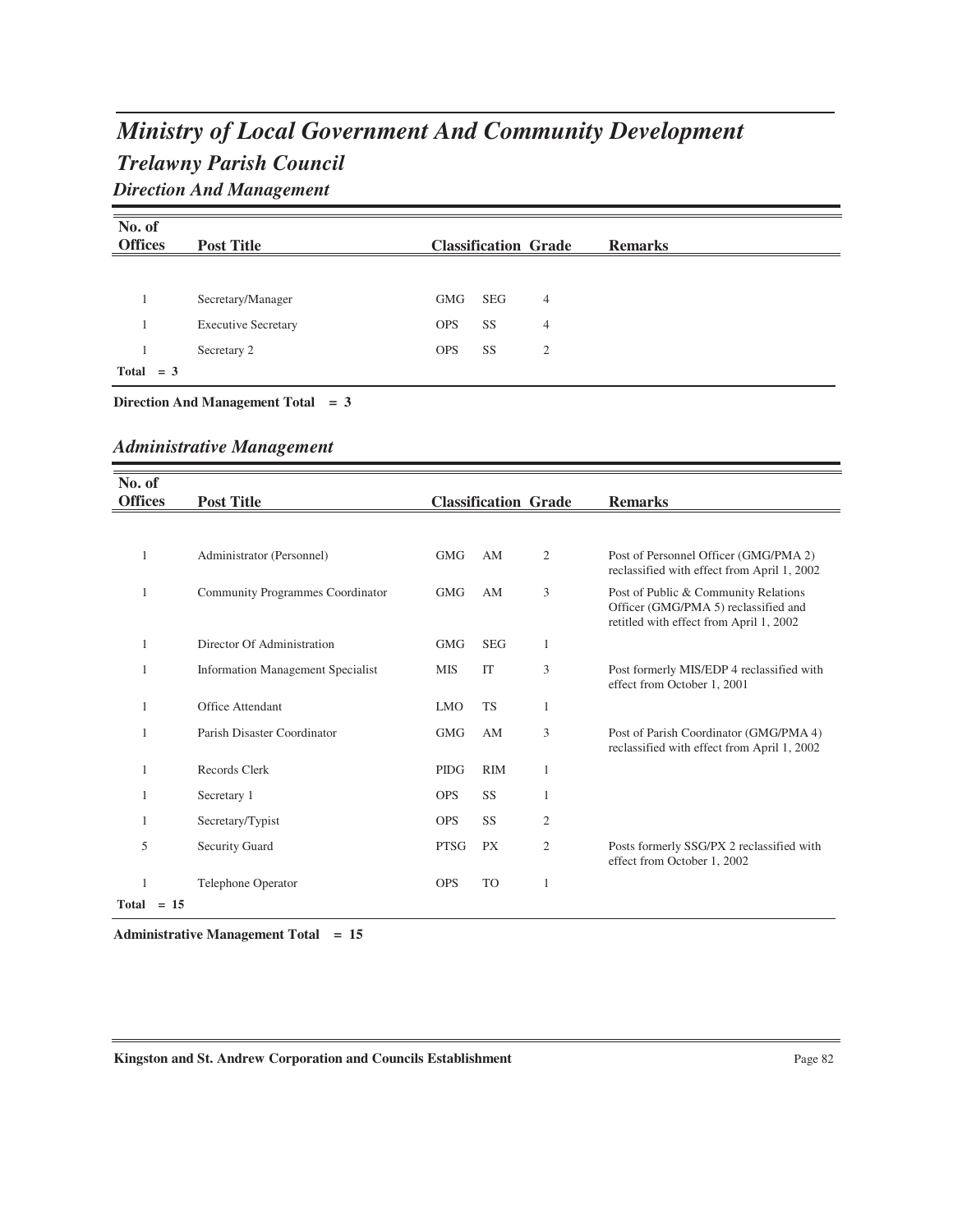# *Trelawny Parish Council Ministry of Local Government And Community Development Building And Subdivision*

| No. of         |                         |                 |                             |   |                                                                          |
|----------------|-------------------------|-----------------|-----------------------------|---|--------------------------------------------------------------------------|
| <b>Offices</b> | <b>Post Title</b>       |                 | <b>Classification Grade</b> |   | <b>Remarks</b>                                                           |
|                |                         |                 |                             |   |                                                                          |
| $\overline{c}$ | <b>Building Officer</b> | SOG <sub></sub> | <b>ST</b>                   | 5 | Posts formerly TSS/GT 7 reclassified with<br>effect from January 1, 2001 |
|                | Director of Planning    | <b>GMG</b>      | <b>SEG</b>                  | 2 |                                                                          |
|                | <b>Physical Planner</b> | <b>SOG</b>      | <b>ST</b>                   | 5 | Post formerly TSS/GT 7 reclassified with<br>effect from January 1, 2001  |
|                | Planning Coordinator    | <b>GMG</b>      | AΜ                          | 2 | Post formerly GMG/PMA 2 reclassified with<br>effect from April 1, 2002   |
| Total<br>$=$ 5 |                         |                 |                             |   |                                                                          |

**Building And Subdivision Total = 5**

### *Civil Improvements And Public Amenities*

| No. of<br><b>Offices</b> | <b>Post Title</b> | <b>Classification Grade</b> |   | <b>Remarks</b>                                                           |
|--------------------------|-------------------|-----------------------------|---|--------------------------------------------------------------------------|
| $\bigcap$                | Life Guard        | <b>PTSG</b><br><b>PX</b>    | 2 | Posts formerly SSG/PX 4 reclassified with<br>effect from October 1, 2002 |
| $Total = 2$              |                   |                             |   |                                                                          |

**Civil Improvements And Public Amenities Total = 2**

| <b>Directorate of Technical Services</b> |  |  |  |
|------------------------------------------|--|--|--|
|------------------------------------------|--|--|--|

| No. of<br><b>Offices</b> | <b>Post Title</b>               |            |           | <b>Classification Grade</b> | <b>Remarks</b>                                                          |
|--------------------------|---------------------------------|------------|-----------|-----------------------------|-------------------------------------------------------------------------|
|                          |                                 |            |           |                             |                                                                         |
|                          | Administrator                   | GMG        | AM        | 2                           | Post formerly GMG/PMA 2 reclassified with<br>effect fom April 1, 2002   |
|                          | <b>Assistant Superintendent</b> | SOG.       | <b>ST</b> | 4                           | Post formerly TSS/GT 5 reclassified with<br>effect from January 1, 2001 |
|                          | Deputy Superintendent           | SOG.       | <b>ST</b> | 7                           | Post formerly ASG 3 reclassified with effect<br>from January 1, 2001    |
|                          | Driver                          | <b>LMO</b> | DR        |                             |                                                                         |
|                          | Driver 2                        | <b>LMO</b> | DR        | 2                           |                                                                         |
|                          | Office Attendant                | <b>LMO</b> | <b>TS</b> |                             |                                                                         |
|                          | Secretary 2                     | <b>OPS</b> | <b>SS</b> | $\overline{2}$              |                                                                         |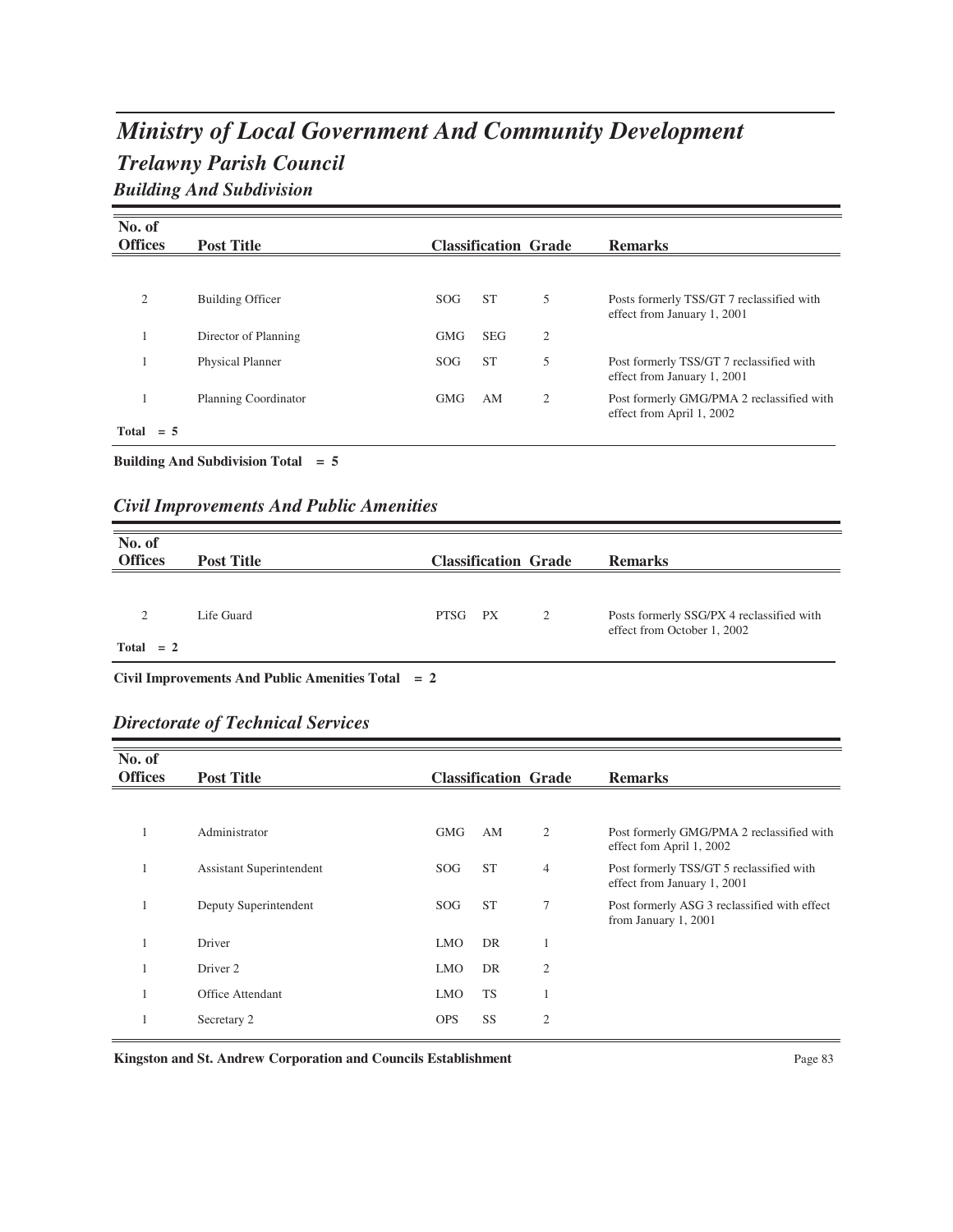# *Trelawny Parish Council Ministry of Local Government And Community Development Directorate of Technical Services*

| No. of<br><b>Offices</b> | <b>Post Title</b> |             | <b>Classification Grade</b> | <b>Remarks</b>                                                           |
|--------------------------|-------------------|-------------|-----------------------------|--------------------------------------------------------------------------|
|                          |                   |             |                             |                                                                          |
| $\overline{2}$           | Security Guard    | <b>PTSG</b> | <b>PX</b><br>2              | Posts formerly SSG/PX 2 reclassified with<br>effect from October 1, 2002 |
| 3                        | Sideman           | <b>GLS</b>  |                             |                                                                          |
|                          | Superintendent    | <b>SOG</b>  | <b>ST</b><br>8              | Post formerly ASG 4 reclassified with effect<br>from January 1, 2001     |
| 3                        | Works Overseer    | <b>SOG</b>  | <b>ST</b><br>2              | Posts formerly TSS/GT 3 reclassified with<br>effect from January 1, 2001 |
| Total                    | $= 16$            |             |                             |                                                                          |

**Directorate of Technical Services Total = 16**

### *Financial Management And Accounting Servies*

| No. of         |                                                |            |                             |                |                                                                        |
|----------------|------------------------------------------------|------------|-----------------------------|----------------|------------------------------------------------------------------------|
| <b>Offices</b> | <b>Post Title</b>                              |            | <b>Classification Grade</b> |                | <b>Remarks</b>                                                         |
|                |                                                |            |                             |                |                                                                        |
| $\mathbf{1}$   | Accountant, Budget And Revenue                 | <b>FMG</b> | PA                          | 1              | Post formerly GMG/SEG 1 reclassified with<br>effect from April 1,1997. |
| $\mathbf{1}$   | Accountant, General Accounting &<br>Operations | <b>FMG</b> | AT                          | 3              | Post incorrectly listed as FMG/AT 2 in<br>previous publication.        |
| $\mathfrak{2}$ | Accounting Clerk 1                             | <b>FMG</b> | AC                          | 1              | Posts (#296572) inadvertently omitted from<br>previous publication.    |
| $\mathbf{1}$   | <b>Accounting Clerk 2</b>                      | <b>FMG</b> | AC                          | $\mathfrak{2}$ |                                                                        |
| $\mathbf{1}$   | Accounting Technician 1                        | <b>FMG</b> | AT                          | 1              |                                                                        |
| 1              | Accounting Technician 2                        | <b>FMG</b> | AT                          | $\mathfrak{2}$ |                                                                        |
| 1              | Cashier                                        | <b>FMG</b> | <b>CS</b>                   | $\mathbf{1}$   |                                                                        |
| 1              | Clerical Officer                               | <b>OPS</b> | <b>CR</b>                   | $\mathfrak{2}$ |                                                                        |
| $\mathbf{1}$   | Director of Finance                            | <b>FMG</b> | PA                          | $\overline{2}$ |                                                                        |
| 1              | Internal Auditor                               | <b>FMG</b> | AS                          | $\mathfrak{2}$ |                                                                        |
| 1              | Messenger                                      | <b>LMO</b> | <b>TS</b>                   | 1              |                                                                        |
| 1              | Senior Secretary                               | <b>OPS</b> | SS                          | 3              |                                                                        |
| $Total = 13$   |                                                |            |                             |                |                                                                        |

**Financial Management And Accounting Servies Total = 13**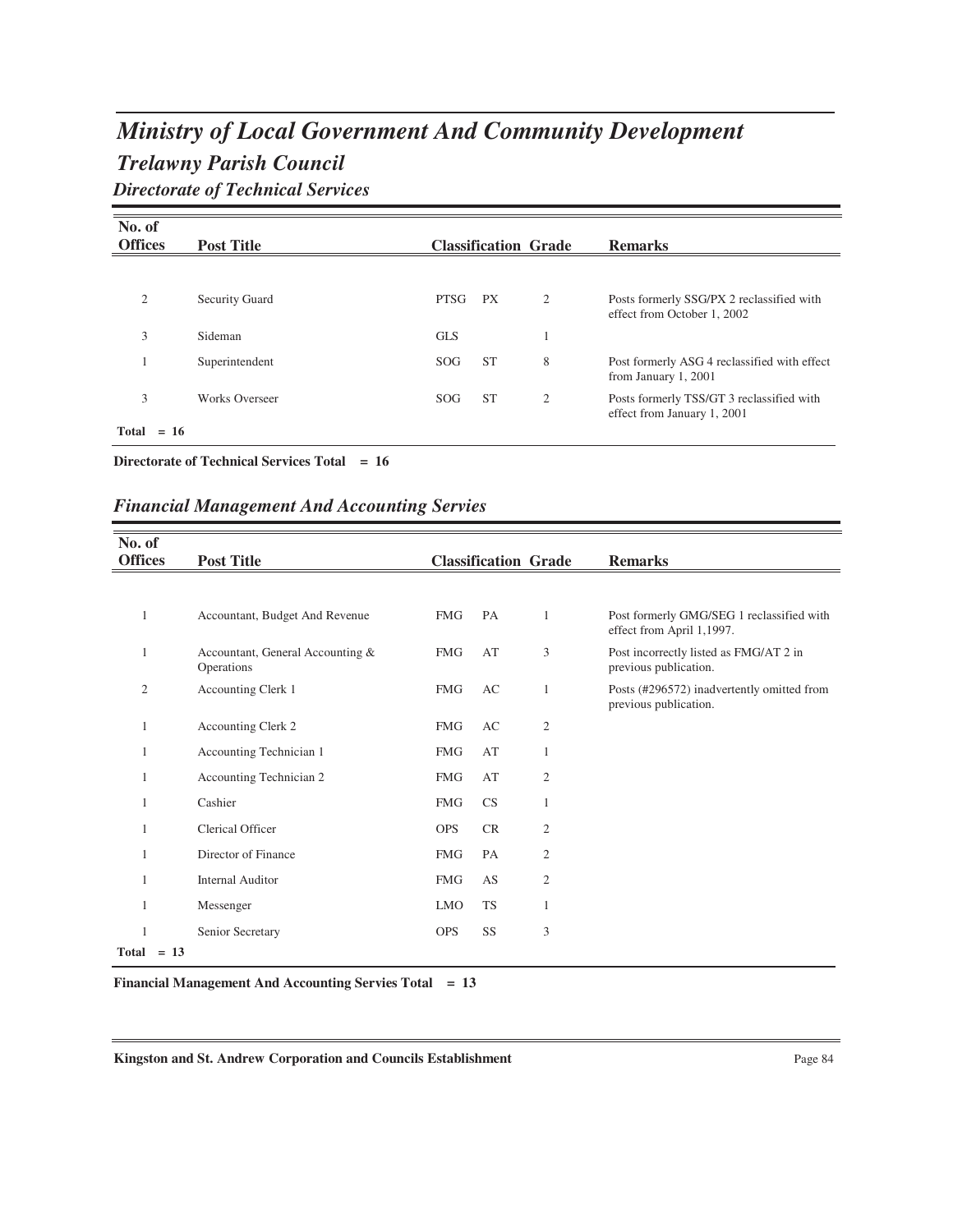# *Trelawny Parish Council Ministry of Local Government And Community Development Minor Water Supplies*

| No. of<br><b>Offices</b> | <b>Post Title</b>        |                 |           | <b>Classification Grade</b> | <b>Remarks</b>                                       |
|--------------------------|--------------------------|-----------------|-----------|-----------------------------|------------------------------------------------------|
|                          |                          |                 |           |                             |                                                      |
| 3                        | Mechanical Unit Operator | <b>LMO</b>      | DR        | 2                           |                                                      |
| $\overline{2}$           | Plumber                  | <b>LMO</b>      | TS        | 3                           |                                                      |
| $\overline{2}$           | Sideman                  | <b>LMO</b>      | <b>TS</b> |                             |                                                      |
|                          | Works Superintendent     | SOG <sub></sub> | <b>ST</b> | 3                           | Post classified with effect from January 1,<br>2001. |
| $Total = 8$              |                          |                 |           |                             |                                                      |

#### **Minor Water Supplies Total = 8**

### *Political Directorate*

| No. of<br><b>Offices</b> | <b>Post Title</b>            |            |           | <b>Classification Grade</b> | <b>Remarks</b>                                                        |
|--------------------------|------------------------------|------------|-----------|-----------------------------|-----------------------------------------------------------------------|
|                          | <b>Support Services</b>      |            |           |                             |                                                                       |
|                          | Administrative Assistant     | <b>GMG</b> | AM        | 3                           | New post with effect from November 1, 2012                            |
|                          | Driver                       | <b>LMO</b> | DR        |                             |                                                                       |
|                          | <b>Executive Secretary</b>   | <b>OPS</b> | <b>SS</b> | $\overline{4}$              |                                                                       |
|                          | Household Helper             | <b>LMO</b> | <b>TS</b> |                             | Post formerly LMO/TS 2 reclassified with<br>effect from April 1, 2002 |
|                          | Secretary 2                  | <b>OPS</b> | <b>SS</b> | 2                           |                                                                       |
|                          | Support Services Total $= 5$ |            |           |                             |                                                                       |

**Political Directorate Total = 5**

### *Poor Relief Services*

| No. of<br><b>Offices</b> | <b>Post Title</b>       |             | <b>Classification Grade</b> | <b>Remarks</b>                                                                                                                                   |
|--------------------------|-------------------------|-------------|-----------------------------|--------------------------------------------------------------------------------------------------------------------------------------------------|
|                          | <b>Assistant Matron</b> | <b>IAC</b>  | IA                          | Post formerly GMG/PMA 3 reclassified as<br>NPG/IA 1 with effect from April 1, 2002<br>and further reclassified with effect from<br>April 1, 2013 |
| $\mathfrak{D}$           | Cleaner                 | <b>LMO</b>  | <b>TS</b>                   |                                                                                                                                                  |
|                          | Clerical Officer        | <b>PIDG</b> | <b>RIM</b>                  |                                                                                                                                                  |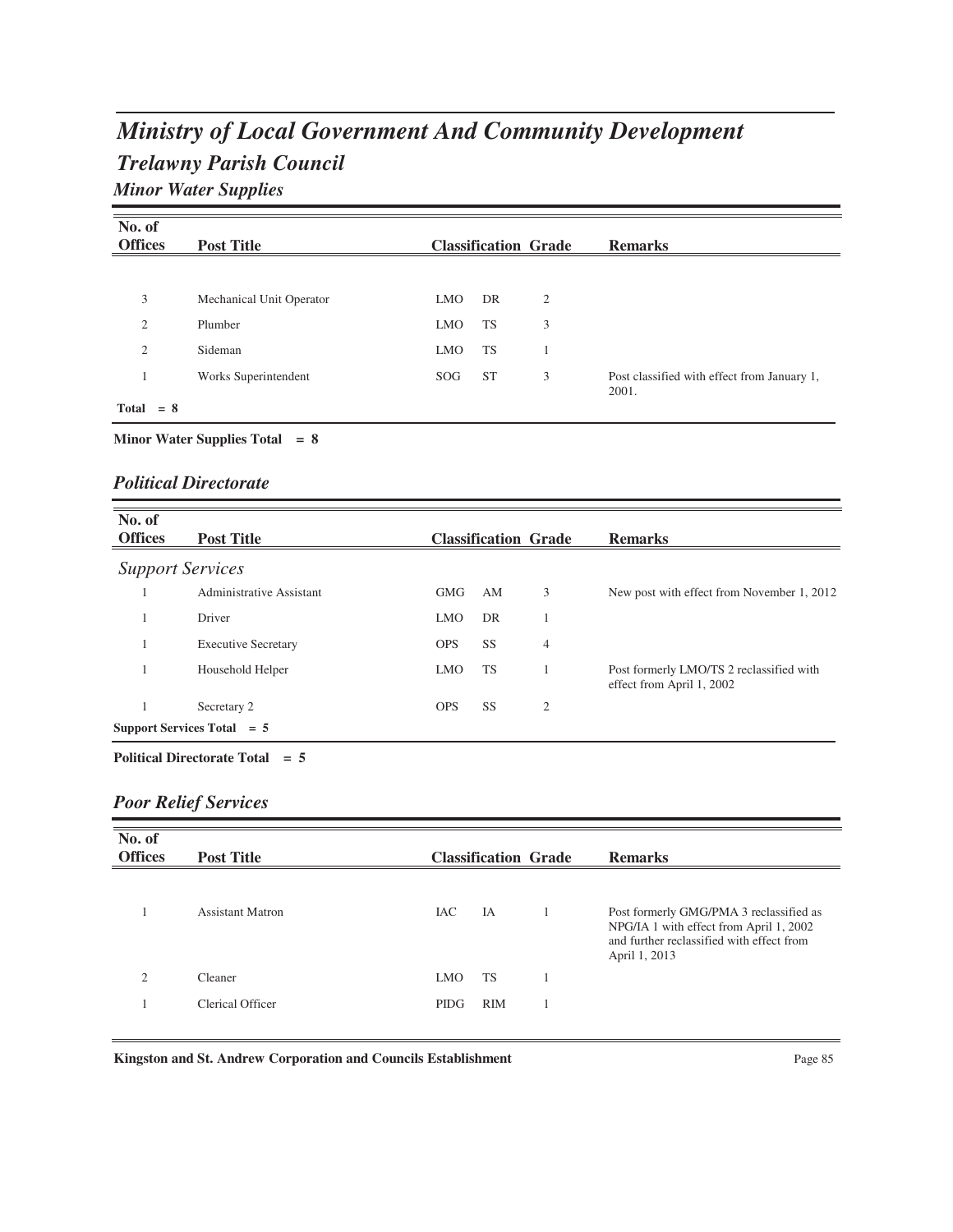# *Trelawny Parish Council Ministry of Local Government And Community Development Poor Relief Services*

| No. of<br><b>Offices</b> | <b>Post Title</b>             |             | <b>Classification Grade</b> |                | <b>Remarks</b>                                                                                                                                   |
|--------------------------|-------------------------------|-------------|-----------------------------|----------------|--------------------------------------------------------------------------------------------------------------------------------------------------|
|                          |                               |             |                             |                |                                                                                                                                                  |
| 2                        | Cook                          | <b>LMO</b>  | <b>TS</b>                   | 3              |                                                                                                                                                  |
| 1                        | Departmental Assistant        | <b>PIDG</b> | <b>RIM</b>                  | 1              |                                                                                                                                                  |
| 1                        | Groundsman                    | <b>LMO</b>  | <b>TS</b>                   | $\mathbf{1}$   |                                                                                                                                                  |
| $\overline{2}$           | Laundress                     | <b>LMO</b>  | <b>TS</b>                   | 2              |                                                                                                                                                  |
| 1                        | Matron                        | <b>IAC</b>  | IA                          | 2              | Post formerly GMG/PMA 4 reclassified as<br>NPG/IA 2 with effect from April 1, 2002<br>and further reclassified with effect from<br>April 1, 2013 |
| 15                       | <b>Patient Care Assistant</b> | <b>HSC</b>  | <b>HS</b>                   | 5              | Posts of Ward Assistant (TSS/HS 2) retitled<br>and reclassified with effect from April 1,<br>2013                                                |
| Total $= 26$             |                               |             |                             |                |                                                                                                                                                  |
| <i>Outdoor</i>           |                               |             |                             |                |                                                                                                                                                  |
| 1                        | Inspector Of Poor             | <b>SWG</b>  | <b>PS</b>                   | 3              | Post of Assistant Inspector of poor (NPS/SW)<br>4) reclassified with effect from October 1,<br>1999                                              |
| 1                        | Office Attendant              | <b>LMO</b>  | <b>TS</b>                   | 1              |                                                                                                                                                  |
| 1                        | Poor Relief Officer 1         | <b>SWG</b>  | <b>SSA</b>                  | $\mathfrak{2}$ | Post (#127613) formerly NPS/SW 1<br>reclassified with effect from October 1, 1999                                                                |
| $\overline{2}$           | Poor Relief Officer 1         | <b>SWG</b>  | <b>SSA</b>                  | $\overline{2}$ | Posts inadvertently omitted from previous<br>publication.                                                                                        |
| 1                        | Poor Relief Officer 2         | <b>SWG</b>  | <b>PS</b>                   | $\mathbf{1}$   | Post inadvertently omitted from previous<br>publication.                                                                                         |
| 1                        | Poor Relief Officer 3         | <b>SWG</b>  | <b>PS</b>                   | $\mathfrak{2}$ | Post of Deputy Inspector Poor (NPS/SW 3)<br>reclassified with effect from October 1, 1999                                                        |
| Outdoor Total $= 7$      |                               |             |                             |                |                                                                                                                                                  |

**Poor Relief Services Total = 33**

**Trelawny Parish Council Total = 100**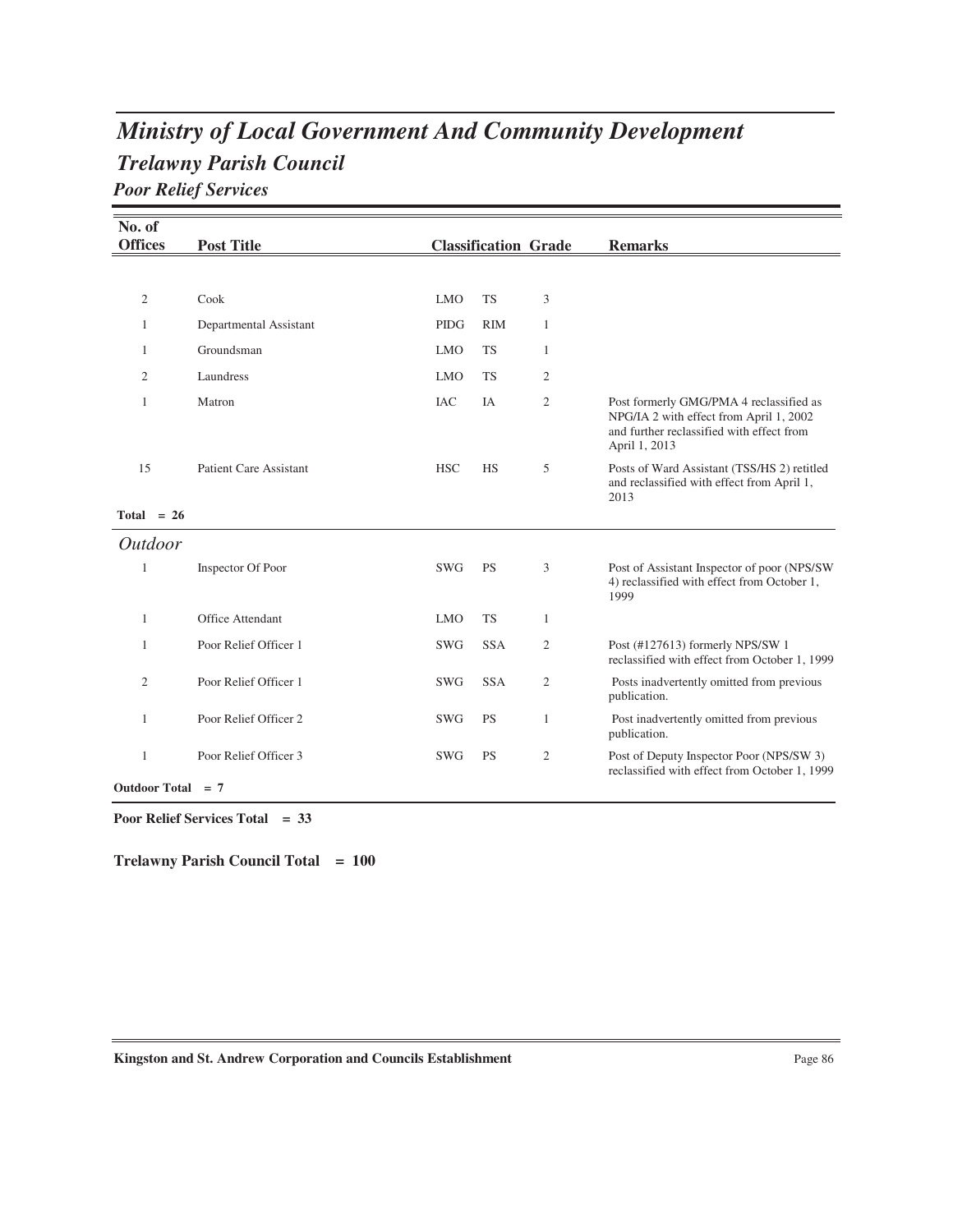# *Westmoreland Parish Council Ministry of Local Government And Community Development Administration*

| No. of         |                                          |            |                             |                |                                                                        |
|----------------|------------------------------------------|------------|-----------------------------|----------------|------------------------------------------------------------------------|
| <b>Offices</b> | <b>Post Title</b>                        |            | <b>Classification Grade</b> |                | <b>Remarks</b>                                                         |
|                |                                          |            |                             |                |                                                                        |
| 1              | Secretary/Manager                        | <b>GMG</b> | <b>SEG</b>                  | 4              |                                                                        |
| 2              | Attendant/Cleaner                        | <b>LMO</b> | <b>TS</b>                   | $\mathbf{1}$   |                                                                        |
| $\mathbf{1}$   | Director Of Administration               | <b>GMG</b> | <b>SEG</b>                  | $\mathbf{1}$   |                                                                        |
| $\mathbf{1}$   | Director of Planning                     | <b>GMG</b> | <b>SEG</b>                  | $\mathfrak{2}$ |                                                                        |
| 1              | Driver                                   | <b>LMO</b> | DR                          | $\mathfrak{2}$ | Post inadvertently omitted from previous<br>publication.               |
| $\mathbf{1}$   | <b>Executive Secretary 1</b>             | <b>OPS</b> | <b>SS</b>                   | 4              |                                                                        |
| 1              | <b>Information Management Specialist</b> | <b>MIS</b> | IT                          | 3              | Post formerly MIS/EDP 4 reclassified with<br>effect from April 1, 2002 |
| $\overline{2}$ | Office Attendant                         | <b>LMO</b> | <b>TS</b>                   | $\mathfrak{2}$ |                                                                        |
| 1              | Office Cleaner                           | <b>LMO</b> | <b>TS</b>                   | $\mathfrak{2}$ |                                                                        |
| 1              | Parish Disaster Coordinator              | <b>GMG</b> | AM                          | 3              | Post formerly GMG/PMA 4 reclassified with<br>effect from April 1, 2002 |
| 1              | <b>Planning Coordinator</b>              | <b>GMG</b> | AM                          | $\mathfrak{2}$ | Post formerly GMG/PMA 2 reclassified with<br>effect from April 1, 2002 |
| $\overline{2}$ | Secretary 1                              | <b>OPS</b> | SS                          | 1              |                                                                        |
| 1              | Secretary 2                              | <b>OPS</b> | SS                          | $\mathfrak{2}$ |                                                                        |
| 1              | Senior Secretary                         | <b>OPS</b> | SS                          | 3              |                                                                        |
| 1              | Telephone Operator                       | <b>OPS</b> | <b>TO</b>                   | $\mathbf{1}$   |                                                                        |
| $Total = 18$   |                                          |            |                             |                |                                                                        |

**Administration Total = 18**

### *Accounts*

| No. of<br><b>Offices</b> | <b>Post Title</b>                              |            |    | <b>Classification Grade</b> | <b>Remarks</b>                                                                                                             |
|--------------------------|------------------------------------------------|------------|----|-----------------------------|----------------------------------------------------------------------------------------------------------------------------|
|                          |                                                |            |    |                             |                                                                                                                            |
|                          | Accountant, Budget And Revenue                 | <b>FMG</b> | PA |                             | Post formerly GMG SEG 1 reclassified with<br>effect from April 1,1997.                                                     |
|                          | Accountant, General Accounting &<br>Operations | <b>FMG</b> | AT | 3                           | Post inadvertently omitted from previous<br>publication. Formerly (FAA 6) recclassified<br>with effect from April 1, 1997. |
| 3                        | <b>Accounting Clerk 1</b>                      | <b>FMG</b> | AC |                             |                                                                                                                            |
|                          | Accounting Technician 1                        | <b>FMG</b> | AT |                             |                                                                                                                            |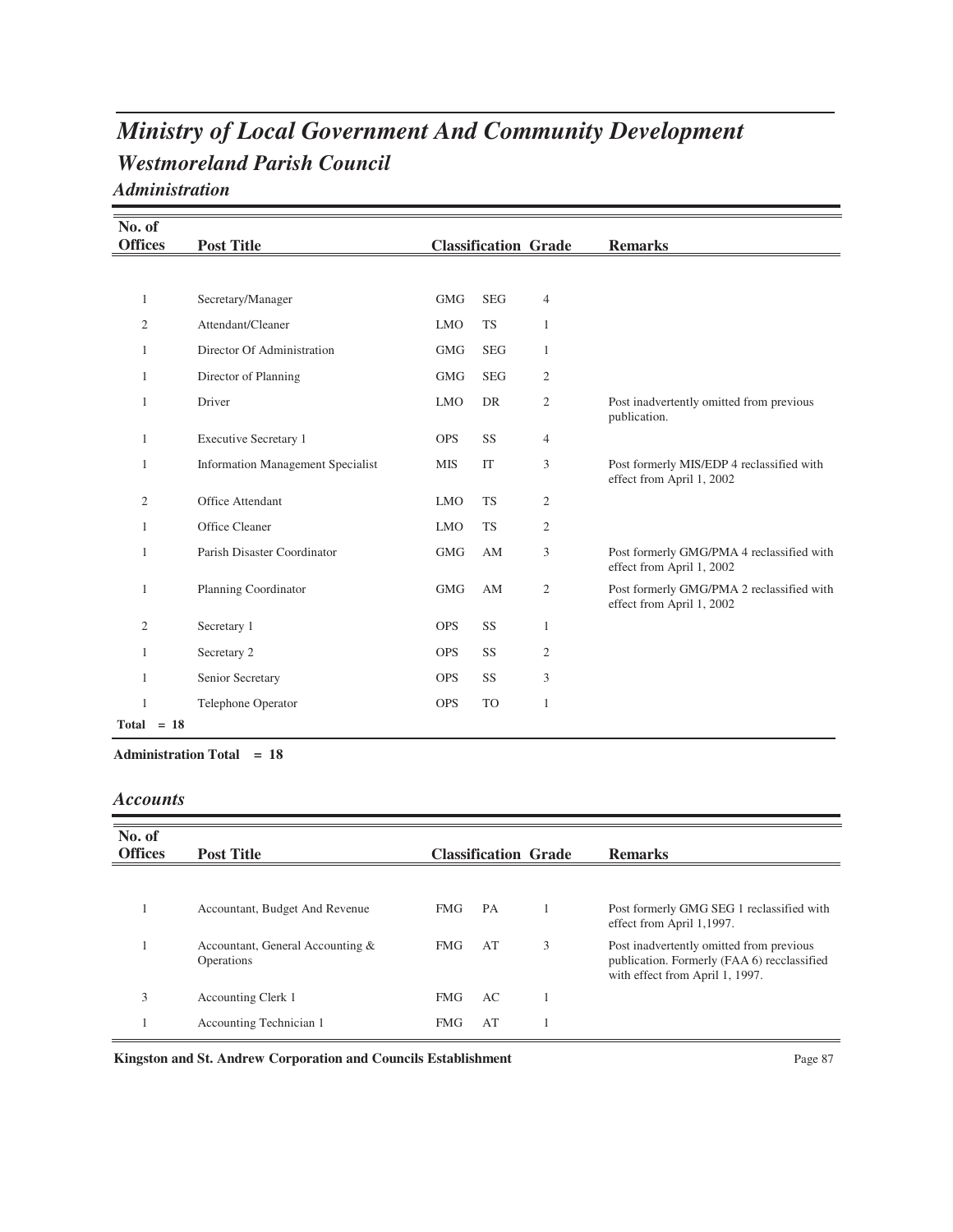# *Westmoreland Parish Council Ministry of Local Government And Community Development*

### *Accounts*

| No. of         | <b>Post Title</b>       |                             | <b>Remarks</b> |
|----------------|-------------------------|-----------------------------|----------------|
| <b>Offices</b> |                         | <b>Classification Grade</b> |                |
|                |                         |                             |                |
|                | Director of Finance     | PA<br>FMG<br>2              |                |
|                | <b>Internal Auditor</b> | FMG<br>AS<br>$\overline{2}$ |                |
| $Total = 8$    |                         |                             |                |

### *Political Directorate*

| No. of                              |                              |                  |                             |   |                                                                   |  |
|-------------------------------------|------------------------------|------------------|-----------------------------|---|-------------------------------------------------------------------|--|
| <b>Offices</b>                      | <b>Post Title</b>            |                  | <b>Classification Grade</b> |   | <b>Remarks</b>                                                    |  |
| <b>Support Staff</b>                |                              |                  |                             |   |                                                                   |  |
|                                     | Administrative Assistant     | <b>GMG</b>       | AM                          | 3 | New post with effect from November 1, 2012                        |  |
|                                     | Domestic Helper              | <b>LMO</b>       | <b>TS</b>                   |   | Post formerly LMO TS 2 regraded with<br>effect from April 1,2002. |  |
|                                     | Driver                       | LMO <sub>1</sub> | DR                          |   |                                                                   |  |
|                                     | <b>Executive Secretary 1</b> | <b>OPS</b>       | <b>SS</b>                   | 4 |                                                                   |  |
| <b>Support Staff Total</b><br>$= 4$ |                              |                  |                             |   |                                                                   |  |

#### **Political Directorate Total = 4**

### *Poor Relief Services*

| No. of           |                         |            |                             |   |                                                                                                                                                   |
|------------------|-------------------------|------------|-----------------------------|---|---------------------------------------------------------------------------------------------------------------------------------------------------|
| <b>Offices</b>   | <b>Post Title</b>       |            | <b>Classification Grade</b> |   | <b>Remarks</b>                                                                                                                                    |
| <i>Infirmary</i> |                         |            |                             |   |                                                                                                                                                   |
|                  | <b>Assistant Matron</b> | IAC        | IA                          |   | Post formerly GMG/PMA 2 reclassified as<br>NPG/IA 1 with effect from April 1, 2002<br>and further reclassified with effect from<br>April 1, 2013. |
|                  | Cook                    | <b>LMO</b> | <b>TS</b>                   | 3 |                                                                                                                                                   |
|                  | Groundsman              | <b>LMO</b> | <b>TS</b>                   |   |                                                                                                                                                   |
|                  | Laundress               | <b>LMO</b> | <b>TS</b>                   |   |                                                                                                                                                   |
|                  | Matron                  | <b>IAC</b> | IA                          | 2 | Post formerly GMG/PMA 3 reclassified as<br>NPG/IA 2 with effect from April 1, 2002<br>and further reclassified with effect from<br>April 1, 2013. |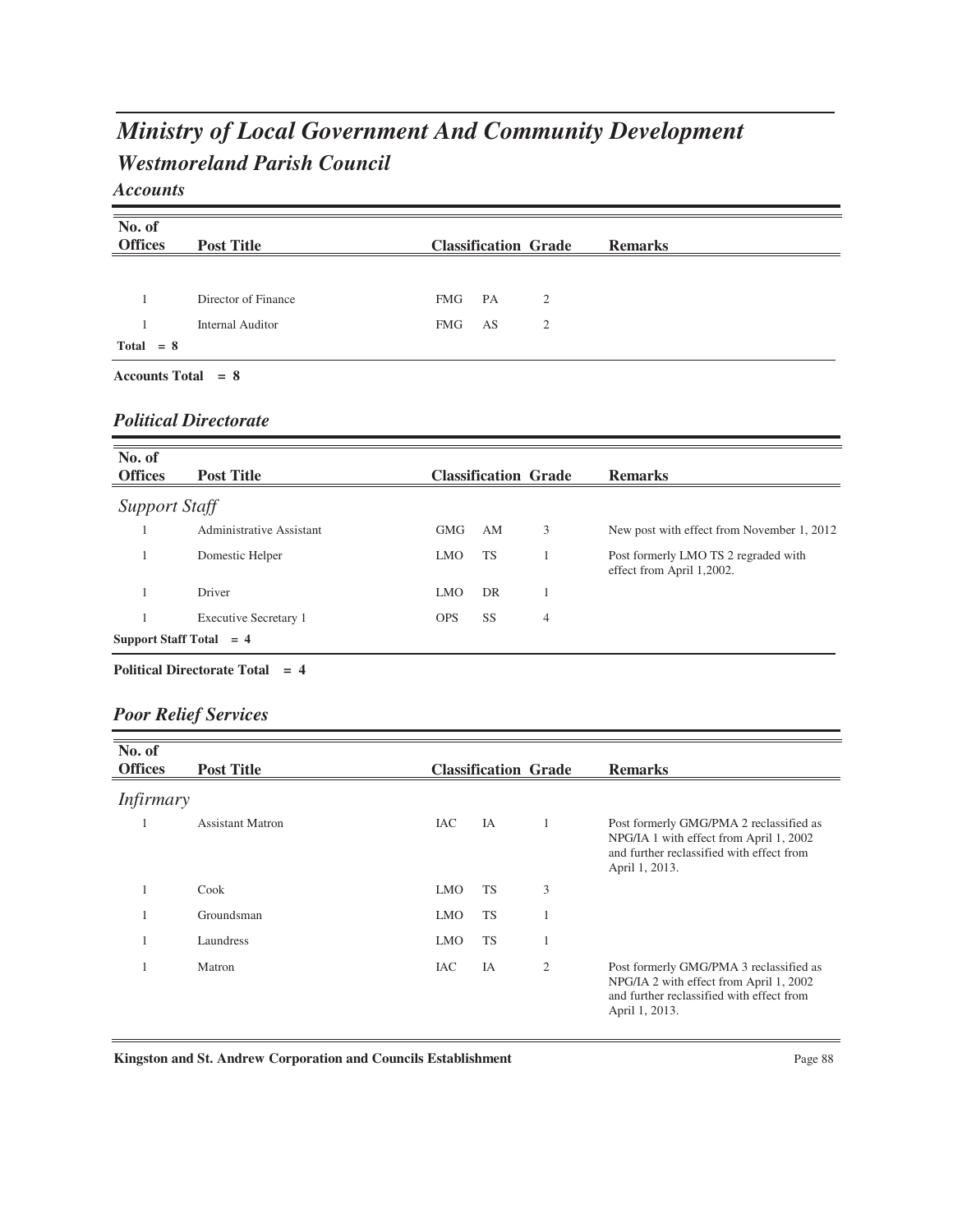# *Westmoreland Parish Council Ministry of Local Government And Community Development*

*Poor Relief Services*

| No. of                 |                               |            |                             |                |                                                                                                                                                   |
|------------------------|-------------------------------|------------|-----------------------------|----------------|---------------------------------------------------------------------------------------------------------------------------------------------------|
| <b>Offices</b>         | <b>Post Title</b>             |            | <b>Classification Grade</b> |                | <b>Remarks</b>                                                                                                                                    |
| <i>Infirmary</i>       |                               |            |                             |                |                                                                                                                                                   |
| 1                      | Office Attendant              | <b>LMO</b> | <b>TS</b>                   | 1              |                                                                                                                                                   |
| $\overline{4}$         | <b>Patient Care Assistant</b> | <b>HSC</b> | <b>HS</b>                   | 5              | New posts (#282741-4) of Ward Assistant<br>(TSS/HS 2) with effect from May 1, 2012<br>retitled and reclassified with effect from<br>April 1, 2013 |
| 9                      | <b>Patient Care Assistant</b> | <b>HSC</b> | <b>HS</b>                   | 5              | Posts of Ward Assistant (TSS/HS 2) retitled<br>and reclassified with effect from April 1,<br>2013                                                 |
| Infirmary Total $= 19$ |                               |            |                             |                |                                                                                                                                                   |
| <i>Outdoor</i>         |                               |            |                             |                |                                                                                                                                                   |
| 1                      | Inspector Of Poor             | <b>SWG</b> | <b>PS</b>                   | 3              | Post formerly NPS SW 3 reclassififed with<br>effect from October 1,1999                                                                           |
| 1                      | <b>Office Attendant</b>       | <b>LMO</b> | <b>TS</b>                   | $\overline{2}$ |                                                                                                                                                   |
| 1                      | Poor Relief Officer 1         | SWG        | <b>SSA</b>                  | 2              | Post inadvertently omitted from previous<br>publication                                                                                           |
| 1                      | Poor Relief Officer 2         | <b>SWG</b> | <b>PS</b>                   | 1              |                                                                                                                                                   |
| 1                      | Poor Relief Officer 3         | <b>SWG</b> | <b>PS</b>                   | 2              | Post of Deputy Inspector of Poor retitled<br>with effect from October 1, 1999.                                                                    |
| Outdoor Total $= 5$    |                               |            |                             |                |                                                                                                                                                   |

**Poor Relief Services Total = 24**

### *Public Amenities - Bus Park*

| No. of<br><b>Offices</b> | <b>Post Title</b>              | <b>Classification Grade</b> | <b>Remarks</b> |  |
|--------------------------|--------------------------------|-----------------------------|----------------|--|
|                          |                                |                             |                |  |
| $\overline{c}$           | Cashier                        | FMG<br><b>CS</b>            |                |  |
| $\overline{2}$           | Gate Operator                  | TS<br><b>LMO</b>            | $\overline{2}$ |  |
| $\overline{c}$           | Groundsman                     | <b>TS</b><br><b>LMO</b>     |                |  |
|                          | Sanitary Convenience Attendant | TS<br><b>LMO</b>            |                |  |
| Total $= 7$              |                                |                             |                |  |

**Public Amenities - Bus Park Total = 7**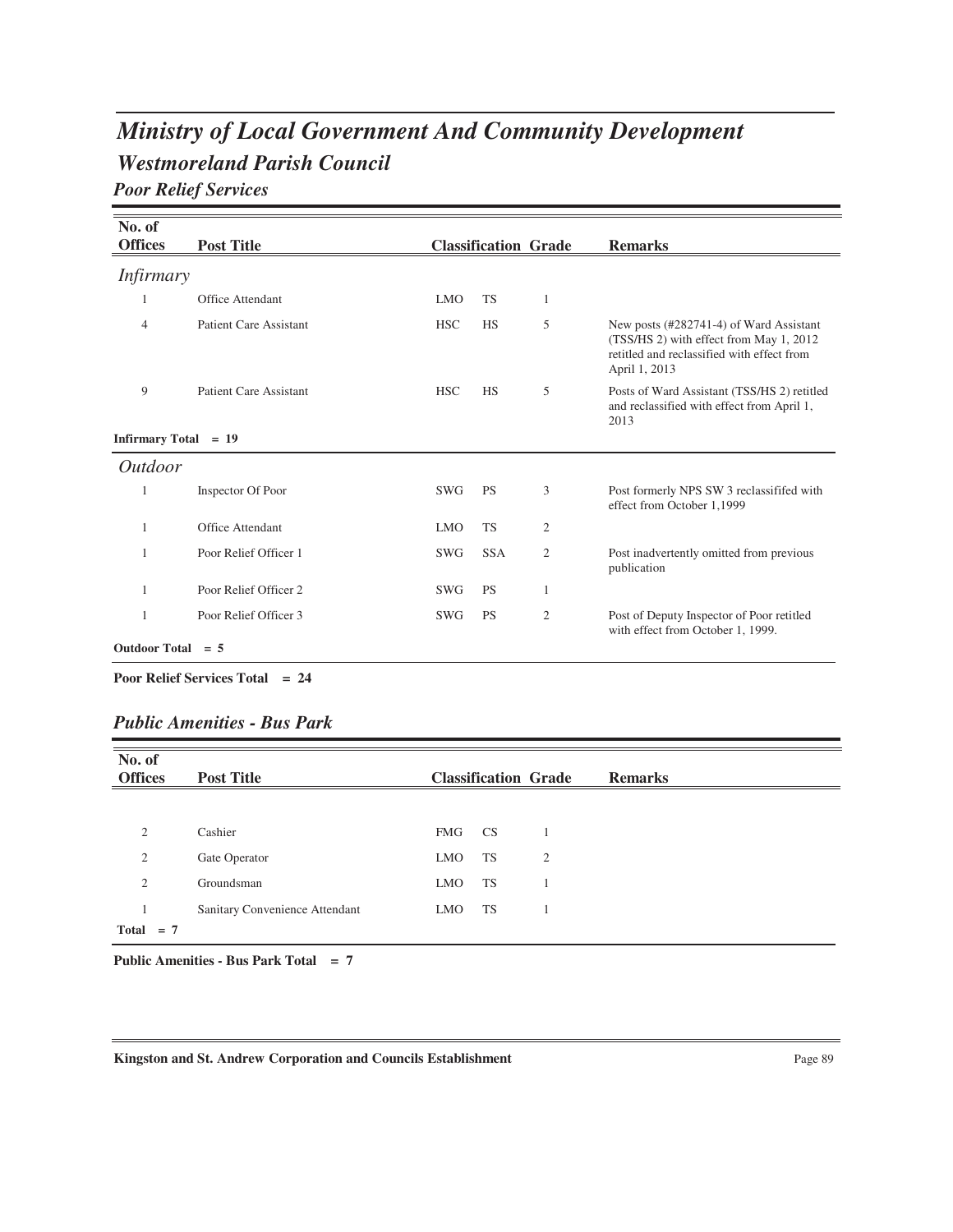## *Westmoreland Parish Council Ministry of Local Government And Community Development Road And Works*

| No. of         |                                 |            |           |                             |                                                                          |
|----------------|---------------------------------|------------|-----------|-----------------------------|--------------------------------------------------------------------------|
| <b>Offices</b> | <b>Post Title</b>               |            |           | <b>Classification Grade</b> | <b>Remarks</b>                                                           |
|                |                                 |            |           |                             |                                                                          |
| 1              | Administrator                   | <b>GMG</b> | AM        | 2                           | Post formerly GMG/PMA 2 reclassified with<br>effect from April 1, 2002   |
| $\mathfrak{2}$ | <b>Assistant Superintendent</b> | SOG        | <b>ST</b> | $\overline{4}$              | Posts formerly TSS/GT 5 reclassified with<br>effect from January 1, 2001 |
| 2              | <b>Building Officer</b>         | SOG        | <b>ST</b> | 5                           | Posts formerly TSS/GT 7 reclassified with<br>effect from January 1, 2001 |
| 1              | Deputy Superintendent           | SOG        | <b>ST</b> | $\tau$                      | Post formerly ASG/ASG 3 reclassified with<br>effect from January 1, 2001 |
| 1              | Driver                          | <b>LMO</b> | DR        | $\overline{2}$              | Post incorrectly listed as LMO DR 1 in<br>previous publication.          |
| 1              | Gardener                        | <b>LMO</b> | <b>TS</b> | $\mathfrak{2}$              |                                                                          |
|                | Messenger/Attendant             | <b>LMO</b> | <b>TS</b> | $\overline{2}$              |                                                                          |
|                | Secretary 2                     | <b>OPS</b> | SS        | 2                           |                                                                          |
|                | Superintendent                  | SOG        | <b>ST</b> | 8                           | Post formerly ASG/ASG 4 reclassified with<br>effect from January 1, 2001 |
| 2              | Watchman                        | <b>LMO</b> | <b>TS</b> | 1                           |                                                                          |
| 3              | <b>Works Overseer</b>           | SOG        | <b>ST</b> | $\overline{2}$              | Posts formerly TSS/GT 3 reclassified with<br>effect from January 1, 2001 |
| $Total = 16$   |                                 |            |           |                             |                                                                          |

#### **Road And Works Total = 16**

### *Water Supply*

| No. of<br><b>Offices</b> | <b>Post Title</b>        |            |           | <b>Classification Grade</b> | <b>Remarks</b>                                                          |
|--------------------------|--------------------------|------------|-----------|-----------------------------|-------------------------------------------------------------------------|
|                          |                          |            |           |                             |                                                                         |
|                          | Assistant Superintendent | SOG.       | <b>ST</b> | 3                           | Post formerly TSS/GT 4 reclassified with<br>effect from January 1, 2001 |
|                          | Driver                   | <b>LMO</b> | DR        | 2                           |                                                                         |
|                          | Sideman                  | <b>LMO</b> | <b>TS</b> |                             |                                                                         |
| Total $= 3$              |                          |            |           |                             |                                                                         |

**Water Supply Total = 3**

#### **Westmoreland Parish Council Total = 80**

#### $\textbf{TOTAL ESTABLISHED POSTS} = 1427$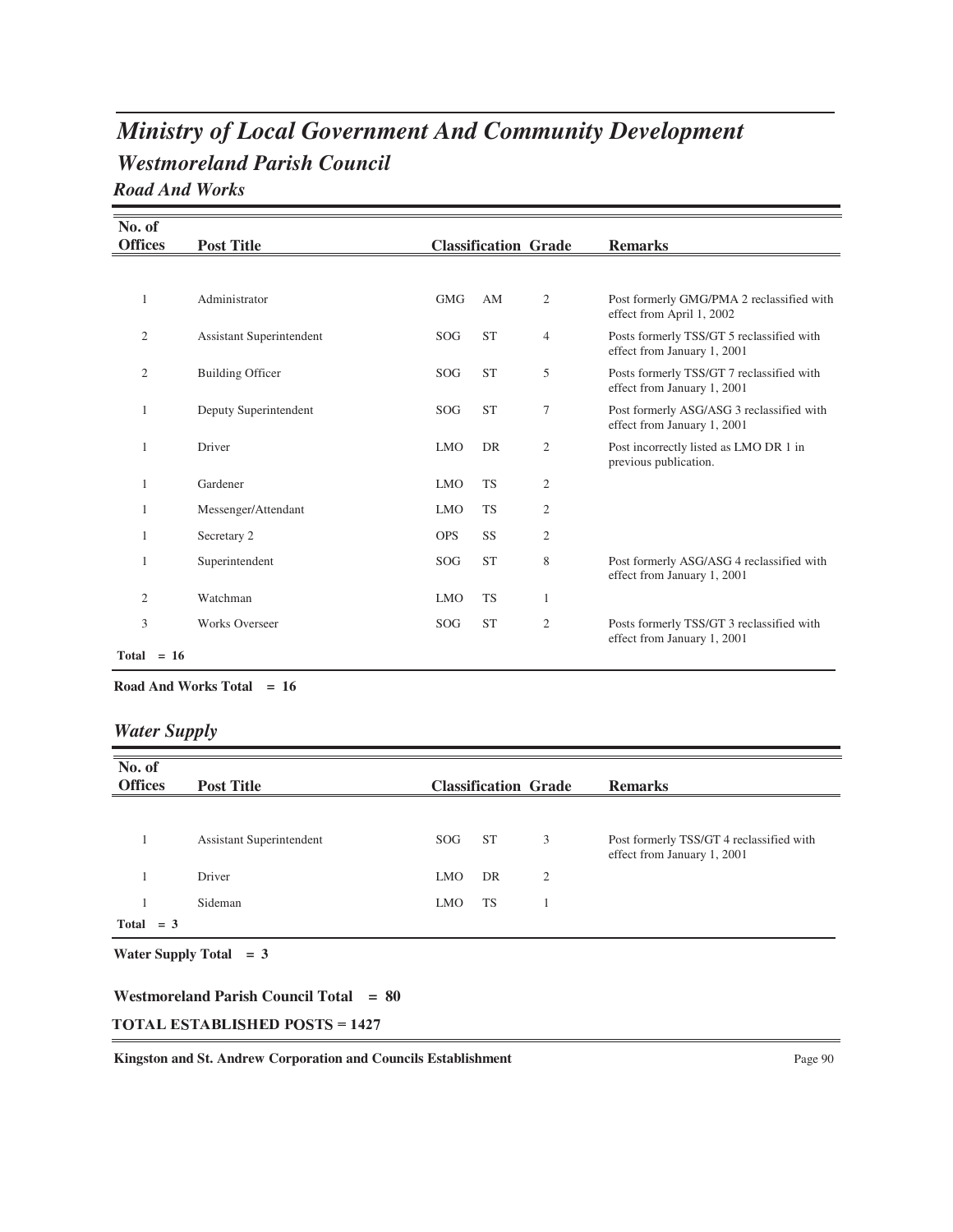### *Ministry of Local Government And Community Development*

### *Clarendon Parish Council*

*Administration Management And Other Support Services*

| No. of<br><b>Offices</b> | <b>Post Title</b>                        |             |            | <b>Classification Grade</b> | <b>Remarks</b>                                                    |
|--------------------------|------------------------------------------|-------------|------------|-----------------------------|-------------------------------------------------------------------|
| $\overline{c}$           | Driver                                   | LMO.        | DR         |                             | Posts (#s 148237-8) abolished with effect<br>from October 1, 2012 |
|                          | <b>Information Management Specialist</b> | <b>MIS</b>  | <b>IT</b>  | 3                           | Post (#127003) abolished with effect from<br>October 1, 2013.     |
| Total<br>$= 4$           | Records Clerk 1                          | <b>PIDG</b> | <b>RIM</b> |                             | Post (#127015) abolished with effect from<br>October 1, 2013.     |

**Administration Management And Other Support Services Total = 4**

### *Directorate Of Technical Services*

| No. of<br><b>Offices</b> | <b>Post Title</b> | <b>Classification Grade</b> | <b>Remarks</b>                                               |
|--------------------------|-------------------|-----------------------------|--------------------------------------------------------------|
|                          | Yardman           | <b>GLS</b>                  | Post (#127030) abolished with effect from<br>October 1, 2012 |
| $Total = 1$              |                   |                             |                                                              |

**Directorate Of Technical Services Total = 1**

### *Financial Management And Accounting Services*

| No. of<br><b>Offices</b> | <b>Post Title</b> |            |           | <b>Classification Grade</b> | <b>Remarks</b>                                               |
|--------------------------|-------------------|------------|-----------|-----------------------------|--------------------------------------------------------------|
| $Total = 1$              | Clerical Officer  | <b>OPS</b> | <b>CR</b> | 2                           | Post (#127050) abolished with effect from<br>October 1, 2012 |

**Financial Management And Accounting Services Total = 1**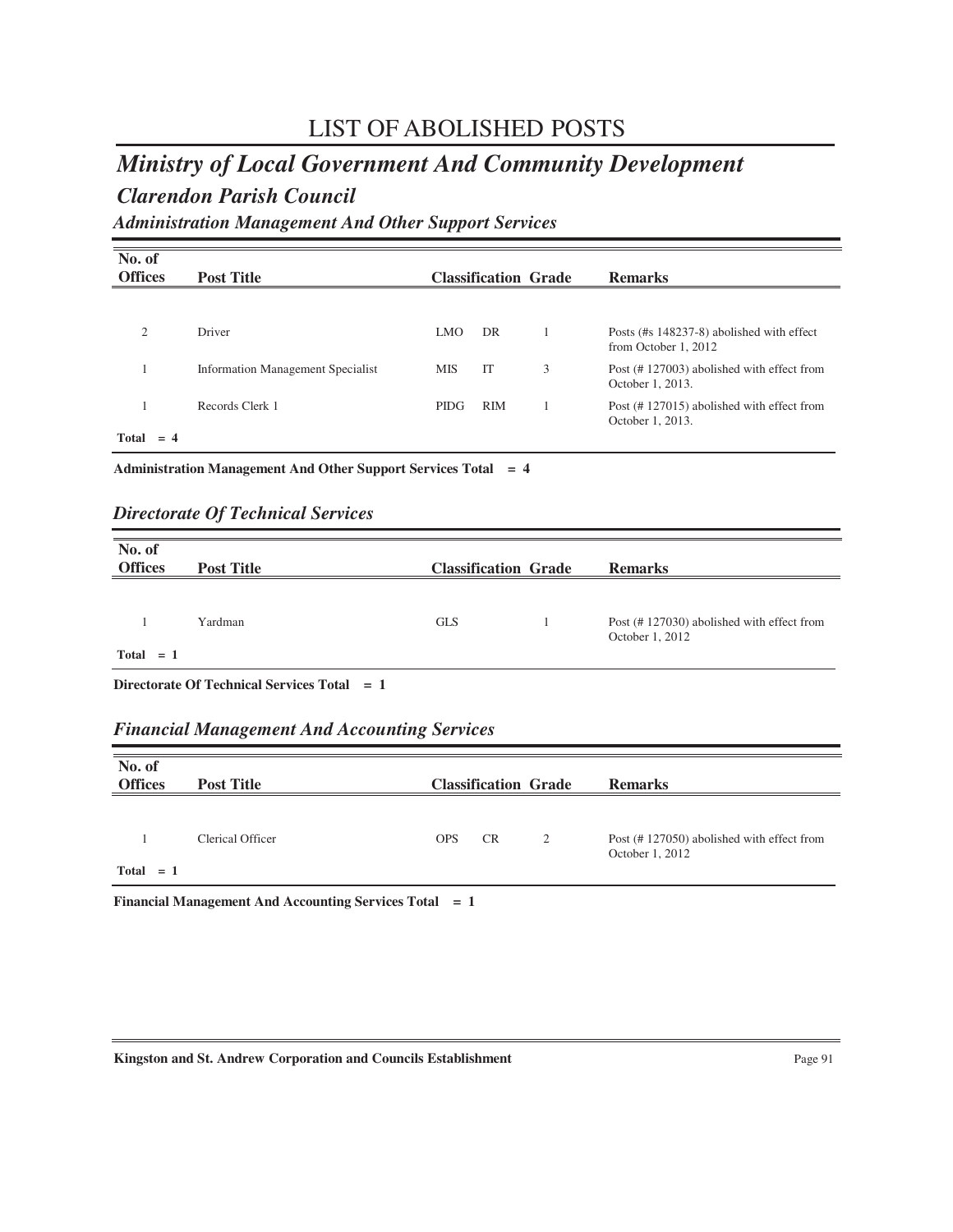# *Clarendon Parish Council Ministry of Local Government And Community Development Minor Water Supply*

| No. of<br><b>Offices</b> | <b>Post Title</b>              |            |    | <b>Classification Grade</b> | <b>Remarks</b>                                               |
|--------------------------|--------------------------------|------------|----|-----------------------------|--------------------------------------------------------------|
|                          |                                |            |    |                             |                                                              |
|                          | Driver                         | <b>LMO</b> | DR | 2                           | Post (#127055) abolished with effect from<br>October 1, 2012 |
|                          | Sideman                        | <b>LMO</b> | TS |                             | Post (#127057) abolished with effect from<br>October 1, 2012 |
| $Total = 2$              |                                |            |    |                             |                                                              |
|                          | Minor Water Supply Total $= 2$ |            |    |                             |                                                              |

### *Poor Relief Services*

| No. of                |                             |            |                             |                |                                                                              |
|-----------------------|-----------------------------|------------|-----------------------------|----------------|------------------------------------------------------------------------------|
| <b>Offices</b>        | <b>Post Title</b>           |            | <b>Classification Grade</b> |                | <b>Remarks</b>                                                               |
| <i>Infirmary</i>      |                             |            |                             |                |                                                                              |
| $\overline{2}$        | <b>Assistant Cook</b>       | <b>LMO</b> | <b>TS</b>                   | 2              | Posts (#s 127117-8) abolished with effect<br>from October 1, 2012            |
| 1                     | Laundress                   | <b>LMO</b> | <b>TS</b>                   | 2              | Post (#127130) abolished with effect from<br>October 1, 2012                 |
| 1                     | Nurse Aide                  | <b>TSS</b> | <b>HS</b>                   | 3              | Post (#127125) abolished with effect from<br>October 1, 2012                 |
| $\mathfrak{2}$        | <b>Security Guard</b>       | <b>GLS</b> |                             | 1              | Temporary posts (#s 130620-1) abolished<br>with effect from October 1, 2013. |
| 3                     | <b>Ward Assistant</b>       | <b>TSS</b> | <b>HS</b>                   | $\mathfrak{2}$ | Posts (#s 127151-3) abolished with effect<br>from October 1, 2012            |
| Infirmary Total $= 9$ |                             |            |                             |                |                                                                              |
| <i>Outdoor</i>        |                             |            |                             |                |                                                                              |
| $\mathfrak{2}$        | Assistant Inspector Of Poor | <b>SWG</b> | <b>SSA</b>                  | $\mathfrak{2}$ | Posts (#s 127116-7) abolished with effect<br>from October 1, 2012            |
| $\mathbf{1}$          | Poor Relief Officer 1       | <b>SWG</b> | <b>SSA</b>                  | 2              | Post (#127154) abolished with effect from<br>October 1, 2012                 |
| 1                     | Secretary 2                 | <b>OPS</b> | SS                          | 2              | Post (#127160) abolished with effect from<br>October 1, 2013                 |
| <b>Outdoor Total</b>  | $= 4$                       |            |                             |                |                                                                              |

**Poor Relief Services Total = 13**

**Clarendon Parish Council Total = 21**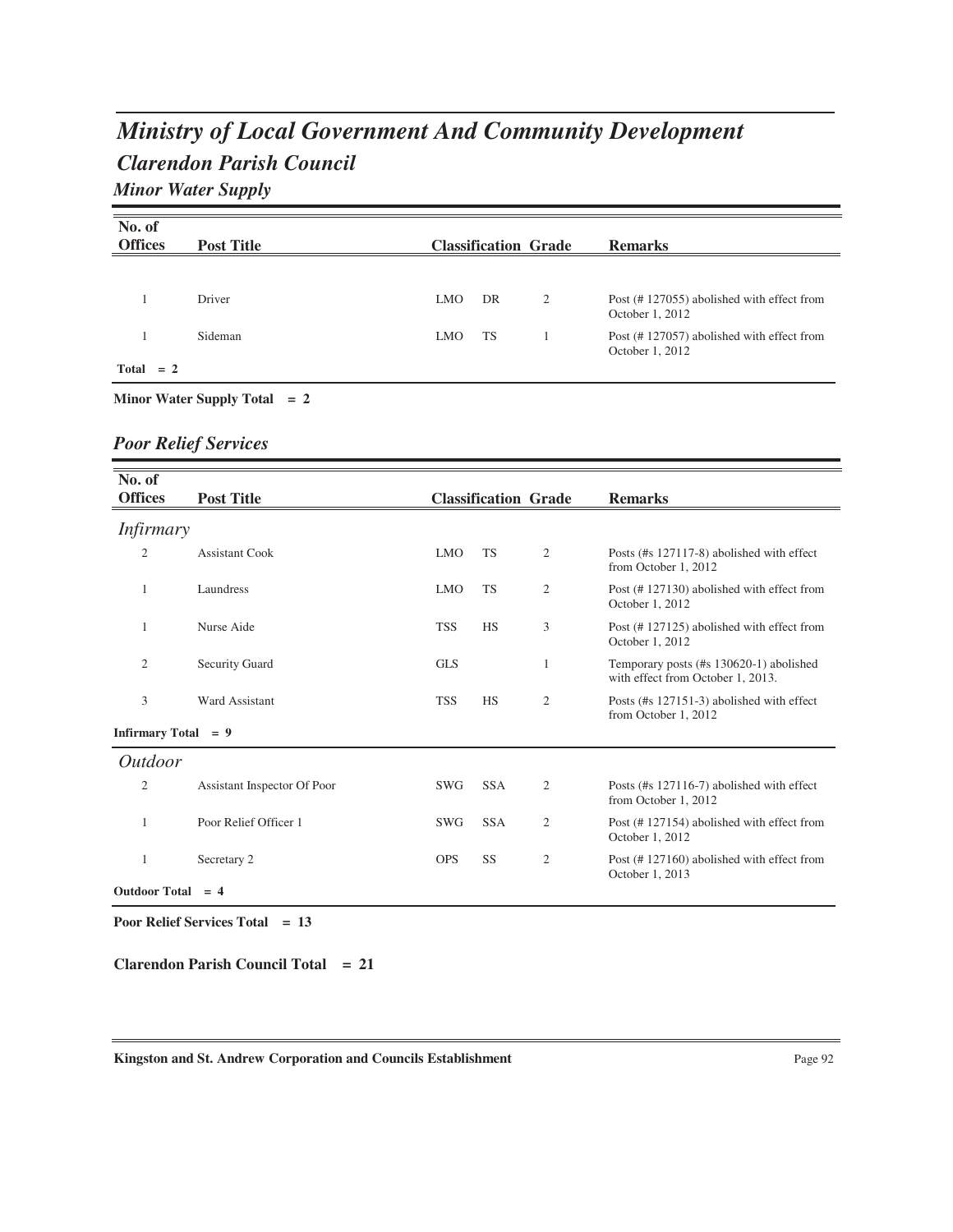# *Hanover Parish Council Ministry of Local Government And Community Development Accounts And Audit*

**No. of Post Title Classification Grade Remarks** 1 Accounting Clerk 1 FMG AC 1 Post (# 128286) abolished with effect from December 1, 2012.  ${\rm FMG}$  **Total = 1 Accounts And Audit Total = 1 Hanover Parish Council Total = 1**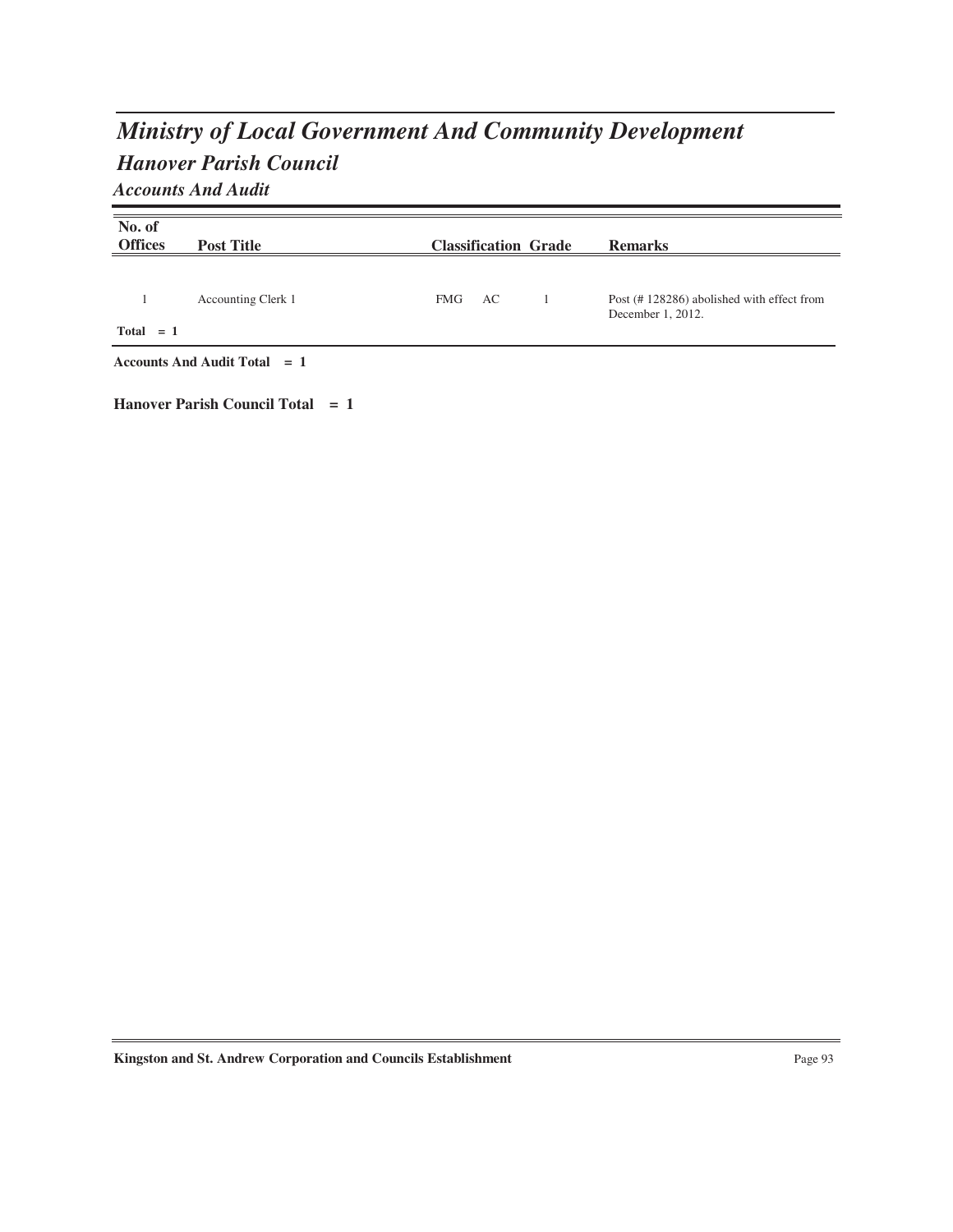# *Kingston & St. Andrew Corporation Ministry of Local Government And Community Development Town Clerk's Department*

| No. of<br><b>Offices</b> | <b>Post Title</b>            |            | <b>Classification Grade</b> |   | <b>Remarks</b>                                               |
|--------------------------|------------------------------|------------|-----------------------------|---|--------------------------------------------------------------|
|                          |                              |            |                             |   |                                                              |
|                          | Industrial Relations Officer | <b>GMG</b> | AM                          | 2 | Post (#127330) abolished with effect from<br>October 1, 2012 |
|                          | Stenotype Writer             | <b>OPS</b> | <b>SW</b>                   |   | Post (#129160) abolished with effect from<br>October 1, 2012 |
|                          | Training Officer             | <b>GMG</b> | AM                          | 2 | Post (#127344) abolished with effect from<br>October 1, 2012 |
| Total<br>$=$ 3           |                              |            |                             |   |                                                              |

**Town Clerk's Department Total = 3**

### *City Engineer's Department*

| No. of<br><b>Offices</b> | <b>Post Title</b>         |                 |           | <b>Classification Grade</b> | <b>Remarks</b>                                               |
|--------------------------|---------------------------|-----------------|-----------|-----------------------------|--------------------------------------------------------------|
|                          |                           |                 |           |                             |                                                              |
|                          | <b>Assistant Surveyor</b> | <b>TSS</b>      | <b>GT</b> | $\overline{4}$              | Post (#127204) abolished with effect from<br>October 1, 2012 |
|                          | Chief Surveyor (Land)     | SOG <sub></sub> | <b>ST</b> | 7                           | Post (#127212) abolished with effect from<br>October 1, 2012 |
|                          | Draughtsman               | SOG <sub></sub> | <b>ST</b> | 5                           | Post (#127220) abolished with effect from<br>October 1, 2012 |
| Total<br>$=$ 3           |                           |                 |           |                             |                                                              |

**City Engineer's Department Total = 3**

### *City Inspector's Department*

| No. of<br><b>Offices</b> | <b>Post Title</b>                             | <b>Classification Grade</b> | <b>Remarks</b> |                |                                                              |
|--------------------------|-----------------------------------------------|-----------------------------|----------------|----------------|--------------------------------------------------------------|
| $Total = 1$              | Animal Catcher                                | <b>LMO</b>                  | TS             | $\overline{2}$ | Post (#127261) abolished with effect from<br>October 1, 2012 |
|                          | City Inspector's Department Total $= 1$       |                             |                |                |                                                              |
|                          | Kingston & St. Andrew Corporation Total = $7$ |                             |                |                |                                                              |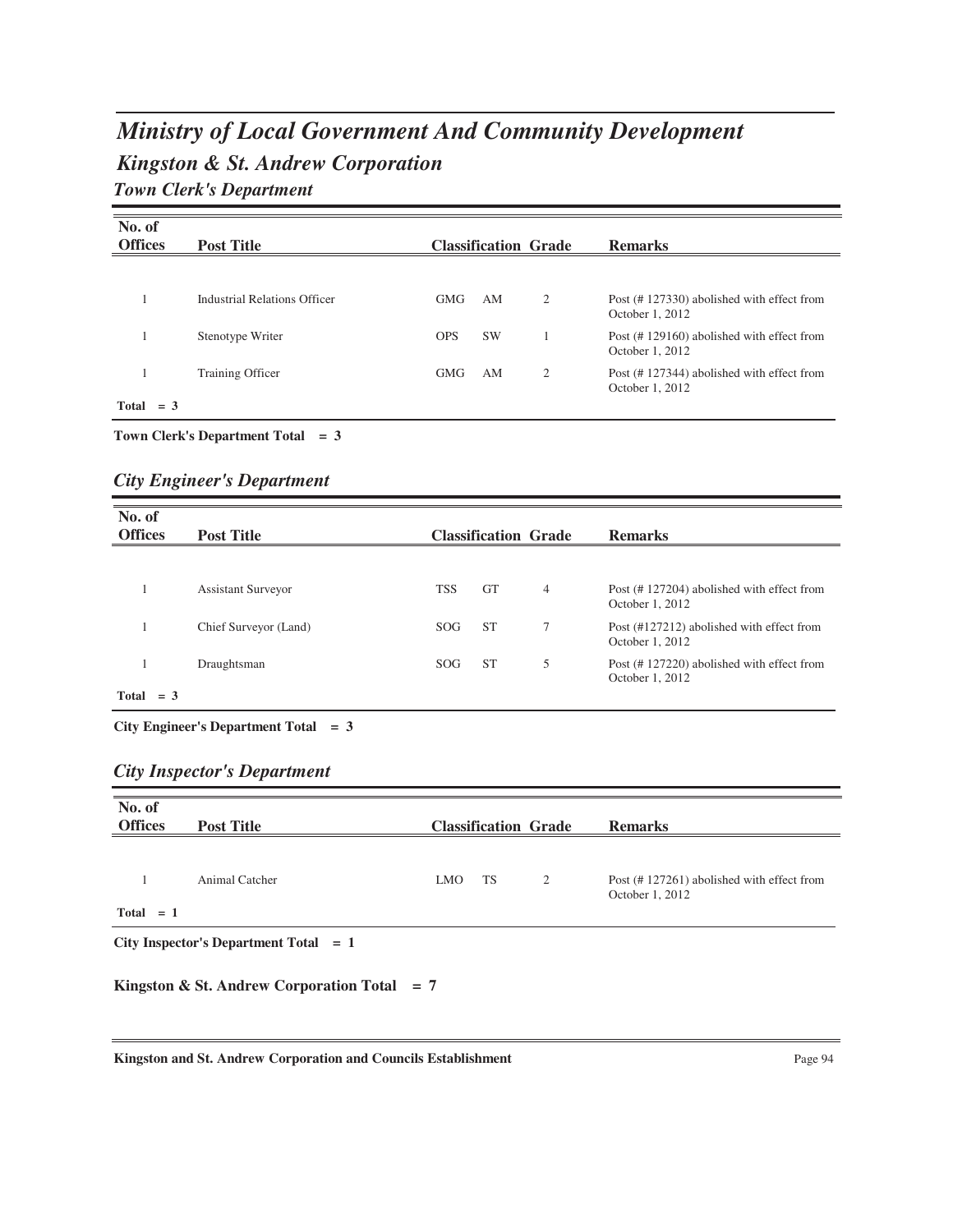# *Manchester Parish Council Ministry of Local Government And Community Development Minor Water Supplies*

| No. of             |                                   |                             |                                           |
|--------------------|-----------------------------------|-----------------------------|-------------------------------------------|
| <b>Offices</b>     | <b>Post Title</b>                 | <b>Classification Grade</b> | <b>Remarks</b>                            |
|                    |                                   |                             |                                           |
|                    |                                   |                             |                                           |
| 1                  | Chlorinator                       | <b>GLS</b><br>1             | Post (#128729) abolished with effect from |
| $Total = 1$        |                                   |                             | October 1, 2013.                          |
|                    |                                   |                             |                                           |
|                    | Minor Water Supplies Total $= 1$  |                             |                                           |
|                    |                                   |                             |                                           |
|                    |                                   |                             |                                           |
|                    | <b>Poor Relief Services</b>       |                             |                                           |
| No. of             |                                   |                             |                                           |
| <b>Offices</b>     |                                   |                             | <b>Remarks</b>                            |
|                    | <b>Post Title</b>                 | <b>Classification Grade</b> |                                           |
| <i>Indoor</i>      |                                   |                             |                                           |
| $\mathbf{1}$       | Chaplain                          |                             | Temporary post (#128792) abolished with   |
|                    |                                   |                             | effect from October 1, 2013.              |
| 1                  | Pharmacist                        |                             | Temporary post (#128793) abolished with   |
|                    |                                   |                             | effect from October 1, 2013.              |
| Indoor Total $= 2$ |                                   |                             |                                           |
|                    | <b>Poor Relief Services Total</b> |                             |                                           |
|                    | $= 2$                             |                             |                                           |

**Manchester Parish Council Total = 3**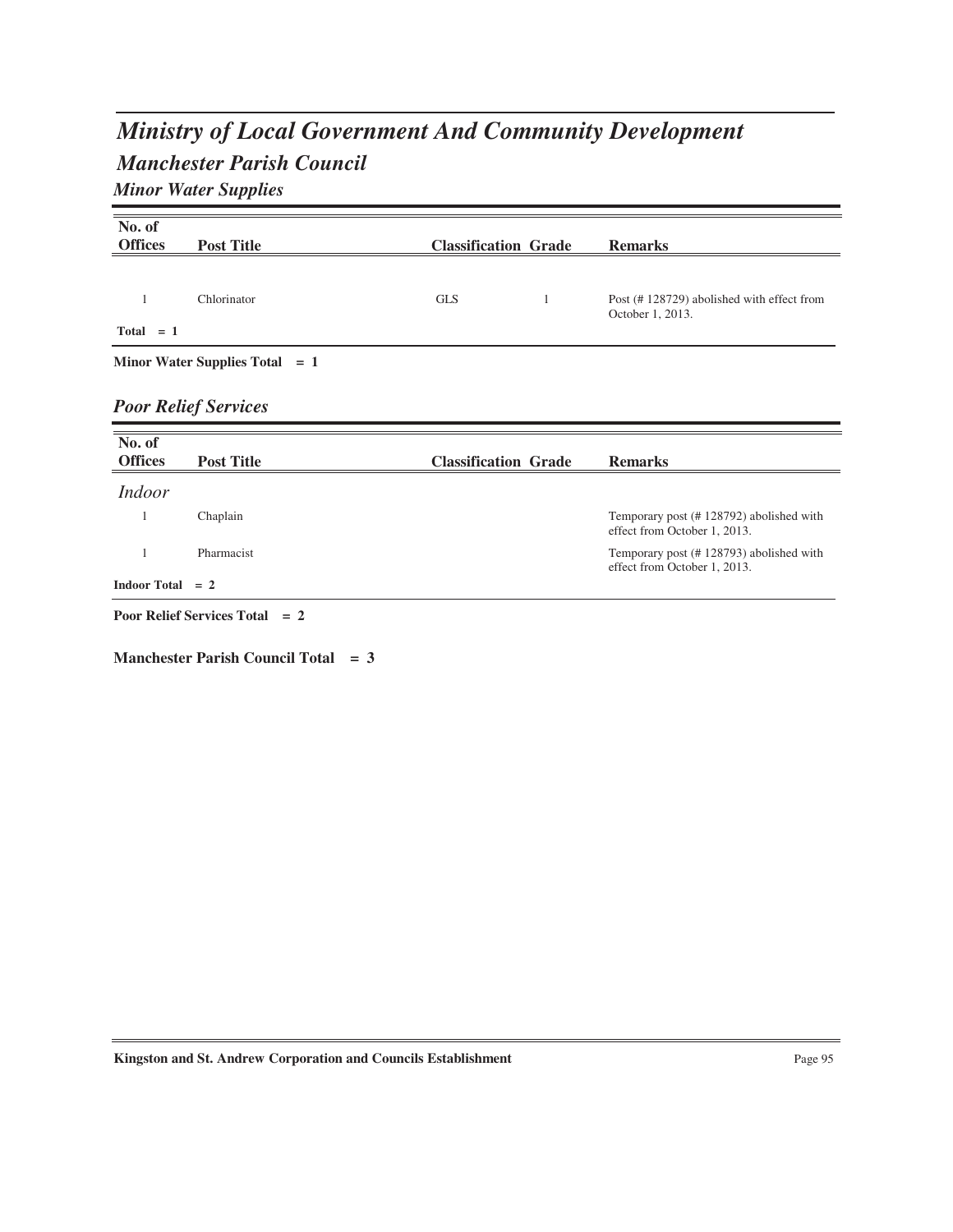# *Portland Parish Council Ministry of Local Government And Community Development*

### *Administration*

| No. of              |                                 |            |                             |                |                                                                          |
|---------------------|---------------------------------|------------|-----------------------------|----------------|--------------------------------------------------------------------------|
| <b>Offices</b>      | <b>Post Title</b>               |            | <b>Classification Grade</b> |                | <b>Remarks</b>                                                           |
|                     |                                 |            |                             |                |                                                                          |
| $\mathbf{1}$        | Stenotypist                     | <b>OPS</b> | SS                          | $\mathfrak{2}$ | Post (#128520) abolished with effect from<br>April 1, 2013.              |
| $\mathbf{1}$        | Supernumerary Secretary/Manager | <b>GMG</b> | <b>SEG</b>                  | $\overline{4}$ | Post (#248410) abolished with effect from<br>October 1, 2013.            |
| Total $= 2$         |                                 |            |                             |                |                                                                          |
|                     | <b>Administration Total = 2</b> |            |                             |                |                                                                          |
| <b>Finance</b>      |                                 |            |                             |                |                                                                          |
| No. of              |                                 |            |                             |                |                                                                          |
| <b>Offices</b>      | <b>Post Title</b>               |            | <b>Classification Grade</b> |                | <b>Remarks</b>                                                           |
|                     |                                 |            |                             |                |                                                                          |
| $\mathbf{1}$        | <b>Accounting Clerk</b>         | <b>FMG</b> | AC                          | $\mathbf{1}$   | Post (#128461) abolished with effect from<br>October 1, 2012             |
| $Total = 1$         |                                 |            |                             |                |                                                                          |
| Finance Total $= 1$ |                                 |            |                             |                |                                                                          |
|                     | <b>Minor Water Supplies</b>     |            |                             |                |                                                                          |
| No. of              |                                 |            |                             |                |                                                                          |
| <b>Offices</b>      | <b>Post Title</b>               |            | <b>Classification Grade</b> |                | <b>Remarks</b>                                                           |
|                     |                                 |            |                             |                |                                                                          |
| $\overline{c}$      | Plumber                         | <b>LMO</b> | <b>TS</b>                   | 3              | Posts (#s 128499 & 128500) abolished with<br>effect from October 1, 2012 |
| $\mathbf{1}$        | Sideman                         | <b>LMO</b> | <b>TS</b>                   | $\mathbf{1}$   | Post (#128516) abolished with effect from<br>October 1, 2012             |
| Total $= 3$         |                                 |            |                             |                |                                                                          |

**Minor Water Supplies Total = 3**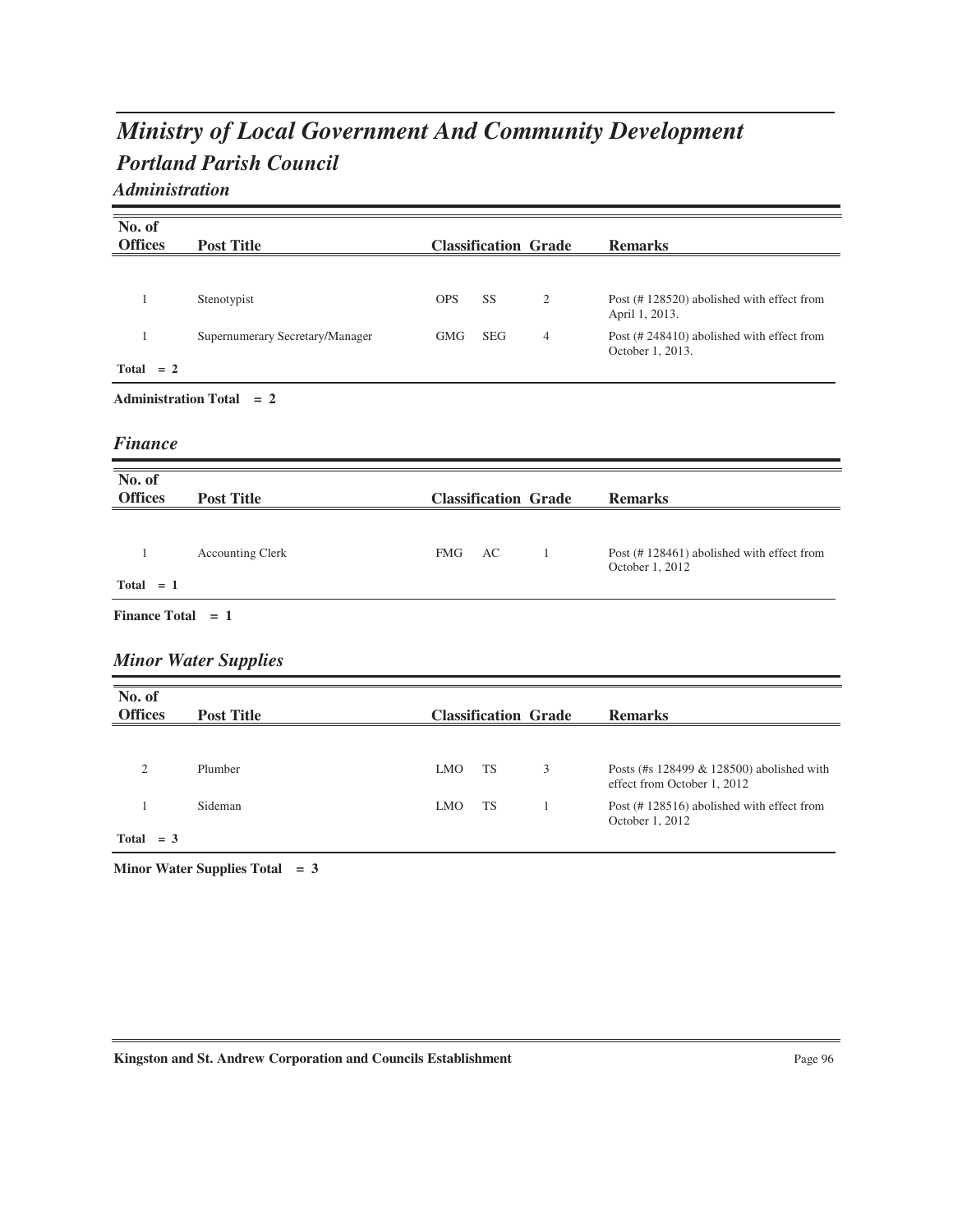# *Portland Parish Council Ministry of Local Government And Community Development Revenue Enhancement*

| No. of<br><b>Offices</b> | <b>Post Title</b>                    | <b>Classification Grade</b> | <b>Remarks</b>                                                |
|--------------------------|--------------------------------------|-----------------------------|---------------------------------------------------------------|
| 1<br>$Total = 1$         | Community Programmes Coordinator     | <b>GMG</b><br>3<br>AM       | Post (#128465) abolished with effect from<br>October 1, 2013. |
|                          | <b>Revenue Enhancement Total = 1</b> |                             |                                                               |
| <b>Roads And Works</b>   |                                      |                             |                                                               |
| No. of<br><b>Offices</b> | <b>Post Title</b>                    | <b>Classification Grade</b> | <b>Remarks</b>                                                |
|                          |                                      |                             |                                                               |
| $\mathbf{1}$             | Life Guard                           | PTSG<br><b>PX</b><br>2      | Post (#128548) abolished with effect from<br>October 1, 2012  |
| $Total = 1$              |                                      |                             |                                                               |
|                          | Roads And Works Total $= 1$          |                             |                                                               |

**Portland Parish Council Total = 8**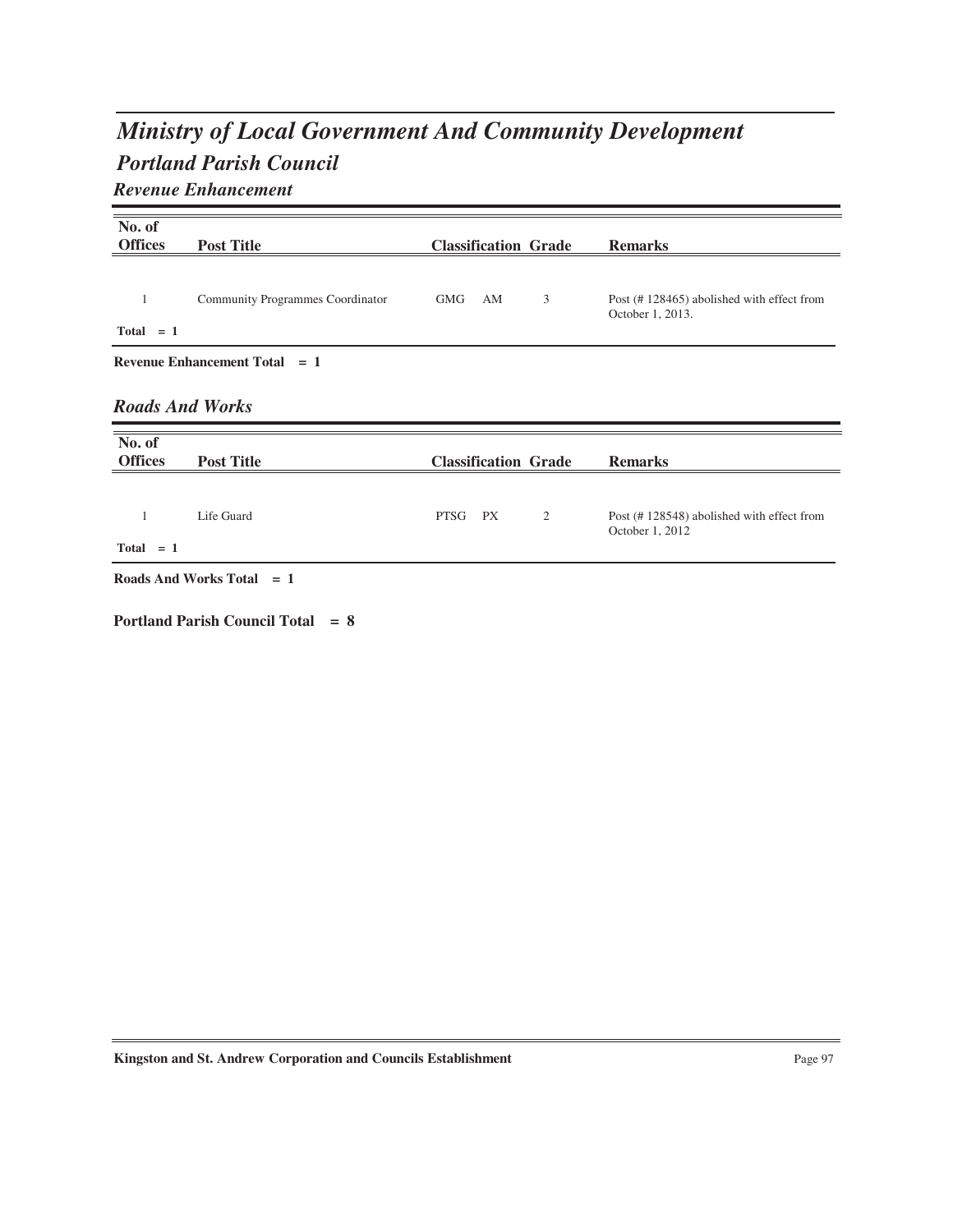# *Ministry of Local Government And Community Development*

## *St. Ann Parish Council*

*Poor Relief Services*

| No. of<br><b>Offices</b> | <b>Post Title</b>                       |            |           | <b>Classification Grade</b> | <b>Remarks</b>                                                 |
|--------------------------|-----------------------------------------|------------|-----------|-----------------------------|----------------------------------------------------------------|
| <i>Infirmary</i>         | Department Assistant                    | <b>OPS</b> | <b>CR</b> |                             | Post (#127996) abolished with effect from<br>October 17, 2011. |
| Infirmary Total $= 1$    |                                         |            |           |                             |                                                                |
|                          | <b>Poor Relief Services Total</b> $= 1$ |            |           |                             |                                                                |

**St. Ann Parish Council Total = 1**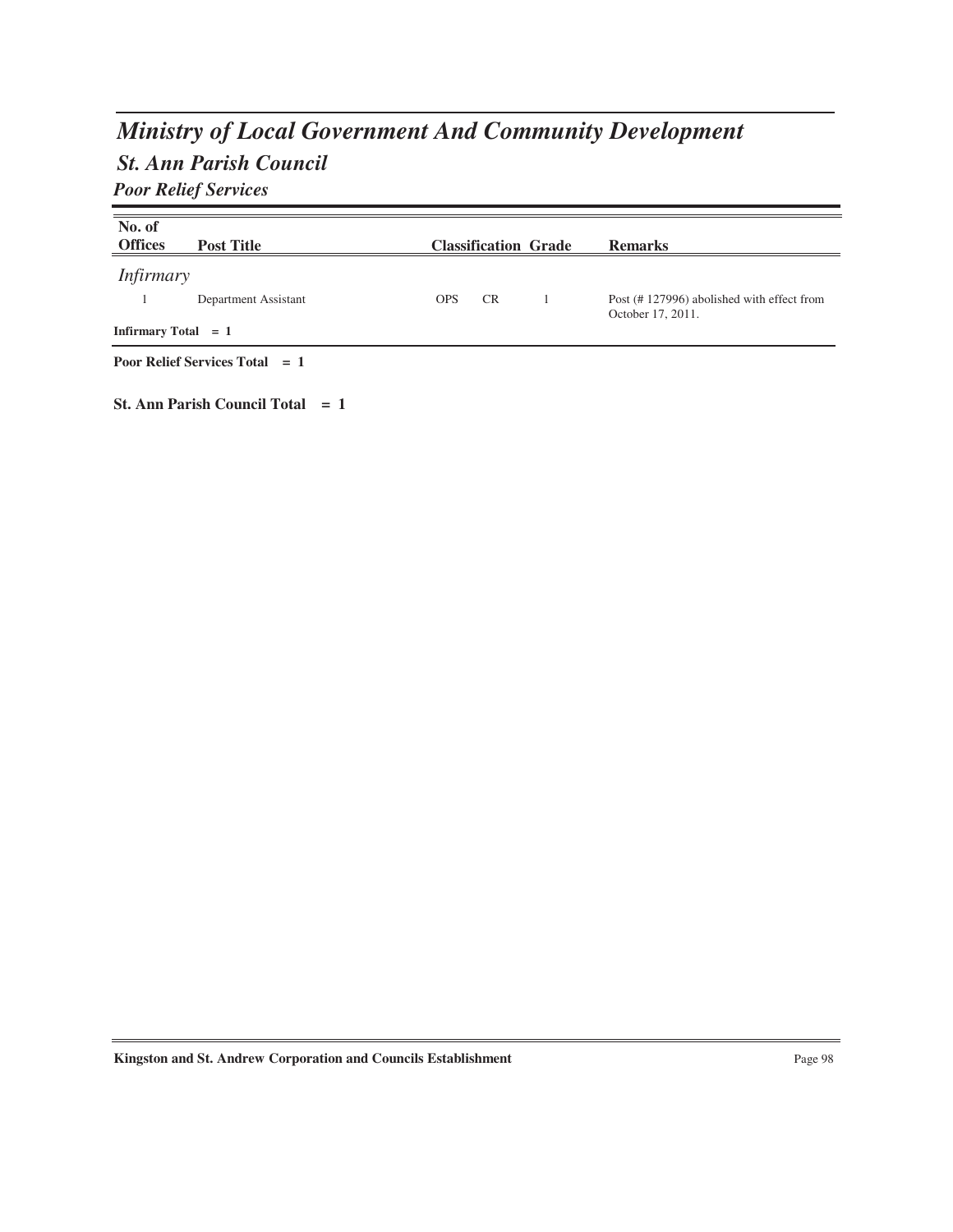## *St. Catherine Parish Council Ministry of Local Government And Community Development Administration*

| No. of         |                                 |            |                             |                                                                                              |
|----------------|---------------------------------|------------|-----------------------------|----------------------------------------------------------------------------------------------|
| <b>Offices</b> | <b>Post Title</b>               |            | <b>Classification Grade</b> | <b>Remarks</b>                                                                               |
| $\mathfrak{2}$ | Secretary 1                     | <b>OPS</b> | <b>SS</b><br>1              | Posts (#s 128560-1) abolished with effect                                                    |
| $Total = 2$    |                                 |            |                             | from October 1, 2012                                                                         |
|                | Administration Total $= 2$      |            |                             |                                                                                              |
|                | <b>Minor Water Supply</b>       |            |                             |                                                                                              |
| No. of         |                                 |            |                             |                                                                                              |
| <b>Offices</b> | <b>Post Title</b>               |            |                             |                                                                                              |
|                |                                 |            | <b>Classification Grade</b> | <b>Remarks</b>                                                                               |
|                |                                 |            |                             |                                                                                              |
| $\overline{2}$ | Plumber                         | <b>LMO</b> | 3<br><b>TS</b>              | Posts (#s 129181-2) abolished with effect<br>from October 1, 2012                            |
| 7              | Pump Operator                   | <b>LMO</b> | 3<br><b>TS</b>              | Posts (#s 127805-6, 127810-11 & 127813-<br>5) abolished with effect from January 2,<br>2004. |
| 1              | Sewage Treatment Plant Operator | <b>LMO</b> | 3<br>TS                     | Post (#127801) abolished with effect from<br>October 1, 2012                                 |

**Minor Water Supply Total = 10**

**St. Catherine Parish Council Total = 12**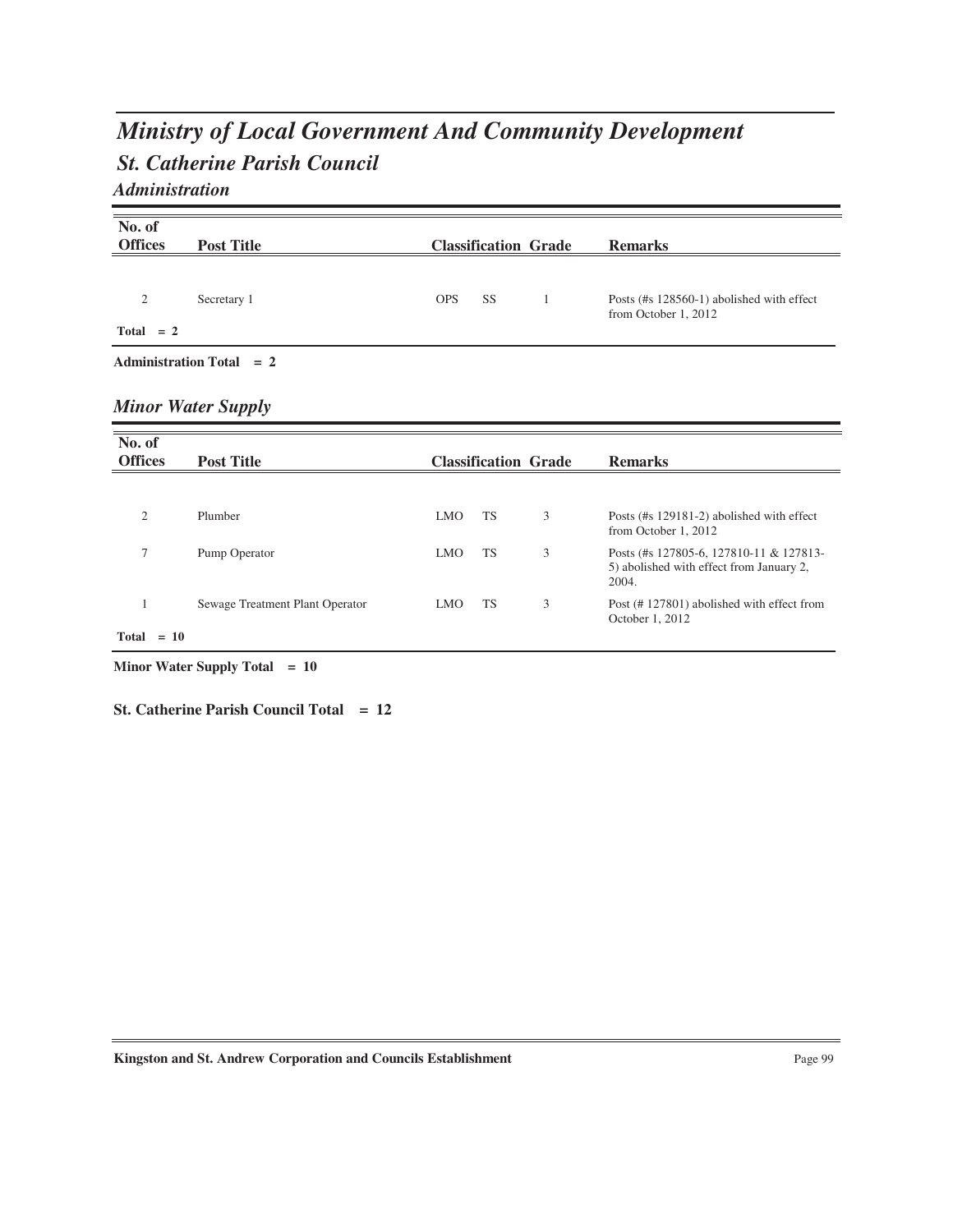# *St. Elizabeth Parish Council Ministry of Local Government And Community Development*

*Accounts*

| No. of<br><b>Offices</b> | <b>Post Title</b>                        | <b>Classification Grade</b> |                | <b>Remarks</b>                                               |
|--------------------------|------------------------------------------|-----------------------------|----------------|--------------------------------------------------------------|
|                          |                                          |                             |                |                                                              |
| 1                        | Accountant 4                             | <b>FAA</b>                  | $\overline{4}$ | Post (#148234) abolished with effect from<br>January 1, 2001 |
| $Total = 1$              |                                          |                             |                |                                                              |
| Accounts Total $= 1$     |                                          |                             |                |                                                              |
|                          | <b>Poor Relief Services</b>              |                             |                |                                                              |
| No. of<br><b>Offices</b> | <b>Post Title</b>                        | <b>Classification Grade</b> |                | <b>Remarks</b>                                               |
| <b>Outdoor</b>           |                                          |                             |                |                                                              |
| 1                        | Senior Assistant Inspector Of Poor       | <b>PS</b><br>SWG            | -1             | Post (#128407) abolished with effect from<br>October 1, 2012 |
| Outdoor Total = 1        |                                          |                             |                |                                                              |
|                          | <b>Poor Relief Services Total = 1</b>    |                             |                |                                                              |
| <b>Roads And Works</b>   |                                          |                             |                |                                                              |
| No. of                   |                                          |                             |                |                                                              |
| <b>Offices</b>           | <b>Post Title</b>                        | <b>Classification Grade</b> |                | <b>Remarks</b>                                               |
| 1                        | Pound Keeper                             | <b>GLS</b>                  | $\mathbf{1}$   | Post (#128387) abolished with effect from<br>October 1, 2012 |
| $Total = 1$              |                                          |                             |                |                                                              |
|                          | Roads And Works Total $= 1$              |                             |                |                                                              |
|                          | St. Elizabeth Parish Council Total $= 3$ |                             |                |                                                              |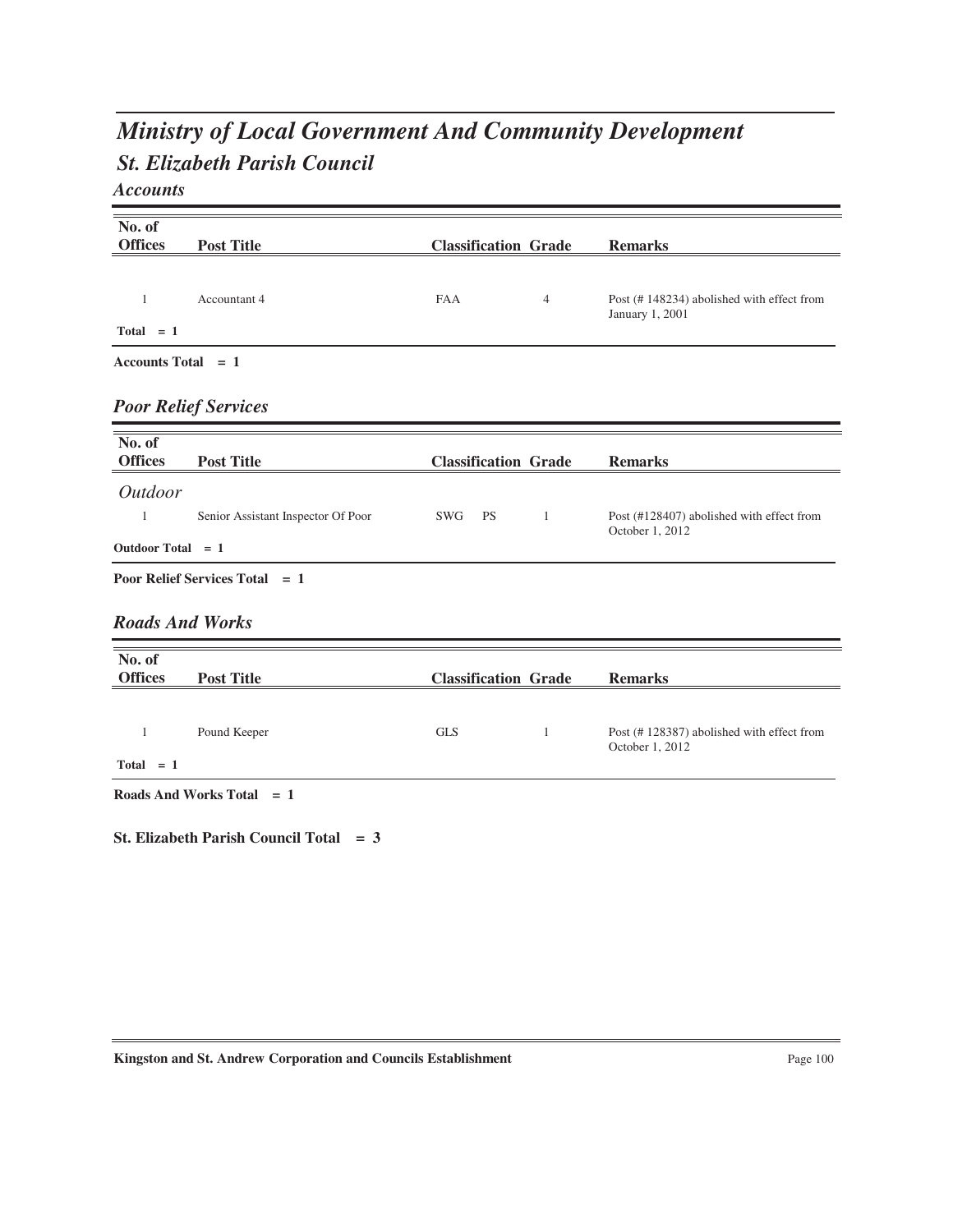# *St. Thomas Parish Council Ministry of Local Government And Community Development Minor Water Supplies*

| No. of                |                                      |            |                             |                                                              |
|-----------------------|--------------------------------------|------------|-----------------------------|--------------------------------------------------------------|
| <b>Offices</b>        | <b>Post Title</b>                    |            | <b>Classification Grade</b> | <b>Remarks</b>                                               |
|                       |                                      |            |                             |                                                              |
| $\mathbf{1}$          | Driver                               | <b>LMO</b> | DR<br>$\mathbf{1}$          | Post (#128243) abolished with effect from<br>October 1, 2012 |
| $Total = 1$           |                                      |            |                             |                                                              |
|                       | Minor Water Supplies Total $= 1$     |            |                             |                                                              |
| <b>Road And Works</b> |                                      |            |                             |                                                              |
| No. of                |                                      |            |                             |                                                              |
| <b>Offices</b>        | <b>Post Title</b>                    |            | <b>Classification Grade</b> | <b>Remarks</b>                                               |
|                       |                                      |            |                             |                                                              |
| 1                     | Driver 1                             | <b>LMO</b> | DR<br>$\mathbf{1}$          | Post (#128272) abolished with effect from<br>October 1, 2012 |
| 1                     | Sideman                              | <b>LMO</b> | <b>TS</b><br>$\mathbf{1}$   | Post (#128277) abolished with effect from<br>October 1, 2012 |
| $Total = 2$           |                                      |            |                             |                                                              |
|                       | <b>Road And Works Total</b><br>$= 2$ |            |                             |                                                              |

**St. Thomas Parish Council Total = 3**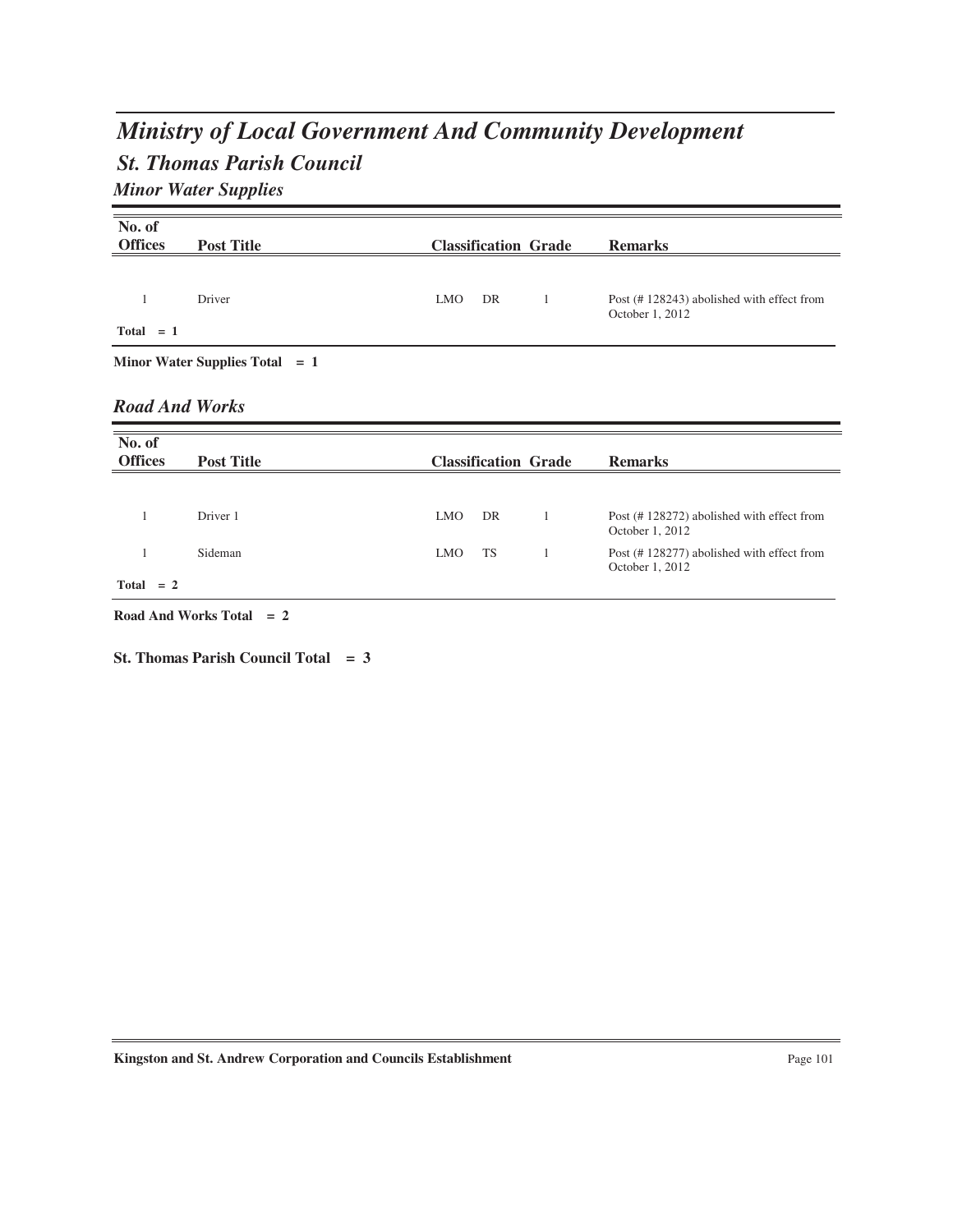## *Trelawny Parish Council Ministry of Local Government And Community Development Administrative Management*

| No. of<br><b>Offices</b> | <b>Post Title</b>                     |            |           | <b>Classification Grade</b> | <b>Remarks</b>                                               |
|--------------------------|---------------------------------------|------------|-----------|-----------------------------|--------------------------------------------------------------|
|                          |                                       |            |           |                             |                                                              |
|                          | Clerical Officer 3                    | <b>OPS</b> | <b>CR</b> | 3                           | Post (#127575) abolished with effect from<br>October 1, 2012 |
|                          | <b>Registry Supervisor</b>            | <b>OPS</b> | <b>CR</b> | 3                           | Post (#127574) abolished with effect from<br>October 1, 2012 |
| $Total = 2$              |                                       |            |           |                             |                                                              |
|                          | Administrative Management Total $= 2$ |            |           |                             |                                                              |

*Directorate of Technical Services*

| No. of<br><b>Offices</b> | <b>Post Title</b>        |            |            | <b>Classification Grade</b> | <b>Remarks</b>                                               |
|--------------------------|--------------------------|------------|------------|-----------------------------|--------------------------------------------------------------|
|                          |                          |            |            |                             |                                                              |
|                          | Accountant               | <b>FAA</b> |            |                             | Post (#128951) abolished with effect from<br>October 1, 2012 |
|                          | Assistant Superintendent | SOG.       | <b>ST</b>  | $\overline{4}$              | Post (#128960) abolished with effect from<br>October 1, 2012 |
|                          | Inspector                | <b>TSS</b> | <b>GT</b>  | 3                           | Post (#128964) abolished with effect from<br>October 1, 2012 |
|                          | Office Manager           | <b>GMG</b> | <b>PMA</b> | 2                           | Post (#128949) abolished with effect from<br>October 1, 2012 |
| Total<br>$= 4$           |                          |            |            |                             |                                                              |

**Directorate of Technical Services Total = 4**

| No. of<br><b>Offices</b>                                | <b>Post Title</b>       |            |     | <b>Classification Grade</b> | <b>Remarks</b>                                               |  |
|---------------------------------------------------------|-------------------------|------------|-----|-----------------------------|--------------------------------------------------------------|--|
|                                                         |                         |            |     |                             |                                                              |  |
|                                                         | Accounting Technician 2 | <b>FMG</b> | AT  | 2                           | Post (#127560) abolished with effect from<br>October 1, 2012 |  |
|                                                         | Clerical Officer        | <b>FMG</b> | AC. |                             | Post (#127565) abolished with effect from<br>October 1, 2012 |  |
| $Total = 2$                                             |                         |            |     |                             |                                                              |  |
| Financial Management And Accounting Servies Total $= 2$ |                         |            |     |                             |                                                              |  |

*Financial Management And Accounting Servies*

Trelawny Parish Council Total  $= 8$ 

Kingston and St. Andrew Corporation and Councils Establishment Page 102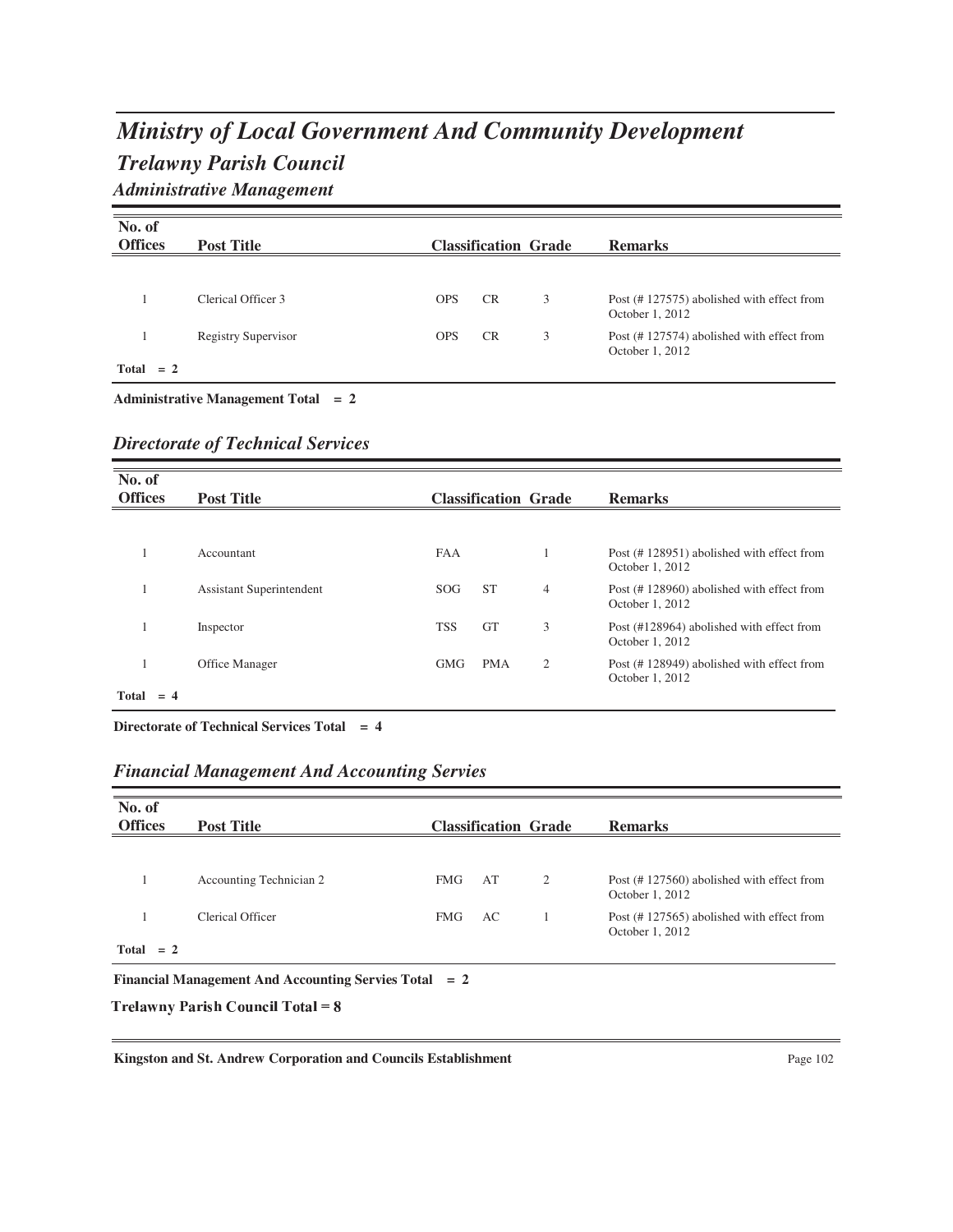## *Westmoreland Parish Council Ministry of Local Government And Community Development Administration*

**No. of Offices Post Title Classification Grade Remarks** 1 Departmental Assistant Post (# 127832) abolished with effect from October 1, 2012 OPS  $Total = 1$ **Administration Total = 1** *Market* **No. of Offices Post Title Classification Grade Remarks** 3 Market Cleaner GLS GLS 1 Posts (#s 127883-5) abolished with effect from October 1, 2012  $GLS$ 1 Market Manager FMG AT 2 Post (# 148245) abolished with effect from October 1, 2012  $FMG$ 1 Municipal Warden 1 Municipal Warden 2 Municipal Warden Post (# 127819) abolished with effect from October 1, 2013  ${\rm LMO}$ 4 Municipal Warden **Posts (#s 127915-8)** abolished with effect from October 1, 2013  $LMO$ 1 Part-Time Sanitary Attendant Post (# 148247) abolished with effect from October 1, 2012 1 Sanitary Attendant 1 MO TS 1 Post (# 127898) abolished with effect from October 1, 2012  $LMO$ 1 Security Officer PTSG PX 2 Post (# 128662) abolished with effect from October 1, 2002 PTSG 1 Sewage Pump Operator 1 MO TS 1 Post (# 148246) abolished with effect from October 1, 2013  $LMO$  **Total = 13**

## *Poor Relief Services*

| No. of<br><b>Offices</b> | <b>Post Title</b> |     | <b>Classification Grade</b> | <b>Remarks</b>                                               |
|--------------------------|-------------------|-----|-----------------------------|--------------------------------------------------------------|
| <i>Infirmary</i>         |                   |     |                             |                                                              |
|                          | Messenger         | LMO | <b>TS</b>                   | Post (#148257) abolished with effect from<br>October 1, 2012 |

**Kingston and St. Andrew Corporation and Councils Establishment** Page 103 **Page 103** 

**Market Total = 13**